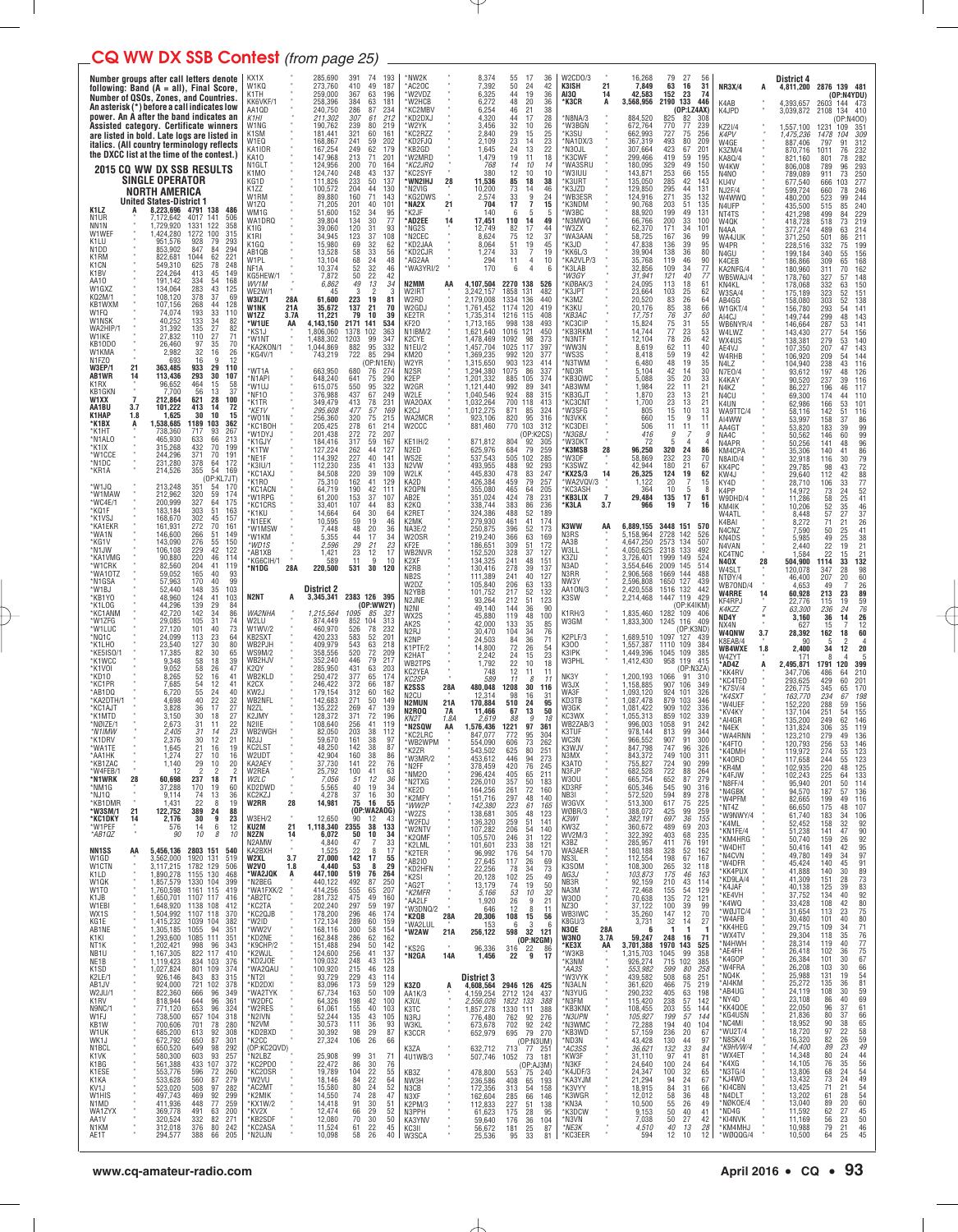| WX4G<br>NA4K<br>K1KNQ/4<br>N1T0/4<br>K3IE/4<br>K4I M<br>N4QS<br>WS4WW<br>K1PT/4<br>W4VIC<br>AD8J/4<br>W4JVN<br><b>W3CF/4</b><br>W2YE/4<br>K5VIP/4<br>K4WMS<br>N4PD<br>N3KN/4<br>W7D0/4<br>K4GAA<br>N9DFD/4<br>K1GG/4<br>W4LT<br>KG4W<br>W4TTY<br>NJ4V<br>N4TL<br>N4BCD<br>NN4X<br>KE4UW<br>ND7J/4<br>K3SV/4<br>KE4S<br>N8ZFM/4<br>NO9E/4<br>ND20/4<br>N4DU<br>ND4V<br>K4RO<br>AJ4VE<br>AJ4A<br>KD2JA/4<br>AJ1F/4<br>NS4X<br>N2TU/4<br>K8YC/4<br>KJ4IPF<br>NV4A<br>K3SEN/4<br>K5AUP/4<br>W4UT<br>W8KRZ/4<br>K4KRK<br>AA4DD<br>KK4KW<br>W8LIG/4<br>W1IE/4<br>K4WW<br>K4SBZ<br>KK4VA<br>K4YYL<br>KT40<br>W4KTR<br>WK4Y                                                                                                                                                                                                                                                                                                                                                                                                                                                                                                                                                                                                                                                                                                              | *KK4MPR<br>*W7ZP/4<br>*KS3K/4<br>*WX4RM<br>*KR4YO<br>*W4GFY<br>*NP2MR/W4<br>*K040L<br>*AK4RO<br>*W9AR0/4<br>*K4BLL<br>*KE4QCM<br>*K4ISR<br>*KM4HQL<br>*N4DCT<br>*NG4I<br>*WB4HXE<br>*W4HRL<br>*KM4MBG<br>*N4ARO<br>*WA4GQG<br>*K1TN/4<br>*W1NII/4<br>*KJ4PJU<br>*KJ4CEG<br>*KK4IQD<br>*AE4M<br>*AK4CJ<br>*KK4AIZ<br>*AB4LX<br>*KF4JFU<br>*AI4UN<br>*K2PS/4<br>28<br>*AA4NP<br>*KM4HOH<br>*KM4HVE<br>*K4RDU<br>*KD4YDD<br>*N3JT/4<br>*N8IK/4<br>*K4VBM<br>*KD4QMY<br>*KK4UON<br>*K3MDX/4<br>21<br>*WA4JA<br>*KJ4QHL<br>14<br>*KV4LV<br>*KA1DBF/4<br>*KK4WPR<br>*KK4CCH<br>*KI4EBD<br>*KV4UV<br>*K4CC<br>3.7<br>N4WW<br>AA<br>N4UU<br>K5KG/4<br>W4FS<br>K40V<br>N6AR/4<br>N4HB<br>K5EK/4<br>W30A/4<br>W3GQ/4<br>WJ2D/4<br>N4PQX<br>W4DXX<br>N4KG<br>NF4A<br>K4FS                                                                                                                                                                                                                                                                                                                                                                                                                                                                                                                                                                                                                                                                                                                                                     |
|----------------------------------------------------------------------------------------------------------------------------------------------------------------------------------------------------------------------------------------------------------------------------------------------------------------------------------------------------------------------------------------------------------------------------------------------------------------------------------------------------------------------------------------------------------------------------------------------------------------------------------------------------------------------------------------------------------------------------------------------------------------------------------------------------------------------------------------------------------------------------------------------------------------------------------------------------------------------------------------------------------------------------------------------------------------------------------------------------------------------------------------------------------------------------------------------------------------------------------------------------------------------------------------------------------------------------------|--------------------------------------------------------------------------------------------------------------------------------------------------------------------------------------------------------------------------------------------------------------------------------------------------------------------------------------------------------------------------------------------------------------------------------------------------------------------------------------------------------------------------------------------------------------------------------------------------------------------------------------------------------------------------------------------------------------------------------------------------------------------------------------------------------------------------------------------------------------------------------------------------------------------------------------------------------------------------------------------------------------------------------------------------------------------------------------------------------------------------------------------------------------------------------------------------------------------------------------------------------------------------------------------------------------------------------------------------------------------------------------------------------------------------------------------------------------------------------------------------------------------|
| 1,448,172<br>1,335,180<br>1,246,859<br>1,168,308<br>1,119,255<br>1,062,928<br>1,009,718<br>987,470<br>979,824<br>879,606<br>795,910<br>756,360<br>744,398<br>735,801<br>695,725<br>667,058<br>650,036<br>604,702<br>587,708<br>566,100<br>558,446<br>552,299<br>535,797<br>509,371<br>489,142<br>455,088<br>437,370<br>434,730<br>420,480<br>364,080<br>355,320<br>320,379<br>314,552<br>301,185<br>300,263<br>288,144<br>288,073<br>277,986<br>276,427<br>259,752<br>258,700<br>240,755<br>239,316<br>212,589<br>205,296<br>204,892<br>152,435<br>149,296<br>148,920<br>139,725<br>111,033<br>105,786<br>86,940<br>82,877<br>67,415<br>62,495<br>53,108<br>50,064<br>48,042<br>43,569<br>41,789<br>40,002<br>28,388<br>27,930                                                                                                                                                                                                                                                                                                                                                                                                                                                                                                                                                                                                   | 10,275<br>8,568<br>7,748<br>7,714<br>7,203<br>5,890<br>5,229<br>4,455<br>3,738<br>3,036<br>2,832<br>2,772<br>2,405<br>2,349<br>1,947<br>1,600<br>1,540<br>1,305<br>1,269<br>1,242<br>1,204<br>1,107<br>924<br>880<br>840<br>600<br>532<br>273<br>260<br>228<br>90<br>24<br>137,826<br>17,066<br>12,672<br>10,672<br>8,798<br>6,215<br>2,046<br>1,885<br>1,080<br>903<br>418<br>50,078<br>4,095<br>66,926<br>13,552<br>8,642<br>3,731<br>3,108<br>340<br>36<br>6,223<br>3,671,525<br>3,287,460<br>3,046,218<br>2,813,586<br>2,704,526<br>2,697,200<br>2,309,195<br>2,012,413<br>1,997,640<br>1,895,936<br>1,770,876<br>1,720,469<br>1,600,938<br>1,559,528<br>1,529,550<br>1,521,398                                                                                                                                                                                                                                                                                                                                                                                                                                                                                                                                                                                                                                                                                                                                                                                                                                |
| 1088<br>127<br>379<br>1013<br>111<br>365<br>986<br>117<br>346<br>1077<br>309<br>82<br>923<br>770<br>95<br>340<br>118<br>378<br>902<br>92<br>309<br>934<br>88<br>294<br>792<br>110<br>337<br>870<br>293<br>85<br>811<br>84<br>271<br>759<br>87<br>273<br>594<br>108<br>359<br>740<br>277<br>86<br>608<br>330<br>95<br>580 116<br>318<br>589<br>97<br>307<br>670<br>74<br>255<br>523<br>105<br>302<br>80<br>260<br>604<br>586<br>273<br>80<br>508<br>115<br>292<br>625<br>87<br>246<br>518<br>92<br>269<br>447<br>92<br>306<br>68<br>236<br>552<br>73<br>521<br>232<br>484<br>92<br>245<br>95<br>428<br>265<br>331<br>101<br>309<br>401<br>80<br>249<br>421<br>210<br>59<br>416<br>72<br>202<br>88<br>257<br>345<br>409<br>75<br>208<br>402<br>212<br>64<br>397<br>87<br>184<br>313<br>79<br>242<br>421<br>72<br>169<br>72<br>345<br>202<br>316<br>108<br>217<br>344<br>80<br>189<br>371<br>69<br>162<br>338<br>66<br>171<br>275<br>64<br>209<br>266<br>79<br>204<br>273<br>63<br>152<br>240<br>61<br>187<br>288<br>225<br>60<br>144<br>159<br>66<br>245<br>41<br>128<br>226<br>38<br>124<br>183<br>59<br>130<br>57<br>190<br>122<br>175<br>31<br>108<br>158<br>34<br>111<br>152<br>50<br>92<br>47<br>134<br>102<br>131<br>50<br>107<br>116<br>47<br>94<br>87<br>116<br>44<br>123<br>30<br>88<br>107<br>70<br>24<br>94<br>28<br>86 | 53<br>24<br>51<br>51<br>21<br>42<br>59<br>16<br>36<br>48<br>21<br>37<br>$\frac{54}{42}$<br>34<br>15<br>25<br>37<br>40<br>24<br>39<br>$\substack{42\\38}$<br>$\frac{19}{13}$<br>$^{26}_{29}$<br>46<br>21<br>25<br>33<br>21<br>27<br>24<br>20<br>24<br>28<br>16<br>21<br>40<br>11<br>16<br>33<br>21<br>10<br>23<br>19<br>13<br>23<br>9<br>19<br>27<br>12<br>17<br>21<br>12<br>15<br>19<br>11<br>16<br>23<br>9<br>19<br>16<br>12<br>15<br>21<br>15<br>18<br>14<br>9<br>13<br>18<br>10<br>14<br>12<br>12<br>8<br>19<br>11<br>17<br>8<br>5<br>8<br>7<br>6<br>7<br>$\overline{7}$<br>6<br>6<br>5<br>5<br>5<br>422<br>28<br>89<br>119<br>17<br>36<br>86<br>16<br>48<br>19<br>39<br>88<br>37<br>60<br>16<br>45<br>10<br>$^{45}_{22}$<br>24<br>11<br>19<br>27<br>10<br>20<br>8<br>12<br>16<br>14<br>7<br>13<br>16<br>9<br>75<br>200<br>23<br>43<br>13<br>$\frac{26}{84}$<br>239<br>$\frac{25}{12}$<br>95<br>44<br>59<br>14<br>44<br>13<br>28<br>35<br>35<br>13<br>29<br>11<br>6<br>11<br>$\mathcal{S}$<br>2<br>$\overline{c}$<br>52<br>14<br>35<br>1893 156<br>559<br>2070<br>122<br>464<br>139<br>470<br>1841<br>1800<br>124<br>442<br>116<br>1782<br>422<br>1618<br>140<br>473<br>1393<br>137<br>458<br>422<br>1320<br>125<br>1283 126<br>432<br>1279<br>128<br>401<br>1217 116<br>397<br>134<br>1025<br>455<br>964 140<br>481<br>948<br>138<br>466<br>1071<br>119<br>396<br>112<br>381<br>1119                                                                                                                           |
| 'WB2RIS/W4"<br>28A<br>'N3CZ/4<br>*KD4SEV<br>21A<br>N3UA/4*<br>*N4DL<br>14A<br>*NW4V<br>*KCØMCK/4 7A<br>*W4JDS<br>3.7A<br>N5DX<br>NR5M<br>N2IC/5<br>KM5VI<br>WD5K<br>AD5XD<br>K5RX<br>K5YAA<br>N5RZ<br>K5ER<br>WG5H<br>AD5UQ<br>AB5C<br>K5YM<br>W5CO<br>WD5R<br>N5GI<br>WV5Y<br>N5OB<br>N5DTX<br>AC5RO<br>KC5SB<br>KG5EIU<br>×<br>KF5NRS<br>21<br>K5RZA<br>N5KF<br>14<br>N1FOY/5<br>$\overline{7}$<br><b>W5GDX</b><br>K80Z/5<br>1.8<br>*N5AW<br>Ą<br>*KF5VDX<br>*K5KJ<br>*KE5LQ<br>*NW5Q<br>*N5LUL<br>*K5XU<br>*KC5QIH<br>*NN5T<br>*WB5K<br>K1JHS/5<br>*KF5SLK<br>*K5OLV<br>*W5KAL<br>*K5LAD<br>*AE5TD<br>*NM5WB<br>*AE5ZC<br>*KF5WFL<br>*N5CWA<br>*K5KLA<br>*AA5WZ<br>*AF5JG<br>*KF5SNL<br>*WA5DSS                                                                                                                                                                                                                                                                                                                                                                                                                                                                                                                                                                                                                               | AD4YQ<br>NB4F<br>KE4KMG<br>N4DXI<br>W4EAB<br>NK4K<br>N4JOW<br>WA4HXC<br>ND1Y/4<br>WB4EHG<br>K2SD/4<br>KD5M/4<br>W4BCG<br>N4FY<br>WA4MSU<br>N4XY7<br>WA6P0Z/4<br>W4/UT5UDX<br>KB4FB<br>AD4EB<br>28A<br>W4ML<br>W9IL/4<br>K4EDI<br>N4BP<br>WØPV/4<br>21A<br>AB4B<br>KØLUZ/4<br>W4ANT<br>N4KH<br>K4BGV<br>14A<br><b>W2TA/4</b><br>7A<br>KD4RH<br>AA<br>*N3ZV/4<br>N2ESP/4<br>*W8EEY/4<br>*NN4RB<br>*WF7T/4<br>*K4DMR<br>*W4ZAO<br>*N4CV<br>*N4HXI<br>*K09V/4<br>*KJ4YPY<br>*W3ZL/4<br>*K4AOR<br>*AA4LR<br>*KD4UZ<br>KC5CMX/4<br>*KK4BKD<br>*N4LAG<br>*K4WI<br>*W4TTM<br>'W4WNT<br>*KD4ACG<br>NC9W/4<br>*KK4R<br>'WS1C/4<br>*N4YHC<br>*KD4LEM<br>*W4CNA<br>*KLØET/W4<br>N1RM/4<br>*KT4FQ<br><b>KK4TUX</b><br>*KJ3Q/4<br>*AB4VT<br>*N4UEZ<br>*KK4CBL<br>*K4TOJ                                                                                                                                                                                                                                                                                                                                                                                                                                                                                                                                                                                                                                                                                                                                                          |
| 150<br>25,039<br>3,256<br>15,054<br>73,401<br>10,176<br>4,180<br>48<br>District 5<br>7,336,080<br>3.959.630<br>2.388.486<br>1,679,770<br>1.397.737<br>1,345,960<br>1,172,626<br>1,126,554<br>958,176<br>743,424<br>327,700<br>161,056<br>111,072<br>95,744<br>80,028<br>58,504<br>36,888<br>30,690<br>28,938<br>12,284<br>11,360<br>5,612<br>2,924<br>81<br>11,130<br>26,124<br>3,525<br>1,876<br>121<br>2,226,978<br>363,090<br>216,153<br>131,018<br>122,672<br>108,192<br>60,188<br>55,772<br>50,540<br>49,407<br>39,894<br>39,176<br>35,880<br>34,629<br>25,056<br>22,372<br>18,984<br>15,747<br>13,725<br>12,403<br>11,682<br>10,919<br>10,620<br>9,729<br>7,437                                                                                                                                                                                                                                                                                                                                                                                                                                                                                                                                                                                                                                                            | 26,208<br>23,300<br>22,422<br>21,228<br>18,744<br>16,254<br>12,284<br>11,152<br>9,648<br>8,125<br>6,786<br>5,684<br>4,823<br>4,120<br>3,248<br>2,028<br>1,612<br>300<br>54<br>191,970<br>166,830<br>74,655<br>68,880<br>53,165<br>37,151<br>773,245<br>355,971<br>2,788<br>1,150<br>1,058<br>68,794<br>28,900<br>919,646<br>412,064<br>375,468<br>293,220<br>208,980<br>159,236<br>157,832<br>142,524<br>141,564<br>115,070<br>113,274<br>103,641<br>85,332<br>81,104<br>76,895<br>74,555<br>69,120<br>52,875<br>51,770<br>50,140<br>32,890<br>27,030<br>20,758<br>14,025<br>13,886<br>13,515<br>12,328<br>10,224<br>9,717<br>9,504<br>9,072<br>4,944<br>4,120<br>3,182<br>665<br>304<br>180                                                                                                                                                                                                                                                                                                                                                                                                                                                                                                                                                                                                                                                                                                                                                                                                                       |
| 5<br>5<br>125<br>20<br>53<br>37<br>17<br>27<br>22<br>56<br>73<br>209<br>31<br>98<br>47<br>57<br>17<br>32<br>35<br>12<br>3<br>4<br>4079 163<br>527<br>146<br>3068<br>384<br>1877 133<br>341<br>1410 128<br>354<br>1157 123<br>326<br>1167 111<br>326<br>967<br>120<br>322<br>1060 114<br>315<br>849<br>752<br>117<br>315<br>97<br>266<br>551<br>67<br>159<br>261<br>64<br>160<br>253<br>47<br>109<br>206<br>52<br>124<br>187<br>53<br>109<br>214<br>29<br>$\frac{74}{75}$<br>70<br>128<br>41<br>40<br>125<br>102<br>77<br>29<br>32<br>51<br>90<br>$25\,$<br>67<br>46<br>30<br>46<br>16<br>34<br>20<br>23<br>6<br>-5<br>83<br>14<br>39<br>112<br>23<br>61<br>39<br>33<br>14<br>8<br>20<br>26<br>18<br>6<br>5<br>1477 139<br>419<br>489<br>82<br>203<br>357<br>60<br>159<br>226<br>73<br>145<br>258<br>55<br>121<br>232<br>53<br>115<br>147<br>55<br>109<br>155<br>49<br>97<br>137<br>47<br>86<br>179<br>42<br>87<br>$\frac{133}{134}$<br>43<br>79<br>38<br>80<br>118<br>46<br>84<br>125<br>41<br>78<br>109<br>38<br>58<br>33<br>99<br>61<br>89<br>$\frac{33}{34}$<br>51<br>74<br>53<br>30<br>45<br>73<br>68<br>26<br>53<br>65<br>18<br>48<br>73<br>23<br>38<br>77<br>24<br>36<br>73<br>28<br>41<br>39<br>54<br>28                                                                                                                  | 88<br>39<br>73<br>37<br>63<br>89<br>80<br>41<br>70<br>100<br>31<br>56<br>86<br>$\frac{25}{29}$<br>63<br>75<br>57<br>25<br>62<br>49<br>$\frac{15}{23}$<br>68<br>53<br>50<br>49<br>19<br>46<br>59<br>23<br>47<br>35<br>45<br>15<br>34<br>40<br>20<br>33<br>40<br>13<br>27<br>13<br>41<br>16<br>24<br>16<br>$\frac{23}{20}$<br>20<br>11<br>9<br>8<br>3<br>3<br>3<br>$\frac{28}{26}$<br>526<br>107<br>443<br>108<br>(OP:W4MYA)<br>244<br>$\frac{22}{23}$<br>$\frac{32}{25}$<br>83<br>208<br>97<br>127<br>123<br>139<br>23<br>74<br>39<br>1528<br>148<br>798<br>37<br>124<br>26<br>16<br>25<br>9<br>24<br>14<br>24<br>8<br>15<br>228<br>26<br>92<br>$\frac{133}{787}$<br>22<br>63<br>107<br>327<br>469<br>78<br>238<br>507<br>61<br>207<br>401<br>70<br>200<br>314<br>$\frac{75}{59}$<br>183<br>233<br>261<br>183<br>59<br>159<br>270<br>59<br>155<br>275<br>46<br>142<br>230<br>44<br>141<br>244<br>47<br>127<br>200<br>65<br>50<br>128<br>$\frac{213}{219}$<br>106<br>52<br>96<br>172<br>44<br>125<br>53<br>162<br>132<br>198<br>38<br>97<br>136<br>43<br>98<br>119<br>64<br>103<br>155<br>$\frac{31}{34}$<br>84<br>115<br>81<br>28<br>92<br>78<br>86<br>31<br>66<br>74<br>$32\,$<br>53<br>63<br>46<br>60<br>66<br>29<br>56<br>78<br>56<br>19<br>48<br>$\frac{25}{24}$<br>47<br>64<br>55<br>58<br>26<br>40<br>59<br>23<br>40<br>$\frac{15}{14}$<br>38<br>$\frac{33}{26}$<br>37<br>17<br>32<br>26<br>15<br>12<br>10<br>6<br>10<br>6<br>6                                                                               |
| WF5E<br>*NØLD/5<br>K50W<br>*K5WW<br>*N4IJ/5<br>28A<br>*KE5SNJ<br>*WA5WFE<br>K6XX<br>A<br>K6NA<br>N6TV<br>NN6DX<br>K6SCA<br>KØAU/6<br>WØYK/6<br>KW6S<br>W6JK<br>WW60<br>K6YK<br>WU2SWS/6<br>WU6X<br>NA6MG<br>N6NF<br>WA6URY<br>KJ6LJB<br><b>WA6MRK</b><br>WB6HVW<br>AD6LV<br>W4EF/6<br><b>W6RFU</b><br>K6BEW<br>AF6SA<br>AK6TR<br>AI6II<br>AD6NR<br>NBØ0/6<br><b>K6KNS</b><br><b>W6NS</b><br>WA6ERA<br>AA6MK<br>WA6FWN<br>21<br><b>K2YY/6</b><br>WQ6X<br>K6LRN<br>NØKQ/6<br>$\overline{7}$<br><b>W6RKC</b><br>*K6GHA<br>A<br>*KQ6P<br>*NZ6Q<br>*K6MMU<br>*K6PGH<br>*K6EGF<br>*N6PZK<br>'N6OI<br>*KA6MIB<br>*AA6EE<br>*KG6SVF<br>*K6MUG<br>*KE6WC<br>*K6MCS<br>*WB8YQJ/6                                                                                                                                                                                                                                                                                                                                                                                                                                                                                                                                                                                                                                                           | N <sub>5</sub> STT<br>'KF5HAJ<br>'K5BKW<br>'K5MLY<br>KB6OJE/5<br>*K5IX<br>*K5UNX<br>28<br>*WE6EZ/5<br>'KG5FII<br>'W5BM<br>KØRVB/5<br>*K5FUV<br>21<br>K5TMH<br>*NT5TM<br>*AF5CC<br><b>*KF5CYZ</b><br>14<br>*WD5BHS<br>*KF5RUW<br>AF50I*<br><b>KD5LNO</b><br>$\overline{1}$<br>*KF5TXU<br>*AC50<br>1.8<br>K5TR<br>AA<br>N5DO<br>K5LLA<br>W5GN<br>N5XJ<br>KE5MMT<br>K <sub>5</sub> Z <sub>0</sub><br>N5NU<br>N5ZC<br>NT <sub>5</sub> V<br>K9MK/5<br>KG5CIK<br>K5CD<br><b>K7IA/5</b><br>KK7JS/5<br><b>W2GS/5</b><br>KØNM/5<br>K5MV<br>W3TZ/5<br><b>K8LS/5</b><br>KG5CIJ<br>K5BG<br>AC4CA/5<br>K5CM<br>WD5GBS<br>W5THT<br>W5GFI<br>K5CI<br>WA50YU<br>KM5PS<br>W5GA<br>WA5NOM<br>W5PR<br>28A<br>N5MT<br>AA5AU<br>W5RZ<br>N5KW<br>W5WMU<br>14A<br>*K5WA<br>AA<br>N1CC/5<br>*WB5EIN<br>'N5KPK<br>*KF5YUB<br>'K5YVY<br>*NM5M<br>KF5GTX<br>KF5WVJ                                                                                                                                                                                                                                                                                                                                                                                                                                                                                                                                                                                                                                                                            |
| 11,284<br>3,225<br>1,296<br>170<br>199,955<br>135,250<br>84,456<br>District 6<br>3,156,186<br>.904,640<br>818,832<br>522,460<br>480,194<br>416,442<br>407,296<br>266,976<br>226,000<br>189,818<br>175,890<br>161,226<br>156,060<br>117,121<br>109,369<br>93,480<br>51,600<br>51,205<br>45,260<br>39,055<br>36,771<br>34,611<br>34,226<br>33,550<br>23,432<br>19,046<br>17,019<br>8,357<br>6,670<br>3,640<br>2,898<br>1,845<br>1,740<br>284,532<br>96,660<br>78,287<br>8,586<br>3,924<br>366,612<br>197,142<br>146,494<br>136,480<br>111,720<br>102,410<br>101,270<br>66,638<br>51,832<br>48,339<br>46,128<br>44,850<br>43,121<br>40,100<br>36,838                                                                                                                                                                                                                                                                                                                                                                                                                                                                                                                                                                                                                                                                                | 7,104<br>3,105<br>2.982<br>2,178<br>1,820<br>1,677<br>1.125<br>91,258<br>11,648<br>9,971<br>1,540<br>113,704<br>13,504<br>12,648<br>2,387<br>32,851<br>4,368<br>1,148<br>42<br>16,660<br>1,102<br>48<br>5,839,540<br>2,224,000<br>2,192,940<br>1,747,680<br>,488,256<br>1,430,703<br>1,213,940<br>,054,790<br>1,026,104<br>969,516<br>501,990<br>364,212<br>348,634<br>276,639<br>216,975<br>201,312<br>149,098<br>139,048<br>129,272<br>112,714<br>98,306<br>96,996<br>84,700<br>80,784<br>72,570<br>54,530<br>47,880<br>39,446<br>33,748<br>33,561<br>14,706<br>5,088<br>615,038<br>86,592<br>33,728<br>3,710<br>2,820<br>56,644<br>2,583,819<br>596,414<br>180,715<br>62,626<br>45,240<br>40,828<br>15,190<br>14,586<br>14,356                                                                                                                                                                                                                                                                                                                                                                                                                                                                                                                                                                                                                                                                                                                                                                                  |
| 74<br>57<br>34<br>22<br>21<br>45<br>20<br>17<br>10<br>-5<br>-6<br>5<br>529<br>32<br>113<br>31<br>401<br>94<br>83<br>285<br>25<br>2395 138<br>355<br>1470 140<br>340<br>895 103<br>233<br>645<br>90<br>212<br>(OP:W1PR)<br>656 91<br>195<br>558<br>91<br>190<br>723<br>96<br>160<br>446<br>66<br>150<br>331<br>87<br>163<br>340<br>70<br>144<br>332<br>65<br>130<br>267<br>72<br>162<br>79<br>300<br>125<br>260<br>63<br>110<br>58<br>235<br>121<br>235<br>65<br>87<br>188<br>48<br>72<br>153<br>54<br>79<br>80<br>144<br>44<br>61<br>147<br>46<br>111<br>71<br>48<br>$(OP:W6AAF)$<br>127 36<br>113<br>35<br>75<br>88<br>64<br>37<br>91<br>37<br>52<br>57<br>80<br>36<br>53<br>25<br>36<br>27<br>31<br>55<br>36<br>17<br>18<br>29<br>16<br>26<br>55<br>22<br>19<br>21<br>15<br>14<br>832<br>31<br>100<br>349<br>30<br>78<br>237<br>32<br>89<br>38<br>68<br>16<br>44<br>14<br>22<br>507<br>88<br>186<br>355<br>65<br>141<br>63<br>317<br>115<br>48<br>112<br>313<br>113<br>245<br>55<br>199<br>66<br>124<br>227<br>75<br>130<br>46<br>97<br>173<br>164<br>77<br>47<br>138<br>47<br>84<br>148<br>50<br>74<br>67<br>48<br>151<br>148<br>46<br>61<br>149<br>35<br>65<br>121<br>41<br>72                                                                                                                                               | 41<br>40<br>24<br>29<br>30<br>16<br>22<br>41<br>20<br>19<br>24<br>14<br>$\frac{27}{24}$<br>16<br>19<br>22<br>17<br>12<br>23<br>13<br>362<br>24<br>$\frac{79}{37}$<br>78<br>19<br>42<br>76<br>17<br>18<br>26<br>10<br>27<br>95<br>341<br>86<br>45<br>19<br>43<br>81<br>19<br>33<br>12<br>19<br>133<br>25<br>66<br>41<br>12<br>30<br>20<br>12<br>16<br>3<br>$\overline{4}$<br>$\overline{4}$<br>97<br>20<br>50<br>11<br>26<br>8<br>9<br>$\overline{4}$<br>4<br>3212 165<br>577<br>137<br>1438<br>419<br>1463<br>127<br>413<br>127<br>1288<br>401<br>1244<br>111<br>337<br>1129 113<br>346<br>986<br>104<br>351<br>350<br>898<br>123<br>1025<br>109<br>267<br>932<br>93<br>289<br>440<br>116<br>319<br>461<br>91<br>211<br>501<br>215<br>84<br>361<br>84<br>219<br>289<br>308<br>$\frac{78}{57}$<br>197<br>176<br>230<br>84<br>170<br>280<br>55<br>136<br>221<br>160<br>66<br>275<br>56<br>110<br>212<br>65<br>134<br>249<br>31<br>106<br>50<br>104<br>205<br>207<br>49<br>95<br>153<br>53<br>124<br>156<br>39<br>94<br>86<br>139<br>127<br>40<br>41<br>80<br>142<br>51<br>67<br>110<br>$\begin{array}{c} 34 \\ 33 \end{array}$<br>$^{79}_{53}$<br>65<br>34<br>21<br>32<br>1297<br>35<br>146<br>31<br>92<br>256<br>101<br>27<br>97<br>36<br>11<br>$^{24}$<br>39<br>9<br>$\frac{21}{72}$<br>261<br>26<br>1463<br>155<br>496<br>562<br>99<br>307<br>344<br>76<br>159<br>134<br>60<br>121<br>143<br>40<br>80<br>135<br>34<br>84<br>$65$<br>$69$<br>$\begin{array}{c} 39 \\ 32 \end{array}$<br>59<br>46<br>59<br>42<br>55 |
| K6RIM<br>KF61<br>K9YC/6<br>K6ELE<br>NE61<br>W9TVX/6<br>W6SX<br>AI6FG<br>K6DN<br><b>NA60</b><br>N6GP<br>AI6Z<br>K6TA<br>W6RGS<br>KM6HB<br>KM6I<br>KK6IVX<br>NE6AA<br>21A<br>K3EST/6<br>W6AFA<br><b>N2NS/6</b><br>14A<br>N6RO<br>3.7A<br>*N6WS<br>AA<br>*NT6X<br>*N6ORB<br>*NC6B<br>*KK6NON<br>*KB6WKT<br>*W6KY<br>*K6DSW<br>*K6WDE<br>*W6JBR<br>*W6JWP<br>*WB6CZG<br>*K6LE<br>*KZ50M/6<br>*KE6TIM<br>*KJ6LJI<br>*AA6VX<br>*AI6CU<br>*W6AWW 3.7A<br><b>N9RV/7</b><br>A<br>K7RL<br><b>K5RR/7</b><br>W7AT<br>K9JF/7<br>KE2VB/7<br>NX1P/7<br>W6AEA/7<br>K7XC<br>N6TR/7<br>K7ABV<br>N7RVD<br>KS7T<br>K7GQ<br>NK7L<br>KM6JD/7<br>W7YAQ<br>WX7B<br>AK7AT<br>N7XCZ                                                                                                                                                                                                                                                                                                                                                                                                                                                                                                                                                                                                                                                                        | *N6DZR<br>'K6CSL<br>K6BIR<br>*К6КНВ<br>*ND6U<br>*AE6XC<br>*K6PVA<br>M6AJS"<br>'KB6A<br>N6ENO<br>'NJ6W<br>'KA9A/6<br>KJ6PTX<br>*AG6GL<br>'KJ6TTR<br>'AF6GQ<br>KB6VME<br>*K6VDU<br>*KK6PTS<br>*W6AOZ<br>*AI6CN<br>'AF6VT<br>'KK6PVS<br>*KK6DPE<br>'KK6RDY<br>*K6PDL<br>N6BCT<br>*KK6UBP<br>*KK6IEE<br>*KDØLGH/6<br>'N6OIL<br>KJ6UVQ<br>*KK6SUV<br>'N6BHX<br>28<br>'KK6PVH<br>*N6RBW<br>*KM6Z<br>*WA7BNM/6<br>*AE6YB<br>*KU6T<br>*К6КМН<br>14<br>*NJ6G<br>3.7<br><b>W6TK</b><br>AA<br>W6YI<br><b>KX7M/6</b><br><b>N600</b><br>WA6KHK<br>K50A/6<br>WC6H<br>W6PZ<br>W1SRD/6<br>N6JV<br>N6ETO<br>W6SR<br>K6RC<br>N6PE<br>W6DR<br>NS6F<br>WU6C<br>K6JEB<br>KR6N<br>K6RR<br>NK6A<br>W6GJB<br>W6FB<br><b>WB6BFG</b><br>N6AN                                                                                                                                                                                                                                                                                                                                                                                                                                                                                                                                                                                                                                                                                                                                                                                                 |
| 43,800<br>40,600<br>40,014<br>36,295<br>33,600<br>31,588<br>15,022<br>13,135<br>11,070<br>9,052<br>8,360<br>6,890<br>6,466<br>3,600<br>3,526<br>3,036<br>2,478<br>675<br>931,245<br>433,948<br>63,245<br>18,590<br>1,240,250<br>148,288<br>140,456<br>121,952<br>79,624<br>47,740<br>37,856<br>29,432<br>19,359<br>13,050<br>7,224<br>6,649<br>6,600<br>6,270<br>6,188<br>5,439<br>4,608<br>44<br>84<br>District 7<br>5,573,344<br>5,350,257<br>1,453,200<br>1,096,520<br>1,060,618<br>955,080<br>886,800<br>886,252<br>476,340<br>364,472<br>354,200<br>330,966<br>325,221<br>316,762<br>314,826<br>291,468<br>254,174<br>211,130<br>208,926<br>182,646                                                                                                                                                                                                                                                                                                                                                                                                                                                                                                                                                                                                                                                                         | 28,381<br>25,542<br>23.940<br>23,023<br>22,831<br>20,944<br>20,181<br>19,520<br>16,776<br>16,728<br>16,072<br>15,050<br>13,328<br>12,692<br>8,909<br>7,074<br>6,972<br>6,540<br>5,376<br>5,015<br>4,644<br>4,108<br>3,920<br>2,430<br>1,886<br>1,848<br>1,804<br>1,334<br>1,150<br>858<br>510<br>360<br>299<br>4,896<br>104<br>-6<br>27,181<br>20.670<br>3,052<br>476<br>1,150<br>80<br>1,926,848<br>,498,088<br>890,330<br>537,075<br>478,315<br>463,540<br>426,852<br>361,762<br>258,048<br>252,184<br>210,840<br>203,179<br>171,156<br>147,657<br>145,808<br>119,238<br>119,110<br>112.218<br>91,520<br>83,732<br>71,690<br>60,060<br>56,760<br>55,480<br>45,965                                                                                                                                                                                                                                                                                                                                                                                                                                                                                                                                                                                                                                                                                                                                                                                                                                                |
| 114<br>53<br>93<br>40<br>160<br>60<br>127<br>37<br>77<br>147<br>36<br>83<br>116<br>49<br>$\frac{63}{75}$<br>$\frac{31}{27}$<br>106<br>84<br>47<br>77<br>30<br>41<br>50<br>33<br>49<br>$\frac{29}{20}$<br>51<br>44<br>54<br>35<br>40<br>28<br>37<br>48<br>$^{20}_{21}$<br>$\frac{33}{27}$<br>31<br>22<br>38<br>19<br>33<br>16<br>17<br>76<br>24<br>35<br>13<br>12<br>20<br>37<br>1953<br>144<br>1037<br>122<br>35<br>31<br>108<br>165<br>130<br>23<br>42<br>1007<br>125<br>326<br>254<br>76<br>148<br>271<br>$\frac{72}{67}$<br>122<br>235<br>139<br>236<br>54<br>94<br>64<br>90<br>120<br>136<br>46<br>58<br>117<br>60<br>44<br>93<br>38<br>43<br>67<br>27<br>48<br>50<br>25<br>31<br>42<br>28<br>33<br>$\frac{24}{29}$<br>31<br>44<br>47<br>28<br>(OP:K6III)<br>46<br>24<br>28<br>47<br>24<br>25<br>36<br>23<br>25<br>5<br>9<br>6<br>7<br>$\overline{4}$<br>3<br>3795 154 402<br>3646 154<br>407<br>1249 121<br>299<br>1032 114<br>281<br>1092 110<br>251<br>272<br>938<br>107<br>1182 106<br>194<br>1080<br>78<br>220<br>534<br>109<br>231<br>581<br>75<br>157<br>467<br>85<br>195<br>584<br>79<br>148<br>450<br>80<br>189<br>453<br>68<br>183<br>452<br>85<br>189<br>475<br>69<br>158<br>297 101<br>233<br>366<br>72<br>143<br>72<br>352<br>147<br>318<br>75<br>144                                                           | 102<br>37<br>64<br>45<br>54<br>110<br>37<br>47<br>115<br>110<br>36<br>55<br>116<br>34<br>45<br>(OP:AB6DX)<br>94<br>34<br>-54<br>$\frac{35}{32}$<br>$\frac{95}{97}$<br>58<br>48<br>30<br>102<br>42<br>91<br>$\frac{35}{32}$<br>47<br>92<br>50<br>$\frac{87}{78}$<br>$\frac{30}{27}$<br>40<br>41<br>$\frac{72}{63}$<br>32<br>28<br>20<br>44<br>31<br>51<br>34<br>21<br>60<br>21<br>28<br>45<br>32<br>$\frac{49}{37}$<br>$\frac{26}{27}$<br>30<br>32<br>38<br>$\frac{25}{26}$<br>16<br>29<br>$\begin{array}{c} 39 \\ 37 \end{array}$<br>26<br>24<br>37<br>18<br>27<br>43<br>19<br>22<br>25<br>19<br>14<br>42<br>21<br>20<br>27<br>43<br>31<br>$_{\rm 20}^{\rm 20}$<br>12<br>13<br>14<br>12<br>16<br>9<br>8<br>9<br>11<br>18<br>7<br>6<br>51<br>17<br>19<br>$\overline{4}$<br>4<br>-1<br>138<br>$\substack{23 \20}$<br>54<br>110<br>45<br>42<br>$10\,$<br>18<br>16<br>7<br>12<br>19<br>13<br>6<br>4<br>$\overline{4}$<br>1455 123<br>353<br>1022<br>128<br>414<br>221<br>1038<br>101<br>519<br>290<br>95<br>532 100<br>253<br>207<br>601<br>94<br>98<br>493<br>236<br>483<br>91<br>186<br>(OP:K6SRZ)<br>278<br>92<br>244<br>404<br>64<br>168<br>361<br>60<br>150<br>51<br>389<br>148<br>316<br>56<br>148<br>61<br>224<br>188<br>265<br>$^{76}_{57}$<br>132<br>261<br>254<br>110<br>69<br>146<br>237<br>65<br>112<br>261<br>67<br>93<br>227<br>63<br>110<br>196<br>42<br>92<br>145<br>66<br>90<br>51<br>162<br>81<br>133<br>44<br>108<br>129<br>59<br>86                                                                |
| *NS7I<br>*AC7MX<br>KI6LTC/7<br>KB6UNC/7<br>*WS7V<br>*N7VS<br>*KI6LSB/7<br>*KE7DZ<br>*K7DBN<br>KG7VQ<br>*AF7EL<br>*KNØJI/7<br>*AK7MG<br>*NG70<br>*KB7HDX<br>KI6AHH/7<br>*N7AHE<br>*KM7N<br>*NT7S<br>*N7CPM<br>*K7GZP<br>*WA6LOC/7<br>*K3BYU/7<br>*K1AUS/7<br>*W7JKC<br>*NE4RD/7<br>*KA6JLT/7<br>*W6RHY/7<br><i>*KG7HSN</i><br>*W7JSD<br>*WA7CC<br>*N7NIP<br>*KG7UET<br>*K7TR<br>$\epsilon$<br>*WM5F/7<br>*WY7KY<br>28<br>*K7BG<br>*K7SKE<br>*KG7UAV<br>*KF7WWP<br>21<br>*W7UPF<br>*N7MSI<br>*N6LB/7<br>14<br>*W7FYW<br>*K7KU<br>*W7KME<br>*KE7NUQ<br>*AF7QI<br>*W70SU<br>(OP:KG70QW)<br><b>'WB7FJG</b><br>7<br>*KG7SNE<br>KA6BIM/7<br>AA<br>K7UA<br>K7WP<br>K7CF<br>N7R0<br>W7CT<br>KY7M<br>N7NM<br>KD7PCE<br>N9NA/7                                                                                                                                                                                                                                                                                                                                                                                                                                                                                                                                                                                                              | K6MW/7<br>W7CAR<br>W7PV<br>AD7XG<br>W6ZQ/7<br>K7HP<br>K9JDV/7<br>KB7AZ<br>NE7D<br>W70XB<br>W7MCM<br>K9QJS/7<br>KF7TY<br>KØJJL/7<br>WB7BBQ<br>WA6NFJ/7<br><b>KE7HTL</b><br>N7QS<br>KI7N<br>KF7BA<br>AD7AF<br>N7LR<br><b>N5CR/7</b><br>$\frac{14}{1}$<br><b>KF7WRS</b><br>W7PU<br>W70N<br>KI7DG<br>W7WA<br>$\overline{1}$<br>N7AU<br>W7ZZ<br>N7TA<br>3.7<br>N7RK<br>N7GP<br>1.8<br>K7CW<br>*W7RM<br>A<br>*N7IR<br>*K7ACZ<br>*N7VZU<br>*W6US/7<br>*W8BFX/7<br>N7MZW<br>MØKVN/7<br>*K7ANT<br>'W7TSQ<br>*K7HBN<br>*WAØWWW/7*<br>*WB7QXU<br>*KR2E/7<br>*AE7AP<br>*K3WYC/7<br>*N7AME<br>'N7TEW<br>*W7PT<br>'W7MCP<br>'K7RBT<br>'KE7II<br>*AA7DK<br>*N7XY<br>*W7ZI<br>*AC7SG<br>KE7ZAC<br>*K7RR<br>'W7SE<br>*N7JI<br>*W1DGL/7<br>*N7INV<br>*K7KFB<br>*KV7J                                                                                                                                                                                                                                                                                                                                                                                                                                                                                                                                                                                                                                                                                                                                                                 |
| 20,293<br>17,940<br>17,850<br>17,640<br>16,252<br>14,350<br>14,276<br>13,158<br>12,998<br>12,410<br>11,760<br>10,296<br>10,164<br>10,153<br>9.900<br>6,710<br>6,431<br>6,099<br>5,900<br>5,626<br>4,914<br>4,002<br>3,811<br>2,800<br>2,520<br>2,142<br>1,333<br>837<br>820<br>704<br>368<br>322<br>304<br>165<br>80<br>10,320<br>1.600<br>138<br>36<br>24<br>63,700<br>1.218<br>19,906<br>18,816<br>7,400<br>3,916<br>88<br>81<br>6<br>2,926<br>117<br>1,958,151<br>1,747,410<br>1,263,210<br>854,056<br>853,727<br>838,832<br>771,925<br>706,262<br>694,876<br>694,485                                                                                                                                                                                                                                                                                                                                                                                                                                                                                                                                                                                                                                                                                                                                                         | 179,536<br>172,430<br>117,564<br>108,800<br>105,450<br>99,300<br>90,720<br>62,622<br>49,385<br>42,130<br>41,375<br>41,093<br>40,600<br>40,500<br>32,131<br>28,224<br>18,240<br>15,714<br>3,783<br>1,692<br>726<br>620<br>260,865<br>41,642<br>37,947<br>33,282<br>26,010<br>532,024<br>48,500<br>3,663<br>7,250<br>2,700<br>4,200<br>473<br>1,513,600<br>859,572<br>599,460<br>257,094<br>224,180<br>177,804<br>153,408<br>141,264<br>126,160<br>125,120<br>108,984<br>99,680<br>96,250<br>86,344<br>85,050<br>80,768<br>60,300<br>59,595<br>52,380<br>48,068<br>46,215<br>44,990<br>39,325<br>37,147<br>34,000<br>33,156<br>31,622<br>31,200<br>29,568<br>28,764<br>27,825<br>23,051<br>22,152<br>21,538                                                                                                                                                                                                                                                                                                                                                                                                                                                                                                                                                                                                                                                                                                                                                                                                          |
| 91<br>35<br>29<br>126<br>85<br>34<br>102<br>38<br>87<br>85<br>72<br>72<br>23<br>37<br>27<br>37<br>71<br>30<br>48<br>42<br>37<br>35<br>35<br>41<br>66<br>$\frac{25}{28}$<br>98<br>90<br>35<br>$\begin{array}{c} 31 \\ 30 \end{array}$<br>$\frac{95}{53}$<br>42<br>63<br>24<br>61<br>25<br>36<br>$\frac{28}{22}$<br>22<br>24<br>48<br>31<br>$\frac{51}{39}$<br>35 35 323 25 22 21 23 20 16 15 10<br>50<br>$^{25}_{19}$<br>49<br>39<br>21<br>50<br>15<br>33<br>14<br>$^{28}_{26}$<br>13<br>14<br>$32\,$<br>15<br>$^{26}_{19}$<br>16<br>10<br>11<br>14<br>11<br>10<br>$\overline{7}$<br>9<br>$\overline{7}$<br>-8<br>7<br>10<br>8<br>8<br>5<br>11<br>6<br>-5<br>$\begin{array}{r} 27 \\ 15 \\ 3 \\ 6 \end{array}$<br>90<br>21<br>25<br>10<br>8<br>3<br>18<br>6<br>$\frac{2}{74}$<br>$\mathcal{P}$<br>240<br>26<br>$\frac{12}{50}$<br>50<br>22<br>9<br>117<br>24<br>26<br>87<br>34<br>59<br>16<br>(OP:KØKR)<br>32<br>28<br>16<br>$\overline{4}$<br>4<br>4<br>8<br>5<br>$\overline{4}$<br>29<br>16<br>22<br>$\overline{4}$<br>5<br>5<br>136<br>1557<br>345<br>$351$<br>$350$<br>1334<br>120<br>124<br>991<br>287<br>826<br>117<br>236<br>978<br>107<br>303<br>734<br>109<br>310<br>91<br>733<br>269<br>701<br>93<br>755<br>93<br>239<br>237<br>778 108                                                                                 | 303<br>78<br>$\frac{151}{145}$<br>328<br>70<br>142<br>235<br>60<br>112<br>236<br>58<br>115<br>226<br>70<br>256<br>88<br>62<br>108<br>224<br>60<br>$\begin{array}{c} 95 \\ 81 \end{array}$<br>162<br>47<br>155<br>38<br>157<br>64<br>46<br>78<br>126<br>47<br>66<br>147<br>43<br>81<br>129<br>35<br>85<br>79<br>59<br>52<br>49<br>20<br>148<br>50<br>114<br>48<br>37<br>125<br>88<br>24<br>79<br>32<br>35<br>19<br>20<br>$^{20}_{12}$<br>16<br>14<br>10<br>13<br>11<br>37<br>116<br>705<br>162<br>24<br>70<br>21<br>70<br>169<br>147<br>23<br>$\substack{63 \\ 65}$<br>25<br>123<br>1324<br>35<br>111<br>221<br>29<br>71<br>$\frac{22}{32}$<br>19<br>44<br>11<br>63<br>18<br>38<br>11<br>253<br>24<br>-11<br>(OP:N5IA)<br>31<br>6<br>310<br>1264<br>130<br>(OP:K2PO)<br>$\frac{263}{276}$<br>115<br>578<br>112<br>174<br>397<br>69<br>82<br>138<br>406<br>125<br>73<br>324<br>312<br>120<br>68<br>72<br>144<br>308<br>287<br>114<br>52<br>290<br>53<br>117<br>258<br>106<br>46<br>234<br>47<br>113<br>212<br>57<br>118<br>189<br>65<br>107<br>210<br>61<br>101<br>244<br>42<br>86<br>79<br>91<br>188<br>$\frac{55}{54}$<br>163<br>91<br>152<br>44<br>149<br>81<br>41<br>74<br>43<br>154<br>155<br>41<br>69<br>73<br>71<br>75<br>71<br>137<br>48<br>122<br>$\begin{array}{c} 50 \\ 50 \end{array}$<br>110<br>37<br>120<br>55 56 53 62 54 42 58 56 36 15 52 45 45 56 49 37<br>126<br>42<br>118<br>41<br>129<br>32<br>49<br>118<br>131<br>43<br>101<br>$\begin{array}{c} 35 \\ 36 \end{array}$<br>109<br>100<br>31     |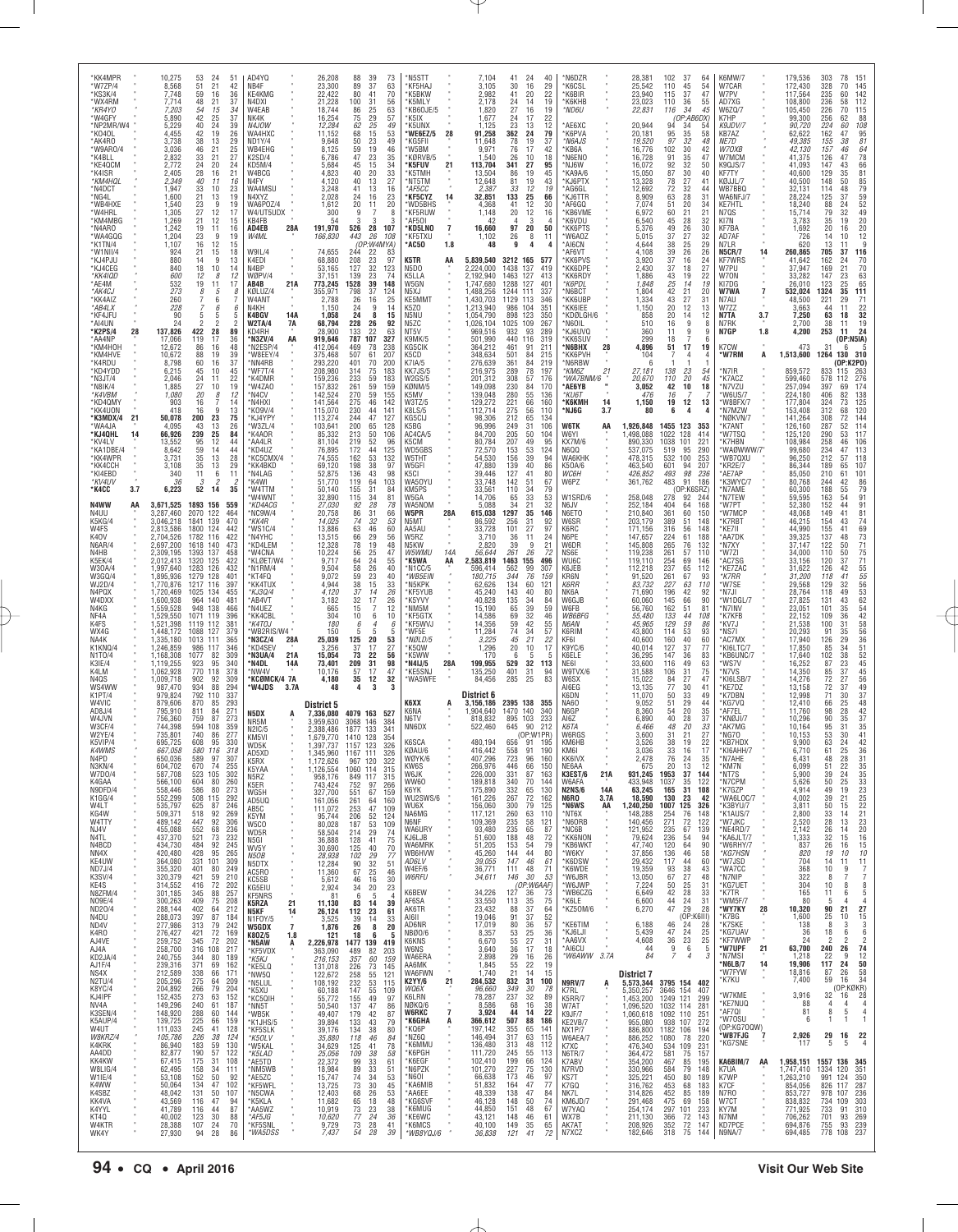| WØRIC/7<br>WA2BFW/7<br>K7AR<br>KN7K<br>W6SA/7<br>KI7M<br>K7JQ<br>N7VF<br>N3XRU/7<br>WB7S<br>W7RN<br>W7QR<br>K6UM/7<br>W7TX<br>KX7YT<br>W7CYL<br>W7DRM<br>W7VJ<br>K7EG<br>AC7GL<br>W7RIS<br>KG7P<br>N7BT<br>K7BVT<br>KF7CQ<br>W7RTX<br>WS7L<br>KE7IHG<br>KR7I D<br>W7WHY<br>KT7G<br>KO7SS<br>N6YMM/7<br>KM6CQ/7<br>K6KR/7<br>NK7Z<br>N7DXT<br>WA7AJ<br>W7SLS<br>K7UT<br>W7GDK<br>K7DD<br>N7FO                                   |                                              | 679,770<br>655,905<br>597,411<br>549.759<br>479,978<br>419,364<br>391,956<br>361,031<br>313,788<br>310,726<br>287,647<br>284,325<br>277,982<br>227,906<br>224,896<br>211,640<br>209,610<br>176,469<br>165,243<br>135,548<br>123,210<br>114,515<br>112,591<br>105,133<br>96,915<br>91,184<br>82,082<br>77,920<br>68,808<br>66,156<br>62,689<br>59,392<br>51,500<br>48,927<br>44.608<br>39,606<br>37,720<br>33,894<br>26,410<br>23,618<br>21,525<br>17,928<br>15,872 | 594 120<br>295<br>703<br>252<br>113<br>611<br>111<br>258<br>241<br>683<br>88<br>544<br>102<br>221<br>639<br>95<br>202<br>546<br>84<br>183<br>82<br>549<br>171<br>372<br>102<br>229<br>467<br>67<br>180<br>342<br>89<br>224<br>(OP:K5RC)<br>73<br>434<br>182<br>392<br>$\frac{82}{76}$<br>180<br>366<br>147<br>360<br>66<br>158<br>311<br>81<br>179<br>295<br>75<br>199<br>370<br>62<br>115<br>295<br>70<br>153<br>265<br>62<br>126<br>229<br>75<br>147<br>242<br>68<br>117<br>241<br>65<br>114<br>239<br>51<br>110<br>59<br>194<br>136<br>215<br>51<br>113<br>51<br>171<br>131<br>178<br>56<br>104<br>194<br>48<br>93<br>178<br>54<br>94<br>50<br>187<br>89<br>178<br>28<br>88<br>47<br>158<br>78<br>54<br>87<br>148<br>53<br>123<br>83<br>134<br>122<br>60<br>78<br>66<br>49<br>145<br>48<br>78<br>106<br>54<br>41<br>34<br>64<br>104<br>39<br>78<br>66<br>82<br>40<br>68<br>16<br>48 | *WT8E<br>N8SBE*<br>WB2UBW/8<br>*W8TM<br>AC8XI'<br>*NE80<br>*W8KNO<br>'W8TAH<br>M8NYI*<br>N8PPF*<br>M8IL*<br>'K8ZZU<br>M8JE*<br><b>KA8NJW</b><br>AB80U<br>'WA8LE<br>K7DR/8<br>*K8GQ<br>'WA8YVF<br>M8BV*<br>'W8IDM<br>*N8DRG<br>'W8WDW<br>'KE8ANS<br>*KD8CA0<br>'W8AYL<br>'WB8SBI<br>'W8PEN<br>*NF8M<br>'W8JPF<br>'N8MPF<br>'WA8AXF<br>*N8FYL<br>KØACP/8<br>*K1DBM/8<br>MR8U*<br>*KC8WGA<br>'W8DWC<br>'W4YPW/8<br>MK8X*<br>N3MBH/8"<br>'W8UMH<br>*KD8KZG<br>*WE8UPJ | 194,250<br>170,362<br>164,970<br>164,430<br>161,138<br>150,144<br>140,184<br>132,496<br>122,026<br>119,002<br>104,040<br>101,380<br>70,873<br>69,434<br>61,299<br>56,040<br>53,907<br>49,178<br>46,008<br>45,632<br>42,312<br>31,824<br>30,562<br>26,793<br>25,288<br>23,638<br>23,220<br>22,413<br>17,313<br>15,364<br>13,940<br>13,040<br>7,540<br>7,198<br>5,232<br>3,648<br>3,053<br>2,898<br>2,870<br>2,072<br>1,925<br>1,740<br>1,512<br>1,274 | 298<br>71<br>179<br>314<br>59<br>147<br>300<br>48<br>147<br>289<br>45<br>158<br>260<br>62<br>164<br>297<br>47<br>137<br>280<br>$\frac{56}{62}$<br>142<br>247<br>146<br>50<br>247<br>144<br>243<br>61<br>138<br>230<br>47<br>123<br>218<br>54<br>131<br>63<br>159<br>124<br>202<br>45<br>104<br>$\frac{42}{32}$<br>169<br>97<br>88<br>169<br>36<br>176<br>83<br>141<br>42<br>92<br>$^{29}_{42}$<br>79<br>151<br>142<br>82<br>$\frac{34}{39}$<br>135<br>95<br>78<br>76<br>109<br>109<br>40<br>106<br>77<br>84<br>35<br>33<br>32<br>28<br>74<br>84<br>73<br>$\frac{103}{96}$<br>54<br>65<br>77<br>70<br>77<br>$\frac{35}{34}$<br>$\frac{52}{58}$<br>49<br>68<br>31<br>49<br>26<br>32<br>53<br>68<br>$\frac{28}{17}$<br>33<br>38<br>31<br>36<br>15<br>33<br>$\frac{17}{17}$<br>$\frac{30}{31}$<br>$^{26}_{29}$<br>14<br>27<br>26<br>7<br>21<br>25<br>25<br>21<br>14<br>21<br>9<br>20<br>9<br>19<br>19<br>11<br>15 | N9EP<br>KD9DCW<br>W9/NP2I<br><b>KC9WAV</b><br>28<br>W9GL<br>21<br>WI9H<br>14<br>K9IDQ<br>7<br>KEØL/9<br>3.7<br>*N4TZ/9<br>A<br>*KD9MS<br>*KD9GY<br>'W9RF<br>*WD9CIR<br>*K9QVB<br>KD4ULW/9<br>*K9FRO<br>*WØVLL/9<br>*WB9HFK<br>*NG9M<br>*NJ9R<br>NK4P/9<br>*K8VGL/9<br>'N9MW<br>'WB9LRK<br>'KK9EJ<br>NJ9U*<br>KC9LOX<br>'K9AMP<br>*KD9BNP<br>*KG9HG<br>NT9M*<br><b>KC9TTR</b><br>*WBØPT0/9<br>*N9FAX<br>'K9PMV<br>*KV9W<br>*WM9E<br>'K9ELF<br>'W9WGN<br>K9IBM<br>'WY9S<br>KC9EE<br>*N9AAC<br>*KE5RHE/9 | 8,911<br>8,625<br>1,254<br>115,230<br>190,238<br>41.900<br>24,309<br>2,175<br>,887,472<br>569,296<br>297,022<br>291,600<br>260,150<br>208,544<br>168,354<br>126,524<br>123,891<br>122,362<br>102,304<br>101,035<br>96,940<br>93,396<br>92,988<br>50,697<br>44,145<br>41,448<br>40,777<br>40,005<br>36,792<br>34,452<br>28,455<br>26,059<br>23,763<br>22,944<br>22,780<br>18,540<br>14,141<br>11,775<br>11,664<br>10,640<br>9,780<br>9,246<br>6,848<br>5,900 | 51<br>50<br>24<br>357<br>460<br>163<br>131<br>32<br>1317<br>565<br>454<br>451<br>406<br>323<br>312<br>253<br>255<br>247<br>211<br>231<br>243<br>226<br>213<br>153<br>147<br>139<br>127<br>125<br>124<br>112<br>109<br>96<br>100<br>98<br>106<br>88<br>$69$<br>$64$<br>59<br>59<br>$64$<br>55<br>57<br>43 | 27<br>26<br>14<br>26<br>34<br>112<br>23<br>19<br>9<br>124<br>405<br>101<br>263<br>66<br>187<br>66<br>174<br>63<br>179<br>71<br>195<br>57<br>142<br>140<br>48<br>48<br>135<br>56<br>137<br>54<br>130<br>50<br>117<br>38<br>110<br>56<br>125<br>47<br>115<br>40<br>47<br>47<br>36<br>38<br>40<br>38<br>37<br>32<br>29<br>34<br>27<br>34<br>$^{23}_{28}$<br>27<br>30<br>17<br>26<br>25<br>$\frac{22}{18}$ | 40<br>43<br>19<br>89<br>77<br>54<br>20<br>89<br>88<br>85<br>85<br>89<br>86<br>78<br>68<br>71<br>60<br>62<br>58<br>56<br>56<br>47<br>54<br>50<br>43<br>41<br>39<br>37 | *W9UIH<br>(OP:KD9DEV)<br>*NA9VY<br><b>KC9UHH</b><br>*K5YZ/9<br>KØCD/9<br>*K9WKD<br>*N9BT<br>*W9TTY<br>*N9JTB<br><b>'KC9WRB</b><br>28A<br>NG9R<br>21A<br>*N9TGR<br>*KB90RA<br>14A<br><b>7A</b><br>° WK9U<br>*WU9D<br>KØTT<br>A<br>N7WY/Ø<br>NCØB<br>NEØU<br>WØOVM<br>KØDEQ<br>KØFX<br>KØAP<br>KØJJR<br>KØHCV<br>WS7X/Ø<br>ACØB<br>WØHBH<br>ADØH<br>WBØQLU<br>KØRJW<br>WØOR<br>WØKIT<br><i>NUØC</i><br>NØMHL<br>WØQKL<br>NFØN<br>NØVRM<br>NUØW<br><i>AGØDX</i><br>NØAXE | 26,015<br>24,057<br>22.019<br>13,500<br>12,160<br>11,960<br>10,332<br>1,860<br>1,377<br>17,024<br>2,046<br>240,099<br>36<br>34,452<br>72<br>District Ø<br>2,086,100<br>980,826<br>832.156<br>750,666<br>549,290<br>457,248<br>437,598<br>408,606<br>340,956<br>300,240<br>296,192<br>292,485<br>258,468<br>249,473<br>207,126<br>206,856<br>138,516<br>136,837<br>123,892<br>107,793<br>96,555<br>94,122<br>88,478<br>60,348<br>50,592<br>32,332 | 82<br>99<br>93<br>63<br>58<br>$63$<br>$61$<br>24<br>22<br>101<br>27<br>542<br>3<br>183<br>5<br>1671 119<br>938<br>871<br>777<br>695<br>624<br>551<br>496<br>506<br>409<br>565<br>422<br>403<br>414<br>349<br>360<br>266<br>260<br>250<br>227<br>234<br>196<br>206<br>143<br>169<br>126 | 45<br>76<br>33<br>66<br>37<br>60<br>36<br>54<br>22<br>58<br>$\begin{array}{c} 38 \\ 23 \end{array}$<br>54<br>40<br>10<br>21<br>8<br>19<br>16<br>48<br>10<br>21<br>37<br>126<br>2<br>-2<br>20<br>67<br>3<br>-5<br>341<br>96<br>290<br>90<br>248<br>97<br>269<br>72<br>223<br>65<br>199<br>90<br>232<br>72<br>230<br>62<br>184<br>76<br>194<br>59<br>149<br>74<br>181<br>57<br>181<br>66<br>161<br>53<br>169<br>63<br>158<br>61<br>143<br>59<br>134<br>$\frac{67}{52}$<br>121<br>125<br>54<br>103<br>54<br>112<br>48<br>118<br>58<br>130<br>49<br>75<br>36<br>82           | KØOU<br>KØYR<br>AAØAI<br>WØGG<br>NØODK<br>WØJM<br>NØBUI<br>WBØN<br>WB9KPT/Ø<br>AAØAW<br>NWØM<br>KØAD<br>KØIR<br>NRØT<br>NØOJ<br>K5VYT/Ø<br>NØUU<br>KØOB<br>wøzo<br>KSØAA<br>WB2UF0/Ø<br>NØXOC<br>WØJEC<br>WØAD<br>WØVB<br>каами<br>KØHB<br>KØSIX<br>N9KY/Ø<br>WØDET<br>KBØEO<br>KØJPL<br>KBØHP<br>KVØQ<br>*NØHR<br>*AD1C/Ø<br>*KØMPH<br>'KIØJ<br>WGØM<br><b>WXØZ</b><br>NØKK<br>WØSEI<br>WØXE<br>WØRAA | 28A<br>21A<br>AA                                                                       | 897,636<br>870,882<br>753,186<br>743,148<br>711,179<br>705,788<br>494,214<br>467,610<br>442,152<br>336,250<br>294,978<br>260,478<br>250,976<br>233,480<br>184,140<br>135,432<br>128,940<br>128,475<br>95,804<br>53,578<br>42,150<br>36,720<br>29,766<br>27,795<br>27,234<br>24,089<br>20,737<br>9,408<br>864<br>168<br>88,560<br>19,824<br>4,524<br>607,848<br>1,654,224<br>597,534<br>312,200<br>277,797<br>253,689<br>205,359<br>132,466<br>106,088<br>34,136<br>25,305 | 908<br>905<br>589<br>716<br>708<br>665<br>603<br>530<br>576<br>451<br>450<br>374<br>357<br>337<br>330<br>296<br>243<br>217<br>211<br>161<br>118<br>100<br>91<br>106<br>112<br>87<br>91<br>57<br>14<br>9<br>255<br>130<br>56<br>1315<br>1228<br>645<br>409<br>431<br>322<br>331<br>234<br>228<br>113<br>98 | 100<br>281<br>86<br>260<br>115<br>359<br>281<br>97<br>83<br>276<br>100<br>304<br>229<br>234<br>65<br>195<br>81<br>192<br>77<br>176<br>57<br>180<br>81<br>176<br>77<br>182<br>146<br>125<br>78<br>52<br>37<br>145<br>65<br>159<br>66<br>118<br>54<br>64<br>114<br>100<br>50<br>94<br>86<br>63<br>71<br>42<br>46<br>31<br>$\frac{76}{58}$<br>33<br>31<br>24<br>10<br>$\frac{14}{7}$<br>32<br>103<br>22<br>37<br>16<br>13<br>135<br>37<br>372<br>110<br>87<br>260<br>76<br>204<br>161<br>60<br>225<br>84<br>69<br>162<br>155<br>59<br>117<br>61<br>90<br>46<br>39 |
|--------------------------------------------------------------------------------------------------------------------------------------------------------------------------------------------------------------------------------------------------------------------------------------------------------------------------------------------------------------------------------------------------------------------------------|----------------------------------------------|--------------------------------------------------------------------------------------------------------------------------------------------------------------------------------------------------------------------------------------------------------------------------------------------------------------------------------------------------------------------------------------------------------------------------------------------------------------------|----------------------------------------------------------------------------------------------------------------------------------------------------------------------------------------------------------------------------------------------------------------------------------------------------------------------------------------------------------------------------------------------------------------------------------------------------------------------------------------------------------------------------------------------------------------------------------------------------------------------------------------------------------------------------------------------------------------------------------------------------------------------------------------------------------------------------------------------------------------------------------------|-------------------------------------------------------------------------------------------------------------------------------------------------------------------------------------------------------------------------------------------------------------------------------------------------------------------------------------------------------------------------------------------------------------------------------------------------------------------|------------------------------------------------------------------------------------------------------------------------------------------------------------------------------------------------------------------------------------------------------------------------------------------------------------------------------------------------------------------------------------------------------------------------------------------------------|---------------------------------------------------------------------------------------------------------------------------------------------------------------------------------------------------------------------------------------------------------------------------------------------------------------------------------------------------------------------------------------------------------------------------------------------------------------------------------------------------------------------------------------------------------------------------------------------------------------------------------------------------------------------------------------------------------------------------------------------------------------------------------------------------------------------------------------------------------------------------------------------------------------|-------------------------------------------------------------------------------------------------------------------------------------------------------------------------------------------------------------------------------------------------------------------------------------------------------------------------------------------------------------------------------------------------------------------------------------------------------------------------------------------------------|-------------------------------------------------------------------------------------------------------------------------------------------------------------------------------------------------------------------------------------------------------------------------------------------------------------------------------------------------------------------------------------------------------------------------------------------------------------|----------------------------------------------------------------------------------------------------------------------------------------------------------------------------------------------------------------------------------------------------------------------------------------------------------|--------------------------------------------------------------------------------------------------------------------------------------------------------------------------------------------------------------------------------------------------------------------------------------------------------------------------------------------------------------------------------------------------------|----------------------------------------------------------------------------------------------------------------------------------------------------------------------|-----------------------------------------------------------------------------------------------------------------------------------------------------------------------------------------------------------------------------------------------------------------------------------------------------------------------------------------------------------------------------------------------------------------------------------------------------------------------|--------------------------------------------------------------------------------------------------------------------------------------------------------------------------------------------------------------------------------------------------------------------------------------------------------------------------------------------------------------------------------------------------------------------------------------------------|----------------------------------------------------------------------------------------------------------------------------------------------------------------------------------------------------------------------------------------------------------------------------------------|--------------------------------------------------------------------------------------------------------------------------------------------------------------------------------------------------------------------------------------------------------------------------------------------------------------------------------------------------------------------------------------------------------------------------------------------------------------------------------------------------------------------------------------------------------------------------|--------------------------------------------------------------------------------------------------------------------------------------------------------------------------------------------------------------------------------------------------------------------------------------------------------------------------------------------------------------------------------------------------------|----------------------------------------------------------------------------------------|---------------------------------------------------------------------------------------------------------------------------------------------------------------------------------------------------------------------------------------------------------------------------------------------------------------------------------------------------------------------------------------------------------------------------------------------------------------------------|-----------------------------------------------------------------------------------------------------------------------------------------------------------------------------------------------------------------------------------------------------------------------------------------------------------|----------------------------------------------------------------------------------------------------------------------------------------------------------------------------------------------------------------------------------------------------------------------------------------------------------------------------------------------------------------------------------------------------------------------------------------------------------------------------------------------------------------------------------------------------------------|
| WA7BAM<br>AJ7T<br>W7S0<br>W07R<br>AD7VB<br>KB7DV<br>KK7L<br><b>WF4U/7</b><br>W7ZR<br>K7MY<br>N7DD<br>K6LL/7<br>W7WW<br>KR7RR<br>KJ7NL<br>KD7DCR<br>WB7AAV<br><b>W6RW/7</b><br><b>K9DR/7</b><br>*K7SS<br>*K6WSC/7<br>*NA7OM<br>*AC7JM<br>*AA7UN<br>*N7UJJ<br>*AE7DW<br>*W7FD<br>*K7JNA<br>*KD7RCJ<br>*K7HV<br>*K7AZW<br>*WA7YXY<br>*W7PSK<br>*N3KCJ/7<br>*WN7RRX<br>*K7VAP<br>*KG7GEP<br>*KE7WNB<br>*WY7AA<br>*KG7DM<br>*KG7HAX | 28A<br>21A<br>14A<br><b>7A</b><br>3.7A<br>ΑA | 15,200<br>14,490<br>14,058<br>4,664<br>2,394<br>512<br>187<br>12<br>222,162<br>46,632<br>884,256<br>457,498<br>103,600<br>24<br>27,730<br>18.200<br>5,460<br>49,312<br>1,034<br>336,876<br>230,112<br>115,128<br>93,670<br>68,376<br>44.750<br>43,188<br>41,664<br>39,744<br>34,440<br>30,375<br>24,168<br>15,675<br>14.529<br>12,395<br>7,480<br>6,096<br>5,356<br>4,320<br>3,652<br>1,705<br>1.222                                                               | 90<br>82<br>62<br>$\frac{34}{36}$<br>46<br>54<br>50<br>69<br>21<br>24<br>40<br>29<br>24<br>16<br>22<br>39<br>16<br>16<br>6<br>6<br>5<br>3<br>30<br>92<br>685<br>204<br>25<br>62<br>1752<br>37<br>146<br>1106<br>34<br>123<br>283<br>28<br>112<br>$\frac{123}{93}$<br>$\begin{array}{c} 23 \\ 21 \end{array}$<br>71<br>49<br>26<br>49<br>16<br>63<br>279<br>29<br>12<br>24<br>10<br>468<br>85<br>183<br>293<br>79<br>209<br>287<br>56<br>100<br>219<br>$\frac{57}{50}$<br>113<br>178<br>104<br>45<br>135<br>80<br>143<br>45<br>77<br>43<br>161<br>81<br>136<br>39<br>69<br>49<br>114<br>71<br>93<br>44<br>91<br>47<br>103<br>59<br>39<br>81<br>56<br>63<br>33<br>54<br>25<br>79<br>42<br>23<br>49<br>32<br>70<br>24<br>24<br>22<br>46<br>30<br>21<br>$\begin{array}{c} 37 \\ 31 \end{array}$<br>24<br>18<br>26<br>20<br>13<br>18<br>14<br>21                                            | *KD8YNG<br>*KF8MZ<br>*KJ80<br>*N8GBU<br><b>KC8EVS</b><br>*KE8BWA<br>*KB8UUZ<br>28<br>MB8JUI*<br>'WO8USA<br>*K8WAY<br><b>KD8RJT</b><br>14<br>*KD8WKR<br>'KC8NLP<br>'W8JGU<br>3.7<br><b>K1LT/8</b><br>AA<br>AA4R/8<br>K8CX<br>WA8Y<br>NE8P<br>W8KX<br>KB8KMH<br>N8VY<br>K8MEG<br>KG8CW<br>AJ8B<br>N8MZ<br>N8HMG<br>KM8Q<br>KD8QYE<br>W3HKK/8<br>AC8TO<br>KD8VSQ<br>AB8AA<br>WA8A<br>W8QZ<br>K8FFF<br>W8HMK<br><i>N8AGU</i><br>28A<br>AC8G<br>N8DE<br>21A            | 1,036<br>693<br>476<br>462<br>342<br>234<br>65,330<br>24,601<br>16,120<br>9,500<br>532<br>7,392<br>425<br>7,498<br>2,071,524<br>1,774,890<br>930,608<br>472,976<br>401,373<br>311,520<br>291,606<br>267,714<br>212,296<br>162,093<br>151,698<br>124,440<br>109,200<br>109,048<br>89,082<br>71,554<br>55,094<br>54,832<br>21,182<br>20,648<br>16,821<br>12,312<br>2.052<br>198<br>97,662<br>333,279                                                   | 21<br>16<br>21<br>13<br>10<br>11<br>12<br>$\overline{7}$<br>10<br>15<br>9<br>12<br>13<br>10<br>9<br>10<br>8<br>10<br>251<br>22<br>72<br>127<br>$\frac{14}{15}$<br>59<br>$\frac{100}{77}$<br>50<br>12<br>38<br>9<br>11<br>10<br>17<br>51<br>39<br>13<br>10<br>63<br>13<br>33<br>1197 140<br>497<br>1201<br>129<br>404<br>865<br>91<br>301<br>551<br>91<br>237<br>514<br>65<br>212<br>423<br>65<br>199<br>340<br>84<br>234<br>325<br>85<br>56<br>236<br>167<br>340<br>60<br>283<br>153<br>299<br>60<br>133<br>263<br>138<br>45<br>214<br>58<br>137<br>47<br>258<br>125<br>175<br>59<br>143<br>45<br>198<br>88<br>58<br>128<br>111<br>133<br>39<br>110<br>94<br>26<br>63<br>81<br>$\frac{33}{33}$<br>56<br>73<br>56<br>23<br>61<br>49<br>21<br>16<br>20<br>5<br>6<br>27<br>284<br>96<br>698<br>37<br>134                                                                                                         | *K9VER<br>AB9YG<br>*K9DRS<br>*KC9WJF<br>KE9EX<br>'KA9BBQ<br>*KC9DOA<br>*KD9BPQ<br>'N9LOH<br>*KB90<br>'KU9V<br>*K9EGS<br>AC9LM<br>*W3ZAP/9<br>K9B00<br>WB8RFB/9<br>*WB9NOO<br>NV9X*<br>*N9WKW<br>28<br>'K9GY<br>*AB9MS<br>21<br>*KC9VYX<br>14<br>N9CO*<br>'KD9DEY<br>*K9SGB<br>$\overline{\mathbf{r}}$<br>'W9QL<br>K9NW<br>AA<br>K9IMM<br>WE9V<br>N2BJ/9<br>NØIJ/9<br>K9ZO<br>N9ZM<br>W09Z<br>W9IIX<br>KC9QQ<br>W9XX<br>W9AV<br>K90M<br>KW9F                                                           | 5,670<br>4,560<br>4.048<br>4,000<br>3,969<br>3,818<br>3.168<br>2,898<br>2,613<br>2,484<br>2,028<br>1,617<br>1,590<br>1,560<br>1,080<br>598<br>448<br>80<br>16,936<br>3,906<br>18,876<br>14,364<br>360<br>240<br>4,329<br>3,264,646<br>2,675,970<br>2,124,836<br>2,105,160<br>1,934,954<br>1,797,320<br>1,642,260<br>1,524,593<br>831,622<br>730,048<br>631,620<br>531,552<br>321,550<br>310,527                                                             | 46<br>51<br>36<br>38<br>$\frac{34}{36}$<br>36<br>$\frac{34}{36}$<br>26<br>25<br>21<br>23<br>21<br>16<br>12<br>10<br>104<br>47<br>103<br>$\frac{90}{12}$<br>10<br>41<br>1831<br>1645<br>1311<br>1445<br>1277<br>1255<br>1161<br>1100<br>818<br>717<br>666<br>621<br>414<br>434                            | 18<br>16<br>19<br>21<br>19<br>19<br>18<br>17<br>16<br>17<br>13<br>12<br>11<br>13<br>11<br>6<br>14<br>13<br>19<br>16<br>9<br>7<br>9<br>151<br>487<br>134<br>449<br>136<br>450<br>124<br>406<br>135<br>439<br>117<br>407<br>131<br>374<br>385<br>118<br>86<br>281<br>102<br>272<br>87<br>261<br>83<br>256<br>81<br>214<br>73<br>206                                                                      | 36<br>30<br>28<br>21<br>28<br>27<br>25<br>$^{24}_{22}$<br>20<br>22<br>20<br>18<br>19<br>$^{14}_{12}$<br>10<br>44<br>18<br>59<br>41<br>9<br>9<br>28                   | NYØT<br>KØYB<br>K9DU/Ø<br>ADØAB<br>WBØLJK<br>KDØJLE<br>WØRU<br>KV60/Ø<br>28<br>NIØG<br>21<br>NØWRK<br>*WØYJT<br>A<br>*KØFD<br>*NØECK<br>*KEØCRP<br>*AEØEE<br>*NGØT<br>*WAØLJM<br>*WØZF<br>*KDØOYC<br><b>KBØARZ</b><br>*NEØDA<br>*KBØPPA<br>*ADØJA<br>*KØTC<br>*WØRK<br>*ADØFB<br>NØUJJ<br>NØAB<br>*KA8HDE/Ø<br>*NØAXZ<br>*KBØJIT<br>*NØTEK<br>*WØLSB<br>*KCØVFP<br>*KBØQEF<br>*W7KAM/Ø<br>*KCØFOT<br>*KCØIUY<br>*N02D/Ø<br>*NØGOS<br>*KØAPR                           | 31,980<br>29,952<br>23,622<br>21,012<br>20,915<br>10,200<br>10,032<br>5,635<br>92,514<br>9,540<br>302,784<br>217,239<br>203,682<br>187,543<br>165,000<br>164,802<br>123,750<br>107,730<br>81,776<br>72,072<br>70,905<br>66,462<br>66,150<br>59,714<br>51,858<br>51,480<br>46,354<br>45,960<br>41,720<br>41,301<br>34,542<br>19,800<br>16,434<br>15,680<br>15,150<br>14,850<br>14,555<br>13,350<br>11,736<br>10.370<br>10,268                     | 108<br>105<br>101<br>101<br>94<br>77<br>61<br>40<br>$\frac{362}{74}$<br>482<br>356<br>319<br>319<br>303<br>266<br>273<br>236<br>211<br>181<br>171<br>167<br>197<br>171<br>140<br>147<br>173<br>165<br>116<br>130<br>124<br>83<br>83<br>70<br>87<br>74<br>76<br>67<br>66<br>70<br>76    | 48<br>75<br>37<br>67<br>28<br>65<br>36<br>67<br>$\frac{29}{32}$<br>60<br>43<br>29<br>37<br>15<br>34<br>76<br>26<br>15<br>38<br>66<br>183<br>68<br>159<br>81<br>168<br>60<br>163<br>63<br>137<br>64<br>163<br>48<br>117<br>55<br>116<br>52<br>100<br>48<br>106<br>56<br>107<br>58<br>101<br>$\frac{47}{56}$<br>100<br>90<br>47<br>87<br>38<br>92<br>33<br>65<br>36<br>84<br>52<br>88<br>76<br>41<br>41<br>73<br>35<br>64<br>$\begin{array}{c} 32 \\ 39 \end{array}$<br>51<br>59<br>38<br>63<br>26<br>49<br>$24$<br>$25$<br>$27$<br>47<br>50<br>45<br>20<br>41<br>25<br>43 | *ADØCI<br>'KØVBU<br><b>KAØNEB</b><br>*KØRC<br>MØLLH<br>*AKØMR<br>*KEØCCI<br>*ACØYG<br>*AIØL<br>'NXØI<br>*KFØIQ<br>AL1G<br>*AL7LO<br>*AL4Y<br>*KL7NC<br>KL2ZZ<br>KL7DG*<br>KL3A<br>*KL1JP<br>*WL7F<br>AL9A<br>NL7V<br><b>KL7AIR</b><br>WL7E<br>8P5A<br>8P6NW<br>'8P6ET<br><b>8P2K</b><br>*8P9AL<br>*8P9EH                                                                                               | 21A<br>A<br>Ą<br>28<br>21<br>AA<br>$\alpha$<br>14A<br>A<br>A<br>28<br>21<br>AA<br>21A  | 23,976<br>17,716<br>17,574<br>16,653<br>4,345<br>2,835<br>1,408<br>135<br>339,438<br>5,289<br>5,096<br>Alaska<br>183,816<br>79,250<br>67.716<br>50,740<br>37.910<br>27,255<br>11,394<br>1,036<br>170,476<br>943,400<br>550,374<br>498,780<br>30,432<br>Barbados<br>16,911,600 10220 147 533<br>135,980<br>154,077<br>178,530<br>470,763 1307                                                                                                                              | 93<br>71<br>80<br>78<br>$\begin{array}{c} 45 \\ 25 \end{array}$<br>19<br>966<br>48<br>39<br>791<br>278<br>257<br>284<br>176<br>162<br>84<br>31<br>1147<br>1501<br>807<br>1018<br>117 26<br>481<br>736<br>684                                                                                              | 34<br>33<br>36<br>38<br>$^{24}_{21}$<br>13<br>32<br>33<br>8<br>36<br>13<br>38<br>70<br>76<br>56<br>54<br>53<br>34<br>30<br>7<br>49<br>52<br>42<br>32<br>35<br>24<br>7<br>25<br>43<br>85<br>180<br>186<br>83<br>70<br>134<br>(OP:KL7YK)<br>(0P:W2SC<br>$\begin{array}{r} 79 \\ 79 \\ 66 \\ 86 \end{array}$<br>-51<br>21<br>24<br>(OP:8P6SH)<br>60 111<br>(OP:KG9N)<br>419,152 1294 33 103                                                                                                                                                                       |
| 'W7MLG<br>*KB7JJG<br>*K7ULS<br>*WAØKDS/7<br>*WØPAN/7<br>*KK7AC<br>*N7FLT<br>*WAØQVC/714A<br>*KE1DS/7<br>*K7TYF<br>*KK7PW                                                                                                                                                                                                                                                                                                       | 28A<br>21A<br>7A                             | 897<br>247<br>62,604<br>43,848<br>18,265<br>102,340<br>58,485<br>819<br>384<br>24<br>700                                                                                                                                                                                                                                                                                                                                                                           | 18<br>12<br>6<br>68<br>316<br>26<br>27<br>156<br>81<br>21<br>44<br>107<br>328<br>28<br>91<br>201<br>79<br>26<br>16<br>8<br>13<br>9<br>15<br>7<br>$\overline{\mathbf{c}}$<br>$\overline{2}$<br>$\overline{2}$<br>27<br>$\overline{7}$<br>$\overline{7}$                                                                                                                                                                                                                                                                                                                                                                                                                                                                                                                                                                                                                                 | W8C∠N<br>W8RID<br>14A<br><b>WA3C/8</b><br>WD8E<br>3.7A<br>1.8A<br>W8CO<br>*AB8M<br>ΑA<br>$\mathbf{u}$<br>*N4RA/8<br>$\blacksquare$<br>*K8LY<br>'WD8S<br>*N8VV<br>*KD8JAM                                                                                                                                                                                                                                                                                          | 316,400<br>2,975<br>329,556<br>3,293<br>208<br>1,080,601<br>942,900<br>778,955<br>249,700<br>151,060<br>40,902                                                                                                                                                                                                                                                                                                                                       | 669<br>39<br>136<br>7<br>28<br>29<br>709<br>38<br>136<br>43<br>11<br>26<br>13<br>- 6<br>930<br>95<br>324<br>768 106<br>343<br>685<br>89<br>326<br>407<br>176<br>44<br>38<br>295<br>144<br>154<br>32<br>70                                                                                                                                                                                                                                                                                                                                                                                                                                                                                                                                                                                                                                                                                                     | K9NO<br>W9GIG<br>KS9A<br>W9YK<br>WB9VGO<br>WI9WI<br>ND9Z<br>NØFCD/9<br>W9DCA<br>W9VA<br>AB9PN                                                                                                                                                                                                                                                                                                                                                                                                         | 305,100<br>296,810<br>286,454<br>218,406<br>166,852<br>162,271<br>151,840<br>137,472<br>128,180<br>128,100<br>123,954                                                                                                                                                                                                                                                                                                                                       | 492<br>331<br>403<br>318<br>297<br>226<br>292<br>257<br>227<br>254<br>228                                                                                                                                                                                                                                | -51<br>174<br>82<br>253<br>67<br>192<br>70<br>197<br>53<br>149<br>60<br>203<br>63<br>145<br>56<br>136<br>72<br>149<br>49<br>134<br>67<br>152                                                                                                                                                                                                                                                           |                                                                                                                                                                      | КИРРҮ<br>*KØPFZ<br>*NØMDC<br>*WØOJW<br>*NØBAK<br>*KDØXT<br>*WBØHHM<br>*KDØOIX<br>*WNØR<br>*NØECT<br>*NØPLC                                                                                                                                                                                                                                                                                                                                                            | 9.794<br>9,782<br>9,620<br>9,516<br>8,128<br>5,936<br>4,560<br>4,482<br>4,005<br>3,116<br>2,952                                                                                                                                                                                                                                                                                                                                                  | 72<br>61<br>50<br>$\frac{55}{54}$<br>50<br>43<br>44<br>41<br>34<br>26                                                                                                                                                                                                                  | 15<br>41<br>26<br>24<br>50<br>36<br>42<br>26<br>38<br>21<br>35<br>17<br>23<br>19<br>35<br>20<br>25<br>19<br>19<br>15<br>26                                                                                                                                                                                                                                                                                                                                                                                                                                               | *V3A<br>*VP9NNO<br><b>VP9AD</b>                                                                                                                                                                                                                                                                                                                                                                        | А<br>28<br>AA                                                                          | Relise<br>2,380,290 3257 89 241<br>Bermuda<br>2,280<br>34,348<br>Canada<br>District 1                                                                                                                                                                                                                                                                                                                                                                                     | 27<br>105                                                                                                                                                                                                                                                                                                 | (OP:V31MA)<br>10 20<br>43<br>- 81                                                                                                                                                                                                                                                                                                                                                                                                                                                                                                                              |
| K3ZJ/8<br>N811<br>K8AO<br>K8GL<br>KE8FT<br>WA8RCN<br>K8NWD<br>WD8EOL<br>N8IVE<br>N8MWK<br>W8JRK<br>N8BJQ<br>W8MSP<br>K8MJZ<br>W8KTQ<br>KC8QDQ<br>KT8Y                                                                                                                                                                                                                                                                          | A                                            | <b>District 8</b><br>2,077,889<br>1,609,685<br>1,357,620<br>885,950<br>748,238<br>587,650<br>558,424<br>528,031<br>485,298<br>333,330<br>323,036<br>304,090<br>184,124<br>177,760<br>173,043<br>169,274<br>96,744                                                                                                                                                                                                                                                  | 1572 112 361<br>1391<br>95<br>312<br>95<br>1309<br>279<br>72<br>253<br>981<br>279<br>762<br>94<br>715<br>83<br>239<br>89<br>243<br>616<br>667<br>80<br>233<br>578<br>69<br>228<br>454<br>69<br>202<br>433<br>72<br>206<br>468<br>64<br>171<br>328<br>69<br>172<br>318<br>58<br>144<br>58<br>163<br>304<br>60<br>311<br>154<br>122<br>205<br>52                                                                                                                                                                                                                                                                                                                                                                                                                                                                                                                                         | M8MSC*<br>'W8ENO<br>*KD8CXQ<br>*N8VZ<br>*N8EA<br>KC8GE*<br>$\epsilon$<br>*N8DKA<br>*N8FE<br>*AB3DC/8 28A<br>*W6EUH/8<br>*KG9Z/8<br>3.7A<br><b>W9RE</b><br>A<br>W9GT<br>AC9S<br>W90P<br>AC9KW                                                                                                                                                                                                                                                                      | 30,520<br>22,172<br>18,144<br>12,960<br>4,653<br>1,333<br>408<br>196<br>26,625<br>320<br>5,405<br>District 9<br>5,584,410<br>1,003,392<br>853,765<br>545,688<br>510,984                                                                                                                                                                                                                                                                              | 111<br>$\frac{33}{34}$<br>76<br>58<br>91<br>75<br>26<br>70<br>72<br>29<br>52<br>17<br>30<br>37<br>17<br>17<br>14<br>7<br>10<br>10<br>7<br>8<br>7<br>150 18<br>53<br>10<br>7<br>-9<br>(OP:XQ6BQ)<br>65 15<br>32<br>3173 152 493<br>968<br>94<br>290<br>852<br>90<br>271<br>617<br>78<br>240<br>215<br>662<br>67                                                                                                                                                                                                                                                                                                                                                                                                                                                                                                                                                                                                | AB9CD<br>K9YX<br>N9NS<br>KØTQ/9<br>K9EN<br>NA9RB<br>N910<br>W90A/9<br>W900<br>WS9W<br>WØELT/9<br>KA9FOX<br>K9ZM<br>28A<br>K2UR/9<br>21A<br><b>W9RN</b><br>7A<br>*W9PA<br>AA<br>*NE9U<br>*K9SF<br>$\bar{a}$<br>*K9PG                                                                                                                                                                                                                                                                                   | 111,100<br>110,220<br>88,410<br>65,364<br>59,736<br>46,956<br>45,056<br>39,650<br>26,832<br>17,688<br>1,248<br>144<br>7,748<br>274,350<br>71,027<br>2,272,050<br>.456,367<br>945,832<br>785,434                                                                                                                                                                                                                                                             | 234<br>254<br>160<br>172<br>185<br>134<br>128<br>117<br>95<br>82<br>20<br>53<br>624<br>233<br>1427 136<br>1124 117<br>925<br>681                                                                                                                                                                         | 66<br>154<br>45<br>120<br>74<br>136<br>46<br>110<br>43<br>109<br>42<br>34<br>34<br>42<br>35<br>12<br>3<br>14<br>34<br>121<br>28<br>93<br>458<br>356<br>92<br>290<br>111<br>331                                                                                                                                                                                                                         | 87<br>94<br>88<br>62<br>53<br>12<br>5<br>38                                                                                                                          | *KCØDMF<br>*KDØWUQ<br>*NØSFH<br>*WØNFS<br>*WB9QAF/Ø<br>*WØFRE<br>*WCØWB<br>*NØFN<br>*KDØRSX<br>*K2HT/Ø<br>*KCØFUE<br>*N8TUT/Ø<br>*NØUK<br>28<br>*KDØPNH<br>*KDØGJD<br>21<br>*KØBBB<br>*WØSHL<br>*KØCS<br>*KJØP                                                                                                                                                                                                                                                        | 2,750<br>2,664<br>2,640<br>2,112<br>1,260<br>1,034<br>728<br>567<br>192<br>117<br>108<br>90<br>5,891<br>861<br>49<br>151,065<br>47,045<br>13,370<br>2,212                                                                                                                                                                                                                                                                                        | $\frac{36}{32}$<br>33<br>26<br>27<br>19<br>17<br>14<br>8<br>8<br>6<br>22<br>51<br>16<br>$\overline{4}$<br>431<br>192<br>97<br>33                                                                                                                                                       | $^{22}_{15}$<br>28<br>21<br>10<br>20<br>11<br>21<br>15<br>20<br>9<br>13<br>13<br>13<br>9<br>$\frac{12}{7}$<br>$\frac{5}{7}$<br>6<br>6<br>6<br>8<br>-7<br>13<br>30<br>7<br>14<br>3<br>32<br>103<br>$\frac{22}{21}$<br>75<br>49<br>12<br>16                                                                                                                                                                                                                                                                                                                                | VY2ZM<br>VE1JBC<br>VE9FX<br>VO1AX<br>*VE9AA<br>*VA1MC<br>*VE1RSM<br>*VA1CM<br>*VE1SQ<br>VO1MP<br>VY2TT<br>VO2NS<br>VE10P<br><b>VE9CB</b><br>*VE9WH<br>*VO2AC<br>*VE9ML                                                                                                                                                                                                                                 | А<br>$\overline{7}$<br>Ą<br>$\alpha$<br>14<br>AA<br>$\alpha$<br><b>7A</b><br>AA<br>14A | 11,665,566<br>363,895<br>187,040<br>35,224<br>1,285,568<br>173,600<br>104,696<br>884<br>94,164<br>3,400,620<br>1,477,310<br>1,455,137<br>154,580<br>382,302<br>128,710<br>63,832<br>58,860                                                                                                                                                                                                                                                                                | 517<br>338<br>247<br>1281<br>347<br>233<br>17<br>314<br>2141 118<br>1087<br>1951<br>221<br>1150<br>225<br>159<br>238                                                                                                                                                                                      | 5941 164 574<br>(OP:K1ZM)<br>63 196<br>168<br>56<br>51<br>17<br>296<br>83<br>149<br>51<br>53<br>$\frac{131}{17}$<br>$_{9}$<br>91<br>23<br>452<br>382<br>103<br>232<br>81<br>206<br>56<br>107<br>27<br>147<br>64<br>106<br>52<br>19<br>71                                                                                                                                                                                                                                                                                                                       |
| KC8YVP<br>K8TLC<br>K8JTD<br>KD8IIN<br>WA80LD<br>W8TJM<br>W8DPK<br>K8DIL<br>KE8BII<br>NS80<br>AB8NO<br>K8MF0<br>N8VW<br><b>W8GOC</b><br>N8OL<br>*NA8V<br>*K8PGJ<br>*AA80Y                                                                                                                                                                                                                                                       | 28<br>21<br>14<br>3.7<br>A                   | 70,056<br>63,840<br>31,578<br>25,300<br>19,975<br>18,160<br>10,816<br>4,235<br>2,108<br>2,010<br>-90<br>441,188<br>74,883<br>35,625<br>6,075<br>1,949,815<br>812,292<br>256,800                                                                                                                                                                                                                                                                                    | 43<br>182<br>96<br>188<br>47<br>105<br>101<br>39<br>75<br>100<br>$\begin{array}{c} 37 \\ 22 \\ 22 \end{array}$<br>$73$<br>63<br>88<br>91<br>58<br>21<br>62<br>43<br>44<br>10<br>25<br>28<br>13<br>21<br>23<br>9<br>21<br>5<br>5<br>-5<br>1071<br>30<br>118<br>23<br>246<br>86<br>144<br>24<br>71<br>65<br>16<br>29<br>1434 114<br>379<br>92<br>788<br>289<br>60<br>413<br>180                                                                                                                                                                                                                                                                                                                                                                                                                                                                                                          | KA90KH<br>W9NY<br>AIØM/9<br>K9RU<br>K9MA<br>W9KXQ<br>KJ9C<br>WA5LOU/9<br>K9BGL<br>N9SJA<br>KC9E0Q<br>N9KR<br>N9NTC<br>NJ9T<br>N9SB<br>WA9ZVF<br>W9TC<br>KJ9P                                                                                                                                                                                                                                                                                                      | 439,992<br>393,118<br>325,440<br>249,645<br>189,140<br>164,274<br>163,400<br>94,208<br>90,652<br>84,378<br>79,233<br>62,900<br>57,750<br>44,982<br>34,100<br>25,443<br>12,524<br>9,240                                                                                                                                                                                                                                                               | 92<br>424<br>286<br>708<br>54<br>160<br>417<br>84<br>204<br>70<br>374<br>197<br>343<br>48<br>145<br>336<br>58<br>151<br>319<br>56<br>144<br>214<br>53<br>131<br>207<br>59<br>114<br>37<br>207<br>110<br>203<br>36<br>111<br>154<br>100<br>48<br>154<br>44<br>106<br>176<br>35<br>91<br>123<br>29<br>71<br>30<br>106<br>69<br>74<br>25<br>37<br>29<br>53<br>48                                                                                                                                                                                                                                                                                                                                                                                                                                                                                                                                                 | $\epsilon$<br>*NM9P<br>*K9MU<br>*K9PY<br>$\bar{a}$<br>*W9XT<br>*KA90<br>*W9VQ<br>*K90R<br>*KD9CLH<br>*N9VPV<br>*KC9ZJI<br>*KW9U<br>*N9FZV<br>*WB8BZK/9<br>*WT2P/9<br>*KC9UJS<br>*WA9LEY<br>*AB9M<br>*N5FIW/9                                                                                                                                                                                                                                                                                          | 571,860<br>530,292<br>419,824<br>267,090<br>264,972<br>215,541<br>206,976<br>165,912<br>101,135<br>78,870<br>69,360<br>65,113<br>55,131<br>49,104<br>48,800<br>38,850<br>36,990<br>31,510                                                                                                                                                                                                                                                                   | 623<br>482<br>501<br>315<br>361<br>324<br>258<br>314<br>219<br>184<br>159<br>173<br>144<br>146<br>123<br>135<br>103<br>116                                                                                                                                                                               | 93<br>260<br>98<br>315<br>78<br>226<br>227<br>80<br>213<br>71<br>63<br>180<br>83<br>225<br>44<br>142<br>61<br>118<br>47<br>118<br>51<br>119<br>41<br>108<br>45<br>36<br>103<br>57<br>-34<br>41<br>38                                                                                                                                                                                                   | 96<br>88<br>77<br>96<br>77                                                                                                                                           | *KØSV<br>14<br>*KDØHIY<br>*W6NF/Ø<br>n,<br>*KØKEV<br>*KDØWUF<br>$\overline{7}$<br>*AAØA<br>KØKX<br>AA<br>KØCN<br>WØGJ<br>KOQC<br>K3PA/Ø<br>KØARY<br>WAØMHJ<br>WØERP<br>NØAT<br>KØBJ<br><i>NØKE</i>                                                                                                                                                                                                                                                                    | 20,942<br>1,798<br>1,564<br>49<br>49<br>1,300<br>3,936,866<br>1,881,972<br>1,780,636<br>1,483,264<br>1,359,842<br>1,327,072<br>1,288,255<br>1,213,650<br>1,108,968<br>1,072,938<br>989,228                                                                                                                                                                                                                                                       | 105<br>33<br>26<br>4<br>$\Delta$<br>19<br>2117 152<br>1230 133<br>1370 128<br>1049 135<br>932 133<br>1042<br>918 121<br>1016 107<br>834 118<br>826 118<br>874 128                                                                                                                      | $17\,$<br>57<br>11<br>18<br>8<br>15<br>4<br>3<br>$\overline{4}$<br>3<br>8<br>17<br>507<br>416<br>356<br>377<br>414<br>99<br>353<br>384<br>328<br>365<br>353<br>318                                                                                                                                                                                                                                                                                                                                                                                                       | *VO1BBN<br>VE2EBK<br>VE2TSM<br>VE2HAY<br>VE2JM<br>*VA2EW<br>*VA2MP<br>*VE2ZT<br>*VA2ES<br>'VE2PDT<br>*VE2JCW<br>'VE2CJR<br>*VA2SCH<br>*VE2DJC<br>*VA2CO                                                                                                                                                                                                                                                | 3.7A<br>Ą<br>21<br>Ą<br>21                                                             | 2,924<br>District 2<br>553,080<br>337,176<br>893<br>20,394<br>1,695,240<br>238,238<br>220,950<br>213,807<br>156,240<br>87,204<br>75,440<br>18,690<br>15,124<br>40,236                                                                                                                                                                                                                                                                                                     | 35<br>612<br>537<br>22<br>124<br>1530 101<br>392<br>413<br>390<br>334<br>320<br>307<br>121<br>71<br>185                                                                                                                                                                                                   | 25<br>9<br>80<br>250<br>199<br>53<br>12<br>47<br>19<br>307<br>168<br>53<br>164<br>61<br>51 158<br>(OP:VE2AXO)<br>137<br>43<br>89<br>40<br>75<br>40<br>51<br>19<br>$\frac{53}{66}$<br>23<br>18                                                                                                                                                                                                                                                                                                                                                                  |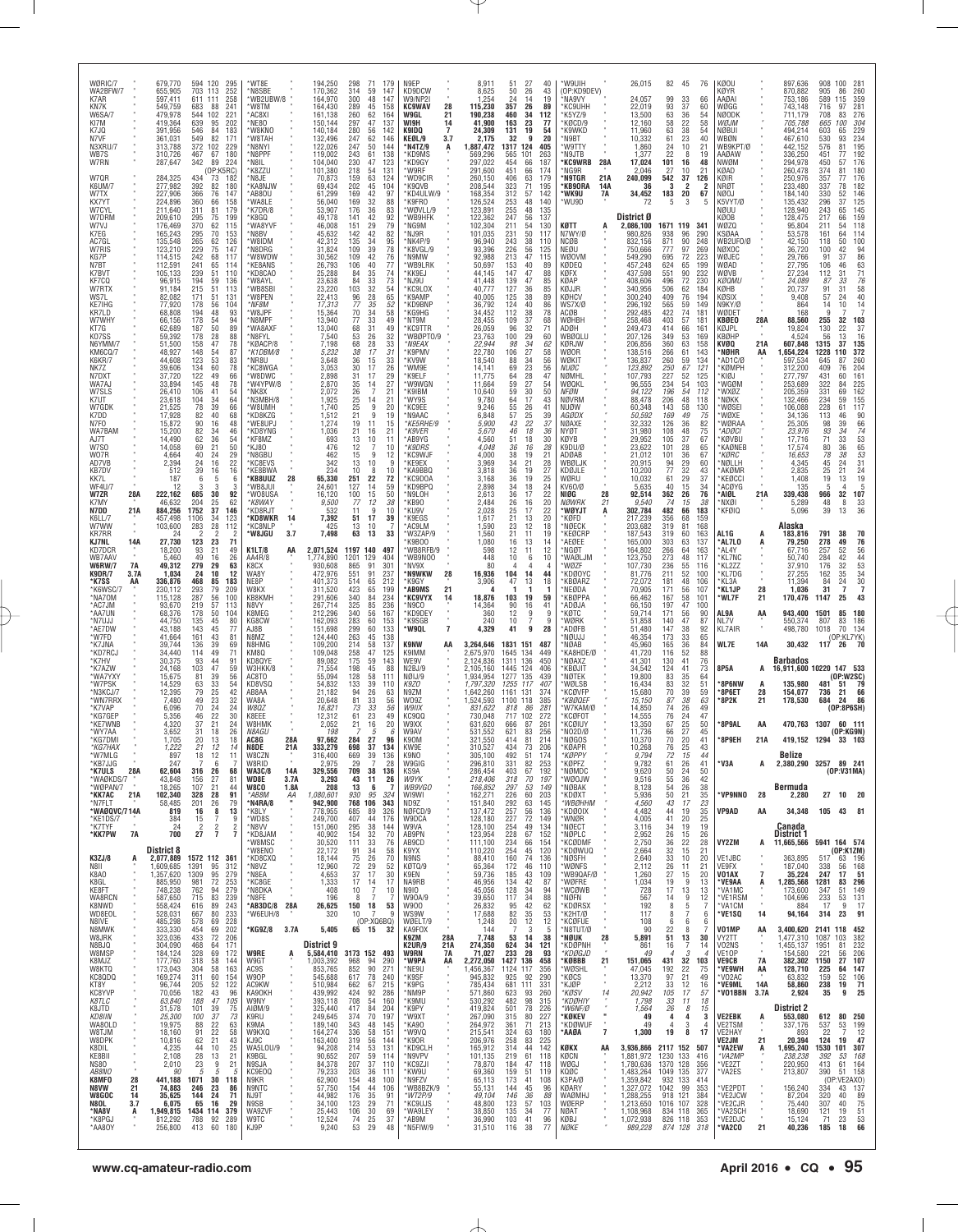| *VA2EI<br>*VE2YMV<br>*VE2GT<br>VA2WA<br>VA2EN<br>VA2AM<br>VE2PIB                  | 7                       | 16,678<br>3,922<br>7,674,189<br>1,584,052<br>.224.336<br>790,088                      | 104<br>-14<br>-1<br>45<br>11<br>4351 145<br>1168 110<br>868 121<br>799<br>97                          | 48<br>26<br>536<br>414<br>431<br>331                | *VA6AK<br><b>VF6AX</b><br>*VE6NS<br>VF6CS><br>*VE6UM<br><b>VE7BC</b>             | 21A                              | 494,118<br>138,276<br>92,320<br>4.590<br>140,233<br>District 7<br>338,184                      | 621<br>304<br>260<br>48<br>554<br>589              | 72<br>219<br>52<br>115<br>56<br>104<br>22<br>23<br>26<br>87<br>83<br>148                      | YN5Z<br>*HP1/K6CT AA                                                        |                                                        | Nicaragua<br>7,277,274 6451 124 374<br>Panama<br>110,630<br><b>Puerto Rico</b>             |                                                   | (0P:K7Z0)<br>719 31 43                                                                              | FR4NT<br>*FR5DX<br>*TO9ØR                                                                   | AA                     | <b>Reunion Island</b><br>1,523,660 1478 103 267<br>1,003,574 1279 75 211<br>1,227,660 1891 61 176   |                                                                                                                    | (OP:FR40T)                                              | RA9JBA<br>UA9YE<br>RW9QA<br>R9AB<br>RN9N<br>UA9LA0<br>RU9AZ<br>R9CM                        |                         | 971,800<br>717,992<br>675,584<br>361.188<br>345,184<br>121.989<br>102,425<br>65,844  | 1082<br>810<br>619<br>486<br>497<br>297<br>184<br>150    | 80<br>87<br>311<br>109<br>355<br>233<br>83<br>207<br>61<br>118<br>39<br>179<br>62<br>116<br>61                                              |
|-----------------------------------------------------------------------------------|-------------------------|---------------------------------------------------------------------------------------|-------------------------------------------------------------------------------------------------------|-----------------------------------------------------|----------------------------------------------------------------------------------|----------------------------------|------------------------------------------------------------------------------------------------|----------------------------------------------------|-----------------------------------------------------------------------------------------------|-----------------------------------------------------------------------------|--------------------------------------------------------|--------------------------------------------------------------------------------------------|---------------------------------------------------|-----------------------------------------------------------------------------------------------------|---------------------------------------------------------------------------------------------|------------------------|-----------------------------------------------------------------------------------------------------|--------------------------------------------------------------------------------------------------------------------|---------------------------------------------------------|--------------------------------------------------------------------------------------------|-------------------------|--------------------------------------------------------------------------------------|----------------------------------------------------------|---------------------------------------------------------------------------------------------------------------------------------------------|
| VA2KF<br>VA2AGW<br><i>VE2RO</i><br>*VE2IDX<br>*VE2EB<br>*VA2MO                    | AA                      | 253,503<br>102,850<br>65,175<br>2,569,899<br>53,360<br>41.706                         | 399<br>47<br>210<br>45<br>42<br>156<br>2327 114 373<br>(OP:VE3ZF)<br>173<br>-24<br>129<br>39          | 182<br>142<br>123<br>87                             | VE7AX<br>'VE7JH<br>*VA7CRZ<br>*VE7FCO<br>*VE7RSV<br>*VE7CKZ<br>*VE7VAW           |                                  | 86.173<br>1,362,312<br>770.202<br>79,236<br>77,865<br>61,570<br>42,622                         | 239<br>1550<br>1061<br>226<br>208<br>199<br>174    | -54<br>-83<br>114<br>264<br>208<br>98<br>48<br>94<br>91<br>54<br>56<br>75<br>46<br>55         | KP3BR<br>'KP3Z<br>'WP3GW<br>'WP3EF<br>'WP4PHY<br>*KP4CPC<br>*KP4CG          | $\overline{7}$                                         | 12,600<br>6,138,341<br>334,110<br>184,208<br>102,860<br>69.276<br>36,064                   | 96<br>5109 122<br>472<br>298<br>285<br>395<br>176 | 13<br>43<br>395<br>66<br>193<br>74<br>158<br>37<br>102<br>37<br>55<br>33<br>59                      | 6W1SR<br>ZS1TMJ<br>ZS6RJ<br>ZS <sub>1</sub> W                                               | AA                     | Senegal<br>77,212<br>South Africa<br>959,107<br>871,357<br>474,208                                  | 154 80 114<br>1403<br>67<br>72<br>1083<br>727<br>62                                                                | (OP:FEEPY)<br>172<br>211<br>170                         | UA90C<br>RX9SN<br>UA9CDC<br>RK9UE<br>RV9CX<br>RT9J<br><b>RW9WT</b>                         | 28A                     | 41,040<br>36,594<br>20,200<br>12,616<br>42<br>173,810<br>26,880                      | 116<br>120<br>92<br>60<br>589<br>150                     | 85<br>50<br>$^{75}_{70}$<br>32<br>30<br>52<br>24<br>3<br>з<br>102<br>28<br>51<br>19                                                         |
| *VE2FU<br>CF3A<br>VC3X<br>VE3TW                                                   | 28A<br>A                | 71,797<br><b>District 3</b><br>3,240,700<br>1,204,746                                 | 241<br>24<br>9,618,125 6085 148 477<br>(OP:VE3AT)<br>2713 114 346<br>(OP:VE7VR)<br>1121<br>90         | 83<br>308                                           | *VA7BWG<br>(OP:VE7GM)<br>VA7MPG<br>*VF7BGP<br>*VE7JDZ<br>*VA7QD<br>*VA7ZM        |                                  | 17,822<br>15,960<br>14.982<br>5,814<br>4,260<br>1,664                                          | 109<br>96<br>82<br>51<br>46<br>25                  | 33<br>34<br>-32<br>38<br>31<br>35<br>29<br>28<br>28<br>32<br>-11<br>15                        | *KH2RU/KP4 *<br>*NP3OT<br>*WP4SD<br>*NP3RE<br>*WP3E<br>NP4G<br>KP4JFR       | 28<br>21<br>AA<br>28A                                  | 20,276<br>15,423<br>339,840<br>261,440<br>17,290<br>143<br>12,826                          | 145<br>149<br>1218<br>1342<br>104<br>6<br>98      | 20<br>54<br>27<br>26<br>27<br>93<br>25<br>70<br>15<br>50<br>15<br>38                                | ZS2ABE<br>ZS9Z<br>*ZS2NF<br>*ZS1BHJ<br>ZS6RKE<br>*ZS2EC<br>*ZS6SVJ                          | 28<br>14               | 40.950<br>265,318<br>149,400<br>38,376<br>1,456<br>323<br>35                                        | 123<br>46<br>881<br>26<br>316<br>57<br>37<br>116<br>24<br>11<br>11<br>9<br>$\overline{\mathbf{2}}$<br>3            | 80<br>80<br>(0P:ZS10IN)<br>109<br>86<br>17<br>10        | <b>RW9USA</b><br>RG9A<br><b>RV9UP</b><br>RK90WM<br>RK9DM<br>RK8I<br>RW9QC<br>R9LM          | 21A<br>14A<br><b>7A</b> | 1,093,602<br>901,356<br>532,100<br>403.328<br>272,880<br>39,091<br>17,739<br>9,353   | 2617<br>1918<br>1237<br>1123<br>703<br>162<br>90<br>88   | 38<br>143<br>148<br>38<br>134<br>36<br>107<br>30<br>33<br>111<br>${}^{70}_{54}$<br>27<br>19<br>33<br>14                                     |
| VE3AD<br>VE3XB<br>VA3TIC<br>VA3XH<br>VE3GYL<br>VE3HED<br>VA3VF<br>VA3FP           | 28<br>21                | 1,164,988<br>691,240<br>392,882<br>295,545<br>184,552<br>6,030<br>32,060<br>57,024    | 76<br>1297<br>576<br>107<br>590<br>67<br>389<br>80<br>52<br>392<br>34<br>34<br>170<br>13<br>204<br>24 | 243<br>333<br>199<br>205<br>132<br>33<br>57<br>75   | <b>VE7SV</b><br>VA7FC<br><b>VE7NY</b><br>VA7ST<br>VE7XT<br><b>VE7SZ</b><br>VE7XF | AA<br>28A                        | 3,423,888 2547 144 414<br>2,400,908<br>1,373,715<br>1,329,332<br>934,920<br>177,633<br>70.713  | 2866 117<br>1999 101<br>1693<br>1291<br>960<br>274 | (OP:VE7CC)<br>272<br>214<br>96<br>250<br>106<br>212<br>-25<br>56<br>26<br>71                  | WP4WW<br>*NP4RA<br>*PJ7PL                                                   | 21A<br>ΑA<br>A                                         | 25,994<br>75,396<br><b>Sint Maarten</b><br>297,704 1103 39                                 | 307<br>241                                        | 15<br>26<br>(OP:KP4JRS)<br>38<br>84<br>- 97<br>(OP:WA1ZAM)                                          | ZS6WN<br>ZS6A<br><i>ZS5NK</i><br>*ZS6C<br>*ZR6DX                                            | ΑA<br>28A<br>21A<br>AA | 339,360<br>17,794<br>16,704<br>46,760<br>44,323<br>St. Helena                                       | 397<br>86<br>78<br>23<br>94<br>25<br>125<br>50<br>129<br>47                                                        | 217<br>59<br>47<br>90<br>80                             | R8TT<br>*RW9UX<br>UA9UDX<br>*RA9MX<br>*RA9MAS<br>*RT9YT<br>*RK9DO<br>*R9AM                 | 3.7A<br>AA              | 160,797<br>1,905,500<br>363,072<br>317,322<br>186,964<br>114,903<br>98.195<br>96,944 | 643<br>1450<br>568<br>404<br>455<br>323<br>219<br>245    | 75<br>18<br>381<br>119<br>183<br>65<br>230<br>76<br>$\frac{130}{109}$<br>42<br>44<br>48<br>157<br>109<br>37                                 |
| VF3F.I<br><b>VE3CR</b><br>VE3UZ<br>VE3PN<br>*VE3DZ<br>*VA3SWG<br>*VA3UG           | 14<br>7<br>1.8<br>A     | 19.670<br>111,585<br>5,265<br>19,950<br>5,727,392<br>,286,928<br>373,176              | 100<br>15<br>303<br>30<br>53<br>11<br>303<br>9<br>3469 135<br>1566<br>83<br>74<br>488                 | 55<br>99<br>28<br>26<br>479<br>248<br>210           | <b>VA7RR</b><br>VA7JW<br><b>VA7BEC</b><br>*VE7URN<br>*VA7DXC<br>*VA7HZ<br>*VA7IR | 21A<br>AA<br>21A                 | 1.223.950<br>60,060<br>810,238<br>85,763<br>11,340<br>1,372<br>69,360                          | 2923<br>212<br>1330<br>278<br>76<br>20<br>361      | 37<br>138<br>28<br>77<br>87<br>199<br>56<br>83<br>29<br>31<br>13<br>15<br>23<br>57            | V47JA<br>KP2XX<br>*NP2X                                                     | AA<br>28<br>A                                          | St. Kitts & Nevis<br>290,076<br><b>U.S. Virgin Islands</b><br>290,232<br>5,452,457         | 1655                                              | 422 74 202<br>(OP:W5JON)<br>-22<br>65<br>4989 110 369                                               | ZD7W<br>5H3EE                                                                               | 28A                    | 5,214,324 3584 136 388<br>Tanzania<br>88,566<br>Tunisia                                             | 350 24                                                                                                             | (OP:W6NV)<br>63                                         | *R9RT<br>RW9C<br>RU9YF<br>*RA9UN<br>*RG8U<br>*RW9DX<br>RZ9U0                               | 28A                     | 69,810<br>27,753<br>26,394<br>15,318<br>15.134<br>128,583<br>117,612                 | 162<br>116<br>120<br>85<br>79<br>528<br>525              | 125<br>65<br>54<br>22<br>$62$<br>$54$<br>21<br>20<br>$\frac{56}{70}$<br>38<br>21<br>64<br>17                                                |
| *VE3RX<br>*VE3KKQ<br>*VA3TPS<br>*VA3GD<br>*VA3GUY<br>*VA3EC<br>*VA3TPV<br>*VE3XQ  |                         | 230,912<br>227,360<br>221,792<br>106,554<br>106,403<br>45,738<br>32,207<br>22,873     | 343<br>75<br>385<br>57<br>375<br>63<br>240<br>49<br>216<br>47<br>136<br>34<br>109<br>31<br>116<br>25  | 181<br>175<br>169<br>128<br>140<br>87<br>76<br>64   | VY1MAB<br>*VE8NSD<br>*VE8GER<br><b>VE8EV</b><br><b>VY1MB</b>                     | A<br>А<br>AA                     | District 8<br>270,400<br>104,896<br>66,000<br>1.444.464 1789 100<br>44,545                     | 1315 50<br>288<br>219<br>391                       | 54<br>96<br>53<br>50<br>75<br>236<br>33<br>26                                                 | *WP2SC<br>*KP2DX<br>IH9A                                                    | <b>7A</b><br>1.8                                       | 9,384<br>29,898<br>AFRICA<br><b>African Italy</b><br>267,736                               | 62 27<br>205 18                                   | 42<br>48<br>(OP:KP2BH)<br>965 21 77                                                                 | *3V8SS<br>*SØS                                                                              | A                      | 6,408,158 4464 103 396<br>Western Sahara<br>Zambia                                                  | (OP:KF5EYY)<br>876,555 2379 28 101<br>(OP:EA2CNU)                                                                  |                                                         | *UB9UAT<br>*R9VA<br>UA9UX<br>*UA90R<br>*RZ9UMA<br>*RW8T<br>*RT80<br>*UA9LBQ                | 21A                     | 110,618<br>77,316<br>51,153<br>30,528<br>10,360<br>128,904<br>6,300<br>819           | 512<br>450<br>343<br>170<br>138<br>433<br>58<br>21       | 64<br>18<br>52<br>16<br>42<br>9<br>53<br>25<br>95<br>11<br>10<br>28<br>32<br>13<br>10<br>3                                                  |
| *VE3DVY<br>*VA3NW<br>*VA3EON<br>*VE3SB<br>*VE3RUV<br>*VE3EP<br>*VA3FN<br>*VE3LVW  | 28                      | 12,928<br>8,662<br>8.449<br>8,178<br>7.936<br>6,313<br>168<br>41,132                  | 20<br>74<br>62<br>31<br>68<br>24<br>22<br>56<br>58<br>20<br>47<br>22<br>9<br>6<br>21<br>165           | 44<br>40<br>47<br>36<br>44<br>37<br>6<br>70         | *VY1EI<br>ZF2AH<br>TI1K                                                          | 28A<br>28<br>$\overline{7}$      | 55,520<br>Cavman Islands<br>877,184 3011 31<br>Costa Rica<br>166,992                           | 663<br>674 27                                      | 16<br>24<br>97<br>85<br>(OP:TI2CDA)                                                           | *IH9YMC<br>'7R7R<br>*7X2VB<br>*7X5TV                                        | 28<br>A<br>$\overline{7}$                              | 94,136<br>Algeria<br>281,190<br>82.077<br>17,604                                           | 428 21<br>509<br>327<br>124                       | (OP:IT9SPB)<br>61<br>37<br>158<br>20<br>89<br>11<br>43                                              | 9J2JOCV<br>*T6TM                                                                            | 21                     | 390,336<br>ASIA<br>Afghanistan<br>26,424                                                            | 713 50 142<br>151 21                                                                                               | (OP:9J2HN)<br>51                                        | *RW9TP<br><b>RWØBG</b><br>RTØR<br>RØVZ<br><b>UAØXAK</b><br><b>UAØAXX</b>                   | <b>14A</b>              | 98,841<br>District Ø<br>1,531,820<br>767.648<br>596,820<br>179,550<br>176,670        | 276<br>1654<br>999<br>1075<br>487<br>435                 | 34<br>107<br>103<br>298<br>233<br>89<br>205<br>85<br>98<br>73<br>104<br>47                                                                  |
| *VF3SS1<br>*VE3FH<br>*VE3TG<br>*VA3MPF<br>*VE3BR<br>*VE3MGY<br>*VE3EDY            | 21<br>-14<br>3.7<br>1.8 | 3,740<br>122,864<br>51,887<br>2,325<br>30,108<br>5.951<br>4,522                       | 44<br>-10<br>402<br>22<br>207<br>15<br>-9<br>34<br>287<br>12<br>300<br>6<br>149<br>6                  | 24<br>90<br>74<br>22<br>40<br>-5                    | TI2SW<br>TI1T<br>*TI8/AA8HH A<br>TI2KAC                                          | 3.7<br>1.8<br>AA                 | 1,456<br>646<br>80,960<br>311,501<br>Cuba                                                      | 28<br>30<br>453                                    | 8<br>18<br>8<br>g<br>(OP:TI2CC)<br>38<br>50<br>864 62 119                                     | *D3AM<br>*TY4AB                                                             | A<br>A                                                 | Angola<br>201,900<br>Benin<br>925,344 1293 64 188                                          |                                                   | 490 45 105                                                                                          | EK3GM<br>*EK6SI<br>*EK4JJ                                                                   | A<br>А                 | Armenia<br>320,950<br>2,019,589<br>20,303<br>Asiatic Russia<br>District 9                           | 640 38 137<br>1978<br>79<br>123<br>- 25                                                                            | 298<br>54                                               | RØAEW<br><b>UAØACG</b><br>RØAA<br>*RØAEE<br>*UAØUK<br>*RUØLL<br>*RØCAF<br><b>RØCW</b>      | 21                      | 112,578<br>40,552<br>287,408<br>297,297<br>287,212<br>80,700<br>79,365<br>71,890     | 276<br>141<br>796<br>663<br>582<br>215<br>239<br>266     | 129<br>45<br>84<br>53<br>32<br>110<br>138<br>51<br>71<br>165<br>104<br>46<br>100<br>65<br>46                                                |
| VE3RA<br>VE3CX<br>VE3ZZ<br>VE3RZ<br>VE3TCV<br>VE3IDT<br>VE3RRH<br>VE3BW           |                         | 6,533,800<br>4,016,168<br>521,145<br>327.320<br>224,576<br>96,668<br>91,332<br>85.079 | 3270 158<br>2889 134<br>580<br>76<br>355<br>81<br>353<br>65<br>44<br>216<br>197<br>53<br>231<br>50    | 570<br>450<br>257<br>253<br>177<br>125<br>124<br>99 | CO2GG<br><b>'CO8DM</b><br>*CO7RR<br>*CO2VE<br>*CO2YT<br>*T46X<br>'СО6НК          | A<br>28                          | 881,640<br>233,244<br>124,450<br>106,264<br>79,629<br>40,710<br>181,700                        | 1548<br>498<br>272<br>335<br>353<br>162<br>862 28  | 65<br>183<br>60<br>149<br>58<br>132<br>41<br>107<br>37<br>-90<br>37<br>81<br>(OP:CO6HZ)<br>72 | EF8U<br>EA8TZ<br>ED8X<br>EF8B<br>EA8/RA1A                                   | A<br>21<br>- 3.7                                       | <b>Canary Islands</b><br>9,956,860 5882 130 450<br>2,419<br>2,069,516<br>204,350<br>10,191 | 28<br>4320<br>554<br>88                           | (OP:NGGQ)<br>16<br>25<br>34<br>130<br>28<br>106<br>(OP:OH2BP)<br>8<br>-35                           | <b>RC90</b><br>UA9JDP<br>UA9TF<br>R9AE<br>RZ9UC<br>RL9I<br>R8MD<br><b>RK9UN</b>             |                        | 8,963,178 5538 132<br>1,529,220<br>1.040.820<br>981,460<br>428,460<br>318,176<br>318,078<br>279,180 | 1782<br>68<br>1173<br>86<br>1264<br>79<br>1033<br>55<br>496<br>75<br>506<br>59<br>683<br>44                        | 470<br>240<br>246<br>231<br>138<br>169<br>187<br>121    | 'RAØWHE<br><b>RØWC</b><br>RØTR<br><b>RWØUM</b><br><b>RØABD</b><br>RØCM<br>*RXØSA<br>*UAØOD | 28                      | 70,000<br>44.110<br>35,328<br>15,756<br>4,888<br>2,460<br>44,681<br>30,981           | 217<br>160<br>137<br>109<br>49<br>38<br>204<br>231       | $84$<br>93<br>32<br>86<br>24<br>62<br>34<br>$\frac{47}{33}$<br>31<br>19<br>$\frac{21}{72}$<br>20<br>19<br>15                                |
| VE3MT<br>VE3JDF<br>VE3VGI<br>VA3QR<br><b>VE3UTT</b><br><b>VE3VEE</b><br>*VA3DF    | 28A<br>14A<br>AA        | 42.927<br>40,095<br>30,688<br>21,358<br>646,720<br>1,006,803<br>2,438,257             | 156<br>-41<br>113<br>41<br>35<br>101<br>77<br>46<br>31<br>1624<br>2091<br>38<br>1493<br>132           | 82<br>94<br>77<br>72<br>129<br>151<br>469           | *CO6FC<br>*CO6LE<br>*CO8AW<br>*CO6LC<br>*CO6LP                                   | 21<br>14<br>28A                  | 74.160<br>154,560<br>75,990<br>388,326<br>291,942 1115 31                                      | 405<br>669<br>371<br>1450                          | -24<br>56<br>27<br>78<br>19<br>66<br>29<br>93<br>95                                           | *EF80<br>*EA8BQM<br>*EA8AQV<br>*EA8GP<br><b>EA8CVW</b><br>*EA8TX<br>*FA8C7K | A<br>28                                                | 530,622<br>282,964<br>174,240<br>20,720<br>11.840<br>1,122,680<br>81,874                   | 745<br>484<br>281<br>127<br>69<br>2813<br>325     | 61<br>185<br>(OP:DJ10J)<br>-60<br>158<br>57<br>163<br>20<br>54<br>18<br>46<br>30<br>106<br>21<br>73 | RV9WP<br>UA8WAA<br>RU9UC<br>RV9MA<br>R9CC<br>RK90<br>UA8U                                   | 28                     | 169,920<br>71,585<br>56,628<br>49,010<br>7,056<br>24<br>339,472                                     | 295<br>65<br>243<br>25<br>159<br>49<br>141<br>44<br>$\frac{52}{2}$<br>29<br>$\overline{\phantom{a}}$<br>1278<br>22 | 175<br>-78<br>94<br>86<br>34<br>(OP:RW9QA)<br>90        | *RAØUJ<br>RCØLAD<br><b>UAØSR</b><br><b>UAØSE</b><br><b>UAØBA</b><br>RUØSN                  | 21<br>AA                | 22,557<br>10,368<br>1.181.141<br>348,462<br>74,789<br>24,610                         | 174<br>88<br>1427<br>569<br>198<br>80                    | $\frac{54}{51}$<br>22<br>21<br>27<br>285<br>92<br>76<br>167<br>34<br>109<br>62<br>45                                                        |
| *VE3CV<br>*VE3JAQ<br>*VA3JLF<br>*VA3WU<br>*VE3AJ<br>*VA3PDG<br>*VA3NGE<br>*VE3XAT |                         | 1.114.176<br>372,072<br>181,973<br>129.168<br>60.047<br>38,781<br>31,824<br>27.495    | 896<br>104<br>522<br>73<br>299<br>59<br>216<br>62<br>42<br>167<br>187<br>31<br>40<br>111<br>91<br>35  | 344<br>223<br>174<br>172<br>107<br>62<br>77<br>82   | *HI8PLE<br>HI3TT<br>*HI3TEJ<br>*HI8JSG<br>*HI7SBR<br>*HI8KW                      | AA<br>14A<br>7A                  | <b>Dominican Republic</b><br>59,924<br>1,838,484<br>4,665,692<br>1.392.657<br>79,970<br>59,600 | 150<br>2640<br>4750 111<br>1923<br>306<br>240      | 40<br>102<br>92<br>256<br>328<br>-84<br>245<br>21<br>89<br>18<br>82                           | <i>*EA8BGO</i><br>*EA8BPX<br><b>EA8CSD</b><br>EA8PT<br>EF8C<br>EA8CCQ       | 14<br>$\overline{7}$<br>AA<br>28A<br>21A<br><b>14A</b> | 31,442<br>70,092<br>1,574,442<br>131,450<br>777,240<br>295,125                             | 156<br>243<br>1323<br>418<br>1752<br>841 30       | 17<br>62<br>78<br>21<br>101<br>313<br>26<br>-84<br>31<br>122<br>(OP:EA8DDM)<br>95                   | RZ9JZ<br>RA9UAD<br><b>UA9SCX</b><br>R8WF<br>RC9AR<br><b>RX9UKF</b><br><b>RW9CD</b><br>RD9SA | 21<br>3.7              | 125,910<br>38.664<br>74,428<br>100,672<br>49,049<br>12,402<br>84,159<br>12,204                      | 525<br>19<br>209<br>16<br>325<br>21<br>382<br>23<br>210<br>23<br>13<br>101<br>396<br>-14<br>98<br>11               | 71<br>56<br>71<br>81<br>68<br>40<br>67<br>43            | RAØACM<br><b>UAØCW</b><br>RAØFF<br>RNØCT<br>UBØA<br>RMØF<br>RTØF<br>RKØUT                  | 28A<br>21A<br>14A       | 14,965<br>704<br>245,768<br>1,098,125<br>753,594<br>490,122<br>859.312<br>289.956    | 79<br>14<br>788<br>2600<br>1747<br>1575<br>1983<br>880   | 40<br>33<br>12<br>10<br>34<br>90<br>139<br>36<br>37<br>137<br>33<br>113<br>133<br>39<br>35<br>11 <sup>1</sup>                               |
| VA3MQS<br>*VE3WPV<br>*VE3RNF<br>*VE3BLU<br>*VE3IAE<br>*VE3SKX<br>*VA3IPG          | 28A<br>21A              | 15,147<br>9,768<br>5,568<br>2,178<br>69,350<br>36,480<br>30,855                       | 74<br>21<br>61<br>23<br>$\frac{25}{10}$<br>42<br>26<br>266<br>20<br>141<br>20<br>20<br>159            | 60<br>43<br>39<br>23<br>75<br>75<br>65              | FG4KH<br>*KG4EM                                                                  | A<br>AA                          | Guadeloupe<br>2,465,957 2610 92 311<br>Guantanamo Bay<br>354,114                               |                                                    | (OP:F1DUZ)<br>464 80 229                                                                      | EF8S<br>*ED8W<br>*EA8/HA7TGC*<br>*ED80<br>*EA8CNR                           | 1.8A<br>AA<br>28A                                      | 70,824<br>1,965,062 1930 81 277<br>21.535<br>1,035,709 2361 31 120<br>300,132              | 350<br>133<br>826                                 | 15<br>-63<br>(OP:OH2BYS)<br>(OP:EABP)<br>13<br>- 60<br>(OP:EC5AN)<br>27<br>.99                      | RZ9WU<br>*RF9C<br>*R8CT<br>*RK9DC<br>*RT9TM<br>*UA9NP<br>*R9QQ                              | A                      | 4.992<br>1,971,603<br>1,920,016<br>338,916<br>287,712<br>195,940<br>187,434                         | 50<br>8<br>95<br>1673<br>(OP:RV9CBW)<br>1666 103<br>499<br>61<br>453<br>53<br>389<br>51<br>391<br>41               | -31<br>328<br>-331<br>183<br>190<br>143<br>137          | <b>UAØW</b><br>*RAØANO<br>*UCØA<br>*RWØAJ<br>*RDØW<br>*UAØWY<br>*UAØUY                     | AA<br>28A<br>21A        | 2,178<br>20,790<br>84,042<br>14,790<br>277,704<br>178,296<br>61,740                  | 24<br>80<br>426<br>72<br>851<br>648<br>281               | 22<br>$\begin{array}{l} \mathbf{63}\\ \mathbf{55}\\ \mathbf{68} \end{array}$<br>36<br>14<br>19<br>103<br>30<br>88<br>26<br>73<br>25         |
| <b>VE4AKF</b><br>*VE4YU<br>*VE4DRK<br>*VE4DPR<br><b>VE4VT</b>                     | 28<br>A<br>AA           | District 4<br>5,256<br>218,400<br>75,118<br>3,649                                     | 69<br>13<br>408<br>61<br>255<br>46<br>37<br>13<br>3,642,700 3244 123 376<br>(OP:VE4EAR)               | 23<br>147<br>96<br>28                               | TG9IIN<br>6Y9X                                                                   | 14<br>AA                         | Guatemala<br>22,532<br>Jamaica<br>8,245,664 6643 117 407                                       |                                                    | 265 15 28<br>(OP:K1XM)                                                                        | *EA8MT<br>*EC8AQQ<br>D44AC<br>D4Z                                           | 21A<br>14A<br>28                                       | 1,012,860 2046 35 135<br>174,244<br><b>Cape Verde</b><br>17,152<br>3,252,670               | 493 28<br>99                                      | 99<br>19<br>48<br>6077 36 149<br>(0P:IZ4DPV)                                                        | *RT9YA<br>*RZ9AD<br>*RW9LL<br>*UA9YTN<br>*RA9AEA<br>*RF8R                                   |                        | 136,080<br>101,136<br>68,880<br>67,375<br>62,756<br>52,212                                          | 313<br>57<br>255<br>54<br>183<br>44<br>205<br>209<br>$\frac{32}{29}$<br>30<br>176<br>(OP:RW9RW)                    | 132<br>118<br>120<br>93<br>87<br>84                     | TA2AGO<br>TA5BS<br>TC4A<br>TA2AKX<br><b>TA200</b><br>TA7A0                                 | A<br>28                 | <b>Asiatic Turkey</b><br>316,799<br>232,875<br>38,250<br>14,399<br>19,520<br>902     | 715<br>647<br>169<br>92<br>124<br>-28                    | 44 123<br>$\frac{95}{70}$<br>30<br>20<br>(0P:TA4CS)<br>2 22 55<br>44<br>17<br>12                                                            |
| *VA4HZ<br>*VE5TLW<br>*VE5SDH<br>*VE5CON<br>*VE5AAD                                | AA<br>A                 | 76,194<br>District 5<br>193,030<br>54,412<br>18,560                                   | 194 57 109<br>(OP:VE4HAZ)<br>397 59 140<br>201<br>40<br>98<br>36<br>50<br>25                          | -82<br>44<br>37                                     | <b>FM5AN</b><br>FM5EB<br>FM5FJ<br>*FM1HN<br><b>T02M</b>                          | 21<br>14<br>14<br>AA             | Martinique<br>447,282<br>256,308<br>917,814 2430<br>2,356<br>9,460,955 6438 147 518            | 614<br>806<br>39                                   | 78 219<br>28<br>96<br>37<br>129<br>13<br>18<br>(OP:VE3LA)                                     | D4C<br><b>EA9KB</b><br><b>SU9IG</b>                                         | 7                                                      | 1,436,064 2961 36 132<br>Cueta & Melilla<br>14A 1,249,020 2719 34 128<br>Egypt             |                                                   | (OP:HB9DUR)<br>972 54 191                                                                           | <b>RK9AK</b><br>*RW9SW<br>*R9YC<br>*RX9DJ<br>*RD9D<br>*UA9AV<br>*UA9MW<br>*R2Ø15RR A        |                        | 45,279<br>42,294<br>33,180<br>22,944<br>22,806<br>15,438<br>11,830<br>10,880                        | 162<br>25<br>29<br>141<br>136<br>35<br>27<br>95<br>92<br>43<br>80<br>25<br>70<br>21<br>20<br>68                    | 92<br>85<br>70<br>69<br>83<br>58<br>49<br>48            | TA3EJ<br>*TA7AOF<br>*TA2EJ<br>*TA3ABM<br>*TA2LP<br>*TA2NC<br>*TA2ANB<br>*TA2ANL            | 21<br>A                 | 19,133<br>308,308<br>166,344<br>104,346<br>36,977<br>36,540<br>34,020                | 147<br>796<br>398<br>223<br>177<br>121<br>144<br>101     | 10<br>15<br>38<br>42<br>112<br>42<br>132<br>137<br>50<br>80<br>23<br>85<br>76<br>41<br>29<br>61                                             |
| *VE5KS<br><b>VE5ZX</b><br>*VE5U0<br>*VE5SF<br>*VA5LF                              | 14<br>AA<br>AA<br>28A   | 7,192<br>103,068<br>1,264,520<br>163,100<br>65,145<br>5,633                           | 304<br>29<br>1282 101<br>540<br>47<br>184<br>35<br>51<br>14                                           | 97<br>303<br>93<br>94<br>29                         | XE1B<br>XE1H<br>XE2X<br>*XE1GZU<br>*XE1BY                                        | 28<br>3.7<br>A<br>$\frac{28}{1}$ | Mexico<br>845,154<br>44,064<br>72,000<br>19,764<br>194,900                                     | 2681<br>599<br>694<br>144<br>860                   | 32<br>109<br>15<br>19<br>14<br>36<br>23<br>38<br>25<br>75                                     | TR8CA<br>*5R8SV                                                             | A<br>AA<br>A                                           | 663,950<br>Gabon<br>227,976<br>Madagascar<br>479,755 743 54 175                            |                                                   | 504 45 116                                                                                          | *RC9W<br>*RZ90W<br>*UA9R<br>*UA90MT<br>*RZ8U<br>*RV9YK<br>*R9AAL                            | 28                     | 638<br>90<br>216,550<br>107,282<br>91,020<br>56,287<br>24,253                                       | 13 10<br>690<br>28<br>526<br>15<br>13<br>603<br>285<br>19<br>135<br>19                                             | (0P:RW9Y)<br>12<br>5<br>5<br>94<br>64<br>47<br>58<br>60 | *TA7AZC<br>*TA2AET<br>*TA2ALD<br>*TA5ISJ<br>*TA2MES<br>*TA3IUY<br>*TA7ASN                  |                         | 22,790<br>12,862<br>11,656<br>10,944<br>10,670<br>9,024<br>6,897<br>2,555            | 89<br>99<br>72<br>69<br>62<br>57<br>29                   | 25<br>15<br>44<br>$^{43}_{49}$<br>19<br>23<br>13<br>$\frac{42}{44}$<br>20<br>$\frac{37}{23}$<br>20<br>12                                    |
| <b>VE6AMI</b><br>VE6IVN<br>VE6FT<br>VA6MA<br>*VE6EX<br>*VE6ZC<br>*VE600           | A<br>21<br>A            | District 6<br>306,000<br>124,488<br>122,760<br>107,463<br>713,348<br>58,292<br>19,904 | 519 58<br>277<br>59<br>49<br>305<br>398<br>29<br>1110<br>85<br>244<br>54<br>131<br>28                 | 167<br>123<br>106<br>84<br>193<br>64<br>36          | *XE1ZTW<br>*XE2WK<br>*XE1SVT<br>XE2B<br>XE1MEX<br>XE2CQ<br>4A5XX                 | 21<br>14<br>AA<br>21A            | 5,976<br>1,377<br>840<br>2,719,104 3114 93<br>461,270<br>615,750<br>213,256                    | 66<br>31<br>14<br>437<br>1733<br>803               | 13<br>23<br>10<br>17<br>8<br>13<br>295<br>92<br>294<br>33<br>117<br>29<br>-93                 | CT3MD<br>СТЗНҒ<br>CQ3L<br><b>*CT3FW</b>                                     | 28<br>AA<br>28A<br>21A                                 | Madeira Islands<br>157,890<br>2,554,680<br>2,157,246 4049 35 147<br>87,135                 | 586 21<br>286 21                                  | 74<br>1807 102 386<br>(OP:DF7ZS)<br>90                                                              | *RD80<br>*RG9Y<br>R9CAC<br>*RX9CCJ<br>*R9RA<br>*RA9CCK<br>*RU9WZ<br>*RZ90Q                  | 21<br>14               | 17,756<br>4,960<br>340<br>147,500<br>80,288<br>43,650<br>7,755<br>239,085                           | 138<br>9<br>$\boldsymbol{g}$<br>69<br>15<br>8<br>474<br>23<br>309<br>25<br>22<br>196<br>56<br>11<br>681<br>32      | 37<br>22<br>9<br>95<br>79<br>68<br>44<br>103            | *TA3EP<br>*TA8A<br>*TA4PR<br>*TA4BU<br>*TA4APR<br>*TA4ALQ<br>*TA2BW<br>*TA4ED              | 28<br>×<br>21<br>14     | 1,540<br>408<br>16,006<br>104<br>70<br>42<br>4,587<br>34,716                         | 21<br>10<br>128<br>$\overline{5}$<br>4<br>3<br>53<br>184 | 10<br>18<br>10<br>$\overline{7}$<br>39<br>14<br>3<br>5<br>3<br>4<br>3<br>3<br>25<br>8<br>$\begin{array}{c} {\bf 52}\\ 50 \end{array}$<br>14 |
| *VE6HV<br>*VE6SAR<br><b>VA6CV</b><br>VA6UK<br>VE6LB<br><b>VE6JY</b>               | AA<br>14A               | 209<br>30<br>614,669<br>352,296<br>112,056<br>1,126,890                               | 8<br>6<br>3<br>3<br>733<br>81<br>568<br>78<br>292<br>60<br>38<br>2516<br>(OP:VE5MX)                   | 5<br>3<br>242<br>174<br>114<br>152                  | XE2S<br>XE1/N4DMH1.8A<br>*XE2AU<br>*XE2JS<br>*XE2ST                              | 7A<br>AA<br>21A                  | 241,653<br>2,394<br>141,183<br>107,442<br>120,000<br>Montserrat                                | 987<br>62<br>322<br>509<br>548                     | (OP:XE1EE)<br>29<br>80<br>$\overline{g}$<br>10<br>60<br>129<br>31<br>63<br>25<br>71           | *CN8MAA<br><b>*CN8VO</b><br>*CN8KD                                          | 21<br>AA<br>28A                                        | Morocco<br>152,390<br>1,158,003 1350 64 233<br>156,364<br><b>Mozambique</b>                | 581 23                                            | 546 21 77<br>-74                                                                                    | *RA9APG<br>*R9CZA<br>*RA9JM<br>*RC9M<br>*UA9SMU<br><b>RK9AX</b><br>UC8U                     | $\overline{7}$<br>AA   | 66,500<br>25,704<br>8,955<br>2,900<br>26,908<br>2,866,380 2292 109<br>1,591,312 1700 90             | 252<br>27<br>138<br>17<br>$\frac{72}{38}$<br>9<br>$\overline{7}$<br>162 13                                         | 73<br>55<br>$\frac{36}{22}$<br>49<br>364<br>277         | *TA30M<br>*TA4MA<br>*TA3AER<br>*TA5IW<br>*TA5EA<br>*TA5IR<br><b>TA3AMH</b>                 | AA                      | 34,650<br>25,080<br>5,338<br>210<br>45<br>45<br>18,816                               | 209<br>153<br>67<br>3<br>3<br>106                        | 13<br>$\frac{53}{28}$<br>$^{13}_{\hphantom{1}6}$<br>3<br>$\overline{7}$<br>$\overline{\mathbf{c}}$<br>3<br>$\overline{c}$<br>3<br>13<br>51  |
| <b>VE6WQ</b>                                                                      | 7A                      | 343,602                                                                               | 1315 32<br>$(0P:\@VEBJY)$                                                                             | 94                                                  | VP2MDG                                                                           | A                                | 4,564,264 3975 117 371                                                                         |                                                    | (OP:K2DM)                                                                                     | <b>C91C</b><br>*C91TDD                                                      | A<br>A                                                 | 525,252<br>25,179                                                                          | 93                                                | 820 71 151<br>43<br>66                                                                              | RO9A<br>RZ9U                                                                                |                        | 1,477,000<br>1,136,856                                                                              | 1162 109<br>1093 98                                                                                                | 391<br>306                                              | TA40SK<br>TA5FA                                                                            | 14A                     | 4,300<br>496                                                                         | 42<br>11                                                 | $\frac{35}{10}$<br>15<br>6                                                                                                                  |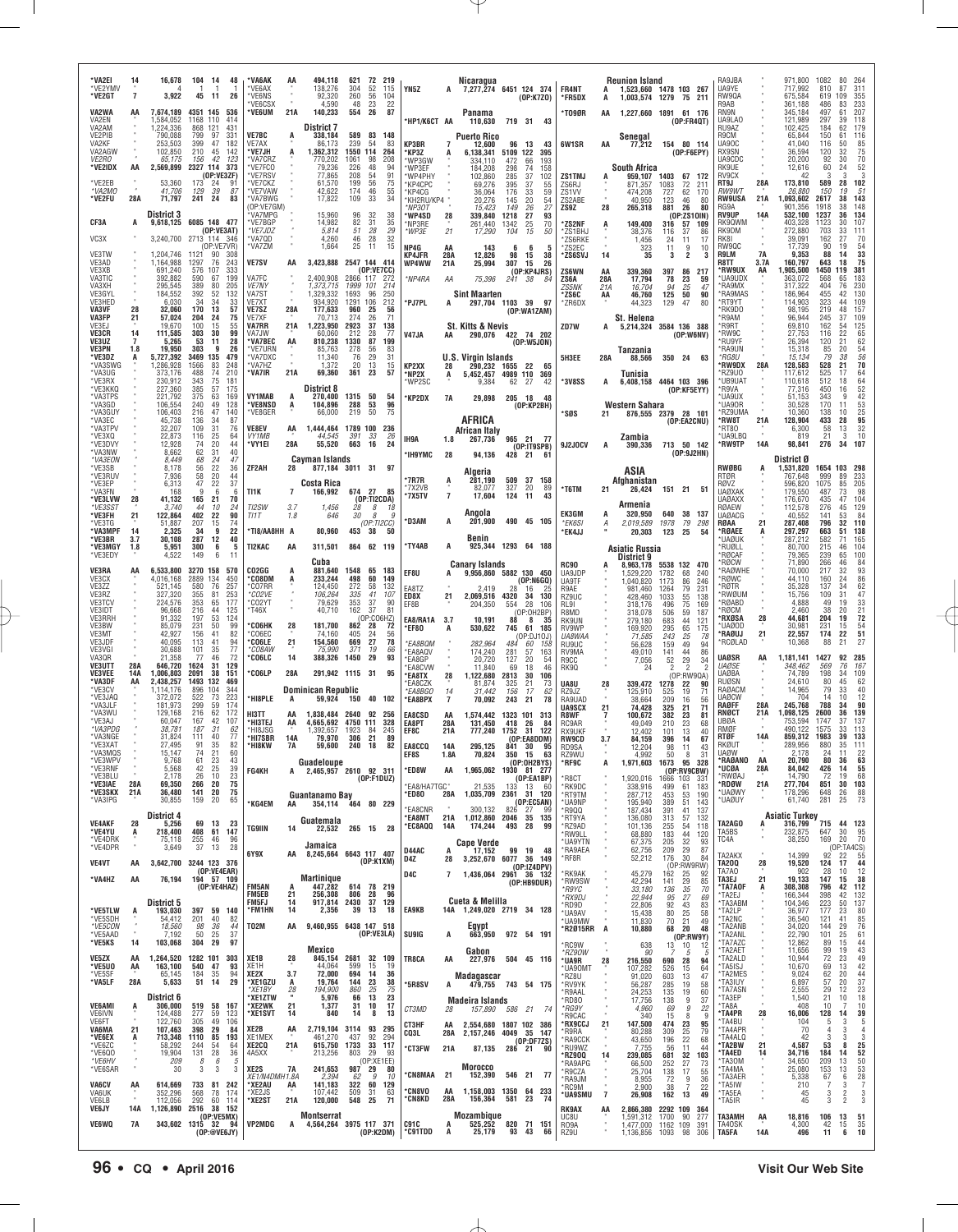| *TA3EL<br>*TA4AKS<br>*TA7EB<br>*TA2AKG<br>*TA4ASO<br>*4K6F0<br>*4K9W<br>A93JA<br>A92GR<br>A92GE<br><b>A92AA</b> | AA<br>28A<br>21A<br>А<br>28<br>А<br>28<br>21<br>AA | 224,112<br>103,896<br>3,440<br>24,288<br>12,349<br>Azerbaijan<br>1.306.437<br>4,563<br><b>Bahrain</b><br>219,674<br>615,726<br>China | 508<br>44<br>124<br>266<br>41<br>107<br>30<br>17<br>26<br>173<br>20<br>49<br>97<br>12<br>41<br>1324 86 277<br>53<br>12<br>27<br>3,966,952 2968 109 379<br>(OP:KE5JA)<br>728<br>29<br>90<br>35<br>123<br>1391<br>853,160 1037 69 239 | *VU2DED<br>*VU3TYG<br>*VU2SGW<br>*VU2GRM<br>*VU2KWJ<br>*VU2WE<br>*VU3NPI<br>*VU2UUU<br>*VU2NSL<br>*VU3BUN<br>*VU2DPN<br>*VU2IVV<br>*VU3CML<br>*VU2MIK<br>*VU30BR<br>*VU2YE<br>*VU2NFG<br>*VU30NF<br>'VU2IBI | A<br>28<br>21                                     | 220,616<br>104,319<br>55,544<br>53,907<br>33,496<br>22,600<br>12,516<br>6,634<br>5,460<br>3,572<br>2,484<br>1,914<br>1,440<br>210<br>187<br>84<br>56,274<br>1,530<br>2,800 | 384<br>54<br>164<br>257<br>56<br>117<br>187<br>37<br>94<br>105<br>46<br>175<br>138<br>29<br>77<br>32<br>107<br>68<br>79<br>30<br>54<br>37<br>55<br>25<br>21<br>46<br>31<br>38<br>20<br>27<br>36<br>18<br>28<br>30<br>18<br>15<br>27<br>11<br>21<br>10<br>6<br>9<br>11<br>10<br>14<br>6<br>8<br>250<br>20<br>63<br>12<br>18<br>29<br>44<br>14<br>26 | *JK1EXF<br>*JH1EYM<br>*JP1GVC<br>*7M2ALZ<br>JG1XAJ<br>*7J1ABD<br>*7N4GIB<br>*.JH10IB<br>*JA1LBZ<br>*JH1EJB<br>*JG1AKM<br>*JG1FGL<br>*JG1RRH<br>*JF10P0<br>*7M1MCY<br>'JI1FLB<br>*JA1LPQ<br>*JM1APC<br>*7L1AFS |                     | 8,060<br>7,548<br>7,018<br>6,556<br>6,490<br>6,235<br>5.928<br>5.904<br>4,120<br>3,078<br>2,550<br>2,275<br>1,682<br>1,380<br>1,216<br>399<br>352<br>176<br>130 | 53<br>43<br>51<br>67<br>56<br>51<br>48<br>70<br>39<br>41<br>29<br>33<br>24<br>$\frac{24}{22}$<br>11<br>8<br>11<br>5 | 26<br>36<br>32<br>36<br>25<br>33<br>20<br>24<br>33<br>26<br>23<br>20<br>23<br>29<br>24<br>17<br>22<br>18<br>17<br>21<br>16<br>18<br>20<br>15<br>17<br>12<br>10<br>13<br>9<br>10<br>9<br>10<br>8<br>8<br>9<br>5<br>5 | JQ20UL*<br>*JI2IXA<br><b>JR2TTS</b><br>'JR2EUE<br>'JA2IXS<br>*JR2LBF<br>*JH2MYN<br>*JH2KKW<br>*JL2XMW<br>*JL20GZ/2<br>*JH2JNU<br>*JK2AQT<br>*JH2UVB/2<br>*JA2KQE<br>*JA2KKA<br>*JE2HCJ<br>*JO2XYK<br>*JR2AAN/2<br>*JG2KKG | 28<br>21<br>14           | 17,100<br>3,108<br>2,592<br>1,485<br>720<br>110<br>77,385<br>44,204<br>19,764<br>264<br>41,194<br>32,925<br>32,370<br>21.515<br>8,010<br>4,975<br>1,863<br>1,647<br>68,139 | 84<br>$32\,$<br>34<br>21<br>15<br>-8<br>292<br>194<br>126<br>11<br>213<br>171<br>215<br><sup>124</sup> 76<br>71<br>31<br>27<br>232 | 33<br>42<br>17<br>25<br>23<br>13<br>12<br>15<br>9<br>6<br>-5<br>31<br>74<br>60<br>26<br>21<br>40<br>3<br>-5<br>25<br>61<br>$\frac{23}{25}$<br>52<br>53<br>$^{23}_{16}$<br>42<br>29<br>12<br>13<br>11<br>12<br>12<br>15<br>82<br>31 | JH4ADK<br>J04CFV<br>JA4CSJ<br>JR4DHK<br>JE4KQH<br>JM4WUZ<br><b>JR4VEV</b><br><b>JA5SUD</b><br>JJ5IYC<br>JE5JHZ<br><b>JA5FDJ</b><br>JA5NSR<br>JJ5GSY<br>JA5BZL<br>*JJ5HUD<br>*JA5XPD<br>*JA5CBU | 21A<br>14A<br>Ą.<br>21<br>$\overline{1}$<br>3.7<br>А<br>21 | 747,360<br>209,878<br>9,717<br>2.550<br>2.332<br>238,868<br>72,928<br>District 5<br>161,568<br>112,000<br>32.340<br>1,226,907<br>18,944<br>544<br>1,056<br>235,340<br>12,508<br>4,056 | 781<br>403<br>57<br>31<br>26<br>696<br>263<br>286<br>272<br>144<br>2872<br>119<br>15<br>16<br>446<br>85<br>40 | 105<br>79<br>34<br>13<br>19<br>33<br>30<br>68<br>63<br>32<br>34<br>21<br>8<br>11<br>69<br>20<br>16 | 255<br>123<br>45<br>21<br>$\frac{25}{100}$<br>76<br>148<br>97<br>45<br>119<br>$\frac{43}{8}$<br>13<br>136<br>39<br>23 |
|-----------------------------------------------------------------------------------------------------------------|----------------------------------------------------|--------------------------------------------------------------------------------------------------------------------------------------|-------------------------------------------------------------------------------------------------------------------------------------------------------------------------------------------------------------------------------------|-------------------------------------------------------------------------------------------------------------------------------------------------------------------------------------------------------------|---------------------------------------------------|----------------------------------------------------------------------------------------------------------------------------------------------------------------------------|----------------------------------------------------------------------------------------------------------------------------------------------------------------------------------------------------------------------------------------------------------------------------------------------------------------------------------------------------|---------------------------------------------------------------------------------------------------------------------------------------------------------------------------------------------------------------|---------------------|-----------------------------------------------------------------------------------------------------------------------------------------------------------------|---------------------------------------------------------------------------------------------------------------------|---------------------------------------------------------------------------------------------------------------------------------------------------------------------------------------------------------------------|---------------------------------------------------------------------------------------------------------------------------------------------------------------------------------------------------------------------------|--------------------------|----------------------------------------------------------------------------------------------------------------------------------------------------------------------------|------------------------------------------------------------------------------------------------------------------------------------|------------------------------------------------------------------------------------------------------------------------------------------------------------------------------------------------------------------------------------|------------------------------------------------------------------------------------------------------------------------------------------------------------------------------------------------|------------------------------------------------------------|---------------------------------------------------------------------------------------------------------------------------------------------------------------------------------------|---------------------------------------------------------------------------------------------------------------|----------------------------------------------------------------------------------------------------|-----------------------------------------------------------------------------------------------------------------------|
| <b>BD3CB</b><br>*BA3MM<br>*BG4HRM/7<br>*BH8AS7                                                                  | A<br>A                                             | 590,209<br>238,392<br>217,871<br>82,446                                                                                              | 1098<br>76<br>165<br>137<br>707<br>61<br>444<br>73<br>150<br>290<br>48<br>103                                                                                                                                                       | *VU3MEY<br>*VU3LMS<br>*VU3MOA                                                                                                                                                                               | 14                                                | 1,500<br>1,092<br>180                                                                                                                                                      | 30<br>10<br>15<br>25<br>10<br>16<br>10<br>5                                                                                                                                                                                                                                                                                                        | *JJ1HHJ<br>*JA1WSX<br>*JH1HLC<br>'JP1IXV                                                                                                                                                                      | 28                  | 90<br>86,031<br>38,760<br>25.674                                                                                                                                | 5<br>282<br>160<br>146                                                                                              | 5<br>5<br>32<br>89<br>$^{25}_{24}$<br>70<br>42                                                                                                                                                                      | *JF2FIU<br>JR2PMT<br>JA2IVK                                                                                                                                                                                               | $\overline{7}$<br>AA     | 144<br>645,504<br>512,680                                                                                                                                                  | 6<br>759<br>722                                                                                                                    | 5<br>$\overline{4}$<br>101<br>227<br>94<br>186                                                                                                                                                                                     | *JG5DHX/5<br>JI5RPT<br>JH5MXB                                                                                                                                                                  | AA<br>21A                                                  | 3,330<br>378<br>240,462                                                                                                                                                               | 42<br>9<br>725                                                                                                | 14<br>6<br>30                                                                                      | 23<br>8<br>92                                                                                                         |
| *BG5VSD<br>*BH1KVZ<br>*BH4WPN<br>*BD5XX                                                                         |                                                    | 82,149<br>61.716<br>58,617<br>25,600                                                                                                 | 360<br>54<br>85<br>229<br>45<br>94<br>72<br>300<br>45<br>147<br>37<br>63                                                                                                                                                            | <b>VU2CPL</b><br>VU2MUD<br>VU2ABS<br>VU2GRR                                                                                                                                                                 | AA                                                | 1,925,892<br>158,368<br>124,300<br>55,112                                                                                                                                  | 1980<br>90<br>276<br>302<br>66<br>158<br>236<br>63<br>157<br>149<br>52<br>114                                                                                                                                                                                                                                                                      | *JA1MYW<br>*JH1GLJ<br>*7J1YAD                                                                                                                                                                                 |                     | 20,544<br>16,820<br>13,038                                                                                                                                      | 120<br>119<br>98                                                                                                    | 24<br>40<br>21<br>37<br>19<br>34<br>(OP:JF1TEU)                                                                                                                                                                     | JF2IWL<br>JA2XYO<br>JA2FSM<br>JH2FXK                                                                                                                                                                                      |                          | 245,758<br>84.480<br>62,500<br>16,898                                                                                                                                      | 443<br>203<br>199<br>88                                                                                                            | 73<br>133<br>120<br>56<br>45<br>80<br>21<br>50                                                                                                                                                                                     | <b>JA6LCJ</b><br>JA6EML                                                                                                                                                                        | Ą                                                          | District 6<br>2,323,952<br>418,704                                                                                                                                                    | 2013<br>631                                                                                                   | 123<br>69                                                                                          | 308<br>175                                                                                                            |
| *BY2WL<br>*BD3QT<br>*BD3QW<br>*BG6LQZ                                                                           |                                                    | 17,688<br>11,520<br>9,176<br>8,509                                                                                                   | 36<br>52<br>118<br>(OP:BH2RJX)<br>95<br>32<br>40<br>83<br>28<br>34<br>74<br>43<br>24                                                                                                                                                | VU2LBW<br>VU2WJ<br>*VU2AE<br>*VU3KPL<br>*VU3NXI                                                                                                                                                             | 28A<br><b>7A</b><br>AA                            | 60,669<br>25,550<br>126,945<br>60,390<br>30,709                                                                                                                            | 287<br>17<br>64<br>140<br>18<br>55<br>242<br>162<br>55<br>202<br>32<br>78<br>32<br>128<br>75                                                                                                                                                                                                                                                       | *JI1HFJ<br>*JG1TVK<br>*JA1QU<br>*JG1GCO<br>*JE1DU0                                                                                                                                                            |                     | 11,684<br>7,830<br>5,084<br>1,860<br>1,728                                                                                                                      | 100<br>$\frac{49}{47}$<br>30<br>32                                                                                  | 17<br>29<br>$\frac{37}{24}$<br>21<br>17<br>18<br>12<br>16<br>11                                                                                                                                                     | JF2VAX<br>JH2RMU<br>JE2WLD<br>JA2HBK<br><b>JR2WLQ</b>                                                                                                                                                                     | 28A<br>14A               | 798<br>26,560<br>12,960<br>2,808<br>15,128                                                                                                                                 | 16<br>128<br>98<br>28<br>104                                                                                                       | 10<br>-9<br>26<br>57<br>18<br>36<br>19<br>20<br>20<br>42                                                                                                                                                                           | JA6BWH<br>JG6ALR<br>JA6VQA<br>'JA6CVR                                                                                                                                                          | 21<br>Ą                                                    | 320,950<br>21.306<br>49,950<br>155,736<br>38,690                                                                                                                                      | 479<br>95<br>216<br>365                                                                                       | 79<br>40<br>26<br>74                                                                               | 183<br>66<br>64<br>115<br>71                                                                                          |
| *BG1WNU<br>*BG5NKC<br>*BG8ILM<br>*BA1SN                                                                         | 28                                                 | 3,726<br>629<br>24<br>5,822                                                                                                          | 75<br>30<br>24<br>25<br>20<br>17<br>$\overline{2}$<br>63<br>28<br>13                                                                                                                                                                | *VU3UNO<br>*VU2ECB<br>*VU2CDP                                                                                                                                                                               | 28A                                               | 16,830<br>16,434<br>41,571                                                                                                                                                 | 39<br>107<br>63<br>59<br>94<br>24<br>(OP:VU2KWM)<br>175<br>21<br>72                                                                                                                                                                                                                                                                                | *JO1JKH<br>*JG1FML<br>*JA1NQU<br>*7K4XNN                                                                                                                                                                      | 21                  | 660<br>-54<br>136,045<br>111,146                                                                                                                                | 13<br>3<br>449<br>378                                                                                               | 9<br>11<br>3<br>3<br>86<br>29<br>88<br>31                                                                                                                                                                           | *JE2DOD<br>'JJ20XI<br><b>SJF2KWM</b><br>*JM2LHB                                                                                                                                                                           | AA<br>21A<br>14A         | 15,563<br>192<br>5,750<br>504                                                                                                                                              | 85<br>6<br>52<br>16                                                                                                                | 31<br>48<br>6<br>-6<br>19<br>27<br>10<br>11                                                                                                                                                                                        | *JA6CM<br><b>JK6CSW</b><br>'JA6EMA<br><b>JH6FTJ</b><br>'JG6XYS                                                                                                                                 | 28                                                         | 10,248<br>4,773<br>29,750<br>6,292                                                                                                                                                    | 147<br>74<br>45<br>151<br>67                                                                                  | 35<br>23<br>17<br>20<br>16                                                                         | $\begin{array}{c} 38 \\ 26 \end{array}$<br>$\begin{array}{c} {\bf 50}\\ 28 \end{array}$                               |
| *BG6AFT<br>*BG8INK<br>*BG8IL<br>*BG6AHD<br>*BG4UQX                                                              | 21                                                 | 1,870<br>85,754<br>80,772<br>43,050<br>22,480                                                                                        | 49<br>12<br>22<br>78<br>354<br>28<br>317<br>28<br>78<br>211<br>23<br>59<br>148<br>23<br>57                                                                                                                                          | *VU3RTL<br>4Z5LY<br>4Z5LU                                                                                                                                                                                   | 21A<br>Ŗ                                          | 8,030<br>Israel<br>1,136,016<br>27.071                                                                                                                                     | 38<br>78<br>17<br>1402<br>71<br>251<br>109<br>80                                                                                                                                                                                                                                                                                                   | *JE1RRK<br>JR1MEG/1<br>*JF1GZZ<br>*JJ1NDP<br>'JA1RYC                                                                                                                                                          |                     | 62,335<br>46,662<br>43,197<br>30,132<br>24,426                                                                                                                  | 283<br>250<br>226<br>208<br>144                                                                                     | 26<br>65<br>53<br>24<br>51<br>26<br>19<br>43<br>21<br>48                                                                                                                                                            | *JA2PF0<br>JH9DRL/2 3.7A<br><b>JA3QOS</b>                                                                                                                                                                                 | 7A<br>A                  | 4,940<br>-8<br><b>District 3</b><br>657,287                                                                                                                                | 55<br>2<br>817                                                                                                                     | $\frac{15}{2}$<br>$\frac{23}{2}$<br>95<br>212                                                                                                                                                                                      | *JH6SCA<br>*JS6RTJ<br>*JA6FCL<br>'JA6EFT                                                                                                                                                       | 21                                                         | 1,242<br>130,525<br>45,475<br>37,920                                                                                                                                                  | 24<br>435<br>210<br>191                                                                                       | 9<br>31<br>$\frac{26}{25}$<br>$\overline{2}$                                                       | 14<br>84<br>$\begin{array}{c} 59 \\ 55 \\ \textbf{3} \end{array}$                                                     |
| *BH40EW<br>*BA2BA<br>*BD7LDM<br>*BD4UM                                                                          | 14                                                 | 22,400<br>4,056<br>3,616<br>903                                                                                                      | 119<br>28<br>$\frac{52}{23}$<br>71<br>16<br>$^{79}_{\bf 29}$<br>$\frac{13}{9}$<br>19<br>12                                                                                                                                          | 4X2M<br>*4Z5FW<br>*4X6DK<br>*4Z5MY<br>*4Z5KO                                                                                                                                                                | $\overline{7}$<br>A<br>28<br>14<br>$\overline{7}$ | 366,163<br>8.109<br>94,100<br>3,234<br>29,862                                                                                                                              | 27<br>23<br>1080<br>96<br>105<br>12<br>39<br>338<br>25<br>75<br>38<br>8<br>25<br>190<br>47<br>16                                                                                                                                                                                                                                                   | *JG1MIJ<br>*JK1NJH<br>*JK1BII<br>*JI1LAI                                                                                                                                                                      |                     | 24.244<br>10,547<br>5,772<br>5,461                                                                                                                              | 147<br>81<br>$\frac{56}{5}$<br>47                                                                                   | 24<br>52<br>35<br>18<br>17<br>$^{22}_{26}$<br>17                                                                                                                                                                    | JH3CUL<br>JR3QHQ<br>JR3BOT<br>JR3RIU                                                                                                                                                                                      |                          | 520.514<br>341,039<br>299.592<br>204,876                                                                                                                                   | 619<br>512<br>521<br>410                                                                                                           | 90<br>227<br>76<br>181<br>74<br>145<br>61<br>128                                                                                                                                                                                   | *JE6TUP<br><b>JA6SRB</b><br><b>JA6GMC</b><br>JA6ZPR                                                                                                                                            | 14<br>AA<br>28A<br>14A                                     | 75<br>344,510<br>63,772<br>332,761                                                                                                                                                    | 5<br>576<br>244<br>877                                                                                        | 69<br>31<br>34                                                                                     | 166<br>76<br>109                                                                                                      |
| <b>BH7PFH</b><br>BG6CCP<br>BDØAAI<br>BH4BKF                                                                     | AA                                                 | 198,852<br>160,890<br>155,155<br>52,536                                                                                              | 456<br>70<br>149<br>419<br>67<br>119<br>370<br>67<br>150<br>96<br>196<br>36                                                                                                                                                         | 4X6TT<br>4Z5PJ<br>4XØA                                                                                                                                                                                      | AA<br>28A                                         | 1,989,000<br>6,000<br>405,888                                                                                                                                              | 1715<br>96<br>329<br>42<br>26<br>34<br>98<br>1165<br>-30                                                                                                                                                                                                                                                                                           | *JA1DBG<br>'JH1JNJ<br>'JM1MOM<br>*JE1HTV<br>*JH1HHP                                                                                                                                                           |                     | 3,430<br>3,420<br>2,368<br>442<br>361                                                                                                                           | 47<br>37<br>28<br>12<br>15                                                                                          | 22<br>13<br>22<br>14<br>20<br>17<br>8<br>9<br>9<br>10                                                                                                                                                               | JA3LEZ<br>JA3FRI<br><b>JA3NVF</b><br>JA3DVJ<br>JH3FUK                                                                                                                                                                     |                          | 197,600<br>76,320<br>24,153<br>22,908<br>16,932                                                                                                                            | 372<br>190<br>121<br>147<br>84                                                                                                     | 129<br>61<br>60<br>100<br>37<br>60<br>33<br>59<br>39<br>44                                                                                                                                                                         | <b>JA6BZI</b><br>'JA6GXP<br><b>JH6WHN</b><br>*JF6RIM                                                                                                                                           | <b>7A</b><br>AA<br>28A<br>14A                              | 88,440<br>63.623<br>8,456<br>21,624                                                                                                                                                   | 306<br>171<br>59<br>123                                                                                       | (0P:JR6CKX)<br>32<br>51<br>21<br>22                                                                | 88<br>98<br>35                                                                                                        |
| BG30JZ<br>BD4KM<br><b>BGØAVK</b><br>BD4KA<br><b>BG5EFD</b>                                                      | 28A                                                | 51,652<br>22,704<br>3.078<br>1,190<br>98,040                                                                                         | 98<br>215<br>50<br>32<br>$\frac{54}{33}$<br>120<br>21<br>41<br>24<br>17<br>17<br>23<br>454<br>63                                                                                                                                    | <b>*4X1KS</b><br>*4Z50Z                                                                                                                                                                                     | AA                                                | 124,246<br>9,401<br>Japan                                                                                                                                                  | (OP:4X1VF)<br>302 36 110<br>59<br>36<br>43                                                                                                                                                                                                                                                                                                         | *JO1NLP<br>*JA8KEA/1<br>*JH1RDU<br>*JH1SUU<br>*JE1AYU                                                                                                                                                         | 14<br>7             | 2,170<br>759<br>7.425<br>5,460<br>2.175                                                                                                                         | 38<br>17<br>69<br>68<br>37                                                                                          | 16<br>19<br>11<br>12<br>20<br>25<br>22<br>17<br>13<br>16                                                                                                                                                            | JG3BXS<br>JG3KMT<br>JA3ENN<br>JA3AVO<br>JA3EGE                                                                                                                                                                            | 28                       | 11,771<br>9,310<br>4,914<br>144<br>102,592                                                                                                                                 | 79<br>$\frac{62}{35}$<br>6<br>353                                                                                                  | 35<br>44<br>30<br>40<br>25<br>29<br>6<br>6<br>31<br>81                                                                                                                                                                             | *JL6USD<br>*JH6QIL                                                                                                                                                                             | 7A                                                         | 105<br>300<br>District 7                                                                                                                                                              | 11                                                                                                            | 3<br>6                                                                                             | $\begin{array}{c} 46 \\ 4 \\ 6 \end{array}$                                                                           |
| BA7JA<br>BD7BM<br><b>BG9QM</b><br>BY7MJ                                                                         | 21A<br>14A                                         | 613,356<br>302.434<br>196,992<br>124,868                                                                                             | 1810<br>36<br>122<br>87<br>1170<br>31<br>933<br>29<br>79<br>557<br>28<br>78                                                                                                                                                         | JE1LFX<br>JH1FNU<br>JH1MDJ<br>JH1EVD                                                                                                                                                                        |                                                   | District 1<br>1,337,220<br>817,760<br>721.864<br>658,996                                                                                                                   | 1619 105 201<br>1043<br>90<br>214<br>918<br>85<br>201<br>822<br>85<br>214                                                                                                                                                                                                                                                                          | *JE1SPY<br>JH1EAQ<br>JF1SEK                                                                                                                                                                                   | 3.7<br>AA           | 1,900<br>3,354,024<br>1,259,136                                                                                                                                 | 34<br>2576 133<br>1235                                                                                              | 12<br>13<br>341<br>110<br>274                                                                                                                                                                                       | <b>JR3RIY</b><br><b>JA3IBU</b><br>*JE3EDJ<br>JA3EBT                                                                                                                                                                       | 21<br>Ą                  | 295,000<br>175,344<br>134,850<br>90,428                                                                                                                                    | 904<br>363<br>298<br>257<br>204                                                                                                    | 29<br>89<br>61<br>147<br>48<br>107<br>$\frac{50}{49}$<br>98<br>79                                                                                                                                                                  | <b>JA7NVF</b><br>JA7BME<br>JG7AMD<br>JA7VEI                                                                                                                                                    | A                                                          | 3,588,516<br>959,480<br>217,638<br>199,728                                                                                                                                            | 3037<br>1056<br>407<br>350                                                                                    | 129<br>110<br>74<br>75                                                                             | 318<br>222<br>140<br>144                                                                                              |
| <b>BG4HYK</b><br>BY5HB                                                                                          | 7A                                                 | 4,890<br>1,425                                                                                                                       | (OP:BD7LMD)<br>122<br>12<br>18<br>57<br>10<br>15<br>(OP:BG5EFD)                                                                                                                                                                     | JI1LET<br>JH1HIC<br>JR1IJV<br>JA1LNZ                                                                                                                                                                        |                                                   | 616,926<br>520,380<br>464,847<br>464,550                                                                                                                                   | 988<br>76<br>153<br>674<br>93<br>202<br>86<br>655<br>181<br>95<br>231                                                                                                                                                                                                                                                                              | JE1FQV<br>JK10PL<br>JH1ACA<br>JQ1ABC                                                                                                                                                                          |                     | 986,986<br>523,476<br>511.680<br>358,449                                                                                                                        | 978 111<br>516<br>120<br>628<br>512                                                                                 | 263<br>273<br>95<br>217<br>98<br>175                                                                                                                                                                                | *JG3EWE<br>*JA3DAY<br>"JJ3TBB/3<br>*JA3KDJ                                                                                                                                                                                |                          | 62,720<br>57,750<br>32,870<br>25,584                                                                                                                                       | 185<br>147<br>132                                                                                                                  | 42<br>68<br>37<br>58<br>33<br>49                                                                                                                                                                                                   | JR7RZK<br>JA7CNS<br>JA7IC<br>JA7ETU                                                                                                                                                            |                                                            | 68,580<br>41,160<br>25,088<br>9,636                                                                                                                                                   | 180<br>152<br>128<br>60                                                                                       | 51<br>47<br>36<br>29                                                                               | 84<br>58<br>$rac{62}{37}$                                                                                             |
| BG4WOM<br>*BG2CTX<br>*BH4AYG<br>*BH7JU0                                                                         | 3.7A<br>AA                                         | 574<br>639,840<br>200,477<br>149,310                                                                                                 | 22<br>7<br>1014<br>88<br>222<br>419<br>74<br>149<br>52<br>502<br>106                                                                                                                                                                | JH1QDB<br>JA1DCK<br>JR1EMO<br>JA1DCO                                                                                                                                                                        |                                                   | 432,135<br>357,588<br>248,160<br>192,576                                                                                                                                   | 551<br>543<br>92<br>205<br>490<br>103<br>198<br>417<br>83<br>157<br>53<br>403<br>139                                                                                                                                                                                                                                                               | <b>JN1THL</b><br>JA1WW0<br>JM1XCW<br>JH1UBK                                                                                                                                                                   |                     | 352,506<br>234,136<br>221,676<br>200,640                                                                                                                        | 607<br>395<br>528<br>341                                                                                            | 70<br>161<br>73<br>153<br>50<br>97<br>83<br>157                                                                                                                                                                     | 'JO3QVT<br>JA3JM<br>*JN3WPH<br>*JR3JRI                                                                                                                                                                                    |                          | 23,400<br>7,370<br>5,967<br>5,304                                                                                                                                          | 120<br>61<br>49<br>52                                                                                                              | 39<br>65<br>24<br>31<br>21<br>30<br>$\begin{array}{c} 31 \\ 21 \end{array}$<br>37                                                                                                                                                  | JA7GFN<br>JA7ADV<br>JG7EHM<br><b>JA7QVI</b>                                                                                                                                                    | 28<br>21                                                   | 2,655<br>1,410<br>21,105<br>730,728                                                                                                                                                   | 27<br>46<br>119<br>1729                                                                                       | 20<br>23<br>19<br>36                                                                               | 25<br>24<br>44<br>117                                                                                                 |
| *BG6FD7<br>*BH4TQX<br>*BD2FW<br>*BG6CJI                                                                         |                                                    | 86.736<br>65,667<br>58,247<br>54.162                                                                                                 | 42<br>253<br>114<br>222<br>61<br>98<br>238<br>63<br>94<br>205<br>41<br>77                                                                                                                                                           | JA1GVM<br>JF1LMB<br>JR1JCB<br>JJ1VFE                                                                                                                                                                        |                                                   | 188,936<br>134,232<br>121,500<br>106,304                                                                                                                                   | 331<br>80<br>146<br>294<br>72<br>116<br>292<br>64<br>116<br>252<br>63<br>113                                                                                                                                                                                                                                                                       | JA1HGY<br>JA1IXY<br>JJ1NYH<br>JL1RXW                                                                                                                                                                          |                     | 175,552<br>149,073<br>135,339<br>124,062                                                                                                                        | 304<br>247<br>239<br>294                                                                                            | 71<br>140<br>153<br>84<br>133<br>64<br>66<br>108                                                                                                                                                                    | <b>JH3GMI</b><br>*JA3HKR<br>*JA3PFY<br>'JR3NDM                                                                                                                                                                            |                          | 4,140<br>2,730<br>2,132<br>780                                                                                                                                             | 46<br>30<br>38<br>15                                                                                                               | 25<br>16<br>19<br>18<br>23<br>9<br>11                                                                                                                                                                                              | <b>JA7FTR</b><br>JA7LLL<br>*JA7HYS<br>*JH7BMF                                                                                                                                                  | 14<br>Ą                                                    | 351,075<br>6,419<br>201,711<br>51,610                                                                                                                                                 | 805<br>49<br>343<br>161                                                                                       | 36<br>19<br>71<br>51                                                                               | 119<br>30<br>142<br>79                                                                                                |
| *BD7IAL<br>*BG2AUE<br>*BI3NAW<br>*BH1SCW                                                                        |                                                    | 48,929<br>46,759<br>41,616<br>36,240                                                                                                 | 296<br>38<br>75<br>198<br>41<br>66<br>46<br>$\frac{90}{73}$<br>166<br>189<br>47                                                                                                                                                     | JQ1LPT<br>JH1CTV<br>JA1XRA<br>7L4VYK                                                                                                                                                                        |                                                   | 89,838<br>80,592<br>47,272<br>43,230                                                                                                                                       | 208<br>53<br>108<br>$\frac{251}{121}$<br>56<br>90<br>60<br>92<br>159<br>34<br>76                                                                                                                                                                                                                                                                   | JH10AI<br>JI1ICF<br>7N4SJX<br>JA1BPA                                                                                                                                                                          |                     | 97,150<br>72,960<br>63.206<br>24,794                                                                                                                            | 236<br>348<br>$\frac{161}{88}$                                                                                      | 45<br>100<br>32<br>44<br>$\frac{57}{26}$<br>$\frac{86}{72}$                                                                                                                                                         | <b>JL3MCM</b><br>*JG3SVP<br>*JA3RAZ<br>'JF3BFS                                                                                                                                                                            | 28<br>21                 | 114,960<br>1,946<br>264<br>374,267                                                                                                                                         | 371<br>55<br>8<br>1048                                                                                                             | 32<br>88<br>5<br>33<br>98                                                                                                                                                                                                          | 'JR7DUT<br>*JR7ASO<br><b>JA7BEW</b><br>'JH7RTQ                                                                                                                                                 | 28                                                         | 21,528<br>160<br>161,760<br>135,792                                                                                                                                                   | 126<br>533<br>421                                                                                             | 31<br>30<br>32                                                                                     | $\substack{38 \\ 5}$<br>90<br>91                                                                                      |
| *BG4TRN<br>*BH3PTL<br>*BH4SKP<br>*BD4MR                                                                         |                                                    | 33,540<br>29,464<br>27,707<br>21,375                                                                                                 | 114<br>44<br>85<br>132<br>43<br>73<br>105<br>34<br>69<br>135<br>25<br>50                                                                                                                                                            | J01SIM<br>JM1NZJ<br>JA1UOA<br>JF10PL                                                                                                                                                                        |                                                   | 40,800<br>33,390<br>18,312<br>6,885                                                                                                                                        | 157<br>44<br>76<br>142<br>41<br>49<br>100<br>33<br>51<br>21<br>30<br>47                                                                                                                                                                                                                                                                            | JH1RFM<br>JQ1PCT<br>JI1LAT<br>JA1PYP                                                                                                                                                                          |                     | 23,838<br>22,601<br>18,624<br>18,258                                                                                                                            | 120<br>89<br>94<br>79                                                                                               | 32<br>55<br>66<br>31<br>37<br>59<br>45<br>57                                                                                                                                                                        | JA3UWB<br>*JF3IYW<br>*JE20TM/3<br>*JP3KPJ                                                                                                                                                                                 |                          | 58,608<br>57,120<br>5,440<br>3,780                                                                                                                                         | 272<br>273<br>64<br>54                                                                                                             | 25<br>63<br>22<br>62<br>18<br>22<br>20<br>15                                                                                                                                                                                       | *JE7HYK<br>*JA7AMK<br><b>JA7AXP</b><br>*JI7EMD                                                                                                                                                 | 14                                                         | 57,620<br>7,720<br>1,196<br>14,260                                                                                                                                                    | 253<br>77<br>22<br>98                                                                                         | 26<br>17<br>9<br>18                                                                                | 60<br>23<br>14<br>44                                                                                                  |
| *BG4HUL<br>*BG4HJE<br>*BA4SD<br>*BA1PK                                                                          |                                                    | 21,344<br>16,425<br>15,184<br>11,703                                                                                                 | 125<br>38<br>54<br>24<br>51<br>95<br>102<br>25<br>48<br>29<br>58<br>54                                                                                                                                                              | JA1DSW<br>JE1CWQ<br>JE1HRC<br>JA1TD                                                                                                                                                                         |                                                   | 6,552<br>4,738<br>3,318<br>2,040                                                                                                                                           | 50<br>24<br>28<br>19<br>55<br>27<br>33<br>16<br>26<br>22<br>23<br>18                                                                                                                                                                                                                                                                               | JH1APK<br>JK10DA<br>JA1FFO<br>JJ1RDX                                                                                                                                                                          | 28A                 | 7,616<br>558<br>340<br>187,317                                                                                                                                  | 78<br>11<br>10<br>611                                                                                               | 18<br>16<br>8<br>10<br>8<br>9<br>85<br>32                                                                                                                                                                           | *JA3PYH<br>*JA3BBG<br>*JO3XCK<br>*JG3EHD                                                                                                                                                                                  | 14                       | 1,128<br>990<br>651<br>90                                                                                                                                                  | 25<br>21<br>19<br>5                                                                                                                | 9<br>15<br>8<br>14<br>9<br>12<br>2                                                                                                                                                                                                 | *JH8CLC/7<br>JA7GYP<br>J07KMB                                                                                                                                                                  | AA                                                         | 42<br>198,870<br>181.671                                                                                                                                                              | 3<br>341<br>329                                                                                               | 62<br>64                                                                                           | 148<br>147                                                                                                            |
| *BG3UPX<br>*BH4TNQ<br>*ВН4САС<br>*BG6CIR                                                                        |                                                    | 6.532<br>4.440<br><i>3.500</i><br>2,622                                                                                              | 87<br>32<br>39<br>69<br>27<br>33<br>35<br>22<br>62<br>28<br>41                                                                                                                                                                      | <b>JA117K</b><br>JA1XZF<br>JA1EPJ<br>JA1DEU                                                                                                                                                                 |                                                   | 1,710<br>1,248<br>198<br>84                                                                                                                                                | 25<br>16<br>14<br>20<br>8<br>16<br>6<br>5<br>6<br>3<br>4                                                                                                                                                                                                                                                                                           | JH1SJN<br>JI1AI P<br><b>JA1CTB</b><br>JR1BTG                                                                                                                                                                  | 21A                 | 62.403<br>25.280<br>202.160<br>139,920                                                                                                                          | 269<br>120<br>589<br>488                                                                                            | 65<br>28<br>26<br>53<br>32<br>101<br>30<br>-80                                                                                                                                                                      | JA3A0P<br>JG3RPL<br>JN3TMW                                                                                                                                                                                                | AA                       | 1,438,290 1421 108 270<br>1,169,586<br>604,117                                                                                                                             | 1192 98                                                                                                                            | 260<br>616 119 270                                                                                                                                                                                                                 | JA7DNO<br>JH7XVR<br>JA70WD<br><b>JP7GRU</b>                                                                                                                                                    | 28A<br>21A                                                 | 56,520<br>1.320<br>677,069<br>1.980                                                                                                                                                   | 183<br>22<br>1777<br>28                                                                                       | 42<br>14<br>13                                                                                     | 78<br>16<br>106<br>17                                                                                                 |
| *BD9ALM<br>*BG7TJA<br>*BH4CNN<br>*BG3IAY                                                                        |                                                    | 1,247<br>754<br>527<br>276                                                                                                           | 17<br>14<br>15<br>40<br>12<br>17<br>20<br>14<br>17<br>18<br>11<br>12                                                                                                                                                                | JJ1LBJ<br>JH10VY<br>JE1RXJ<br><b>JA1NVF</b>                                                                                                                                                                 | 28<br>21                                          | 189,750<br>44,631<br>28,420<br>198,247                                                                                                                                     | 30<br>616<br>85<br>209<br>24<br>57<br>172<br>23<br>35<br>642<br>31<br>96                                                                                                                                                                                                                                                                           | JS1KQQ<br>*8N1F<br>*JS1KKY<br>*JA1GQC                                                                                                                                                                         | AA                  | 8,064<br>1,093,284<br>357,892<br>97,295                                                                                                                         | 62<br>1191 118<br>514<br>276                                                                                        | 13<br>35<br>264<br>86<br>176<br>55<br>90                                                                                                                                                                            | JN3SAC<br>JS3LSQ<br>JA300K                                                                                                                                                                                                |                          | 408.260<br>101,430<br>41,820                                                                                                                                               | 564<br>256<br>133                                                                                                                  | (OP:JF1RPZ)<br>83<br>191<br>65<br>96<br>48<br>75                                                                                                                                                                                   | *JH7CUO<br>*JA7RPC<br>*JA7KBR<br>*JA7ZP                                                                                                                                                        | AA<br>28A                                                  | 377,880<br>260,032<br>2.100<br>26,904                                                                                                                                                 | 520<br>410<br>-31<br>141                                                                                      | 82<br>74<br>11<br>26                                                                               | 186<br>165<br>17<br>50<br>7                                                                                           |
| *BD9CJH<br>*BG9HKP<br>*BG4VRG<br>*BG8SRQ                                                                        | 28A<br>21A<br>14A                                  | 156<br>67,766<br>3,708<br>8,174                                                                                                      | -5<br>401<br>15<br>47<br>12<br>24<br>66<br>75<br>43<br>18                                                                                                                                                                           | JA1NFD<br>JF1KML<br>JA1IZZ<br>*JJ1VRO                                                                                                                                                                       | A                                                 | 62,560<br>54<br>6<br>778,928                                                                                                                                               | 270<br>27<br>65<br>3<br>3<br>3<br>837 104<br>252                                                                                                                                                                                                                                                                                                   | *JA1ADU<br>*JA1UII<br>*JF1DIR<br>*7K1SLY                                                                                                                                                                      |                     | 88,796<br>78,884<br>18,778<br>14,168                                                                                                                            | 211<br>193<br>121<br>68                                                                                             | 52<br>106<br>54<br>110<br>29<br>53<br>31<br>46                                                                                                                                                                      | JF3PNQ<br>JK3NSD<br><b>JN3TRK</b><br>JF3LOP                                                                                                                                                                               | 28A                      | 10,890<br>10,584<br>425<br>2,240                                                                                                                                           | 61<br>51<br>11<br>30                                                                                                               | 23<br>43<br>31<br>41<br>-9<br>8<br>12<br>16                                                                                                                                                                                        | *JF7PHE<br><b>JA8DKJ</b>                                                                                                                                                                       | 14A<br>А                                                   | 204<br>District 8<br>156,208                                                                                                                                                          | 7<br>279                                                                                                      | 5<br>75                                                                                            | 133                                                                                                                   |
| *BA5HAM<br>*BD4RDU<br>*BH4XAE                                                                                   |                                                    | 4,480<br>192<br>24                                                                                                                   | 42<br>26<br>14<br>$\frac{12}{3}$<br>$\frac{6}{3}$                                                                                                                                                                                   | *JR1EMT<br>$\begin{matrix} 6 \\ 3 \end{matrix}$<br>*JG10WV<br>*JA1GLE<br>*JJ1ENZ                                                                                                                            |                                                   | 296,946<br>244,068<br>212,107<br>196,443                                                                                                                                   | 489<br>74<br>160<br>101<br>364<br>157<br>458<br>70<br>123<br>355<br>72<br>147                                                                                                                                                                                                                                                                      | *JP1LRT<br>*JL1EEI<br>*7N2UQC<br>'JQ1COB                                                                                                                                                                      | 28A                 | 3,220<br>66,105<br>64.064<br>15,050                                                                                                                             | 37<br>228<br>269<br>89                                                                                              | 21<br>25<br>82<br>31<br>26<br>65<br>24<br>46                                                                                                                                                                        | <b>JR3NZC</b><br>J03DDD<br>JA3RAR<br><b>JS3CTQ</b>                                                                                                                                                                        | 21A<br>14A<br>7A<br>3.7A | 737,814<br>249,016<br>24,075<br>56,011                                                                                                                                     | 1766<br>768<br>139<br>303                                                                                                          | 32<br>122<br>36<br>100<br>26<br>49<br>28<br>51                                                                                                                                                                                     | JA8FFM<br><b>JA8ECS</b><br>JA8TGD<br>*JA8IJI                                                                                                                                                   | 28<br>21<br>Ą                                              | 68,985<br>226,441<br>30,600<br>129,360                                                                                                                                                | 250<br>669<br>144<br>311                                                                                      | 27<br>33<br>22<br>57                                                                               | 78<br>94<br>53<br>111                                                                                                 |
| P3F<br>C4Z                                                                                                      | А<br>28                                            | Cyprus<br>8,666,580<br>602,663                                                                                                       | 4938 130 485<br>(OP:5B4AGN)<br>1636 33 104                                                                                                                                                                                          | *JA1SCE<br>*JH10LB<br>*JA1FWS<br>*JR1QBA                                                                                                                                                                    |                                                   | 185,458<br>167,804<br>161,986<br>150,660                                                                                                                                   | 403<br>67<br>115<br>368<br>119<br>63<br>340<br>63<br>136<br>345<br>71<br>109                                                                                                                                                                                                                                                                       | *JM1NKT<br>*JQ1VDJ<br>*JA1JLP<br>*JI1KOA                                                                                                                                                                      | 21A<br>$\bar{a}$    | 322,959<br>123,656<br>20,540<br>3,906                                                                                                                           | 816<br>414<br>140<br>37                                                                                             | 36<br>111<br>29<br>87<br>23<br>42<br>18<br>24                                                                                                                                                                       | *JL3RDC<br>*JL3VUL/3<br>*JF3EIG<br>*JA4XHF/3                                                                                                                                                                              | AA                       | 330,652<br>327,568<br>98,736<br>49,476                                                                                                                                     | 530<br>578<br>218<br>141                                                                                                           | 87<br>154<br>73<br>163<br>62<br>114<br>41<br>83                                                                                                                                                                                    | *JM8FEI<br>*JM8GJB<br>JA8JTZ<br>*JH8DHV                                                                                                                                                        | 21                                                         | 27,354<br>3,200<br>1.860<br>19,220                                                                                                                                                    | 114<br>36<br>24<br>120                                                                                        | 40<br>16<br>11<br>23                                                                               | 57<br>24<br>$\frac{19}{39}$                                                                                           |
| <b>C44C</b>                                                                                                     | 28A                                                |                                                                                                                                      | (0P:5B4AIZ)<br>455,618 1220 28 103<br>(0P:5B4AHJ)                                                                                                                                                                                   | *JF1MAD<br>™JE1GZB<br>*JF1WNT<br>*JJ1KZZ                                                                                                                                                                    |                                                   | 115,101<br>114,003<br>108,750<br>108,720                                                                                                                                   | 263<br>67<br>122<br>301<br>96<br>63<br>243<br>71<br>103<br>236<br>64<br>116                                                                                                                                                                                                                                                                        | *JA1LKY<br>*JE1LPZ<br>*JI1BDQ                                                                                                                                                                                 | 14A                 | 108<br>6,762<br>1,961                                                                                                                                           | 57<br>21                                                                                                            | -6<br>-6<br>28<br>18<br>20<br>17                                                                                                                                                                                    | *JH4PUL/3<br>*JA3IEZ<br>*JF3GFH<br>'JM3QIS                                                                                                                                                                                | 21A                      | 16,472<br>4,293<br>2,205<br>20,234                                                                                                                                         | 86<br>41<br>29<br>108                                                                                                              | 30<br>41<br>23<br>30<br>13<br>22<br>19<br>48                                                                                                                                                                                       | *JH8SIT<br><b>JH8SLS</b><br>JA8AZN                                                                                                                                                             | $\overline{7}$<br>AA                                       | 4,212<br>11,914<br>570                                                                                                                                                                | 49<br>55<br>12                                                                                                | 16<br>27<br>8                                                                                      | 20<br>47<br>11                                                                                                        |
| 4LØA                                                                                                            | A                                                  | Georgia<br>6,929,234                                                                                                                 | 4947 109 405<br>(0P:4L4WW)                                                                                                                                                                                                          | *JA1BJI<br><b>JA1CRJ</b><br>*JF1MQS<br>*JG1VHA                                                                                                                                                              |                                                   | 106,505<br>101,569<br>97,300<br>85,392                                                                                                                                     | 253<br>72<br>107<br>227<br>59<br>110<br>274<br>46<br>93<br>217<br>83<br>61                                                                                                                                                                                                                                                                         | JF2QNM<br>JA2AXB<br>JA2VHO                                                                                                                                                                                    | A                   | <b>District 2</b><br>1,870,800<br>1,470,045<br>416,060                                                                                                          | 1732 127 273<br>1616<br>597                                                                                         | 109<br>236<br>94<br>190                                                                                                                                                                                             | *JI3FSI<br>*JA3EJG<br>*JO3PSJ<br>*JI3CWI                                                                                                                                                                                  | 14A<br>7A                | 336<br>18<br>5,148<br>6,724                                                                                                                                                | 10<br>-2<br>43<br>79                                                                                                               | 6<br>8<br>-2<br>-1<br>16<br>28<br>25<br>16                                                                                                                                                                                         | <b>JH8SGR</b><br>JH8CXW<br>JH8DBJ<br>JA8RWU                                                                                                                                                    | 28A<br>21A<br>14A                                          | 35,100<br>29,160<br>73,900<br>609,875                                                                                                                                                 | 109<br>141<br>261<br>1239                                                                                     | 34<br>25<br>28<br>39                                                                               | 101<br>56<br>72<br>136                                                                                                |
| 4L50<br>4L8A                                                                                                    |                                                    | 12,696                                                                                                                               | 105 11<br>- 35<br>14A 1,606,648 3101 38 150                                                                                                                                                                                         | *JA1GFB<br>™JK1NSR<br>*JA1DDZ<br>*8J1JOCV                                                                                                                                                                   |                                                   | 69,525<br>66,906<br>66,454<br>61,347                                                                                                                                       | 203<br>82<br>53<br>202<br>47<br>79<br>170<br>53<br>96<br>198<br>46<br>75                                                                                                                                                                                                                                                                           | JE2DJC<br>JA2KPW<br>JA2JWH<br>JH2BTM                                                                                                                                                                          |                     | 195,794<br>181,598<br>167,660<br>76,260                                                                                                                         | 343<br>347<br>343<br>242                                                                                            | 72<br>151<br>72<br>130<br>74<br>128<br>41<br>82                                                                                                                                                                     | JH4UYB<br>JG4AKL                                                                                                                                                                                                          | A                        | District 4<br>5,742,408<br>819,549                                                                                                                                         | 862 106                                                                                                                            | 4134 146 368<br>263                                                                                                                                                                                                                | JF8QNF<br>*JL8BEL<br><b>HVX8HL*</b><br>*JJ3DJS/8                                                                                                                                               | AA<br>28A<br>21A                                           | 482,130<br>29,393<br>73,125<br>5,624                                                                                                                                                  | 1084<br>-97<br>246<br>60                                                                                      | 38<br>44<br>30<br>11                                                                               | 127<br>75<br>87<br>27                                                                                                 |
| <b>VR2XAN</b><br>VR2XMC<br>*VR2ZQZ                                                                              | A<br>28                                            | <b>Hong Kong</b><br>21,420<br>458,590                                                                                                | 4,694,824 3727 138 398<br>116<br>32<br>58<br>1735<br>31<br>90                                                                                                                                                                       | *7K1CPT<br><b>JA1BPN</b><br>*JH1BCS                                                                                                                                                                         |                                                   | 56,718<br>45,220<br>37,632                                                                                                                                                 | (OP:JL1IHE)<br>177<br>54<br>83<br>163<br>$-50$<br>69<br>186<br>31                                                                                                                                                                                                                                                                                  | JR2BCF<br>JA2HOL<br>JR2BOF<br>JA2QNV                                                                                                                                                                          |                     | 29,079<br>24,728<br>5,217<br>2,028                                                                                                                              | 133<br>97<br>53<br>28                                                                                               | 27<br>54<br>57<br>31<br>19<br>28<br>21<br>18                                                                                                                                                                        | JA4CMW<br>JA4DPL<br>JA4NQD<br><b>JA4FJL</b>                                                                                                                                                                               | 28                       | 233,046<br>203,832<br>12,100<br>32                                                                                                                                         | 496<br>436<br>98<br>Δ                                                                                                              | 58<br>140<br>54<br>117<br>19<br>36<br>4<br>4                                                                                                                                                                                       | <b>JH9KVF</b><br>JA9CCG                                                                                                                                                                        | 21                                                         | District 9<br>322,404<br>91,624                                                                                                                                                       | 921<br>330                                                                                                    | 32<br>28                                                                                           | 102<br>76                                                                                                             |
| *VR2UBC<br>*VR2W0A<br><b>VR2XMT</b>                                                                             | -21<br>14<br>21A                                   | 5,504<br>6                                                                                                                           | 24<br>75<br>19<br>1<br>1<br>326,700 1499 31<br>90                                                                                                                                                                                   | *JR1MRG<br>-1<br>*JF1DWJ<br>*7K1MAG                                                                                                                                                                         |                                                   | 31,622<br>28,749<br>23,520                                                                                                                                                 | 53<br>142<br>43<br>54<br>107<br>46<br>65<br>128<br>33<br>47                                                                                                                                                                                                                                                                                        | <b>JA2ATE</b><br>JG2NLN<br>JJ2RON<br>JA2PAC                                                                                                                                                                   | 28<br>$\alpha$      | 23,870<br>2,844<br>168<br>581,328                                                                                                                               | 138<br>37<br>6<br>1518                                                                                              | 55<br>22<br>10<br>26<br>6<br>6<br>32<br>112                                                                                                                                                                         | *JE4MHL<br>*JR4CZM<br>*JH4CES<br>*JJ4CDW                                                                                                                                                                                  | A<br>28                  | 512,820<br>13,020<br>1,600<br>35,651                                                                                                                                       | 640<br>61<br>20<br>171                                                                                                             | 97<br>211<br>38<br>46<br>14<br>18<br>21<br>56                                                                                                                                                                                      | JE90MZ<br>*JA9KBS<br>*JA9TQY<br>*JA9LX                                                                                                                                                         | Ą                                                          | 32,690<br>169,026<br>143,119<br>4,324                                                                                                                                                 | 165<br>318<br>337<br>44                                                                                       | 24<br>63<br>59<br>19                                                                               | 46<br>134<br>108<br>27                                                                                                |
| <b>VU2PAI</b><br>VU2RCT                                                                                         | A                                                  | India<br>2,201,642                                                                                                                   | 3,033,835 2523 106 321<br>72<br>2582<br>241                                                                                                                                                                                         | *JA1CCX<br>*JE1REU<br>*JF1KWG<br>*JG1LPL<br>*JG1SWV                                                                                                                                                         |                                                   | 22,640<br>20,008<br>17,388<br>15,687<br>13,651                                                                                                                             | 101<br>49<br>31<br>108<br>30<br>52<br>25<br>102<br>44<br>27<br>108<br>36<br>41                                                                                                                                                                                                                                                                     | JE2BOM<br>JF2BDK<br>JA2XLV<br>JF20HQ                                                                                                                                                                          | 21<br>14            | 31,680<br>55,765<br>39,525<br>3,168                                                                                                                             | 149<br>205<br>183<br>41                                                                                             | 26<br>54<br>70<br>25<br>28<br>57<br>19<br>13                                                                                                                                                                        | *JA4DWG<br>*JA4AQR<br>*JE4URN<br>*JR4CTF                                                                                                                                                                                  | 21                       | 13,090<br>10.710<br>49,764<br>23,562                                                                                                                                       | 86<br>86<br>155<br>152                                                                                                             | 17<br>38<br>17<br>34<br>29<br>87<br>21<br>42                                                                                                                                                                                       | *JA9EJG<br><b>JA9XAT</b><br>*JA9GEW<br>*JA9NEG                                                                                                                                                 | 28<br>21                                                   | 391<br>50<br>26,910<br>1,472                                                                                                                                                          | q<br>164<br>20                                                                                                | 8<br>2<br>21<br>17                                                                                 | 9<br>44<br>15                                                                                                         |
| VU2YVK<br>VU2CVS<br>VU2DCC<br>VU2TO                                                                             |                                                    | 582,411<br>81,838<br>30,996<br>28,203                                                                                                | 66<br>183<br>966<br>225<br>53<br>113<br>110<br>49<br>77<br>47<br>72<br>122                                                                                                                                                          | *JA10HP<br>*JA1UXV<br>*JA1STY<br>*JH1VOR                                                                                                                                                                    |                                                   | 13,359<br>12,802<br>9,472<br>9,372                                                                                                                                         | $\frac{32}{32}$<br>69<br>73<br>41<br>27<br>63<br>47<br>64<br>34<br>40<br>64<br>37                                                                                                                                                                                                                                                                  | JA2HNP<br>*JG2RFJ<br>*JR2UBS<br>*JA2GHP                                                                                                                                                                       | $\overline{7}$<br>A | 39,425<br>127,840<br>76,570<br>54,398                                                                                                                           | 159<br>272<br>190<br>193                                                                                            | 30<br>65<br>70<br>118<br>56<br>-99<br>72<br>46                                                                                                                                                                      | JA4TUJ<br>*JR4GPA<br>*JN4UUS<br>*JR4PDP                                                                                                                                                                                   | 14<br>$\overline{7}$     | 140<br>76,760<br>925<br>1,045                                                                                                                                              | -6<br>298<br>19<br>25                                                                                                              | -6<br>-4<br>25<br>70<br>14<br>11<br>8<br>11                                                                                                                                                                                        | *JH9CEN<br>*JH9VUU<br>JH9JJD                                                                                                                                                                   | $\bar{a}$                                                  | 1,450<br>703<br>126                                                                                                                                                                   | 24<br>15                                                                                                      | 11<br>9<br>$\overline{4}$                                                                          | 14<br>10<br>$\overline{2}$                                                                                            |
| <b>VU2BL</b><br>VU2JOS                                                                                          | 21<br>14                                           | 10,368<br>24,905                                                                                                                     | 96<br>13<br>41<br>134<br>25<br>60                                                                                                                                                                                                   | *JN1DNV<br>*JM1DSC                                                                                                                                                                                          |                                                   | 8,288<br>8,140                                                                                                                                                             | $\frac{29}{22}$<br>64<br>34<br>53<br>33<br>41                                                                                                                                                                                                                                                                                                      | *JR2FJC<br>*JR2MI0/2                                                                                                                                                                                          |                     | 46,208<br>43,008                                                                                                                                                | 165<br>152                                                                                                          | 77<br>51<br>66<br>46                                                                                                                                                                                                | JR40ZR                                                                                                                                                                                                                    | AA                       | 3,350,130 2105 150 452                                                                                                                                                     |                                                                                                                                    |                                                                                                                                                                                                                                    | <b>JF9JTS</b><br>JR9GMS                                                                                                                                                                        | AA                                                         | 1,053,740 1290<br>31,570                                                                                                                                                              | 101                                                                                                           | 95 200<br>41                                                                                       | -69                                                                                                                   |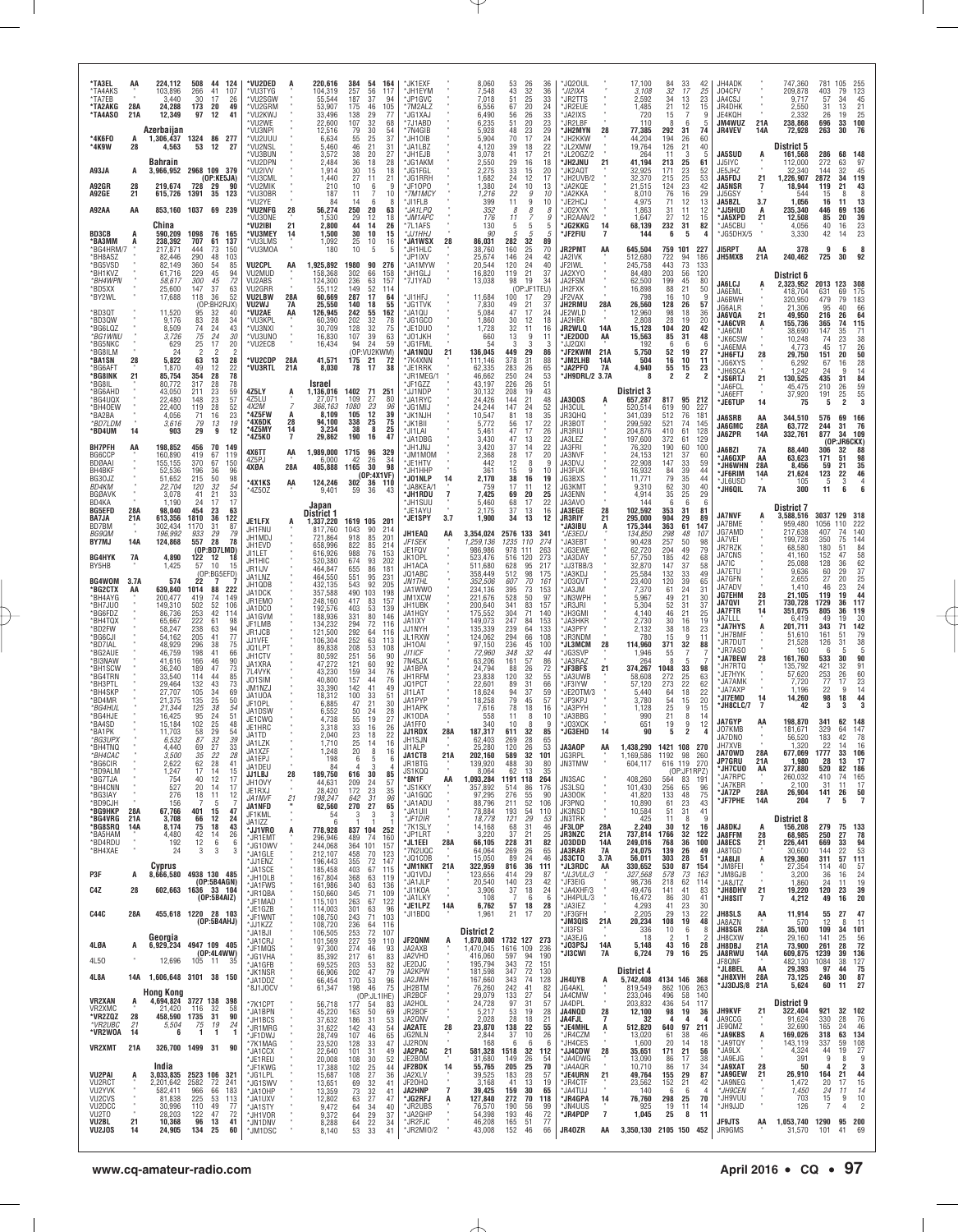| <b>JJØPJD</b>                       |            | District Ø<br>69.250                | 200                       | 43<br>82                          | *HS3LUY<br>*HSØZIN                 | 28             | 5,590<br>75,852                       | 58<br>25<br>40<br>70<br>426<br>28                          | EW6W                              | A                        | <b>Belarus</b><br>3,240,975         | 3133 125<br>422                                          | *LZ1DQ<br>*LZ2JA               | 21                         | 25,826<br>241,280             | 198<br>1086        | -20<br>29                                    | -54<br>99         | OK2KFK                        |             | 30,284                        | 201<br>36<br>98<br>(OP:OK2ABU)                                                                               |
|-------------------------------------|------------|-------------------------------------|---------------------------|-----------------------------------|------------------------------------|----------------|---------------------------------------|------------------------------------------------------------|-----------------------------------|--------------------------|-------------------------------------|----------------------------------------------------------|--------------------------------|----------------------------|-------------------------------|--------------------|----------------------------------------------|-------------------|-------------------------------|-------------|-------------------------------|--------------------------------------------------------------------------------------------------------------|
| JAØEVI<br><b>JAØHYU</b>             | A          | 4.914<br>1.769                      | 39<br>23                  | 23<br>31<br>15<br>14              | <b>HS3ANP</b><br>*HS5SRH           | 21             | 41.184<br>152,500                     | 303<br>20<br>52<br>542<br>31<br>91                         | EW2W<br>EW3LN                     |                          | 1,518,300<br>21.534                 | 2028<br>110<br>340<br>71<br>119<br>40                    | LZ9V*<br>*LZ2JOW               | ٠                          | 155,648<br>2,808              | 848<br>42          | 26                                           | 102<br>26         | OK2BND<br>*ОК2ТС              |             | 30.250<br>18,297              | 162<br>85<br>36<br>130                                                                                       |
| <b>JAØGCY</b><br>JHØMXV             | 21         | 45,568<br>16,368                    | 219<br>-26<br>98          | 63<br>40<br>22                    | HSØZDX                             | AA             | 3,807                                 | 35<br>20<br>27                                             | EW2A<br>EW8GL                     | 28<br>21                 | 552,780<br>3,404                    | 37<br>1413<br>143<br>12<br>44                            | *LZ1FJ<br>*LZ2PS               | 14<br>7                    | 3,182<br>61,152               | 72<br>474          | $\begin{array}{c} 13 \\ 7 \end{array}$<br>21 | 30<br>77          | *OK1VHV<br>*OK1HCG            |             | 15,904<br>13,746              | $\begin{array}{c} 74 \\ 86 \\ 58 \end{array}$<br>$\begin{array}{c} 33 \\ 26 \\ 21 \end{array}$<br>144<br>105 |
| *JAØNFF<br>*JHØCCK                  | A          | 111,384<br>22,188                   | 258<br>64<br>94           | 104<br>21<br>65                   | <b>HS8JWH</b><br>*HS5IHQ           | AA             | 12,717<br>8,883                       | 91<br>33<br>48<br>68<br>25<br>38                           | EW80P<br>EW8Y                     | 14<br>3.7                | 165,726<br>163,464                  | $\frac{25}{77}$<br>1257<br>22<br>1463<br>18<br>80        | *LZ3TL                         |                            | 819                           | 29                 | 6                                            | 15                | *OK2IUH<br>*OK2MRJ            |             | 11,020<br>9,792               | 59<br>28<br>115<br>15                                                                                        |
| *JJØSOQ<br>*JAØRCK                  |            | 6,555<br>4.700                      | 49<br>34                  | 34<br>23<br>30<br>20              | 'HS8LVC<br>*HS3LSE                 | 28A            | 1,760<br>73,391                       | 33<br>17<br>15<br>502<br>23<br>56                          | <b>EW8W</b><br>*EW8R              | 1.8<br>A                 | 7,040<br>443,856                    | 37<br>154<br>-7<br>880<br>81<br>255                      | LZ1ST<br>LZ4T                  | AA<br>28A                  | 11,537<br>610,659             | 83<br>1636         | 29<br>38                                     | 54<br>151         | *OK2SWD<br>*OK7N              |             | 6,930<br>5.194                | 48<br>57<br>57<br>57<br>37<br>13<br>101<br>16<br>-54                                                         |
| *JAØAVS<br>*JAØBJY                  |            | 1.886<br>1,664                      | 28<br>22                  | 11<br>-12<br>13<br>13             | <b>E22UUW</b><br>HS8JYX            | 21A            | 18,410<br>7,682                       | 115<br>21<br>49<br>30<br>79<br>16                          | *EW8DX<br>*EU2EU                  |                          | 325,520<br>227,360                  | 840<br>248<br>65<br>222<br>514<br>68                     | LZ1NG<br>LZ2NG                 |                            | 383,328<br>13,500             | 1157<br>82         | 36<br>24                                     | 140<br>51         | *OK1TVL<br>OK3JS              |             | 1,665<br>70                   | 30<br>41<br>15<br>$\frac{3}{26}$<br>$\frac{4}{79}$                                                           |
| *JHØJDV<br>*JJØNSL                  | 28<br>21   | 176,798<br>100,008                  | 596<br>-31<br>354         | 78<br>78<br>30                    | 'HS5FAI<br>'HS4DDQ                 | 14A<br>7A      | 15,075<br>31,500                      | 105<br>23<br>44<br>238<br>22<br>53                         | 'EW8AX<br>*EU3A                   |                          | 218.010<br>111,033                  | 200<br>58<br>614<br>311<br>62<br>157                     | LZ3ZZ<br>LZ2HN                 | 21A<br>1.8A                | 279,750<br>1,352              | 1288<br>51         | 30<br>5                                      | 95<br>21          | *OK1XC<br>*OK1FHI             | 28          | 97,125<br>15,050              | 433<br>49<br>101<br>21                                                                                       |
| *JRØJOW<br>*JIØWVQ                  |            | 2,528<br>2,280                      | 33<br>28                  | 17<br>15<br>10<br>20              | A65BP                              |                | United Arab Emirates<br>2,882,180     | 2180 117 373                                               | <b>EW1TO</b><br>®EW80G            |                          | 74.106<br>48,169                    | 342<br>42<br>137<br>241<br>36<br>115                     | *LZ1ZM<br>*LZ2WP<br>*LZ1VCT    | AA                         | 468,082<br>202,488<br>128,030 | 1183<br>404<br>361 | 71<br>68<br>59                               | 212<br>168<br>158 | *OK2PBG<br>*OK6D<br>*OK2TDI   |             | 13,746<br>544<br>-6           | 39<br>109<br>19<br>10<br>18<br>6                                                                             |
| *JHØEPI<br>JJØJML                   | 14<br>AA   | 140,415                             | 439<br>-32<br>1720 126    | 83<br>339                         | A65FF<br>*A65CR                    | A<br>А         | 1.240.482<br>22,359                   | 1542<br>-80<br>223<br>28<br>122<br>59                      | <b>EU1DX</b><br>™EU2MM<br>*EW4CDC |                          | 41.138<br>34,385<br>15,244          | 139<br>47<br>87<br>165<br>33<br>82<br>92<br>28           | *LZ70                          |                            | 79,488                        | 263                | 53<br>(OP:LZ10NK)                            | 139               | *OK2BZE<br>*OK1LL             | 21          | 97,920<br>78,744              | 402<br>27<br>93<br>406<br>21                                                                                 |
| JHØKHR<br><b>JAØJWQ</b>             | 28A        | 2,165,505<br>59.520<br>4,560        | 153<br>42                 | .58<br>97<br>11<br>29             | A61DA*                             | AA             | 227,879                               | 491<br>54<br>127                                           | EW8RU/1<br>*EU1AA                 | 28                       | 12.080<br>226,460                   | $\frac{46}{63}$<br>133<br>17<br>836<br>30<br>104         | LZ5XQ*<br>*LZ1ND               |                            | 57,596<br>41,400              | 254<br>231         | 26<br>38                                     | 95<br>77          | *OK2SSJ<br>*OK1TRW            | 14          | 16,980<br>16,830              | $\frac{81}{48}$<br>12<br>249<br>52<br>219<br>14                                                              |
| JAØGCI<br>*JRØDZH                   | 14A<br>AA  | 38,178<br>14,976                    | 155<br>86<br>28           | 71<br>30<br>36                    | *A61VV                             |                | 40,425                                | 154<br>25<br>80                                            | *EW2B0<br>*EW1KV                  |                          | 118,984<br>23,002                   | 109<br>387<br>30<br>46<br>205<br>16                      | *LZ2ZY<br>*LZ10J               |                            | 40,584<br>6,402               | 162<br>62          | 42<br>19                                     | 72<br>47          | *OK1MMN<br>*OK5SWL            |             | 9,342<br>672                  | $^{15}_{\ 5}$<br>39<br>87<br>19<br>28                                                                        |
| *JAØCTP                             | 21A        | 924                                 | 20                        | 11<br>-11                         | UK7AL                              | A              | Uzbekistan<br>129,986                 | 282<br>54<br>152                                           | 'EW6AF<br>*EU4AX                  | 21                       | 144,212<br>73,830                   | 97<br>707<br>27<br>345<br>27<br>88                       | *LZ2DF                         |                            | 1,350                         | 17                 | 14<br>(OP:LZ2II)                             | 16                | *OK2ILD                       | 7           | 55,752                        | (OP:OK2SWD)<br>604 18 74<br>504                                                                              |
| UPØL                                | А          | Kazakhstan<br>9.666.524             | 5985 138 458              |                                   | <b>UK9AA</b>                       | 21A            | 867,232 2135                          | 128<br>36                                                  | *EW1EA<br>*EU6DX                  | 14                       | 9,312<br>22,820                     | 100<br>34<br>14<br>224<br>56<br>14                       | *LZ2HA<br>*LZ2FL               | 28A                        | 107,040<br>92,202             | 415<br>388         | 30<br>30                                     | 90<br>97          | *OK4GP<br>*OK1JOK             | 1.8         | 36,040<br>13,886              | 303<br>70<br>15<br>$\frac{47}{40}$<br>265                                                                    |
| UN <sub>5</sub> J                   |            | 24                                  |                           | (OP:UNGLW)<br>2                   | *XV4Y                              | A              | Vietnam                               | 178<br>49<br>80                                            | <b>EW8RR</b>                      | $\overline{7}$           | 5,712                               | 102<br>10<br>41                                          | *LZ1VDR<br>*LZ1MC<br>*LZ6B     | 21A                        | 74,970<br>27.797              | 336<br>182<br>1565 | 26<br>24<br>33                               | 72<br>53<br>122   | *OK1HFP<br>*OK2BNF            |             | 7,335<br>2,304                | $\begin{array}{c} 6 \\ 5 \\ 5 \end{array}$<br>171<br>27<br>78                                                |
| *UN6LN<br>*UN7FW<br>*UP2F           | A<br>28    | 323,832<br>252,747<br>2,470         | 505<br>499<br>33          | 64<br>198<br>55<br>152<br>20<br>6 | *XV9NPS                            | 21             | 48,246<br>16,632                      | 112<br>17<br>49                                            | EU1A<br>EU6AF<br>EW4A             | AA                       | 7,185,879<br>1,503,586<br>1,184,859 | 4451 161<br>592<br>2205<br>95<br>327<br>1545 116<br>391  | *LZ3DJ                         |                            | 434,155<br>15,552             | 158                | (OP: LZ2AB)<br>14                            | 50                | OL5Y<br>OK1TN                 | ΑА          | 738,760<br>326,080            | 748 100<br>340<br>230<br>479<br>90                                                                           |
|                                     |            |                                     |                           | (OP:UN8FM)                        | XV2CJB                             | 28A            | 43,332                                | 354 19<br>50<br>(DP:JJ2CJB)                                | EW4M<br>EW7M                      |                          | 523,768<br>123,241                  | 992<br>77<br>299<br>203<br>80                            | *LZ2WNW<br>*LZ3RN              | 14A<br>7A                  | 113,702<br>6,550              | 532<br>105         | 31<br>9                                      | 108<br>41         | OK1DTC<br>OK2SG               |             | 248,153<br>74,800             | 635<br>51<br>148<br>182<br>59                                                                                |
| UN9GD<br>UN2E                       | 28A<br>14A | 339,208<br>302,715                  | 1128<br>-22<br>714        | -87<br>33<br>122                  |                                    |                | West Malaysia                         |                                                            | EW3MM<br>EW80M                    |                          | 32.984<br>14,420                    | $\frac{171}{49}$<br>27<br>156<br>68<br>97<br>35          |                                |                            | Corsica                       |                    |                                              |                   | OL6P                          |             | 34,989                        | $\frac{141}{74}$<br>35<br>187<br>(OP:0K2PP)                                                                  |
| UN2G<br>*UN7MMM                     | 7A<br>AA   | 2,040<br>1,205,904                  | 28<br>1471                | 22<br>12<br>71<br>225             | 9M2YAA<br>9M4DX                    | 21<br>7        | 411,840<br>237,952                    | 1543<br>29<br>103<br>998<br>-34<br>94                      | EV1R<br>EW <sub>1M</sub>          | 7A                       | 260,005<br>96,309                   | 1429<br>33<br>116<br>563<br>28<br>95                     | *TK4RC                         | A                          | 1,113                         |                    | $20 \t10$                                    | 11                | OK1MSP<br>OK7K                | 28A         | 33,125<br>1,216,885           | 86<br>145<br>39<br>2720<br>37 162                                                                            |
| *UN5GAV<br>*UN6T                    |            | 65,600<br>13,176                    | 166<br>73                 | 112<br>52<br>23<br>49             | <b>SM2TSM</b><br>*9M4CPH           | A              | 16,426<br>9,891                       | 36<br>50<br>113<br>26<br>78<br>37                          | EU3AA<br>*EW7DK                   | 3.7A<br>AA               | 10,106<br>341,004                   | 121<br>52<br>10<br>92<br>526<br>270                      | TK/PB8DX                       | AA                         | 6,173,544                     | 5362 127 484       |                                              |                   | OL5M                          |             | 69,618                        | (OP:OK1BN)<br>262<br>30.<br>-93                                                                              |
| *UN7JX<br>*UN7GOD                   | 28A<br>21A | 112,350<br>532                      | 456<br>10<br>28           | 24<br>81<br>9<br>10               | *9M2KRZ<br>°9M2A                   | 28             | 9.443<br>12,600                       | (OP:9W2JDY)<br>66<br>30<br>41<br>282<br>16<br>26           | *EW4R<br>*EU4T<br><b>EW1BA</b>    |                          | 191,152<br>30,222<br>5.252          | 52<br>511<br>156<br>117<br>161<br>29<br>55               | <b>SV9COL</b><br><b>SV9DJO</b> | AA<br>21A                  | Crete<br>272,986<br>132,384   | 738<br>804         | 76<br>18                                     | 162<br>-78        | OK7M                          | 21A         | 1,208,442 2728                | (OP:OK1GI<br>39 147<br>(OP:OK1DIG)                                                                           |
| *UN4PG                              |            | 78,764<br>Kuwait                    | 275                       | 88                                | *9W2GE0                            |                | 1,200                                 | (OP:9M2CLN)<br>30<br>10<br>14                              | *EW4FG<br>*EW4KA                  | 28A<br>3.7A              | 49,920<br>14,364                    | 20<br>$\frac{32}{76}$<br>224<br>28<br>176<br>12<br>51    | <b>SV9FBG</b><br>*SV9RNG       | 14A<br>AA                  | 468,616<br>18,060             | 2111<br>182        | 34<br>23                                     | 118<br>63         | OK6Y                          |             | 303,264                       | 36 120<br>912<br>(OP:0K2PTZ)                                                                                 |
| <b>9K2K</b>                         | 7A         | 376,329                             | 999 33 108                | (OP:9K2GS)                        | *9M2HCN<br>*9W2LW0                 |                | 105<br>80                             | 8<br>3<br>$\overline{4}$<br>4<br>4<br>$\overline{4}$       | *EW4GL                            |                          | 8,798                               | 149<br>8<br>45                                           | *SV9GPV                        | *SV9/SV10AN*<br>28A        | 4.176<br>805,304              | 79<br>2879         | 9<br>36                                      | 39<br>136         | OL5T<br>OK1C                  |             | 149,435<br>114,046            | 33 110<br>476<br>438<br>28<br>99                                                                             |
|                                     |            | Kyrgyzstan                          |                           |                                   | *9M2RDX<br>'9M4CKB                 | 21             | 5.340<br>624                          | 110<br>14<br>16<br>29                                      | ON5GQ                             | A                        | Belgium<br>500.448                  | 661<br>96<br>305                                         |                                |                            | Croatia                       |                    |                                              |                   | OK6DJ<br>OL9A                 | 14A         | 35.478<br>1,516,482           | 59<br>228<br>22<br>40 158<br>3638                                                                            |
| EX8MAT<br>*EX8AY                    | A<br>А     | 303,203<br>13,728                   | 599<br>90                 | 52 141<br>21<br>45                | °9M2RUL                            | 14             | 56                                    | (OP:9W2KEY)<br>5<br>4<br>A                                 | ON4MHO<br>°0R2F                   | 7<br>Α                   | 9,917<br>2,005,215                  | 203<br>8<br>39<br>2033 117<br>438                        | <b>9A1P</b><br>(0P:9A1UN)      | A                          | 9,316,256                     | 5930 152 542       |                                              |                   | OL3R                          |             | 753,112                       | (OP:OK2ZAW)<br>2195<br>146<br>38                                                                             |
|                                     |            | Laos                                |                           |                                   | °9M2ESM<br>*9W2KEY                 | $\overline{1}$ | 1,581<br>16                           | 11<br>41<br>6<br>2<br>$\overline{2}$<br>2                  | *ON5UJ                            |                          | 335,703                             | (OP:ON8LDS)<br>549<br>81<br>236                          | <b>9A9R</b><br>*9A9J           |                            | 371,676<br>620,114            | 1655<br>935        | 30<br>89                                     | -111<br>-308      | OK1KSO                        | 7A          | 442,168                       | (OP:OK1VWK)<br>1472<br>33 119<br>(OP:OK1CF)                                                                  |
| XW1IC                               | А          | 1,269,544 1829 80 216               |                           | (OP:E21EIC)                       | °9M2FUL<br>*9W2MWZ                 | AA             | 42,622<br>805                         | 236<br>38<br>63<br>23<br>10<br>13                          | ®ON3ND<br>*ON3VS<br>$*$ OT7E      |                          | 269,101<br>158,414                  | 195<br>667<br>-64<br>520<br>55<br>151<br>441             | *9AØW<br>*9A6RT                |                            | 607,202<br>405,736            | 790<br>668         | (0P:9A7ZZ)<br>96<br>75                       | 265<br>253        | OK4K                          |             | 365,700                       | 1430<br>36 123<br>(OP: OK1BOA                                                                                |
| *OD5NJ                              | 28         | Lebanon<br>235.599                  | 888 21 70                 |                                   | '9M2/JE1SCJ'<br>*9W2VVH 28A        |                | 775<br>8,976                          | 21<br>16<br>15<br>84<br>17<br>27                           | *ON5AFB<br>*ON8UK                 |                          | 149,599<br>120,802<br>105,072       | 52<br>159<br>409<br>48<br>161<br>345<br>49<br>127        | '9A2BD<br>*9A8FCC              |                            | 304,950<br>172,800            | 678<br>448         | 68<br>63                                     | 217<br>162        | OK1DOY<br>OK4A                | 3.7A        | 183,825<br>11,781             | 26 103<br>922<br>243<br>42<br>9                                                                              |
| OD5ZZ                               | AA         | 514.692                             | 748<br>61                 | 200                               |                                    |                |                                       |                                                            | *ON6AT<br><b>ON6FC</b>            |                          | 82,240<br>72,627                    | 300<br>41<br>119<br>284<br>39<br>90                      | *9A4MF<br>*9A6ZZ               |                            | 135,676<br>40,000             | 395<br>146         | 51<br>43                                     | 163<br>57         | OK <sub>1</sub> W             | 1.8A        | 69,388                        | (OP:OK1DXR)<br>882<br>13<br>63                                                                               |
| *OD5PY                              | AA         | 800,889                             | 1187<br>52                | 187                               |                                    |                | <b>EUROPE</b><br><b>Aland Islands</b> |                                                            | *ON3EA<br>ON2AD*                  |                          | 54,108<br>36,450                    | 271<br>41<br>121<br>211<br>32<br>103                     | *9A3DOS<br>*9A5BAA             |                            | 22,048<br>20,570              | 128<br>124         | 34<br>35                                     | 72<br>75          | OK1T<br>*0K1K                 | AA          | 46.647<br>461,352             | 60<br>662<br>11<br>290<br>676<br>86                                                                          |
| *XX9LQ                              | А          | Macao<br>10,251                     | 105 27 40                 |                                   | OHØV                               | A              |                                       | 3,847,937 3304 144 445<br>(OP:0H6LI)                       | *ON6LO<br>°004B                   | 28                       | 480<br>51,948                       | 22<br>16<br>4<br>209<br>29<br>79                         | 9A6TAQ<br>*9A3BSE              |                            | 20,430<br>18,090              | 111<br>123         | 28<br>26                                     | 62<br>64          | *OK4DZ                        |             | 230,076                       | (OP:OK1XOE)<br>167<br>419<br>82                                                                              |
|                                     |            | Mongolia                            |                           |                                   | OHØJFP                             | 21             | 832,314 2497                          | 35 112<br>(OP:SMBTQX)                                      | 'ON5GF                            | $\frac{14}{1}$           | 14,250                              | (OP:0N4BHQ)<br>187<br>10<br>47                           | *9A1EA<br>*9A5IP               |                            | 15,352<br>9,928               | 110<br>102         | 33<br>18                                     | 68<br>50          | *OK6AA<br>*OK2GU              |             | 169,248<br>48,471             | 186<br>408<br>60<br>228<br>38<br>113<br>285<br>21                                                            |
| *JT7AA<br>*JT1PB                    | A<br>AA    | 1,530<br>358,530                    | 56<br>15<br>1029          | 15<br>51<br>134                   | *OHØBR                             | 14             | 59,040                                | 502<br>17<br>73<br>(OP:OH2BR)                              | *ON6VOX<br>'ON6NA                 | 1.8                      | 10,962<br>2,952                     | 164<br>48<br>10<br>76<br>5<br>31                         | *9A1SZ<br>*9A3CJW<br>*9A3DZK   |                            | 8,833<br>6,786<br>2,640       | 99<br>71<br>70     | 18<br>18<br>10                               | 55<br>40<br>34    | *OL6A<br>*OK2WED              |             | 37,985<br>26,166              | 86<br>(OP:OK1SKJ)<br>133<br>33<br>65                                                                         |
| *JD1BIA                             | 28         | <b>Ogasawara</b><br>720             | 14<br>- 10                | 10                                | онох                               |                |                                       | AA 11,790,240 6294 174 706<br>(OP:OH6KZP)                  | 007P                              | AA                       |                                     | 3,656,016 2769 139 512<br>(OP:ON4AMI)                    | '9A4VM<br>9A3TU                | 28                         | 21,725<br>1,274               | 147<br>25          | 21<br>10                                     | 34<br>16          | *OK2FI<br>*OK7MT              |             | 12,155<br>8,424               | 62<br>23<br>118<br>25<br>47<br>57                                                                            |
|                                     |            | Pakistan                            |                           |                                   |                                    |                | Albania                               |                                                            | OR3A<br>OT <sub>4</sub> A         |                          | 1.700.388<br>1.054.445              | 1809 105<br>342<br>91<br>238<br>1536                     | 9A2BW<br>ʻ9A6KZH               | 21                         | 1,170<br>67,305               | 29<br>317          | 25                                           | 11<br>80          | *OK1TD<br>*OK1NS              | 28A         | 124,866<br>41,860             | 98<br>28<br>430<br>61<br>191<br>31                                                                           |
| *AP2IA                              | 21         | 109,700                             | 547 24                    | 76                                | ZA/OH2YY                           | A              | 223.850                               | 904<br>49 136<br>(OP:OH2YY)                                | ON7HLU<br>0R17                    |                          | 935,240<br>676,975                  | 1127<br>103<br>351<br>1411<br>77<br>248                  | *9A6RMI<br>*9A5ADI             | 14                         | 30,415<br>11,928              | 253<br>175         | 18<br>-9                                     | 59<br>47          | *0K2R0<br>*OK1AY              | 3.7A        | 15,209<br>59,625              | 47<br>102<br>20<br>63<br>764<br>12                                                                           |
| *E41MS                              | AA         | <b>Palestine</b><br>13,869          |                           | 89 21 46                          |                                    |                | Austria                               |                                                            | 006T<br>ON4VDV                    |                          | 543,774<br>284,354                  | 967<br>88<br>275<br>499<br>180<br>86                     | '9A5ST<br>*9A2XW<br>*9A3NC     | $\overline{7}$             | 30.494<br>12,978<br>486       | 283<br>175         | 15<br>11                                     | 64<br>52<br>13    | 0Z1ZD                         |             | Denmark                       | 1071                                                                                                         |
| HL4RBR                              |            | <b>Republic of Korea</b><br>328,640 | 80<br>607                 | 180                               | OE3K                               | A              |                                       | 6.480.748 5003 141 493<br>(OP:OM3BH)                       | OR5T<br>ON7BT                     |                          | 117,747<br>56,571                   | 413<br>53<br>136<br>(OP:ON4ALY)<br>206<br>-126<br>47     | *9A1MM                         | 1.8                        | 2,006                         | 27<br>61           | 5<br>5                                       | 29                | 0Z1KEF<br>OU2V                | A           | 618,678<br>485,787<br>190,764 | 81 261<br>745<br>$\frac{85}{59}$<br>254<br>193<br>506                                                        |
| DS4A0W<br>HL5ZEE                    | 21         | 73,220<br>18.231                    | 241<br>119                | 54<br>86<br>19<br>40              | '0E6Z<br>OE1HHB                    | A              | 761,788                               | 2,402,244 2204 119 403<br>(OP:0E6MBG)<br>1098<br>321<br>91 | 005G                              | 28A                      | 152,626                             | 464<br>33<br>101<br>(OP:DJ601)                           | <b>9A4M</b><br>9A2KD           | AA                         | 17,490<br>14,991              | 123<br>103         | 20<br>23                                     | 35<br>34          | 0Z1LFI                        |             | 103,045                       | (OP:0Z1FJB)<br>45<br>140<br>418                                                                              |
| *DS2CYI<br>*HL2VXK                  | A          | 138,510<br>68,620                   | 400<br>292                | 57<br>105<br>89<br>57             | *OE3DMA<br>*OE1CIW                 |                | 351,897<br>116,379                    | 74<br>199<br>776<br>52<br>374<br>149                       | <b>004T</b>                       | 14A                      | 285,088                             | 1115<br>33 118<br>(OP:0N4TO)                             | 9A3KS<br>9A7JCY                | 28A                        | 2,706<br>256,404              | 31<br>839          | 19<br>33                                     | 22<br>105         | 0Z7EA<br>0Z7DK                |             | 83,616<br>27,864              | 153<br>290<br>48<br>130<br>69<br>39                                                                          |
| *HL5JCB<br>*HL5YI                   |            | 9,280<br>3,034                      | 75<br>31                  | 22<br>42<br>18<br>23              | *OE5HEL<br>OE3RTB                  |                | 68,724<br>58,450                      | 41<br>125<br>311<br>230<br>47 120                          | 005M                              | 3.7A                     | 181,450                             | 1487<br>16<br>79<br>(0P:0N5Z0)                           | <b>9A5D</b>                    | 21A                        | 734,079                       | 2051               | 38<br>(0P:9A5DU)                             | 141               | OZ3BJ<br>0Z8RH                | 28          | 105,222<br>68,238             | 32<br>299<br>110<br>305<br>24<br>78                                                                          |
| *D8ØY                               | 3.7        | 868                                 | 50                        | -7<br>7                           | *OE4WWL                            |                | 56,722                                | 208<br>48<br>110<br>(OP:OE1WWL)                            | *007W<br>'ON3AR                   | ĄĄ                       | 440,044<br>292,326                  | 982<br>67 225<br>548 65 184                              | 9A2L<br>9A1CC                  | 7A                         | 519,224 1975<br>19,872        | 200                | 37 127<br>(OP:9A3AG)<br>12 60                |                   | 0Z7RQ<br>OZ7X                 | 14          | 54,780<br>1,367,688           | 27<br>216<br>83<br>3685<br>38<br>130<br>(OP:0Z5KF)                                                           |
| HZ1SM                               | 14         | Saudi Arabia<br>200,778             | 701 27                    | 82                                | 'OE1KFR<br>*OE2LRO                 |                | 48,048<br>23,744                      | 211<br>38<br>94<br>27<br>79<br>162<br>27                   | °OT1S<br>*ON4AXU                  |                          | 223,485<br>162,597                  | 515<br>60<br>175<br>(0P:0N5RZ)<br>296<br>80 169          | *9A5Y                          | AA                         | 4,088,268                     | 2595 162 612       | (OP:9A7DX)                                   |                   | 0Z4MD<br>*OZ4NA               | 1.8<br>A    | 42,280<br>375,100             | 605<br>11<br>- 59<br>854<br>238<br>72                                                                        |
| HZ1HZ<br>(OP:OE1LZA)                | ΑA         |                                     | 2,372,356 2205 88 298     |                                   | *OE6FTE<br>*OE3MDB<br>'OE1TKW      |                | 19,740<br>13,299<br>8,360             | 78<br>131<br>111<br>27<br>66<br>24<br>52<br>70             | ON6LR*<br>*OP4K                   |                          | 144,728<br>135,648                  | 310<br>162<br>67<br>335<br>54<br>103                     | *9A6DJX<br>*9A2GA              |                            | 203,510<br>148,764            | 584<br>376         | 53<br>55                                     | 182<br>176        | *OZ1ACB<br>*OZ4FA             |             | 246,240<br>214,140            | 565<br>59<br>211<br>495<br>63<br>186                                                                         |
| HZ1FI                               |            | 58,696                              | 231 17                    | - 71<br>(OP:DL2RMC)               | *OE6RAD<br>*OE3MCS                 |                | 2,730<br>2.223                        | 20<br>32<br>15<br>36<br>14<br>25                           | *007R                             |                          | 76,360                              | 50<br>235<br>116<br>(OP:ON6OM)                           | *9A6OY<br>*9A5YY               | ٠                          | 9,471<br>1,104                | 99<br>16           | 20<br>11                                     | 57<br>13          | *OZ1KKH<br>*0Z5AGJ            |             | 207,480<br>89,250             | 449<br>65<br>215<br>338<br>46<br>$\frac{729}{74}$                                                            |
| *7Z1HL<br>*HZ1PS                    | AA         | 106,200<br>53,169                   | 255 36 114<br>165<br>38   | 73                                | *OE1VMC<br>*OE1XRK                 | 21<br>14       | 1,680<br>40                           | 48<br>11<br>17<br>3<br>5<br>5                              | *ON3PGL<br>*ON7PX                 |                          | 50,862<br>32,488                    | 248<br>112<br>35<br>148<br>38<br>93                      | *9A3TY<br>*9A3BDE              | 28A                        | 158,480<br>63,635             | 515<br>323         | 29<br>21                                     | 111<br>68         | *0Z8UW<br>*0Z3SM              |             | 17,200<br>8,190               | 26<br>116<br>64<br>71<br>26                                                                                  |
|                                     |            | Singapore                           |                           |                                   |                                    |                |                                       | (OP:OE1RXW)                                                | ON1TO*<br>*ON5LNS                 |                          | 15,260<br>6,171                     | 244<br>62<br>8<br>57<br>33<br>18                         | *9A40P<br>*9A3DZH              | 21A                        | 18,328<br>14,579              | 150<br>156<br>195  | 22<br>15                                     | 57<br>46          | *OZ1ELY<br>*0Z1DGQ            |             | 5,915<br>2,581                | 47<br>77<br>18<br>37<br>13<br>16                                                                             |
| *9V5ØXX<br>*9V1JA                   | A          | 17,760<br>10,812                    | 199<br>91                 | 22<br>38<br>38<br>30              | OE3DXA<br><b>OE9MON</b>            | AA             | 867,008<br>814,302                    | 973 108 388<br>980<br>87<br>255                            | *ON3DI                            | 3.7A                     | 25,857<br>Bosnia-Herzegovina        | 508<br>6<br>45                                           | *9A3MBM<br>*9A5KIR<br>*9A1IW   | 14A<br>1.8A                | 18,144<br>7,750<br>15,675     | 92<br>259          | 15<br>$\frac{15}{7}$                         | 57<br>47<br>50    | $*$ 025TL<br>*OZ1NLD<br>*0Z9V | 21          | 2,478<br>589<br>26,100        | 43<br>26<br>16<br>10<br>17<br>-9<br>209<br>18<br>57                                                          |
| BV1EK                               | A          | Taiwan<br>430,671                   | 768                       | 90 177                            | OE6MDF<br>OE3I                     |                | 691,200<br>115,540                    | 872<br>92<br>308<br>60 158<br>381                          | E73SDM<br>E78T                    | A<br>7                   | 460<br>88,464                       | 5<br>18<br>30<br>789<br>19<br>78                         |                                |                            | <b>Czech Republic</b>         |                    |                                              |                   | *OZ5GOL<br>*OZ6MU             | 14          | 19,344<br>234                 | 51<br>260<br>11<br>27<br>7<br>19                                                                             |
| *BV1EL<br>*BU2CN                    | A<br>28    | 62,640<br>5,500                     | 447<br>61 15              | 41<br>49<br>29                    | OE2WNL<br><b>OE5JSL</b>            | <b>7A</b>      | 58,098<br>15,554                      | (OP:OE3SEU)<br>241<br>38 100<br>138 18<br>59               | *E7ØEA<br>*E73CV                  | A<br>14                  | 14,440<br>47,322                    | 81<br>31<br>64<br>315<br>22<br>77                        | OK2SFP<br>OK2EA                | A                          | 261,290<br>226,490            | 602<br>501         | 66<br>77                                     | 224<br>213        | *0Z4QX                        | $\alpha$    | 99                            | 5<br>4<br>5                                                                                                  |
| <b>BVØMT</b>                        | AA         | 1,119,264                           | 1871 73 189               |                                   | °0E5KFM                            | AA             | 39,516                                | 193 39 109                                                 | *E74KM                            | $\overline{\phantom{a}}$ | 17,290                              | 12<br>199<br>58                                          | OK1BLU<br>OK1FRO               |                            | 184,512<br>100.992            | 509<br>352         | 55<br>48                                     | 193<br>144        | 5Q2J<br>0Z5D                  | AA          | 1,871,688<br>567,706          | 427<br>2017 119<br>1040<br>85<br>288                                                                         |
| BX3AC                               |            | 215,622                             | 733                       | (OP:BM2JCC)<br>48<br>114          | CU2AF                              | 28             | Azores<br>251,686                     | 1524 26 96                                                 | <b>F72M</b><br>*E71AGA            | АA<br>14A                | 160,968<br>38,016                   | 643<br>-34<br>118<br>308<br>20<br>68                     | OK2ABU<br>OK1TFH               | 28                         | 37,800<br>21.328              | 210<br>146         | 23<br>18                                     | 61<br>44          | 0Z40<br>0Z6GH                 |             | 203,232<br>170,346            | 50<br>182<br>526<br>$\frac{406}{234}$<br>$\frac{201}{100}$<br>$\frac{66}{40}$                                |
| <b>BU2AU</b><br>*BX6AD              | AA         | 8.265<br>16,461                     | 85<br>111                 | 24<br>33<br>55<br>38              | CR2A                               | 21             | 383,523                               | 33 114<br>1456<br>(OP:OH2PM)                               | *E740<br>*E74R                    | 3.7A                     | 63,492<br>40,470                    | 749<br>11<br>67<br>551<br>10<br>61                       | ОК6МА<br>OK7PY<br>OK1EP        | 21<br>14<br>$\overline{7}$ | 20,262<br>14,495<br>27,280    | 149<br>153<br>216  | 18<br>16<br>16                               | 48<br>49<br>72    | 0Z1AA<br>0Z1LCW<br>0Z5HP      |             | 53,340<br>15,604              | 74<br>30<br>53<br>51<br>72                                                                                   |
| *BU2CA                              | 21A        | 90                                  | 8                         | 4<br>5                            | CR2X                               | 3.7            |                                       | 453,248 1778 27 101<br>(OP:OH2BH)                          | *E75MM                            |                          | 1,764                               | 60<br>23<br>5                                            | OK5D                           | 3.7                        | 201,178                       | 1669               | 16<br>(OP:OK1DTP)                            | 81                | 0Z1DWK<br><i>OZ9ØIARU</i>     |             | 13,776<br>12,168<br>6,570     | 31<br>82<br>33<br>71<br>$\overline{7}$<br>146<br>38                                                          |
| *EY7BL                              | A          | Tajikistan<br>20,803                | 131 16                    | 55                                | *CQ8CQ                             | А              | 305,640                               | 896 48 132<br>(0P:CU3AA)                                   | LZ2XF<br>LZ1GE                    | Ą.                       | Bulgaria<br>313,513<br>94,080       | 618<br>77 240<br>48<br>324<br>148                        | *0K7Z                          | A                          | 3,728,718 3222 133 473        |                    | (OP:OK2ZI)                                   |                   | 0Z7IB                         |             | 24                            | (OP:OZ2PBS)<br>6<br>-6<br>6                                                                                  |
| EY8MM                               | AA         | 417,417                             | 569 70 203                |                                   | *CU5AQ<br><b>CU3AC</b>             | 14             | 3,045                                 | 53<br>9<br>26                                              | LZ1YG<br>LZ1HW                    | ٠                        | 986<br>128                          | 36<br>8<br>21<br>8<br>8<br>8                             | °OK1TA<br>*OK2MBP              |                            | 649,020<br>600,880            | 836 107<br>1131    | 77                                           | 328<br>293        | 5P1B<br>0230EU                | 14A<br>3.7A | 51,136<br>44,676              | 203<br>31<br>105<br>609<br>56<br>12                                                                          |
| <b>HS5NMF</b>                       | Ą          | Thailand<br>1,755,900               | 2438                      | 82 218                            | <b>CU3AN</b>                       | AA<br>28A      | 161,124                               | 700,740 1025 82 173<br>796<br>26<br>90                     | LZ2PG<br>*LZ8E                    | 28<br>A                  | 73,988<br>2,097,106                 | 318<br>26<br>80<br>2500 115<br>436                       | *OK2BEN<br>*OK2BRX             |                            | 316,128<br>208,464            | 637<br>520         | 72<br>64                                     | 224<br>194        | 0Z1IKY<br>*OZ1KVM             | 1.8A<br>AA  | 20,520<br>226,728             | 48<br>357<br>9<br>205<br>602<br>63                                                                           |
| <b>HSØZCW</b><br>HS7BHK             |            | 672,192<br>197,925                  | 1023<br>-91<br>493        | 197<br>60<br>135                  |                                    |                | <b>Balearic Islands</b>               |                                                            | LZ2YO*                            |                          | 548,340                             | (OP: LZ2BE)<br>885 87<br>293                             | *OK1MKU<br>*OK1HEH             |                            | 208,386<br>201,476            | 394<br>602         | 79<br>53                                     | 227<br>188        | *0Z4MU<br>*0Z1IVA             |             | 63,961<br>21,423              | 233<br>44<br>123<br>77<br>127<br>34                                                                          |
| <b>HSØZDG</b>                       |            | 10,880                              | 73<br>- 21                | 47<br>(OP:K4YT)                   | <b>EA6SX</b><br>*EA6/DK5IR A       | $\overline{7}$ | 548,102 2237<br>134,400               | 34 124<br>504<br>44<br>156                                 | *LZ1DM<br>*LZ3SD                  |                          | 355,347<br>119,105                  | 71<br>711<br>250<br>399<br>48<br>157<br>318<br>47<br>132 | *OK1BA<br>*OK2SAR<br>*OK1PMA   |                            | 185,772<br>152,721<br>148,894 | 509<br>413<br>434  | 57<br>$\substack{62\\56}$                    | 169<br>177<br>162 | *0Z5T0<br>*OZ1DJJ<br>*0Z60M   | 21A<br>14A  | 14,104<br>45,399<br>13,148    | 177<br>17<br>69<br>83<br>53<br>187<br>$\substack{28 \\ 23}$<br>80                                            |
| <b>HSØZDR</b><br>*HSØZHC<br>*E21YDP | 21<br>A    | 45,496<br>1,528,000<br>467,324      | 214<br>-24<br>2025<br>726 | -64<br>89<br>231<br>179<br>68     | *EA6ZS<br>*EA6AIF<br><b>EA6ALH</b> |                | 53,070<br>6,237<br>2,880              | 236<br>37<br>108<br>60<br>19<br>44<br>42<br>29<br>16       | *LZ1BY<br>*LZ5IL<br>*LZ5E0        |                          | 95,228<br>27,084<br>19,902          | 32<br>90<br>126<br>130<br>31<br>76                       | *OK2SGY<br>*OK2TS              |                            | 127,748<br>110,722            | 452<br>403         | 50<br>39                                     | 168<br>127        | *OZ1NF                        | 7A          | 26,950                        | 289<br>61<br>16                                                                                              |
| *E29BUQ<br>*HS1JZT                  |            | 246,537<br>204,666                  | 575<br>391<br>67          | 64<br>143<br>164                  | *EA6ALQ                            | $\alpha$       | 675                                   | 16<br>12<br>15                                             | *LZ5PL<br>*LZ2CWW                 |                          | 13,800<br>11,840                    | 29<br>102<br>46<br>157<br>17<br>63                       | *OK1AJY<br>*OK1KZ              |                            | 105,276<br>58,588             | 289<br>216         | 54<br>48                                     | 132<br>103        | G5W                           | A           | England<br>2,456,904          | 2306 111 390                                                                                                 |
| *E2ØQVD<br>*HS6ZBQ                  |            | 95,570<br>23,793                    | 215<br>115                | 122<br>68<br>39<br>$64$<br>$41$   | EA6EE<br>EA6XQ                     | AA<br>28A      | 202,315<br>289,506 1054               | 536<br>50<br>165<br>30<br>92                               | *LZ1AQ<br>*LZ2ZD                  |                          | 4,425<br>1,392                      | 42<br>52<br>17<br>20<br>13<br>11                         | *OK1DXW<br>*OK1XBF             |                            | 57,572<br>35,280              | 223<br>223         | 44<br>38                                     | 104<br>109        | <b>MØMCV</b>                  |             |                               | (0P:5B4WN)<br>911,840 1514 84 326                                                                            |
| *HS8GLR                             |            | 17,250                              | 152                       | 28                                | *EA6AZ                             | 28A            | 10,880                                | 28<br>128 12                                               | *LZ2GS                            | 28                       | 43,872                              | 71<br>256<br>25                                          | *OK1ULL                        |                            | 30,847                        | 208                | 25                                           | 84                | G4DBL                         |             | 402,534                       | 680<br>78 243                                                                                                |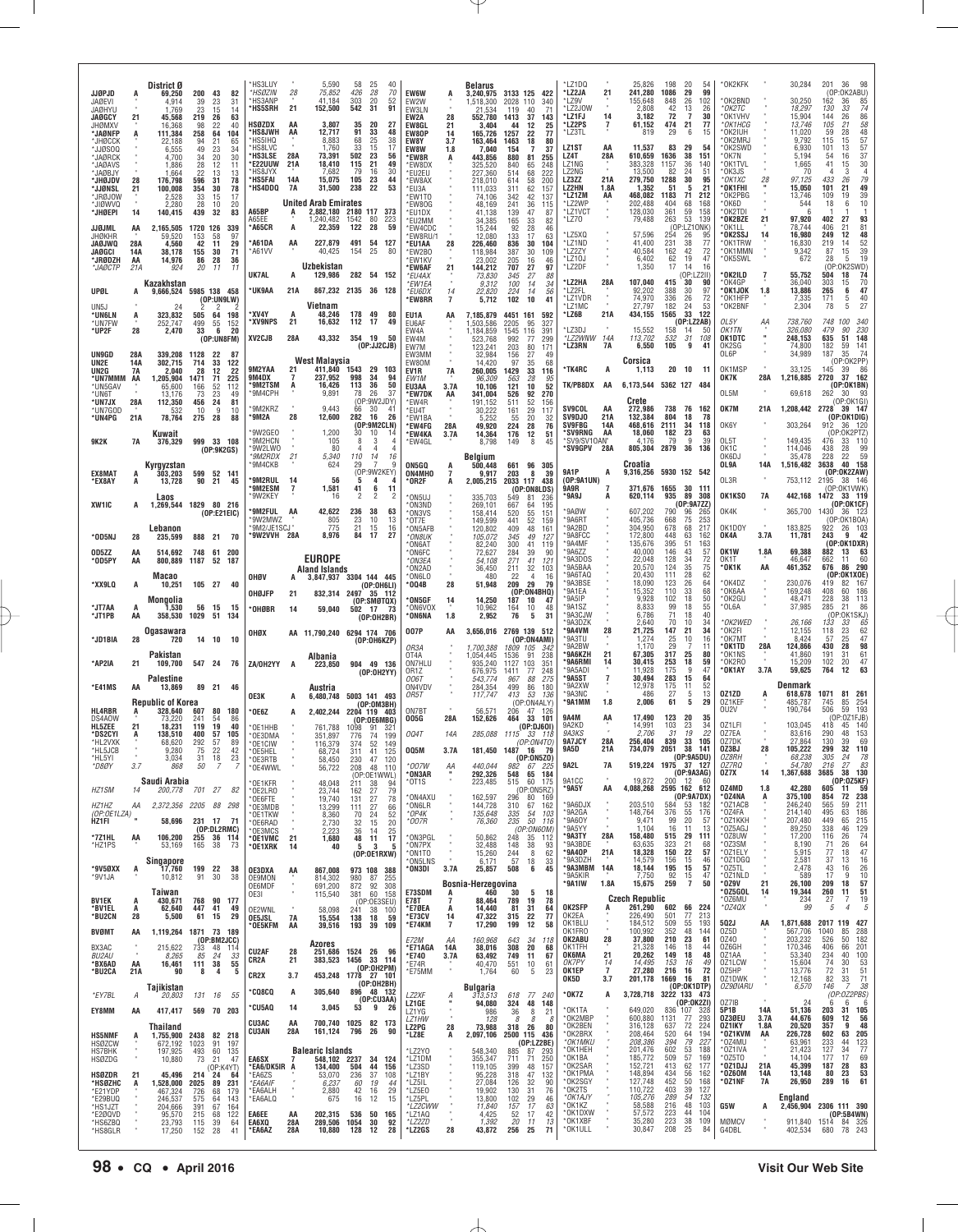| G3VGZ<br>G4LKD              |                | 247,604<br>115,440      | 605<br>205<br>54<br>408<br>47<br>161                                | *2E1AYS<br><b>G8AJM</b>              |                             | 213,840<br>154,336                   | 205<br>391<br>65<br>532<br>162<br>46                       | *RW3AJX<br>*RA3XT          |            | 174,629<br>168,270          | 503<br>389              | 62<br>185<br>64<br>173                                     | *RX3AFE<br>RO5K                 |                 | 8,946<br>7,930                      | 64<br>79             | 23<br>40<br>15<br>50                                      | *RQ7R<br><b>RA6AR</b>                   |                     | 7,680<br>1,512                   | 57<br>32          | 20<br>40<br>$\frac{18}{16}$<br>9                                |
|-----------------------------|----------------|-------------------------|---------------------------------------------------------------------|--------------------------------------|-----------------------------|--------------------------------------|------------------------------------------------------------|----------------------------|------------|-----------------------------|-------------------------|------------------------------------------------------------|---------------------------------|-----------------|-------------------------------------|----------------------|-----------------------------------------------------------|-----------------------------------------|---------------------|----------------------------------|-------------------|-----------------------------------------------------------------|
| G1SCT<br>G4HYG              |                | 83,284<br>76,540        | 287<br>48<br>140<br>350<br>38<br>134                                | 'G3YPP<br>"G6BDV                     |                             | 152,559<br>150,396                   | 517<br>48<br>153<br>402<br>62<br>187                       | *R3DL<br>'RZ5D             |            | 129,554<br>123,354          | 296<br>291              | 69<br>142<br>61<br>170                                     | 'UA3XAC<br>*RC3C                |                 | 7,776<br>4,234                      | 82<br>35             | 16<br>56<br>26<br>32                                      | *UA4ASE/6<br>*RC7KY                     | 14<br>7             | 462<br>163,114                   | 21<br>910         | 5<br>92<br>30                                                   |
| MØRBE<br>G8JYV              |                | 32,205<br>11,625        | 147<br>35<br>78<br>17<br>58<br>141                                  | '2EØIFC<br>'GØUWS                    |                             | 127,488<br>109,532                   | 338<br>52<br>140<br>438<br>37<br>160                       | *RW3DVW<br>'R2DGD          |            | 121,212<br>106,926          | 368<br>344              | 61<br>173<br>53<br>160                                     | *UA3YAA<br>*RN3K                |                 | 3,120<br>1,927                      | 37<br>33             | 16<br>23<br>27<br>14                                      | RX7T                                    | AA                  | 1,049,895                        | 1210              | 399<br>106                                                      |
| G8NVX<br>G5E                | 21             | 1.406<br>188,935        | 24<br>36<br>14<br>586<br>34<br>111                                  | 'G3VAO<br>`MØMNV                     |                             | 95,130<br>58,136                     | 227<br>60<br>150<br>180<br>53<br>119                       | 'R3LW<br>*UA3ABF           |            | 106,455<br>96,768           | 340<br>310              | 55<br>180<br>44<br>100                                     | <b>RG3AR</b><br>*RO5D           | 28A             | 1,333<br>150,006                    | 31<br>522            | 15<br>28<br>31<br>107                                     | RU6K<br>UA6YN                           |                     | 696,960<br>333,476               | 707<br>895        | 369<br>115<br>70<br>216                                         |
| G4FKA                       |                | 185,952                 | (OP:G3RAU)<br>680<br>34<br>115                                      | 'G4AYU<br>'G4WGE                     |                             | 41,080<br>40,170                     | 158<br>40<br>90<br>211<br>33<br>97                         | *RW3LL<br>*R2AHS           |            | 89,838<br>86,848            | 220<br>350              | 61<br>125<br>39<br>145                                     | R3LC <sup>*</sup><br>*RK3DT     |                 | 126,132<br>102,850                  | 421<br>455           | 30<br>108<br>28<br>93                                     | RC7A<br>RN6L                            |                     | 272,734<br>197,760               | 648<br>861        | 191<br>62<br>158<br>48                                          |
| G3SVD<br>G40CO              |                | 113,265<br>68,224       | 436<br>31<br>104<br>438<br>22<br>82                                 | M6BIR <sup>*</sup><br>G3YBO*         |                             | 34.945<br>34,320                     | 176<br>35<br>110<br>33<br>137<br>71                        | <b>R3AAA</b><br>*RA3DQP    |            | 83.790<br>80,480            | 325<br>361              | 50<br>140<br>38<br>122                                     | <b>R3RK</b><br>*UA5F            |                 | 81,650<br>61,132                    | 487<br>297           | 26<br>89<br>30<br>86                                      | R7KU<br>R7FF                            |                     | 161,460<br>51,262                | 259<br>144        | 86<br>148<br>42<br>100                                          |
| G9W                         | 14             | 1,352,575               | 37<br>3630<br>138<br>(OP:MØDXR)                                     | M5Z                                  |                             | 32,200                               | 200<br>27<br>88<br>:JK3GAD)<br>(OF                         | *RD5A                      |            | 78,705                      | 277<br>(OP)             | 45<br>120<br>:UAØKCX)                                      | 'RT3D<br>'RV3LO                 |                 | 40,656<br>35,828                    | 144<br>128           | 27<br>85<br>26<br>80                                      | R7NK<br>R6AF                            |                     | 48,510<br>39,905                 | 123               | 54<br>100                                                       |
| M3C                         |                | 29,148                  | 238<br>19<br>65<br>(OP:GOVQR)                                       | MØPLX<br><b>MØWYH</b>                |                             | 27,391<br>27,000                     | 236<br>22<br>69<br>24<br>217<br>84                         | *RN3Z<br>*RX3VF            |            | 77,586<br>77,525            | 210<br>334              | 140<br>53<br>135<br>40                                     | *RN3N<br>'RA3SAE                | 21A             | 5,311<br>135,750                    | 51<br>489            | 13<br>34<br>31<br>119                                     | RU6B<br>R7TU                            |                     | 24,570<br>13,230                 | 123<br>82<br>79   | 79<br>78<br>$\begin{array}{c} 36 \\ 39 \end{array}$<br>62<br>28 |
| M9A                         | $\overline{7}$ | 115,185                 | 903 20<br>85<br>(0P:G3ZVW)                                          | 'G7VTU<br>'MØMXX                     |                             | 21,100<br>11,737                     | 122<br>30<br>70<br>104<br>25<br>72                         | R20FF<br>'RA3DJA           |            | 73,968<br>65,824            | 383<br>255              | 28<br>106<br>131<br>45                                     | <b>R2015GV</b>                  | 14A             | 27,436<br>(OP:RG3B)                 | 260                  | 17<br>59                                                  | RU6YJ<br>R7KM                           |                     | 4,214<br>1,953                   | 32<br>31          | 27<br>22<br>10<br>21                                            |
| G4DBW<br>G3ZGC              |                | 36,632<br>4,747         | 463<br>13<br>-63<br>38<br>9<br>69                                   | M6FVN<br>*2EØTB1                     |                             | 2,736<br>1,824                       | 45<br>19<br>38<br>51<br>26<br>12                           | *UA3IHJ<br>RZ3DOT          |            | 61,190<br>57,500            | 213<br>184              | 47<br>98<br>65<br>50                                       |                                 |                 | District 4                          |                      |                                                           | R7KW<br>UA6LJB                          |                     | 1,710<br>621                     | 21<br>15          | 21<br>17<br>15<br>12                                            |
| MØCCA<br>G6X                | 3.7            | 182<br>1,428            | 13<br>4<br>9<br>5<br>23<br>50                                       | MØTGC<br>*G3VDB                      | 28A                         | 81<br>26,496                         | 3<br>-6<br>175<br>16<br>53                                 | R3WZ<br>*RA3R              |            | 54,528<br>35,560            | 192<br>202              | 48<br>94<br>97<br>30                                       | RM4HZ<br>UA4HRZ                 | А               | 1,659,726<br>301,784                | 3081<br>428          | 95<br>327<br>87<br>230                                    | <b>UA6LCN</b><br>RA6GW                  | 28A                 | 224,981<br>154,432               | 824<br>570        | 32<br>125<br>31<br>121                                          |
| G4L                         | 1.8            | 37,417                  | (OP:MØKLO)<br>530 12<br>59                                          | *2EØXAR<br>G4KXQ*                    |                             | 15,300<br>13,786                     | 101<br>19<br>49<br>114<br>46<br>15                         | *R3QX<br>*RA3ZH            |            | 31,242<br>30,702            | 108<br>99               | 48<br>75<br>77<br>42                                       | UA4PAN<br>RN4NF                 |                 | 205,400<br>175,802                  | 587<br>324           | 63<br>197<br>76<br>186                                    | R7LV<br>RY7G                            |                     | 129,778<br>95.914                | 279<br>777        | 36<br>151<br>23<br>68                                           |
| *G3R                        | A              | 669,735                 | (OP:G4LDL)<br>1129 74 289                                           | 'G4JFS<br>*2EØUDX                    | 21A                         | 8,134<br>68.930                      | 66<br>16<br>33<br>299<br>29<br>84                          | R2DFE'<br>*RJ2A            |            | 30,186<br>23,100            | 127<br>130              | 37<br>80<br>33<br>77                                       | RW4HD<br>UA4NC                  |                 | 140,896<br>100,620                  | 335<br>316           | 69<br>169<br>56<br>178                                    | R7AB                                    | 21A                 | 1,143,072                        | 2824              | 40<br>156<br>(OP:UA6AA)                                         |
| *G4ADJ                      |                | 236,462                 | $($ OP:GØDCK $)$<br>600<br>59                                       | *G9F                                 |                             | 66,490                               | 335<br>24<br>85<br>(OP:G4BVY)                              | R3AQ                       |            | 22,600                      | 108                     | (OP:RN2O)<br>75<br>38                                      | RW4PP<br>RX4W                   | 28              | 399<br>311,850                      | 11<br>1620           | -8<br>-11<br>30<br>105                                    | UC7A<br><b>RQ7M</b>                     | 14A                 | 56,406<br>508,718                | 320<br>1868       | 79<br>142<br>37                                                 |
| *G4IUF<br>*G4DFI            |                | 208,791<br>169,420      | 215<br>217<br>337<br>80<br>52<br>163<br>544                         | 2EØIMD<br>*G4LWB                     | 14A                         | 4,956<br>10,528                      | 88<br>11<br>31<br>81<br>39<br>17                           | *RU3UW<br>*RU3YAA          |            | 19,110<br>17,270            | 113<br>119              | $\begin{array}{c} 32 \\ 32 \end{array}$<br>$\frac{73}{78}$ | RK4FD<br><b>UA4ATR</b>          | A               | 750,547<br>486,288                  | 2528<br>774          | 38<br>141<br>90<br>306                                    | RU6YZ<br>*R7MM                          | AA                  | 27,744<br>547,224                | 214<br>650        | $\frac{23}{98}$<br>$\frac{73}{355}$                             |
| *G1PCR<br>*G8T              |                | 161,756<br>151,107      | 492<br>46<br>166<br>468<br>161<br>48                                | *2EØSDV<br>*G8X                      | 7A<br>3.7A                  | 25,200<br>24,768                     | 334<br>15<br>60<br>342<br>53<br>11                         | *RA3LJ<br>*R3RT            |            | 16,500<br>13,728            | 147<br>68               | 30<br>80<br>36<br>60                                       | *RU4AA<br><b>RA4ACX</b>         |                 | 476,076<br>432,684                  | 776<br>787           | 88<br>300<br>83<br>274                                    | *R7GA<br>*RW7M                          |                     | 184,252<br>139,830               | 404<br>252        | 224<br>68<br>74                                                 |
| *G8AFN                      |                | 149,526                 | (OP:G4SHF)<br>396<br>48<br>165                                      |                                      |                             |                                      | (OP:G4FJK)                                                 | 'RX3AU<br>RA3E             |            | 12,464<br>11,125            | 55<br>69                | 32<br>50<br>31<br>58                                       | 'R4WAB<br>'R4IB                 |                 | 210,984<br>190,816                  | 586<br>516           | 60<br>176<br>72<br>196                                    | *R7KMA<br>*RG7K                         |                     | 137,256<br>135,445               | 278<br>338        | 163<br>159<br>69<br>198<br>65                                   |
| *G4DDL<br>*GØCER            |                | 121,954<br>116,427      | 172<br>395<br>45<br>370<br>47<br>150                                | <b>ES5TV</b>                         | A                           | Estonia<br>13, 177, 813              | 7820 171<br>610                                            | R2SA<br>UA3YCZ             |            | 10,920<br>10,692            | 148<br>105              | 47<br>13<br>29<br>70                                       | *RK4FA0<br>RW4HZ                |                 | 164,388<br>120,185                  | 539<br>314           | 49<br>179<br>57<br>158                                    | <b>UA6HLN</b><br>RQ7L*                  |                     | 68,080<br>45,540                 | 268<br>136        | 138<br>47<br>94<br>44                                           |
| *MØP                        |                | 100,893                 | 341<br>40<br>129<br>(OP:MØRYB)                                      | ES2IPA<br>ES5MG                      | 3.7                         | 120,267<br>30,336                    | 357<br>56<br>151<br>323<br>15<br>64                        | R2DEU'<br>*RY2S            |            | 10,656<br>10,164            | 114<br>110              | 28<br>68<br>25<br>59                                       | 'RM4C<br>*RX4CD                 |                 | 101,888<br>101,490                  | 386<br>299           | 40<br>159<br>54<br>145                                    | *RK6AQP<br>*RQ6M                        |                     | 25,600<br>22,852                 | 127<br>120        | $\frac{93}{88}$<br>35<br>28                                     |
| *GØMBA<br>*G8ZRE            |                | 97.008<br>91,492        | 427<br>44<br>-144<br>418<br>36<br>142                               | *ES7GM<br>ES6PA*                     | A                           | 3.461.076<br>216,864                 | 3162 135<br>522<br>562<br>59<br>192                        | *RA3YDA<br>*RN3FY          |            | 6.440<br>6,272              | 47<br>77                | 25<br>31<br>18<br>46                                       | R4CO<br>RN4SC'                  |                 | 99.910<br>98,972                    | 313<br>339           | 50<br>144<br>52<br>166                                    | R6LEQ*<br>*RZ7L                         |                     | 19.488<br>18,810                 | 128<br>76         | 30<br>$86$<br>$62$<br>33                                        |
| *G4DDX<br>*MØAUG            |                | 82,368<br>80,755        | 299<br>46<br>146<br>348<br>40<br>115                                | <b>ES6RMR</b><br>*ES1QX              |                             | 79.020<br>18,025                     | 244<br>48<br>132<br>145<br>29<br>74                        | RA3RGQ<br>'R2RAU           |            | 6,160<br>4,602              | 38<br>65                | 25<br>30<br>42<br>17                                       | 'UA4CNJ<br>'RA4HBS              |                 | 92,787<br>68,450                    | 327<br>267           | 43<br>154<br>42<br>143                                    | *R7KQ<br>*RK6LZZ                        |                     | 12,150<br>11,023                 | 72<br>57          | 33<br>48<br>25<br>48                                            |
| *G3PRI                      |                | 69,768                  | 353<br>32<br>121                                                    | <b>'ES1CN</b>                        | 21                          | 83.426                               | 394<br>26<br>92                                            | RW3ZA                      |            | 2,720                       | 30                      | 23<br>17                                                   | 'RW4F                           |                 | 68,226                              | 235                  | 42<br>124                                                 | <b>RA7KW</b>                            |                     | 6,032                            | 75                | $\frac{40}{13}$<br>139<br>18                                    |
| *MØGKC<br>*MØYKS            |                | 57,582<br>50,050        | 303<br>31<br>95<br>170<br>43<br>100                                 | *ES5RIM<br>*ES8SX                    | 14<br>$\overline{7}$<br>3.7 | 15,810<br>15,848<br>22,936           | 193<br>14<br>48<br>225<br>46<br>10<br>53<br>358<br>8       | 'R2AD<br>*RU3U             |            | 1,624<br>360<br>176         | 20<br>14<br>11          | 19<br>$\frac{9}{7}$<br>13<br>7<br>g                        | 'R4YY<br>*RA4W                  |                 | 65,960<br>43,215                    | 327<br>255<br>224    | $\frac{38}{30}$<br>132<br>99<br>28<br>91                  | *RL6M<br>*R7NW                          | 28A                 | 644<br>216,769                   | 14<br>789         | 10<br>34<br>35<br>14                                            |
| *MØRNW<br>*G1EIX            |                | 46,717<br>45,024        | 232<br>34<br>103<br>238<br>37<br>97                                 | *ES3VI                               |                             |                                      | 4097 163 635                                               | *RA300<br>'RZ3LC           | 28         | 82,110                      | 422                     | 26<br>89                                                   | 'UB4WAW<br><i><b>RU4PAA</b></i> |                 | 26,299<br>12,012                    | 84                   | 29<br>62                                                  | *RA7M<br>*RV6LCI                        |                     | 6,027<br>160                     | 59<br>6           | 6                                                               |
| *G1PPA<br>*GØWAT            |                | 40,672<br>34,036        | 304<br>$\overline{24}$<br>100<br>193<br>33<br>94                    | ES6RW                                | AA                          | 6,608,238                            | (OP:ES5RW)                                                 | 'RU3SD<br>'UA3IVF          |            | 65.076<br>51,895            | 268<br>274              | 24<br>92<br>27<br>70                                       | 'UA4ARF<br>'RA4LK               |                 | 9,360<br>5,600                      | 94<br>51             | 23<br>67<br>23<br>47                                      | *RC7M<br>*UA6LUQ                        | 14A                 | 108<br>95,914                    | -6<br>615         | 5<br>28<br>91                                                   |
| *MØMPM<br>*MØNST            |                | 34,008<br>33,798        | 69<br>156<br>35<br>177<br>38<br>91                                  | ES1BH<br>ES4RD                       | 21A                         | 471,608<br>191,064                   | 1079<br>82<br>-252<br>33<br>790<br>119                     | *R3HD<br>*R3PC             |            | 49,920<br>45,778            | 256<br>263              | 24<br>80<br>24<br>70                                       | *RN4W<br>R4MM                   | 28              | 616<br>30,000                       | 13<br>173            | 10<br>12<br>25<br>$\begin{array}{c} 75 \\ 63 \end{array}$ | 'R7CA                                   |                     | 49,590                           | 433               | 66<br>24                                                        |
| *GØCPA<br>*G3YPE            |                | 32,500<br>27,960        | 29<br>218<br>101<br>138<br>34<br>86                                 | ES2EZ<br>*ES2MC                      | 14A<br>AA                   | 296,974<br>1,459,360                 | 1063<br>36<br>130<br>1523<br>115<br>445                    | *RA3RA<br>*RM2P            |            | 30,084<br>16,821            | 163<br>167              | $25\,$<br>67<br>15<br>48                                   | *UA4UT<br>*RQ4C                 |                 | 28,644<br>25,976                    | 205<br>314           | 21<br>17<br>51                                            | <b>UA9FLK</b>                           |                     | District 9<br>891,982            | 1894              | 292<br>85                                                       |
| *GØIZM<br>*2EØKD1           |                | 27,240<br>24,780        | 180<br>26<br>94<br>120<br>35<br>83                                  | <b>ES4NY</b><br>'ES2TT               |                             | 420,336<br>71,016                    | 571<br>332<br>100<br>191<br>40<br>92                       | <b>RD3FV</b><br>*UA3UAT    |            | 15,486<br>14,824            | 178<br>110              | 15<br>43<br>51<br>17                                       | <b>RN4ACX</b><br>'UA4ACP        |                 | 20.904<br>10,314                    | 184<br>145           | 16<br>51<br>13<br>41                                      | <b>UA9FGJ</b><br>*UA9XMC                | 21<br>A             | 35.496<br>299,364                | 198<br>591        | 23<br>79<br>227<br>76                                           |
| *G7NIB<br>*2EØLKC           |                | 24,255<br>19,723        | 168<br>26<br>79<br>171<br>27<br>94                                  | *ES5TF<br>*ES4RC                     | 28A                         | 132.164<br>36,234                    | 383<br>33<br>115<br>179<br>28<br>71                        | <b>RA3DGH</b><br>R3DZ      |            | 13,091<br>7,680             | 186<br>58               | 10<br>43<br>23<br>37                                       | RW4S<br>'RA4FP                  |                 | 3,276<br>1,593                      | 60<br>21             | 10<br>26<br>9<br>18                                       | *RT9X<br>*RA9FEL                        | 21                  | 49.200<br>46,788                 | 184<br>483        | 119<br>45<br>15<br>69                                           |
| *G7VNN<br>*GØWWD            |                | 16,564<br>13,662        | 20<br>62<br>135<br>120<br>28<br>71                                  | 'ES5RY                               | 1.8A                        | 32,154                               | 434<br>11<br>58                                            | *RT3LA<br>'R3THA           |            | 7,645<br>7,200              | 66<br>94                | 19<br>$\begin{array}{c} 36 \\ 36 \\ 35 \end{array}$<br>12  | 'R4SAJ<br>UA4SJO                | 21<br>14        | 7,865<br>31,365                     | 106<br>285           | 12<br>43<br>20<br>65                                      | R9XS*<br>*RD9FM                         |                     | 15,594<br>5,656                  | 187<br>59         | 57<br>39<br>50<br>12<br>17                                      |
| *G8HXE<br>*M1LMO            |                | 13,083<br>11,610        | 119<br>25<br>64<br>58<br>97<br>28                                   |                                      |                             | <b>European Russia</b><br>District 1 |                                                            | <i>*R3RAE</i><br>*R2GB     |            | 6,700<br>2,898              | 82<br>39                | 15<br>28<br>14                                             | *UA4WGM<br>*RA4L                |                 | 4,232<br>117                        | 73<br>10             | 10<br>36<br>10<br>3                                       | *RK9FB0                                 | 14                  | 12,288                           | 195               | 14                                                              |
| *G4FFN<br>*2EØTTK           |                | 11,256<br>6,901         | 85<br>24<br>60<br>21<br>69<br>46                                    | <b>RW1CW</b><br>RU1AB                |                             | 941,160<br>593,169<br>551.420        | 1010 118<br>388<br>735 112<br>335                          | *RD3DS<br>*RX3AVD          |            | 2,553<br>2,301              | 33<br>40                | 11<br>26<br>27<br>12                                       | <b>RA4FUT</b>                   | 3.7             | 7,280                               | 112                  | 11<br>45                                                  | UA9XL<br>R9XZ                           | АA<br>$\mathbf{u}$  | 1,286,940<br>16,585              | 1664<br>132       | 107<br>$\frac{375}{79}$<br>28                                   |
| *MØPKZ<br>*MØLEY<br>*2EØSVZ |                | 4,602<br>3,969<br>2,814 | 61<br>16<br>43<br>47<br>32<br>17<br>37<br>13<br>29                  | <b>UA1CEI</b><br>RA1AL<br>RD1AH      |                             | 541,488<br>365,485                   | 1304<br>75<br>241<br>85<br>1012<br>263<br>77<br>258<br>764 | *RZ3XA<br>*UA3ABJ<br>*RY3F | 21         | 161,018<br>64,896<br>17,073 | 679<br>450<br>229       | 112<br>31<br>25<br>79<br>12<br>51                          | RJ4P<br>RL4F<br>RW4W            | AA              | 6,102,295<br>2,154,852<br>1,475,104 | 4890<br>1977<br>1747 | 151<br>594<br>135<br>477<br>121<br>375                    | R9XT<br>RU9F<br>R9GM                    | 3.7A                | 6,440<br>2,418<br>22,770         | 67<br>23<br>249   | 25<br>45<br>$\frac{23}{55}$<br>128<br>16<br>14                  |
| *MØPGX<br>*M6WID            |                | 2,115<br>1,518          | $\frac{33}{25}$<br>40<br>14<br>42<br>8                              | U1BD<br>R1MA                         |                             | 286,572<br>45,570                    | 780<br>69<br>217<br>183<br>38<br>109                       | *RZ3Z<br>*UA3UAD           | 14         | 112,500<br>6.634            | 567<br>55               | 29<br>96<br>21<br>41                                       | RM4W<br>RD4F                    |                 | 929,880<br>845,427                  | 1013<br>862          | 122<br>452<br>127<br>434                                  | *RC9X<br>*UA9FKH                        | AA                  | 64,798<br>21,518                 | 224<br>148        | $\frac{53}{25}$<br>81                                           |
| *GØMRH<br>*MØTRJ            |                | 1,472<br>1,014          | 52<br>13<br>33<br>19<br>12<br>14                                    | RA1TV<br>RM1T                        |                             | 13,800<br>1,560                      | 94<br>24<br>51<br>47<br>8<br>22                            | *R2MA<br>*R2GAP            |            | 3.486<br>1,624              | 78<br>30                | $\overline{7}$<br>35<br>8<br>21                            | RU4SO<br>RM4R                   |                 | 577,095<br>370,968                  | 608 111<br>630       | 284<br>81<br>267                                          | *UA9FAR                                 | 21A                 | 130,815                          | 476               | 31<br>122                                                       |
| *MØPAX<br>*GØT              |                | 690<br>24               | 18<br>15<br>8<br>$\overline{2}$<br>$\overline{2}$<br>$\overline{2}$ | UA10RK                               | 21                          | 277,965                              | (OP:R1TE)<br>1158<br>29<br>106                             | *RD3AJB<br>*RN3P           | 7          | 13,266<br>361               | 171<br>16               | 14<br>52<br>6<br>13                                        | <b>RN4HFJ</b><br>RW4WZ          |                 | 257,526<br>108,824                  | 704<br>256           | 59<br>192<br>61<br>183                                    | TA1AGA                                  | A                   | <b>European Turkey</b><br>61,146 | 256               | 40<br>118                                                       |
| *G40TU<br>*MØOSA/M          | 28             | 25,040<br>11,110        | 179<br>20<br>60<br>98<br>13<br>42                                   | *UA1CUR<br>*U1BA                     | A                           | 328,105<br>76,825                    | 732<br>72<br>239<br>277<br>46<br>129                       | *RK3E                      | 1.8        | 4,429                       | 113                     | $\overline{7}$<br>36                                       | RA4LO<br>UA4LCH                 | 28A<br>7A       | 40,548<br>262,400                   | 184<br>997           | 26<br>83<br>34<br>126                                     | *TA1BX<br>'TA1AJJ                       | А                   | 238.577<br>8,134                 | 899<br>84         | 51<br>176<br>25                                                 |
| *MØTQR<br>*G8GHD            |                | 10,500<br>10,212        | 96<br>13<br>37<br>100<br>31<br>15                                   | *UA1NFA<br>*RD1D                     |                             | 71,100<br>35,700                     | 309<br>35<br>123<br>38<br>213<br>112                       | RM3DA<br>RU3FM             | AA         | 2,563,866<br>2,001,441      | 2633 126<br>1421<br>151 | 475<br>552                                                 | 'RW4WA<br>*RL4A                 | AA              | 1,307,669<br>1,022,376              | 1566<br>1192         | 118<br>465<br>115<br>377                                  | *TA1IER<br>*TA1AGK                      |                     | 2,067<br>1,560                   | 43<br>37          | $\frac{58}{29}$<br>10<br>27<br>13                               |
| *G3VYI<br>*MØVCP            |                | 9,292<br>1,560          | 16<br>30<br>96<br>27<br>19<br>11                                    | *UA1ZIK<br>*RA10HX                   | 28                          | 24,860<br>38,280                     | 102<br>40<br>73<br>527<br>16<br>50                         | R3BA<br>R5FU               |            | 835,639<br>611.184          | 1178<br>106<br>801      | 102<br>325<br>322                                          | 'RZ4AG<br>'UA4ATB               |                 | 628,320<br>596,923                  | 961<br>997           | 93<br>292<br>71<br>282                                    | TA1API                                  | AA                  | 59,343                           | 281               | 40<br>111                                                       |
| *GØFPU<br>*M5T              | 21             | 1,430<br>118,560        | 23<br>10<br>16<br>710<br>87<br>27                                   | *RA1L<br>*UA1F                       |                             | 13,041<br>1,120                      | 121<br>17<br>46<br>12<br>50<br>28                          | RG5A<br>RZ2D               |            | 374,748<br>368,830          | 706<br>572              | 78<br>256<br>106<br>279                                    | <b>R4FAN</b><br>'R4FA           |                 | 571,128<br>428,264                  | 701<br>766           | 101<br>323<br>93<br>283                                   | *TA1ED<br>*TA1L                         | AA                  | 360,429<br>60,588                | 816<br>197        | 72<br>245<br>152<br>46                                          |
| *G7UGC                      |                | 31,500                  | (OP:G7SKR)<br>228<br>19<br>56                                       | *UA1CBM<br>*UA1AQA                   | 21<br>14                    | 3,268<br>80,535                      | 31<br>66<br>24<br>67<br>540                                | <b>R30M</b>                |            | 293,832                     | 594                     | (OP:UABZ)<br>74<br>244                                     | 'RT4H<br>'R4RA                  |                 | 233,544<br>224,147                  | 512<br>397           | 67<br>229<br>80<br>207                                    | *TA1AMO<br>*TA1MRT                      |                     | 44,220<br>9,576                  | 243<br>81         | 34<br>98<br>26                                                  |
| *G3Y                        | 14             | 163,285                 | 868<br>87<br>-26<br>(OP:G3YBY)                                      | UA1AFZ                               | AA                          | 692,928                              | 893<br>97<br>335                                           | UA3AGW<br>RN3B             |            | 259,216<br>138,816          | 354<br>277              | 89<br>183<br>62<br>130                                     | *RA4PBE<br>*R4RM                |                 | 150,894<br>81,391                   | 424<br>247           | 57<br>192<br>57<br>142                                    | *TA1DX                                  |                     | 7,739                            | 45                | $\frac{58}{39}$                                                 |
| *G3YRZ<br><b>G4KIU</b>      |                | 31,980<br>21,762        | 275<br>-17<br>-61<br>314<br>9<br>53                                 | UD1A<br>RA10D                        |                             | 266,004<br>80,432                    | 540<br>82<br>242<br>254<br>55<br>121                       | R3BT<br>RV3ID              |            | 111,066<br>106.800          | 199<br>246              | 80<br>134<br>60<br>140                                     | *RA4LY<br><b>RA4UAT</b>         |                 | 28,431<br>18.972                    | 102<br>72            | 71<br>46<br>39<br>63                                      | *OY9R                                   | A                   | <b>Faroe Islands</b><br>27,178   | 162               | 29<br>78                                                        |
| *M6HKD<br>*M6FCY            |                | 368<br>238              | $\mathbf{3}$<br>13<br>23<br>$\overline{4}$<br>17<br>10              | RA1AO<br>RN10N                       |                             | 79,672<br>64.106                     | 258<br>48<br>136<br>317<br>41<br>92                        | <i>RT20</i><br>UA3RE       |            | 104,139<br>89,359           | 283<br>248              | 55<br>148<br>59<br>134                                     | *RZ4Z                           |                 | 11,088                              | 102                  | 21<br>67<br>(OP:RW4YD)                                    |                                         |                     | Finland                          |                   |                                                                 |
| *MØWLY<br>*2EØVCC           | 7              | 19,497<br>3,600         | $\frac{12}{7}$<br>55<br>279<br>33<br>86                             | RX1CQ<br>RV1CC                       |                             | 59,421<br>28,231                     | 27<br>389<br>60<br>42<br>108<br>67                         | RT5C<br>R3MS               |            | 84,210<br>76,209            | 265<br>170              | 59<br>151<br>66<br>125                                     | 'RW4NH<br>*RW4CBU               |                 | 3,900<br>315                        | 36<br>13             | 21<br>29<br>9<br>12                                       | <b>0G70</b>                             | A                   | 1,214,640                        |                   | 1573 118 386<br>(OP:OH1VR)                                      |
| *G6FOP<br>*GØRRM            | 1.8            | 154<br>3,440            | $\overline{c}$<br>12<br>16<br>6<br>37<br>86                         | R1AK                                 | 14A                         | 456,555                              | 1580<br>36 129<br>(OP:UA1ANA)                              | R5AJ<br>RX3DPK             |            | 59,718<br>50,285            | 310<br>171              | 76<br>35<br>73<br>40                                       | *RW4C<br>'RN4AM                 | 28A             | 216<br>2,916                        | 6<br>27              | 6<br>-6<br>15<br>21                                       | OH3WW                                   |                     | 461,160                          |                   | 812 81 297<br>(OP:OH1HS)                                        |
| *G3VIR                      |                | 1,148                   | 5<br>23<br>36                                                       | R <sub>1</sub> DX<br>UA10MS          | 7A<br>3.7A                  | 69,500<br>51,850                     | 270<br>31 108<br>465<br>16<br>69                           | UG3G<br>R3MAL              |            | 37,398<br>33,066            | 187<br>158              | 40<br>98<br>120<br>47                                      | 'RC4R<br>*UA4NDX                | 14A<br>7A       | 39,794<br>25,666                    | 257<br>212           | 20<br>81<br>19<br>63                                      | OH1KF<br>OH3EX                          | ×                   | 380,646<br>165,086               | 62Ò<br>394        | 81 261<br>53 144                                                |
| M9K<br>G4IIY                | AA             | 1,179,900               | 2,236,341 2673 105 342<br>(OP:MØSIY)<br>91<br>1461<br>369           | *RU1ZC<br>*UA100X                    | AA<br>28A                   | 137,904<br>36,018                    | 340<br>55 153<br>271<br>22<br>65                           | RV5K<br>RL3BZ<br>R3LA      |            | 28,679<br>24.660<br>16,867  | 103<br>158<br>113       | 38<br>81<br>31<br>59<br>33<br>68                           | RN6AJ                           |                 | District 6<br>180,063               | 453                  | 57<br>190                                                 | OH8FAL<br>OH1BV<br>OH <sub>1</sub> B    |                     | 127,420<br>88,023<br>59,070      | 384<br>303<br>202 | 61 169<br>50<br>133<br>42 123                                   |
| MØGHQ<br>GØDWV              |                | 822,348<br>699,435      | 1016 100<br>331<br>310<br>908<br>95                                 | <b>UA3VFS</b>                        | Ŗ                           | <b>District 3</b><br>992,486         | 1438 94<br>364                                             | R3EG<br><b>RN30G</b>       |            | 15,960<br>8,120             | 76<br>46                | 21<br>55<br>43<br>27                                       | RN7A<br>R7AY                    | Ŗ               | 80,409<br>68,378                    | 340<br>158           | 37<br>110<br>65<br>114                                    | OH <sub>2N</sub>                        |                     | 43.099                           | 151               | (OP:OH1BOI)<br>- 85<br>46                                       |
| M3W                         |                | 324,496                 | 497<br>76<br>196<br>(OP:G4FAL)                                      | R3KF<br>RA3NC                        |                             | 524,356<br>206,642                   | 833<br>101<br>326<br>491<br>208<br>69                      | RA3LCW<br><b>UA3DSN</b>    |            | 7,957<br>1,222              | 54<br>21                | 27<br>46<br>10<br>16                                       | RA7A<br>RX6LN                   |                 | 41,580<br>9,983                     | 148<br>77            | 39<br>66<br>19<br>48                                      | OH1MA<br>OG7M                           | $\alpha$            | 38,850<br>26,035                 | 141<br>109        | 27<br>84<br>91<br>-36                                           |
| M1GEO<br>G4LPD              |                | 274,092<br>175,934      | 723<br>62 189<br>411<br>60<br>182                                   | R3ZV<br>R3GZ                         |                             | 190,721<br>141,904                   | 497<br>71<br>198<br>422<br>58<br>123                       | RV3FT<br>R3AA              | 28A        | 130<br>214,332              | 5<br>728                | 5<br>-5<br>35<br>124                                       | RX6CC<br>RK7T                   |                 | 8,085<br>7,479                      | 49<br>102            | 30<br>47<br>12<br>15                                      | OH6JE<br>OH9A                           | $\alpha$<br>28      | 16,568<br>331,650                | 92<br>1212        | 42<br>67<br>32 118                                              |
| G4RRM<br>GØIPE              |                | 118,552<br>14,960       | 310<br>56<br>147<br>25<br>111<br>63                                 | UA3RN<br>RN3FS                       |                             | 117,334<br>83,300                    | 424<br>54<br>149<br>211<br>58<br>117                       | RA3DNC<br>UA3RF            |            | 164,360<br>129,027          | 613<br>656              | 31<br>109<br>28<br>95                                      | RA7KU<br>R6AC                   | $\bar{a}$<br>28 | 2,064<br>69,948                     | 24<br>329            | 19<br>24<br>26<br>90                                      | OH8X                                    | 21                  | 1,797,696                        |                   | (OP:OH1NOA)<br>4171 38 154                                      |
| G4BWP<br>MØUNI              |                | 10,512<br>8,640         | 24<br>48<br>60<br>74<br>22<br>50                                    | RL301<br>RZ3RZ                       |                             | 78,568<br>71,688                     | 275<br>45<br>139<br>215<br>58<br>148                       | RT5Z                       | 21A        | 835,380                     | 2137                    | 39 156<br>(OP:RA3CW)                                       | RG6G<br>RA7R                    | 21<br>14        | 873,236<br>840                      | 2612<br>40           | 37<br>145<br>22<br>6                                      | OH3D                                    |                     | 82,142                           |                   | (OP:OH6UM)<br>354 28 106                                        |
| G60KU<br>G6VMR              |                | 1,924<br>280            | 30<br>13<br>24<br>8<br>-7                                           | R051<br>RW3XZ                        |                             | 69,475<br>41,293                     | 53<br>205<br>122<br>171<br>36<br>83                        | RW3WR<br><b>RU5TT</b>      | 14A        | 84,318<br>200,502           | 344<br>857              | 31<br>-107<br>33 125                                       | <b>R7AC</b><br>*RW6AEW          | 7<br>A          | 3,870<br>318,092                    | 99<br>699            | 37<br>8<br>76<br>207                                      | OG3I                                    |                     | 35,148                           |                   | (OP:OH2NC)<br>238 18 69                                         |
| G4A                         | 28A            | 230,526                 | 572 35 127<br>(OP:GATSH)                                            | UA3PI<br>RW3SK                       |                             | 41,250<br>17,472                     | 297<br>40<br>125<br>96<br>32<br>59                         | RL5A                       | 7A         | 29,465                      | 323                     | (OP:R3TE)<br>16<br>55                                      | *UA6LN<br>*RL6K                 |                 | 287,938<br>284,466                  | 578<br>606           | 237<br>77<br>67<br>206                                    | OH2XF                                   |                     | 24,892                           |                   | (OP:OH9MM)<br>133 23 75                                         |
| G3TBK<br>M60                |                | 136,655<br>8,643        | 430<br>30 121<br>49<br>20<br>- 47                                   | RT3N<br>RW3QHN                       |                             | 14,820<br>12,090                     | 23<br>123<br>72<br>25<br>84<br>68                          | UI5F<br>*RA3Y              | 3.7A<br>AA | 84,600<br>1,045,305         | 837<br>1634             | -77<br>17<br>98<br>337                                     | *RZ6BR<br>*RK6K                 |                 | 275,145<br>202,692                  | 558<br>647           | 61<br>194<br>52<br>202                                    | OH3BCX                                  | $\alpha$            | 21,316                           | 175               | 58<br>- 15<br>(OP:OH1ZAA)                                       |
| G6MC                        | 21A            | 610,902                 | (OP:G3WGN)<br>1697 36 126                                           | RA3THN<br>UA3UCD                     |                             | 11,151<br>5,429                      | 24<br>67<br>39<br>37<br>25<br>36                           | *RK3RT<br>*RC3U            |            | 553,587<br>429,538          | 1053<br>940             | 81<br>258<br>72<br>221                                     | *R7NP<br>*RV7M                  |                 | 192,708<br>181,185                  | 333<br>543           | 86<br>217<br>57<br>200                                    | OH8WW                                   | 14<br>$\alpha$      | 974,980                          |                   | 2958 34 130<br>(OP:OHBXX)                                       |
| M2L                         |                | 447,825                 | 1304<br>39 136<br>(OP:MØBJL)                                        | <b>R3IS</b><br>UA3X                  |                             | 1,288<br>1,240                       | 16<br>13<br>15<br>19<br>15<br>16                           | *RA3RBL<br>*RK2M           |            | 153,999<br>146,280          | 512<br>461              | 59<br>154<br>46<br>184                                     | *RA6LIS<br>*R6DBT               |                 | 160,011<br>62,307                   | 528<br>247           | 45<br>162<br>44<br>117                                    | OH <sub>2</sub> V <sub>Z</sub><br>OH5ZA | $\scriptstyle\rm 7$ | 19,363<br>7,540                  |                   | $207$ 16 51<br>113 11 41                                        |
| GØBNR<br><b>GØHVQ</b>       |                | 94,350                  | 399,714 1069 40 146<br>429<br>23<br>88                              | RA3UT<br>RA3EA                       | 28                          | 150<br>78,565                        | -5<br>-5<br>-5<br>380<br>29<br>66                          | *RQ3M<br>*RK2A             |            | 117,000<br>88,478           | 238<br>206              | 70<br>155<br>79<br>87                                      | *R7KX<br>*R6FAA                 |                 | 60,900<br>38,656                    | 200<br>118           | 44<br>131<br>$\frac{56}{32}$<br>95                        | *ОН6ЕСМ                                 | Ą                   | 937,257                          | 1271              | (OP:OH1ZAA)<br>97<br>356                                        |
| G7Y                         | 14A            | 533,936                 | 1984 32 119<br>(OP: MØZDZ)                                          | RT5K<br>R3KM                         | 21                          | 802,240<br>316,827                   | 2263<br>38<br>146<br>30<br>1227<br>111                     | *R3RR<br>*R3WR             |            | 83,616<br>69,600            | 214<br>174              | 59<br>149<br>63<br>111                                     | *UA6ARR<br>*UA6JQ               |                 | 35,504<br>24,084                    | 210<br>89            | 80<br>44<br>64                                            | *OH9GGY<br>*OH1RX                       |                     | 477,829<br>233,840               | 820<br>503        | 278<br>81<br>74 242<br>64                                       |
| M1N                         | ٠              | 113,373<br>24,882       | 612 25<br>92<br>(OP: M1DST)<br>168 21                               | <b>RA30A</b><br>RA3TT<br><b>RA30</b> | $\overline{1}$<br>3.7       | 5,100<br>819                         | 68<br>12<br>39<br>23<br>6<br>15<br>111                     | *RK3DU<br>*RM5C<br>*R2EA   |            | 58,604<br>46,736            | 288<br>261<br>300       | 35<br>126<br>28<br>99                                      | *RU7KN<br>*UA6J                 |                 | 19,530<br>19,005<br>17,490          | 114<br>71<br>75      | 31<br>74<br>43<br>62                                      | *OH5TS<br>*OH3KQ                        |                     | 102,934<br>99,012                | 269<br>301        | 150<br>63 160<br>60 149                                         |
| G3SVL<br>G3RXQ<br>M5B       | 7A<br>3.7A     | 141,812                 | -66<br>96<br>822 25<br>1609<br>19<br>96                             | RA5A0<br>*RA3DAD                     | 1.8                         | 9,450<br>5,985<br>1,074,272          | 11<br>52<br>39<br>144<br>6<br>1319 103<br>369              | *R5DF<br>RA3FD             |            | 46,320<br>43,542<br>33,649  | 138<br>143              | 30<br>90<br>74<br>44<br>45<br>88                           | *R7HL<br>*RA6DT<br>*RN6DR       |                 | 11,088<br>10,769                    | 76<br>77             | 46<br>60<br>18<br>45<br>29<br>60                          | *OG3P<br>*OH6EHZ                        |                     | 92,169<br>68,170                 | 327<br>295        | (OP:OH3P)<br>44 126                                             |
| *MØA                        | AA             | 257,370<br>468,160      | (OP:G3WVG)<br>578 98 342                                            | *RZ3F<br>*UA3BL                      | Ą                           | 868,790<br>634,920                   | 1138<br>-90<br>320<br>1028<br>96<br>311                    | *UA3DVB<br>*R2AT           |            | 31,605<br>26,675            | 141<br>164              | 43<br>104<br>29<br>68                                      | 'RA7T<br>*R06M                  |                 | 4,455<br>4,212                      | 51<br>59             | 22<br>33<br>15<br>37                                      | *OH2HZ<br>*OH2LU                        |                     | 60,390<br>54,812                 | 399<br>230        | 27<br>95<br>38 104                                              |
| *MØPNN                      |                | 408,096                 | (OP:G8APB)<br>800 72 240                                            | *RJ3DC<br>*RA3RLJ                    |                             | 435,045<br>287,040                   | 489 117<br>368<br>702<br>61<br>199                         | *R5WP<br>*RW3FR            |            | 22,002<br>21,320            | 154<br>83               | 35<br>79<br>40<br>64                                       | *R6AW<br>*R7FL                  |                 | 3,948<br>2,451                      | 38<br>27             | 18<br>29<br>18<br>25                                      | *OH5BW<br>*OH5EP                        |                     | 46,190<br>44,520                 | 239<br>140        | 40 115<br>47<br>93                                              |
| *M4P                        |                | 315,248                 | 699<br>56 216<br>(OP:MØPMV)                                         | *RK3DYB                              |                             | 250,038                              | 685 63 198<br>(OP:R2DAW)                                   | *UA3YCX<br>*R2DGG          |            | 13,312<br>12,460            | 109<br>103              | 33<br>71<br>26<br>63                                       | *R6FCI<br>*RA6XB                |                 | 1,634<br>1,221                      | 21<br>26             | 17<br>21<br>11<br>22                                      | *OH2ECG                                 |                     | 39,480                           | 198               | (OP:0H5GJZ)<br>38<br>103                                        |
| *G8KEK                      |                | 241,736                 | 572 57 211<br>(OP:G8KEK/P)                                          | *R5DT<br>*RL3DI                      |                             | 200,994<br>187,920                   | 378 72 169<br>394<br>64 168                                | *UC5D<br>*UA3DUJ           |            | 12,060<br>9,180             | 109<br>72               | 64<br>26<br>35<br>19                                       | *R7AM<br>*UA6BGM                | 28              | 148,896<br>38,614                   | 662<br>259           | 29<br>103<br>21<br>65                                     | *OH1LAR<br>*ОНЗКХ                       |                     | 38,760<br>32,766                 | 210 49<br>170     | 121<br>37<br>92                                                 |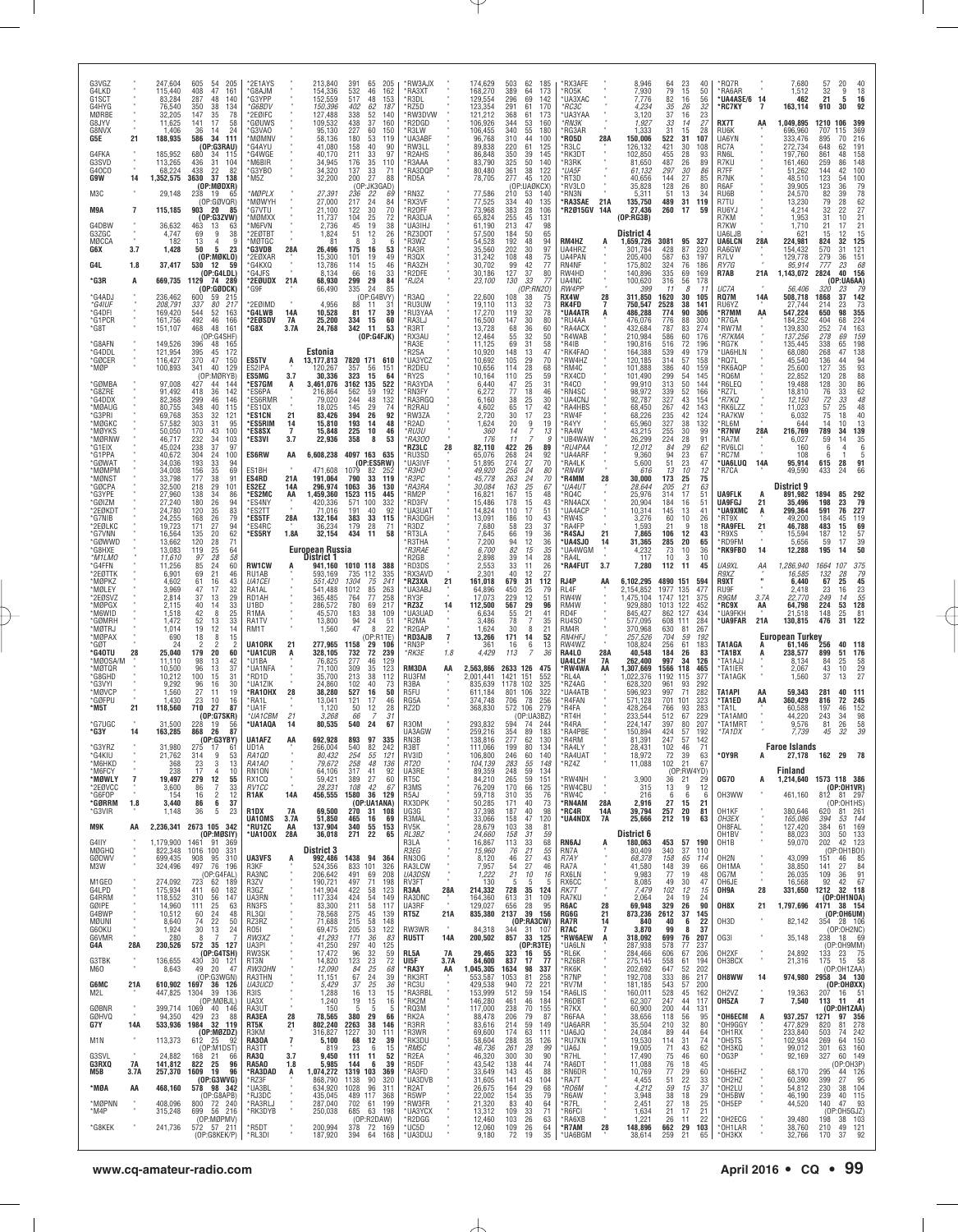| *OH5HUZ<br>*OH6EPM<br>*OH3NAQ<br>*OH8JK<br>*OH2JLN<br>*OH5ELX<br>*OH9GIT<br>*OH7EML<br>*OH4TY<br>*OH3WR<br>*OH6EAC<br>*ОНЗНS<br>OG7A              | 28<br>21<br>14<br>AA    | 18,900<br>90<br>31<br>15,824<br>126<br>23<br>13,244<br>102<br>$^{24}_{25}$<br>4,757<br>45<br>57<br>10<br>2,622<br>22<br>676<br>9<br>320<br>12<br>9<br>136<br>10<br>19,710<br>146<br>21<br>40,293<br>206<br>22<br>8<br>13,838<br>104<br>19<br>3,411,478 2503 142                                                                                               | *F4FTA<br>-44<br>69<br>*F4IVV<br>62<br>*F4GLQ<br>42<br>*F4FIA<br>36<br>*F5BEG<br>17<br>*TM2G<br>11<br>TM6M<br>10<br>52<br>TM2Y<br>77<br>TM7F<br>55<br>F4ERS<br>544                                                                        | 3.7<br>AA                                                          | 154,726<br>23,023<br>16,226<br>1,276<br>55,242<br>15,860<br>2,336,000                                                            | 596<br>33 110<br>204<br>22<br>69<br>186<br>48<br>13<br>6<br>23<br>42<br>577<br>14<br>67<br>304<br>8<br>44<br>14,263,470 7057 168<br>-667<br>(OP:FBDBF)<br>6.012.657 3422 169 614<br>(OP:F6BFF)<br>4,568,850 3749 124 46<br>(OP:F6GLH)<br>2120 126<br>458                                          | *D01KRT<br>*DK4EF<br>*DM5SB<br>*DF5AN<br>*DF6RI<br>*DL6RG<br>*DL2AMT<br>*DL2QT<br>*DD5MA<br>*DL2RUG<br>*DI 91 F<br>*DL7USW<br>*DK7MCX<br>*DK7TM |    | 121,396<br>119,568<br>108,575<br>103,836<br>103,776<br>98,496<br>93,812<br>93,176<br>86.516<br>86,044<br>85,769<br>78,078<br>76,880<br>76,258 | 430<br>300<br>364<br>284<br>329<br>339<br>358<br>307<br>241<br>309<br>$\frac{230}{337}$<br>306<br>334 | 41<br>137<br>132<br>56<br>$\begin{array}{c} 53 \\ 55 \end{array}$<br>162<br>149<br>50<br>138<br>50<br>142<br>40<br>148<br>106<br>46<br>121<br>51<br>40<br>156<br>50<br>149<br>46<br>136<br>42<br>113<br>42<br>140 | *DO1MEW<br>*DL5KUD<br>*DL5JS<br>*DO1PCD<br>*DL9ZP<br>*DLØGEO<br>*DL7FB<br>*DL5ALW<br>*DL4GBA<br>*DK4REX<br>*DL6MJ<br>*DJ1YFK<br>*DJØMCZ | 21<br>14<br>$\overline{7}$ | 33<br>51,057<br>36,080<br>25,818<br>97,092<br>29,970<br>24,388<br>9,891<br>8,930<br>2,006<br>35<br>24<br>48,576                                       | 9<br>6<br>259<br>69<br>24<br>229<br>$^{22}_{17}$<br>60<br>205<br>61<br>577<br>26<br>90<br>336<br>14<br>60<br>(OP:DL2YAK)<br>280<br>12<br>55<br>19<br>44<br>83<br>88<br>14<br>33<br>25<br>$\frac{9}{3}$<br>41<br>5<br>$\overline{2}$<br>417<br>74<br>18                                               | DD9WG<br>DM7C<br>DK3AX<br>*DF2AJ<br>*DL8MAS<br>*DK5D<br>*DL6RAI<br>*DF7EF<br>*DL6NAL<br>*DLØNG<br>*DL1DXA                              | 1.8A<br>AA                           | 4,290<br>43,956<br>63<br>638,078<br>584,064<br>543,345<br>494,349<br>484,758<br>328.910<br>295,612<br>294,455                               | 100<br>6<br>$\frac{33}{63}$<br>683<br>11<br>(OP:DL7CX)<br>920<br>88<br>295<br>857<br>75<br>263<br>314<br>612<br>93<br>P:DK5DC)<br>$\frac{279}{291}$<br>758<br>88<br>645<br>91<br>233<br>203<br>543<br>77<br>60<br>608<br>(OP:DK8NC)<br>226<br>412<br>103                                                         |
|---------------------------------------------------------------------------------------------------------------------------------------------------|-------------------------|---------------------------------------------------------------------------------------------------------------------------------------------------------------------------------------------------------------------------------------------------------------------------------------------------------------------------------------------------------------|-------------------------------------------------------------------------------------------------------------------------------------------------------------------------------------------------------------------------------------------|--------------------------------------------------------------------|----------------------------------------------------------------------------------------------------------------------------------|---------------------------------------------------------------------------------------------------------------------------------------------------------------------------------------------------------------------------------------------------------------------------------------------------|-------------------------------------------------------------------------------------------------------------------------------------------------|----|-----------------------------------------------------------------------------------------------------------------------------------------------|-------------------------------------------------------------------------------------------------------|-------------------------------------------------------------------------------------------------------------------------------------------------------------------------------------------------------------------|-----------------------------------------------------------------------------------------------------------------------------------------|----------------------------|-------------------------------------------------------------------------------------------------------------------------------------------------------|------------------------------------------------------------------------------------------------------------------------------------------------------------------------------------------------------------------------------------------------------------------------------------------------------|----------------------------------------------------------------------------------------------------------------------------------------|--------------------------------------|---------------------------------------------------------------------------------------------------------------------------------------------|------------------------------------------------------------------------------------------------------------------------------------------------------------------------------------------------------------------------------------------------------------------------------------------------------------------|
| OH5BM<br>OG6N<br>OH1Z<br>OG1D<br>OH2LZC<br>OH3Z<br>OH6RE<br>OH <sub>2</sub> KW                                                                    |                         | (OP:0H6MW)<br>3,355,534<br>2759 156<br>2571 140<br>3,241,168<br>(OP:OH6NIO)<br>1,686,246<br>1623 134<br>(OP:OH1LEG)<br>1,411,132<br>1332 123<br>(OP:OH1JD)<br>1537 108 419<br>1,299,582<br>649,440<br>858 102<br>(OP:OH1NX)<br>551,276<br>610 107<br>504,395<br>828<br>94                                                                                     | F6DZU<br>565<br><b>F1RHS</b><br>F4FEP<br>533<br>F1UIJ<br>TM4E<br>473<br>401<br>F4HJ0<br><b>F5IDJ</b><br>F1MKC<br>250<br>F6BI 7<br>F6FLU<br>F8DFP<br>377<br>265<br>F4EUG                                                                   |                                                                    | 1,521,408<br>574,584<br>506,827<br>389,790<br>278,898<br>225,582<br>157,725<br>156,630<br>136,468<br>82,899<br>33,550<br>29,631  | 2088<br>86<br>250<br>237<br>637<br>119<br>610<br>88<br>279<br>70<br>235<br>654<br>726<br>218<br>64<br>(OP:FAGPB)<br>435<br>69<br>177<br>$272\,$<br>$^{72}_{52}$<br>153<br>457<br>175<br>51<br>359<br>167<br>75<br>165<br>108<br>184<br>141<br>76<br>$\begin{array}{c} 34 \\ 32 \end{array}$<br>51 | *DM3KZN<br>*DH9DX/P<br>*DK7GH<br>*DO1RTO<br>*DO9SR<br>*DF6QC<br>*DG1EKL<br>*DJ6HR<br>*DL5GSM<br>*DL4FAP<br>*DL4HWM<br>DJ4WM<br>*DL9HB           |    | 75,117<br>70,000<br>67,614<br>64,539<br>64,500<br>62,514<br>60,590<br>57,681<br>57,236<br>55,432<br>52,360<br>49,735<br>47,719                | 205<br>250<br>226<br>293<br>288<br>311<br>290<br>246<br>317<br>193<br>266<br>$\frac{256}{171}$        | 47<br>100<br>131<br>44<br>45<br>132<br>$\frac{32}{35}$<br>69<br>90<br>37<br>101<br>35<br>131<br>37<br>116<br>39<br>125<br>49<br>120<br>36<br>118<br>$\substack{37\\35}$<br>108<br>84                              | *DL8AAM<br>DJ80G<br>DF9XV<br>DJ7E0<br>DK5QN<br>DD2ML<br>DJ5AN<br><b>DL6NDW</b><br>DL5GAC<br><b>DL1NKS</b><br>DF2LH<br>DL4LAM            | AA                         | 31,023<br>7,002,800<br>3,501,064<br>3,420,502<br>3,185,634<br>3,172,098<br>2,751,042<br>2,523,060<br>2.069.284<br>2,005,938<br>1,761,228<br>1,394,640 | 279<br>66<br>15<br>3735 171<br>649<br>2322<br>150<br>557<br>2408<br>139<br>490<br>2469 146<br>508<br>2133 142<br>539<br>1868<br>560<br>154<br>1951<br>136<br>519<br>2062 122<br>440<br>2036<br>122<br>472<br>1501<br>$\frac{130}{130}$<br>479<br>1123<br>455                                         | *DL6ON<br>*DL1GME<br>*DJ1SL<br>*DH4PSG<br>*DJ9MH<br>*DL4EBA<br>*DK5W0<br>*DL6YAO<br>*DL2SWR<br>*DF2WF<br>*DO9ST<br>*DL2FAG<br>*DM5BB   |                                      | 273,683<br>261,568<br>245,300<br>235,741<br>206,712<br>191,733<br>187,016<br>185,811<br>175,770<br>163,548<br>157,409<br>147,580<br>141,183 | 229<br>725<br>60<br>204<br>634<br>64<br>509<br>166<br>54<br>$\frac{243}{196}$<br>76<br>456<br>397<br>68<br>633<br>$\frac{184}{139}$<br>53<br>512<br>55<br>$\frac{185}{201}$<br>596<br>56<br>329<br>78<br>532<br>184<br>157<br>170<br>137<br>47<br>434<br>42<br>$\frac{342}{333}$<br>$\frac{65}{52}$              |
| 0G55W<br>OH3JR<br>OH6DX<br>OH <sub>2</sub> XX<br>OH6OS<br>OH3RT<br>OH1TD<br>OH <sub>5</sub> C<br>OH3FM<br>OH6BA                                   |                         | 271,566<br>477<br>77<br>(OP:0H20T)<br>228,305<br>288 112<br>191,799<br>337<br>71<br>158,340<br>408<br>60<br>104,910<br>233<br>$\substack{52\\65}$<br>195<br>89,197<br>42<br>70.650<br>230<br>66,951<br>200<br>52<br>(OP:0H5CW)<br>39,198<br>154<br>43<br>20,904<br>101<br>43                                                                                  | 244<br><b>F4FLQ</b><br>F6CQL<br>F6ITD<br>273<br>232<br>F6AUS<br>F5NBX<br>150<br>143<br><b>F4ENK</b><br>126<br>F4FFH<br>115<br>TM4L<br>77<br><b>F4HJG</b><br>TM7G<br>98<br>91<br>F4DPW                                                     | 28A<br>21A<br><b>14A</b><br>7A                                     | 955,696<br>202,580<br>111,375<br>55,727<br>55,008<br>807,653<br>616,058<br>1,320,404<br>281,748<br>575,127<br>131,824            | 2236<br>36<br>148<br>105<br>672<br>35<br>31<br>94<br>438<br>172<br>28<br>105<br>29<br>161<br>115<br>39<br>2017<br>148<br>1709<br>39<br>139<br>38<br>3765<br>140<br>(OP:F8ARK)<br>990<br>35<br>124<br>2326<br>34<br>119<br>1063<br>20<br>92                                                        | *D05L0<br>*DO3PKE<br>*DL3ARM<br>*DF2FM<br>*DK6SP<br>*DD10P<br>*DL4DRW<br>*DL4JWU<br>*DL7VX<br>*DL9FB<br>*DO6NI<br>*DK2TS                        |    | 45,080<br>44,034<br>43,956<br>37,672<br>36,918<br>34.716<br>34,528<br>31.590<br>31,548<br>31.416<br>30,456<br>30,080                          | 202<br>239<br>197<br>161<br>195<br>136<br>156<br>206<br>147<br>183<br>255<br>171                      | 35<br>80<br>34<br>89<br>40<br>92<br>43<br>93<br>31<br>95<br>40<br>$\frac{92}{67}$<br>37<br>31<br>104<br>35<br>97<br>35<br>101<br>26<br>82<br>29<br>99                                                             | DF8XC<br>DF2RG<br>DK1QH<br>DJ7UC<br>DL7URH<br>DK6CQ<br>DL7UXG<br>DK2AT<br>DL8UAT<br>DL1ASA<br>DC3RJ<br>DF2TT                            |                            | 1,244,484<br>1,240,834<br>1,091,995<br>1,059,850<br>1,022,018<br>872,160<br>789,670<br>765,142<br>739,952<br>688,746<br>675,995<br>635,532            | 1106<br>117<br>384<br>408<br>1197 118<br>1294<br>108<br>385<br>879 118<br>399<br>1006<br>116<br>410<br>873<br>349<br>111<br>312<br>998<br>94<br>97<br>985<br>337<br>803<br>109<br>340<br>895<br>82<br>300<br>1397<br>88<br>265<br>655<br>391<br>111                                                  | *DF9GR<br>*DK5DQ<br>*DL1CG<br>*DL2MLU<br>*DJ2SEA<br>*DJ3JD<br>*DG1BHA<br>*DL8ZAJ<br>*DO3MKB<br>*DF1LX<br>*DM5CQ<br>*DL4EBW             |                                      | 135,680<br>124,020<br>100,636<br>94,864<br>81,312<br>77,190<br>75,330<br>69,300<br>63,900<br>60,720<br>60,605<br>47,628                     | 459<br>166<br>181<br>46<br>205<br>84<br>384<br>45<br>136<br>126<br>304<br>50<br>249<br>47<br>$\frac{121}{119}$<br>259<br>315<br>47<br>37<br>235<br>126<br>105<br>105<br>122<br>113<br>49<br>264<br>37<br>159<br>62<br>261<br>42<br>244<br>37                                                                     |
| OH6TN<br>OH5XB<br>OH <sub>2</sub> EV<br>OH7NW<br>OH2KI<br>OH1HB<br>OH8L<br>OH1F<br>OH3OJ<br>OH6GAZ                                                | 21A<br>14A<br><b>7A</b> | 20,592<br>92<br>32<br>72<br>17.978<br>39<br>112<br>21<br>12.160<br>10,507<br>60<br>31<br>48<br>30<br>7,303<br>65,250<br>213<br>33<br>1,503,712<br>3469<br>39<br>(OP:0H8LQ)<br>1,358,194<br>3313<br>39<br>(OP:OH1TM)<br>665.280<br>2095<br>37<br>19,602<br>112<br>23                                                                                           | 56<br>F4CPF<br>50<br>TMØR<br>59<br>48<br>*F4FFZ<br>37<br>*F4FSY<br>*F8ATM<br>112<br>157<br>*F5DRD<br>*F1SKH<br>*F4FRF<br>155<br>*TM2M<br>139<br>58<br>*F4GVE<br>*F8CRS                                                                    | 3.7A<br>AA                                                         | 2,709<br>114,240<br>1,187,730<br>946,440<br>747,711<br>576,830<br>233,648<br>21,624<br>6,380<br>5,644                            | 37<br>11<br>32<br>70<br>1067<br>14<br>(OP:F1BLQ)<br>1117 114<br>384<br>1333<br>92<br>348<br>625<br>114<br>429<br>886<br>284<br>86<br>75<br>483<br>197<br>$\frac{39}{20}$<br>107<br>63<br>57<br>38<br>(OP:FAGTD)<br>57<br>23<br>45<br>30                                                           | *DL1DF<br>*DL1RPR<br>*DL1GBQ<br>*DL2DIE<br>*DL4SZB<br>*DL1IF<br>*DL2AWA<br>*DJ3CS<br>*DL7FUA<br>*DC1LEX<br>*DH70M<br>*DL5MHR<br>*DM1LC          |    | 28,676<br>27,474<br>27,354<br>26,796<br>25,800<br>25,038<br>24,948<br>24,308<br>24,000<br>22,922<br>20,648<br>20,370                          | 171<br>$\frac{158}{156}$<br>199<br>137<br>120<br>165<br>132<br>147<br>143<br>106<br>125               | 29<br>78<br>$\frac{37}{26}$<br>77<br>7.<br>28<br>88<br>98<br>31<br>30<br>87<br>38<br>94<br>84<br>34<br>$\frac{33}{27}$<br>87<br>46<br>58<br>31<br>30<br>75<br>70                                                  | DL4JLM<br>DL5YM<br>DL2DX<br>DL5RD0<br>DM1CM<br>DK8ZZ<br>DK2L0<br>DL70N<br>DJ3WE<br>DK6AH<br>DJ60Z<br>DL1II                              |                            | 613,339<br>594,664<br>519,224<br>513,382<br>492,012<br>465,215<br>458,640<br>394,020<br>389,900<br>387,744<br>382,236<br>352,515                      | 721<br>90<br>271<br>$\substack{1000 \\ 658}$<br>$\frac{88}{92}$<br>240<br>236<br>630<br>96<br>298<br>830<br>266<br>80<br>761<br>77<br>218<br>595<br>93<br>271<br>481<br>100<br>296<br>805<br>280<br>70<br>631<br>88<br>248<br>566<br>83<br>235<br>512<br>90<br>241                                   | *DF5EM<br>*DL5ZB<br>*DL4LT<br>*DL8AX<br>*DC8QT<br>*DL6RBH<br>*DL6AH<br>*DL5ANS<br>*DD8IL<br>*DL7UN<br>*DG2BHB<br>*DJ2SN<br>*DJ2FR      |                                      | 42,048<br>40,872<br>37,401<br>37,264<br>33,232<br>32,128<br>28,614<br>28,500<br>26,536<br>22,684<br>21,930<br>16,731                        | $\begin{array}{r} 125 \\ 102 \\ 85 \\ 106 \\ 94 \\ 89 \\ 93 \\ 78 \end{array}$<br>164<br>44<br>$\frac{127}{216}$<br>46<br>31<br>162<br>43<br>$35\,$<br>189<br>160<br>35<br>36<br>104<br>92<br>57<br>68<br>93<br>74<br>159<br>31<br>32<br>129<br>21<br>65<br>70<br>64<br>43<br>154<br>117<br>29                   |
| OH <sub>2</sub> CK<br>OH2BO<br>*OH6GDX<br>*OH5CZ<br>*OH5CY<br>*OH2FTA<br>*OH8EJW<br>$*$ OH6E<br>*OH8KVY<br>*OH5BK<br>*OH2LNH<br>*OH4MCV<br>*OH8KA | 1.8A<br>AA              | 106,552<br>417<br>34<br>5,928<br>102<br>10<br>730,296<br>870<br>97<br>391,575<br>722<br>82<br>$\frac{57}{43}$<br>125.990<br>$\begin{array}{c} 330 \\ 358 \end{array}$<br>89,095<br>85,020<br>274<br>48<br>192<br>78,880<br>65<br>45<br>70,848<br>300<br>251<br>36<br>45,844<br>150<br>35<br>26,260<br>$\substack{33 \\ 29}$<br>24,400<br>138<br>16,038<br>104 | 118<br>47<br>*F5TGR<br>344<br>*F1EBN<br>263<br>*F5ASD<br>158<br>*F4GGQ<br>130<br>*F5CCX<br>147<br>*F1ULQ<br>167<br>*F5HNQ<br>119<br>110<br>DJ5MW<br>95<br>89<br>DL1WA<br>70<br>DJ3HW                                                      | 28A<br>21A<br>14A<br><b>7A</b><br>3.7A<br>A                        | 1,794<br>57,155<br>213,760<br>180,747<br>418,644<br>134,120<br>28,934<br>4,512<br>Germany<br>6,009,900<br>1.899.506<br>919,560   | 18<br>28<br>190<br>27<br>88<br>659<br>38<br>122<br>686<br>33<br>100<br>1349<br>$\frac{38}{34}$<br>136<br>540<br>106<br>351<br>14<br>60<br>66<br>37<br>11<br>4437 141<br>509<br>1919 107<br>411<br>1034<br>110<br>375                                                                              | *DO7RU<br>*DL2LMS<br>*DL1MFZ<br>*DO1AYJ<br>*DL7VRG<br>*DL6EZ<br>*DL8ZU<br>*DLØABT<br>*DL1AS<br>*DL2AL<br>*DG1RPU<br>*DF9MP                      |    | 19,404<br>19,256<br>18,881<br>18,468<br>18,318<br>18,036<br>17,954<br>17,854<br>17,568<br>16,490<br>16,443<br>16,416<br>15,444                | 149<br>138<br>97<br>147<br>140<br>113<br>124<br>103<br>132<br>117<br>89<br>102<br>106                 | $^{28}_{22}$<br>36<br>30<br>49<br>35<br>79<br>$\substack{21\\33}$<br>$\frac{65}{75}$<br>25<br>69<br>41<br>72<br>28<br>68<br>27<br>70<br>31<br>56<br>$\frac{35}{22}$<br>73<br>44                                   | DM9EE<br>DL5WS<br>DD1JN<br>DK9HN<br>DL1NEO<br>DK1FT<br>DL5RDP<br>DL7CX<br>DK4VW<br>DK1AX<br>DG7JB<br>DL5XAT                             |                            | 350,796<br>348,726<br>348,160<br>306,774<br>297,735<br>283,080<br>279,695<br>255,164<br>252,540<br>241,368<br>208,692<br>206,682                      | (OP:DD1A<br>569<br>75<br>17 <sup>1</sup><br>398<br>102<br>297<br>683<br>75<br>245<br>478<br>$\begin{array}{c} 90 \\ 86 \end{array}$<br>252<br>259<br>423<br>643<br>62<br>218<br>388<br>240<br>91<br>430<br>92<br>272<br>425<br>69<br>161<br>407<br>77<br>190<br>402<br>75<br>204<br>80<br>214<br>360 | *DL9GCG<br>*DFØEG<br>*DM6CS<br>*DO1KUB<br>*DL10J<br>*DM9JM<br>*DL1NEK<br>*DF6YC<br>*DO2MWR<br>*DF5TR<br>*DF3IR                         |                                      | 16,287<br>15,600<br>13,986<br>12,054<br>10,728<br>8,911<br>8,520<br>8,190<br>7,446<br>7,370<br>7,200<br>6,624                               | $\frac{25}{22}$<br>118<br>98<br>40<br>23<br>95<br>(OP:DM6HK)<br>50<br>52<br>52<br>42<br>55<br>44<br>41<br>77<br>32<br>20<br>105<br>73<br>25<br>16<br>104<br>74<br>21<br>32<br>56<br>67<br>20<br>47<br>$\substack{26 \\ 20}$<br>64<br>77                                                                          |
| *OH7EBA<br>*OH2KM<br>*OH2FHN<br>*OH3KAV<br>*OH3BU<br>F6GOX<br>F5VHY<br>F8DHB<br>F5SDD<br>F1MLN                                                    | 1.8A                    | 31<br>12,480<br>74<br>50<br>3,149<br>13<br>2,244<br>33<br>17<br>306<br>11<br>8<br>1,144<br>44<br>4<br>France<br>2419 127 457<br>2,706,256<br>777<br>760,368<br>103<br>1118<br>56<br>506,755<br>75<br>436,791<br>745<br>325<br>120,228<br>56                                                                                                                   | 65<br>DL9GWD<br>34<br>DL5DTG<br>27<br>DL4WA<br>10<br>DF3TE<br>22<br>DKØL<br>DKØSU<br><b>DK410</b><br>331<br>159<br>DL1JG0<br>216<br>DF3IS<br>DK7VW<br>116                                                                                 |                                                                    | 905,728<br>589,992<br>541,660<br>364,416<br>350,075<br>281,573<br>242,369<br>223,440<br>205,208<br>189,800                       | 1097 104<br>360<br>844<br>92<br>311<br>801<br>90<br>275<br>78<br>591<br>234<br>832<br>59<br>216<br>(OP:DH8ZA)<br>643<br>225<br>68<br>(OP:DF7SA)<br>503<br>70<br>199<br>199<br>493<br>67<br>523<br>173<br>54<br>447<br>67<br>193                                                                   | *DK8HE<br>*DL4FNM<br>*DO2KD<br>*DO2HEY<br>*DK3YD<br>*DL2IC<br>*DL3TVI<br>*DG6DAF<br>*DO2FWW<br>*DO2MRC<br>*DF9DD<br>*DO6SI                      |    | 14,700<br>13,650<br>10,944<br>10,795<br>10,584<br>10,360<br>9,840<br>9,702<br>9.685<br>9,000<br>8,456<br>8,320                                | 100<br>105<br>118<br>104<br>84<br>68<br>88<br>65<br>84<br>112<br>67<br>111                            | 27<br>73<br>26<br>49<br>53<br>19<br>24<br>61<br>26<br>58<br>50<br>24<br>17<br>$^{23}_{42}$<br>24<br>24<br>41<br>20<br>52<br>21<br>35<br>50<br>14                                                                  | DL8RDL<br>DL9GS<br>DH7TNO<br>DLØPE<br>DL8NBJ<br>DL4YA0<br>DL8AKA<br>DF9VJ<br>DJ6TB<br>DL5NEN<br>DJ7MH                                   |                            | 204,222<br>171,536<br>162,426<br>161,840<br>160,544<br>135,000<br>128,843<br>106,050<br>104,799<br>101,716<br>100,068                                 | 360<br>$\frac{85}{75}$<br>218<br>386<br>209<br>76<br>320<br>177<br>416<br>56<br>182<br>(OP:DH8GHH)<br>352<br>62<br>170<br>$\frac{47}{54}$<br>320<br>410<br>$\frac{153}{167}$<br>259<br>52<br>150<br>255<br>128<br>65<br>254<br>64<br>172<br>512<br>47<br>139                                         | *DM6HK<br>*DC2VE<br>*DJ1KS<br>*DO2FM<br>*DL3LBA<br>*DL1YCF<br>*DO1UKR<br>*DL1DVE<br>*DN5MX<br>*DG8HJ<br>*DK2Z0<br>*DF8U0               |                                      | 6.105<br>5,330<br>5.115<br>3,900<br>3,876<br>3,864<br>3,570<br>3,186<br>3,094<br>2,464<br>2,346<br>2,142                                    | 46<br>52<br>34<br>24<br>35<br>36<br>36<br>21<br>56<br>50<br>17<br>63<br>20<br>62<br>14<br>30<br>34<br>38<br>38<br>38<br>18<br>26<br>19<br>39<br>21<br>37<br>22<br>$\frac{13}{16}$<br>$^{76}_{45}$<br>32<br>16<br>18<br>34<br>29<br>15<br>19<br>29<br>15                                                          |
| F1UBA<br>F6API<br>F4HIN<br>F1ADG<br>F4HKV<br><b>F4FET</b><br>F5JY<br>F8BDQ<br>F5VIF<br>F4DNW<br><b>F8DVD</b><br>TMØT                              | 21<br>14<br>7           | 36<br>25,704<br>192<br>22,680<br>136<br>29<br>9,435<br>97<br>19<br>74<br>20<br>8,960<br>2,665<br>25<br>20<br>282,336<br>1029<br>34<br>77,004<br>376<br>23<br>234<br>19<br>32.319<br>75<br>13<br>8.385<br>34<br>527,360<br>1893<br>798,532<br>3136<br>36                                                                                                       | 100<br><b>DL1TRK</b><br>79<br>DH1PAL<br>66<br>DK5EZ<br>DC9ZP<br>36<br>21<br>DF6PB<br>102<br>DF5BX<br>85<br>DL1VJL<br>62<br>DI 1HBD<br>30<br>DL4ABR<br><b>IJK8FY</b><br>126<br>DH8WM<br>122<br>DC1JAG                                      |                                                                    | 189,462<br>186,416<br>183,680<br>154,062<br>131,560<br>113,424<br>98,421<br>85,332<br>80,106<br>52.bb8<br>38,080<br>36,448       | 467<br>61<br>212<br>479<br>60<br>184<br>73<br>324<br>207<br>361<br>63<br>180<br>261<br>71<br>189<br>359<br>153<br>51<br>235<br>54<br>105<br>347<br>42<br>114<br>313<br>43<br>126<br>214<br>35<br>ч۲<br>141<br>44<br>75<br>159<br>39<br>97                                                         | *DK5KF<br>*DL9ZWG<br>*DO5MSN<br>*DKØPT<br>*DM2DLG<br>*DH2PL<br>*DG5YHK<br>*DC6RI<br>*DK3PM<br>DI 2AD.<br>*DO6FC<br>*DM6CZ                       |    | 7,626<br>6,808<br>6,771<br>6.144<br>5,846<br>5.452<br>5,220<br>4,879<br>4.736<br>4.256<br>4,128<br>3,936                                      | 97<br>75<br>72<br>52<br>93<br>44<br>54<br>60<br>60<br>44<br>95<br>72                                  | 19<br>43<br>53<br>21<br>20<br>41<br>19<br>29<br>21<br>58<br>34<br>24<br>35<br>23<br>17<br>24<br>17<br>47<br>$\frac{22}{9}$<br>39<br>15                                                                            | DF4WC<br>DK3GI<br>DLØNM<br>DL5ASK<br>DL3NCJ<br>DG3MR<br>DM5EE<br>DL1DBR<br>DM5 LL<br>DG9SEH<br>DJ1AA                                    |                            | 96,096<br>84,148<br>83,840<br>76,638<br>73,746<br>67,135<br>62,124<br>59,160<br>49.28U<br>47,472<br>45,495                                            | 236<br>49<br>107<br>177<br>63<br>29<br>130<br>507<br>102<br>(OP:DB2RR<br>194<br>52<br>107<br>269<br>41<br>112<br>217<br>47<br>98<br>136<br>98<br>69<br>216<br>46<br>90<br>$\frac{29}{37}$<br>8<br>207<br>92<br>241<br>25<br>110                                                                      | *DO7WM<br>*DL7AOS<br>*DC2CT<br>*DL1KJ<br>*DL1FW<br>*DFØSL<br>*DL9SAD<br>*DG1UAE<br>'UL1UW<br>*DK1IP<br>*D04TP                          | 28A                                  | 2,115<br>1,458<br>1,410<br>1,305<br>1,216<br>240<br>170<br>27<br>143,055<br>83,760<br>22,620                                                | 29<br>16<br>18<br>41<br>16<br>30<br>11<br>19<br>12<br>19<br>10<br>19<br>24<br>30<br>14<br>5<br>8<br>5<br>DDØNM)<br>(OP.<br>4<br>$\overline{4}$<br>5<br>35<br>130<br>384<br>298<br>29<br>91<br>152<br>19<br>41                                                                                                    |
| *F2AR<br>*F4FTV<br>*F4GVZ<br>*F6FTB<br>*F8ATS<br>*F4EIH<br>*F6BQG<br>*F4ETG<br>*F4AYI<br>*F4DXP<br>*F4CDR<br>*F6DRP                               | A                       | 990<br>82<br>638,830<br>488,741<br>888<br>63<br>779<br>76<br>428,621<br>723<br>353,736<br>62<br>560<br>83<br>316,641<br>287,430<br>510<br>69<br>275,420<br>509<br>67<br>267,018<br>621<br>61<br>250,160<br>596<br>66<br>607<br>244,343<br>56<br>191,520<br>541<br>54<br>179,721<br>658<br>39                                                                  | 304<br>DJ9YL<br>220<br>DJ8QA<br>247<br>DC7DX<br>DL50S<br>244<br>216<br>DL7LX<br>217<br>DB3FS<br>226<br>DJ5LY<br>172<br>DC2TL<br>229<br>DL1WM<br>173<br>DF3QG<br>198<br>DL2IE<br>132<br>DL1DTL                                             | $\alpha$<br>28                                                     | 36,162<br>35,505<br>31,473<br>30,290<br>27,984<br>23,754<br>23,430<br>7,006<br>6,966<br>5,922<br>1,088<br>16,536                 | 42<br>136<br>81<br>188<br>40<br>95<br>112<br>49<br>68<br>37<br>93<br>151<br>91<br>128<br>41<br>27<br>169<br>84<br>103<br>43<br>67<br>97<br>13<br>49<br>56<br>21<br>33<br>29<br>46<br>18<br>18<br>16<br>16<br>119 14<br>38<br>17<br>.50                                                            | *DL3PW<br>*DD1AX<br>*D01FPT<br>*DD9PS<br>*DL6BG<br>*DJ6DP<br>*DL1STV<br>*DK6TM<br>*DB1WT<br>*DF9IX<br>*DC1DB<br>*DO3EF                          |    | 3,510<br>3,276<br>3,136<br>3,024<br>2,970<br>2,769<br>2,480<br>2,464<br>2,280<br>2,176<br>2,128<br>1,625                                      | 64<br>49<br>38<br>32<br>58<br>35<br>46<br>40<br>50<br>44<br>40<br>27                                  | $\frac{33}{37}$<br>17<br>17<br>35<br>18<br>31<br>20<br>22<br>19<br>$^{47}_{23}$<br>16<br>8<br>32<br>28<br>16<br>29<br>9<br>13<br>19<br>12<br>26<br>11<br>14                                                       | DH6DA0<br>DG2MKV<br>DK1LRS<br>DL1LOD<br>DL3AMI<br>DL5XL<br>DJ4MZ<br>DK3HV<br>DL2VM<br>DL5NEB<br>DL5NDX<br>DL7XT                         |                            | 44,232<br>44,010<br>43,212<br>34,632<br>31,878<br>27,911<br>26,625<br>26,078<br>24,012<br>20,700<br>20,085<br>15,111                                  | 124<br>99<br>53<br>202<br>34<br>101<br>180<br>46<br>110<br>123<br>51<br>97<br>98<br>48<br>78<br>73<br>109<br>40<br>156<br>24<br>47<br>99<br>44<br>74<br>93<br>39<br>77<br>35<br>104<br>65<br>27<br>117<br>38<br>22<br>119<br>47                                                                      | *DM3PKK<br>*DG2MEL<br>*DB1VQ<br>*DL6CT<br>*DL4VAI<br>*DL4YR<br>*DL5OCR<br>*DL3CQ<br>*DF8AE<br>*DJ4MH<br>*DD1MAT<br>*DK2BJ              | 21A<br>14A<br>7A<br>$\alpha$<br>3.7A | 2,800<br>2,142<br>4,323<br>120,875<br>73,684<br>7,392<br>6,500<br>36<br>39,044<br>23,104<br>1,218<br>10,440                                 | 24<br>30<br>11<br>19<br>15<br>31<br>12<br>21<br>61<br>95<br>567<br>30<br>$\frac{84}{39}$<br>405<br>25<br>90<br>17<br>41<br>112<br>9<br>$\overline{c}$<br>3<br>$\overline{\phantom{a}}$<br>71<br>424<br>15<br>63<br>253<br>13<br>20<br>24<br>9<br>$\overline{50}$<br>148<br>10                                    |
| *F5JU<br>*F4ESV<br>*F1ICS<br>*F4DLL<br>*F1E0Y<br>*F1IWH<br>*F6CYT<br>*F6FET<br>*F8FHI<br>*F1PYN<br>*F800I<br>*F4EFL<br>*F5MA<br>*F1TZM            |                         | 168,017<br>369<br>308<br>$^{64}_{70}$<br>157,398<br>143,808<br>388<br>54<br>130,000<br>410<br>53<br>92,708<br>311<br>39<br>37<br>78,729<br>305<br>74,736<br>278<br>46<br>38<br>60,150<br>252<br>221<br>33<br>48,355<br>216<br>34<br>35,532<br>31,388<br>145<br>39<br>23,598<br>114<br>38<br>26<br>15,946<br>100<br>22<br>15,876<br>126                        | $\frac{175}{152}$<br>DLØESA<br>170<br>DJ5IW<br><b>DJ6TF</b><br>147<br>115<br>DL9LM<br>126<br>DL8DAW<br>127<br><b>DL5RU</b><br>112<br>DJ2YE<br>62<br>DK1FW<br>107<br>DL2YCD<br>79<br>DK7TA<br>76<br>*DL2CC<br>41<br>*DK1KC<br>62<br>*DL4ZA | 21<br>$\mathbf{u}$<br>14<br>$\overline{1}$<br>$\alpha$<br>1.8<br>Ą | 15,745<br>3,969<br>187,693<br>48,510<br>36,738<br>38,359<br>25,872<br>17,568<br>650<br>2,030<br>1,951,719<br>519,470<br>493,272  | 116<br>(OP:EA1HEO)<br>39<br>15<br>-34<br>686<br>120<br>31<br>412<br>19<br>71<br>15<br>362<br>63<br>348<br>17<br>72<br>262<br>$^{14}_{15}$<br>$\frac{63}{57}$<br>198<br>18<br>10<br>15<br>60<br>$\overline{7}$<br>28<br>1913 116<br>423<br>892<br>79<br>283<br>852<br>81<br>291                    | *DO3NO<br>*DK9MOS<br>*DM3AZ<br>*DN6TM<br>*DO2HRB<br>*DL1AWC<br>*DL1GO<br>*DK2IC<br>*DC4LW<br>*DK90S<br>*DJ6D0<br>*DO7PSL<br>*DL7LZ<br>*DO2JX    |    | 1,484<br>1,258<br>1,224<br>1,152<br>1,147<br>1,036<br>980<br>912<br>891<br>837<br>828<br>817<br>527<br>416                                    | $\frac{31}{37}$<br>19<br>26<br>29<br>34<br>27<br>$^{22}_{23}$<br>27<br>23<br>25<br>11<br>10           | $\frac{17}{27}$<br>11<br>10<br>12<br>12<br>12<br>20<br>$\frac{23}{21}$<br>$\frac{14}{7}$<br>11<br>17<br>9<br>15<br>17<br>10<br>9<br>22<br>10<br>13<br>$\overline{7}$<br>12<br>7<br>10<br>8<br>-8                  | DF4UM<br>DM2GM<br>DJ2IA<br>DL1SVA<br>DL7UPN<br>DL8RB<br>DK4US<br>DF2FR<br>DG3FDR<br>DL1KID<br>DL9NDV<br>DJ1XT<br>DK3T                   | 28A                        | 11,648<br>10,400<br>6,497<br>5,842<br>4,635<br>4,268<br>3,420<br>2,774<br>1,972<br>726<br>704<br>105                                                  | $\substack{18\\30}$<br>$\frac{91}{70}$<br>46<br>50<br>53<br>30<br>43<br>49<br>18<br>28<br>37<br>20<br>25<br>20<br>24<br>33<br>46<br>13<br>17<br>25<br>18<br>$^{20}_{20}$<br>14<br>40<br>9<br>13<br>13<br>14<br>10<br>12<br>5<br>$\boldsymbol{\beta}$<br>990,840 2442 37 147<br>(OP:DK3EE)            | <b>SV1PMR</b><br>*SV1PMH<br>*SV1NZX<br>*SV1KYC<br>*SV1GRD<br>*SV1CEI<br>*SV1AIN<br>*SV7CUD<br>*SV6NNZ<br>*SV1PIZ<br>*SV20JJ<br>*SV10CQ | 21<br>A                              | Greece<br>118,473<br>376,194<br>201,080<br>95,485<br>60,876<br>31,702<br>28,178<br>21,691<br>16,524<br>16,380<br>12,276<br>11,040           | 803<br>24<br>- 77<br>76<br>242<br>678<br>572<br>58<br>162<br>130<br>345<br>39<br>$\frac{126}{89}$<br>263<br>117<br>$^{45}_{42}$<br>$\begin{array}{r} 105 \\ 72 \\ 78 \\ 71 \end{array}$<br>157<br>41<br>114<br>37<br>119<br>30<br>34<br>107<br>101<br>20<br>$\begin{array}{c} 46 \\ 74 \\ 20 \end{array}$<br>114 |
| *F8CPA<br>*F1PNJ<br>*F8DYD<br>*F5BTH<br>*F4FBP<br>*F6KOH<br>*F4HFQ<br>*F5CT<br>*F4GFT<br>*F6IHY<br>*F4BPJ                                         |                         | 15,548<br>145<br>24<br>15,072<br>98<br>$\frac{29}{27}$<br>$\overline{90}$<br>15,010<br>11,704<br>75<br>35<br>79<br>24<br>9,198<br>8,250<br>86<br>15<br>(OP:FTGKS)<br>7,869<br>67<br>22<br>$10^{-}$<br>5,445<br>$\begin{array}{c} 59 \\ 52 \end{array}$<br>3,672<br>15<br>34<br>15<br>3,444<br>28<br>1,440<br>14                                               | 68<br>*DL1MHJ<br>$^{67}_{52}$<br>*DJ4JF<br>*DL1ATZ<br>53<br>*DL1MAJ<br>49<br>*DL2DQL<br>40<br>*DL8ULO<br>*DK3WN<br>39<br>$*$ DL5LB<br>$\begin{array}{c} 35 \\ 39 \end{array}$<br>*DG8OBN<br>*DL8HK<br>26<br>*DG5MLA<br>22<br>*DL3ZAI      |                                                                    | 406,700<br>399,456<br>365,712<br>356,022<br>344,454<br>272,862<br>257,771<br>239,058<br>237,832<br>236,544<br>233,264<br>224,768 | 673<br>80<br>252<br>$609$<br>$640$<br>$\frac{85}{73}$<br>$\frac{257}{231}$<br>536<br>90<br>252<br>621<br>80<br>227<br>669<br>64<br>215<br>621<br>59<br>198<br>636<br>55<br>178<br>612<br>$\frac{58}{51}$<br>216<br>626<br>205<br>490<br>69<br>175<br>536<br>59<br>197                             | *DL5BL<br>*DO2XX<br>*DF1JC<br>*DP4M<br>*DL2RZG<br>$*$ DO5DC<br>*DF5RF<br>*DL7BC<br>*DH5WB<br>*DF1AN<br>*DL3EBX                                  | 28 | 325<br>56,185<br>28,080<br>23,298<br>17,745<br>16,500<br>12,789<br>12,285<br>12,096<br>11,556<br>10,800                                       | 21<br>267<br>163<br>185<br>120<br>149<br>98<br>99<br>103<br>91<br>91                                  | 7<br>18<br>22<br>63<br>54<br>18<br>18<br>48<br>(OP:DJ4MH)<br>19<br>46<br>19<br>47<br>16<br>33<br>$\frac{46}{37}$<br>17<br>17<br>36<br>18<br>15<br>35                                                              | DL5L<br>DH8BQA<br>DL1YM<br>DL20E<br><b>DL6DQW</b><br>DL1RG<br>DL2ARD<br>DMØY<br>DJ7WW<br>DJ9ZB                                          | 21A                        | 596,177<br>174,423<br>133,002<br>27,200<br>18,157<br>1,685,103<br>856,515<br>780,390<br>130,707                                                       | 897,216 1986 37 155<br>(OP:DGØOKW)<br>1382 38 155<br>426<br>35<br>124<br>344<br>128<br>34<br>125<br>26<br>59<br>102<br>23<br>44<br>3365<br>40<br>163<br>2074<br>39<br>140<br>(OP:DL3BQA<br>1875<br>38<br>136<br>442<br>28<br>113                                                                     | *SV1ME<br>*SV8DTD<br>*SY1AEA<br>SV1JG<br>SX2V<br>SV8IIR<br>*SV2BXA<br>*SV1PMQ<br>*SV1ELI                                               | 28<br>21<br>AA<br>АA                 | 1,664<br>40,170<br>36,491<br>230,040<br>48,363<br>277,848<br>133,280<br>107,334                                                             | $^{22}_{12}$<br>20<br>21<br>$\frac{44}{71}$<br>238<br>252<br>20<br>1,742,160 1984 121 389<br>234<br>486<br>90<br>(OP:SV2GJV)<br>161<br>51<br>96<br>$\begin{array}{cc} 72 & 234 \\ 60 & 178 \end{array}$<br>528<br>401<br>273<br>59<br>142                                                                        |
| *F4FLO<br>*F8DHE<br>*F4HLL<br>*F5LIW<br>*F5RVO<br>*F5PAL<br>*F4BRV<br>*F8BXI                                                                      | 28                      | $20\,$<br>1,216<br>14<br>705<br>17<br>7<br>520<br>18<br>10<br>253,377<br>749<br>32<br>27,000<br>152<br>182<br>$\begin{array}{c} 19 \\ 18 \end{array}$<br>26,523<br>12<br>1,512<br>26<br>$\overline{2}$<br>$\sqrt{2}$<br>24                                                                                                                                    | 18<br>*DG2JA<br>8<br>*DL3SKY<br>16<br>*DF5BM<br>109<br>*DK7CH<br>*DB1RUL<br>$\frac{56}{45}$<br>*DK2WU<br>16<br>*DL3DRN<br>$\overline{2}$<br>*DL3YEI                                                                                       |                                                                    | 204,424<br>199,804<br>179,643<br>163,150<br>139,568<br>137,904<br>130,200<br>128,921                                             | $\frac{513}{537}$<br>60<br>193<br>54<br>185<br>503<br>53<br>180<br>57<br>585<br>194<br>383<br>364<br>$\frac{50}{57}$<br>158<br>151<br>342<br>59<br>151<br>418<br>52<br>159                                                                                                                        | *DL4MFM<br>*DL2BRN<br>*DL7CU<br>*D04GR<br>*DG1BQC<br>*DLØXX<br>*DL9MFY                                                                          |    | 4,114<br>4,095<br>3,042<br>1,264<br>924<br>558<br>90                                                                                          | 55<br>51<br>45<br>29<br>26<br>14<br>6                                                                 | 13<br>21<br>24<br>11<br>9<br>17<br>8<br>8<br>$\begin{array}{c} 7 \\ 8 \end{array}$<br>14<br>10<br>(OP:DJ2YE)<br>- 3<br>2                                                                                          | DL3ARK<br>DL4DXF<br>DH8WR<br>DL9DRA<br><b>DL5NAM</b><br>DB2B<br>DL8DBW                                                                  | 14A<br>3.7A                | 23,862<br>124,120<br>48,672<br>7,742<br>70,594<br>56,640<br>14,457                                                                                    | 130<br>23<br>59<br>519<br>31<br>114<br>278<br>22<br>-74<br>20<br>59<br>29<br><b>624</b><br>632<br>$\frac{17}{13}$<br>$\begin{array}{c} 77 \\ 67 \end{array}$<br>(OP:DL8OBF)<br>$214$ 9<br>52                                                                                                         | *SV10NV<br>*SY1BFI<br>*SV8PMM<br>*SV1D00<br>*SV1CJF<br>*SW3JH<br>*SV2FLQ                                                               | 14A<br>1.8A                          | 61,614<br>47,034<br>17,578<br>9,694<br>4,284<br>76,109<br>960                                                                               | 144<br>226<br>45<br>101<br>224<br>33<br>147<br>25<br>69<br>27<br>47<br>76<br>41<br>46<br>22<br>27<br>94<br>411<br>(OP:DJ5JH)<br>28<br>7 17                                                                                                                                                                       |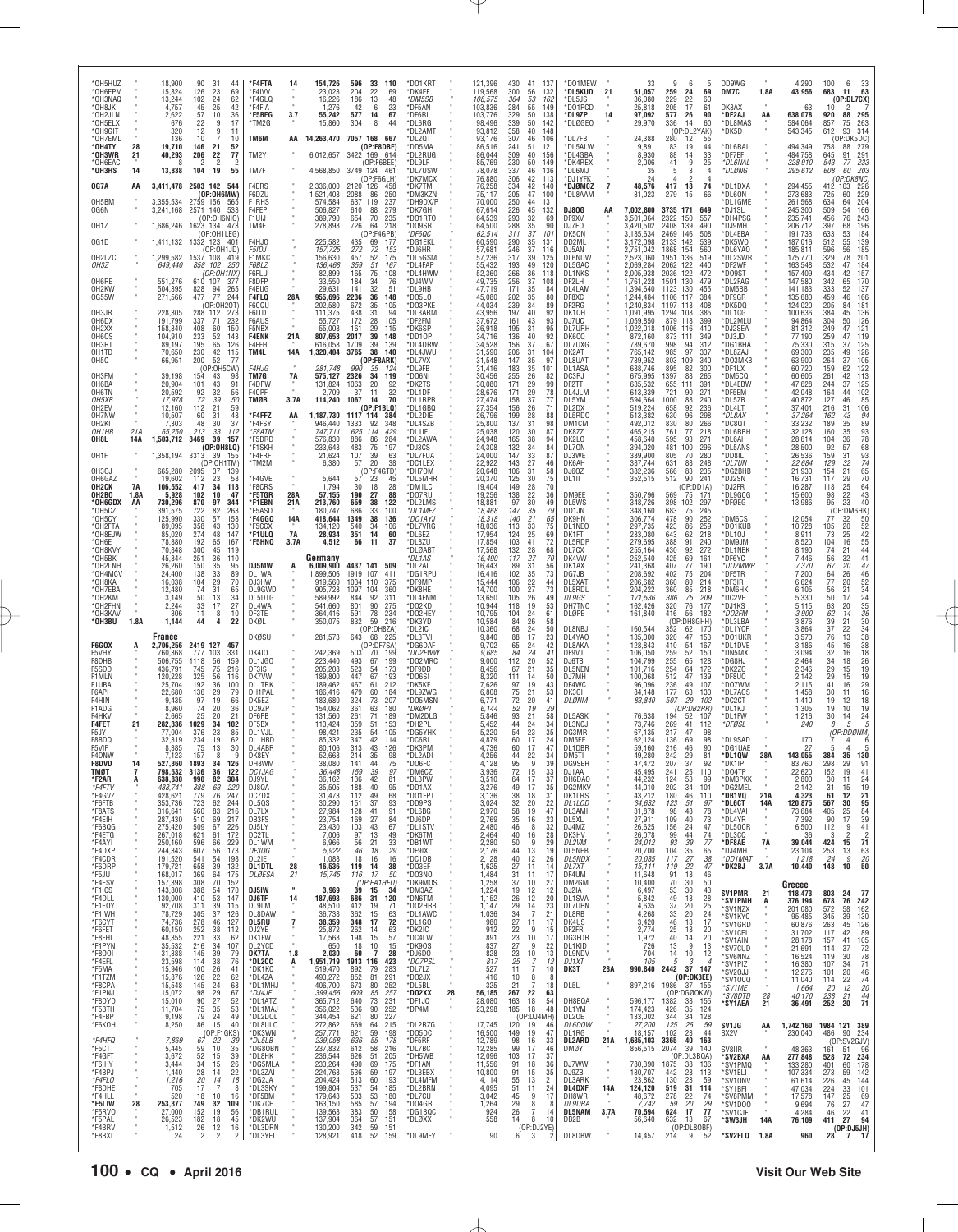| *MUØFAL                                     | A                          | Guernsey<br>455 49 167<br>164,376                                                                                           | 'IK1SLD<br>*IZ8EEL                       |    | 110,644<br>439<br>107,899<br>257                                  | 43<br>156<br>52<br>135                                               | *IZ1LAY<br>*I3LGP                                           |           | 8,968<br>3,600                         | 137<br>54                   | -11<br>48<br>11<br>34                                | <b>Z60A</b>                           | A                    | Kosovo<br>127,458                        |                          | 484 39 107                                                                   | *PA9IGB<br>*PD5DJ                     |            | 294,752<br>280,391                       | 566<br>817                 | 64<br>180<br>51<br>148                                          |
|---------------------------------------------|----------------------------|-----------------------------------------------------------------------------------------------------------------------------|------------------------------------------|----|-------------------------------------------------------------------|----------------------------------------------------------------------|-------------------------------------------------------------|-----------|----------------------------------------|-----------------------------|------------------------------------------------------|---------------------------------------|----------------------|------------------------------------------|--------------------------|------------------------------------------------------------------------------|---------------------------------------|------------|------------------------------------------|----------------------------|-----------------------------------------------------------------|
| *2UØWGE<br>*MUØGSY                          | 28                         | 104<br>10,360<br>20<br>50<br>180,290<br>852<br>86<br>24<br>Hungary                                                          | 'IU3BXO<br>*IK4PKN<br>*IZ2SXZ<br>*IZ2YAF |    | 312<br>101,016<br>90,585<br>257<br>283<br>87,360<br>84,534<br>306 | 48<br>135<br>57<br>126<br>47<br>109<br>47<br>146                     | *IZ4MOC<br>*IW3GNS<br>*IU4FKR<br>*IK1ZNU                    | 3.7       | 500<br>228<br>102<br>726               | 25<br>20<br>10<br>38        | 17<br>3<br>15<br>$\overline{4}$<br>8<br>g<br>3<br>19 | YL2SM                                 | A                    | Latvia<br>5,744,170                      | 4447 142 480             | (OP:Z61DX)                                                                   | *PA3DBS<br>*PAØAGA<br>*PH2A<br>*PA2W  |            | 211,904<br>207,460<br>194,340<br>135,744 | 550<br>705<br>494<br>424   | 56<br>168<br>151<br>54<br>178<br>59<br>156<br>46                |
| HG3R<br>HA5UA<br><b>HA7JQK</b>              | A<br>14                    | 2825 119 395<br>3,000,732<br>221<br>50,025<br>39<br>76<br>130<br>11<br>38<br>7.742                                          | *IK3XTT<br>*IV3ARJ<br>'IU4DTV            |    | 83,782<br>276<br>252<br>80,755<br>330<br>80,290                   | 50<br>113<br>47<br>108<br>49<br>136                                  | *IK3SSJ<br>IW2HAJ                                           | 1.8<br>AA | 888<br>6,630,272                       | 34<br>4024 158              | 5<br>19<br>590                                       | YL6W<br>YL2PP                         |                      | 1,194,579<br>462,105                     | 1540 106<br>562 102      | 295<br>(OP:YL2GD)<br>303                                                     | *PG1R<br>PA1TO<br>PE1EWR              |            | 122,811<br>118,745<br>100,701            | 424<br>497<br>348          | 158<br>43<br>148<br>39<br>49<br>152                             |
| HG1G<br>*HA5PL<br>*HA3FHH                   | 7<br>A                     | 1242<br>19<br>84<br>146.672<br>420<br>47<br>94,068<br>154<br>224<br>44<br>143<br>85.085                                     | 'IW1RGS<br>*IZ8GUH<br>*IW2EVH            |    | 239<br>75,072<br>258<br>74,824<br>261<br>73,630                   | 56<br>128<br>53<br>135<br>51<br>134                                  | IV3SKB<br>IZ8FWN<br>IZ20DM                                  |           | 3,609,494<br>2,504,172<br>1,253,001    | 2831<br>2486<br>1277        | 150<br>544<br>133<br>489<br>119<br>382               | YL2UI<br>YL2BJ<br>YL2CI               | 28<br>14             | 38,016<br>569,712<br>309,078             | 201<br>2090<br>1310      | 21<br>75<br>35<br>121<br>35<br>119                                           | *PAØEMO<br>PA8ZB<br>*PG2P             |            | 97,734<br>92,496<br>75,740               | 488<br>366<br>300          | 140<br>39<br>40<br>124<br>36<br>104                             |
| *HA5LUI<br>*HG2UK<br>*HG7JEC                |                            | 138<br>39<br>78<br>29.601<br>78<br>26,180<br>148<br>32<br>12,320<br>14<br>$\frac{56}{30}$<br>161                            | *IK6SBW<br>*IZ2LQD<br>*IZ200S            |    | 244<br>73,162<br>72,027<br>267<br>63,357<br>281                   | 47<br>110<br>46<br>113<br>40<br>107                                  | IK3UNA/1<br>IK2CIO<br>IK3SCB                                |           | 1,242,828<br>526,493<br>508,751        | 2028<br>886<br>1009         | 102<br>335<br>66<br>187<br>57<br>184                 | *YL2GP<br>*YL2JR<br>*YL2II<br>*YL2LW  | ņ                    | 63,897<br>16,848<br>5,304                | 172<br>110<br>79         | 60<br>117<br>29<br>75<br>18<br>50<br>18                                      | PE2HLA<br>*PD1B<br>*PD5CW             |            | 75,660<br>71,145<br>63,510               | 340<br>260<br>240          | 38<br>118<br>42<br>111<br>40<br>106                             |
| *НА8АТ<br>*HA3LN<br>*HA5BI                  | 28<br>14<br>$\overline{7}$ | 9,246<br>85<br>16<br>218,434<br>991<br>34<br>115<br>203<br>9<br>13,860<br>51                                                | *IX1CLD<br>*11YGQ<br>*IZ5UGE             |    | 59,488<br>243<br>55,936<br>254<br>241<br>53,375                   | 44<br>132<br>37<br>115<br>36<br>-89                                  | IK2SAI<br>IZ8EFE<br>IKØXBX                                  |           | 487,425<br>449,852<br>331,215          | 811<br>556<br>529           | 81<br>254<br>321<br>101<br>80<br>275                 | *YL5W<br>YL3CW                        | 21<br>AA             | 3,000<br>137,391<br>2,237,760            | 36<br>772<br>2466 114    | 12<br>27<br>96<br>390                                                        | *PA2PCH<br>*PA3ATZ<br>PA3RIS<br>PC1H  |            | 51,300<br>51,152<br>46,860<br>45,903     | 213<br>199<br>191<br>243   | 124<br>47<br>43<br>96<br>87<br>45<br>35<br>108                  |
| *HA7AVU<br>HA8RT                            | 3.7<br>AA                  | 12,320<br>206<br>9<br>47<br>2,978,040<br>2471 140<br>550                                                                    | *IK8SDA<br>*IK2OFS<br>*IK8RJS            |    | 217<br>52,744<br>48,822<br>198<br>201<br>46,376                   | 43<br>109<br>39<br>64<br>36<br>100                                   | IZ2SMQ<br>IZ3XEF<br>IZ5YHD                                  |           | 320,433<br>297,738<br>275,723          | 573<br>405<br>512           | 67<br>242<br>90<br>188<br>89<br>242                  | YLØY<br>YL2KO<br>YL2KF                | 28A                  | 30,171<br>576,940<br>38,024              | 117<br>1419<br>187       | 40<br>73<br>36<br>146<br>25<br>73                                            | *PBØACU<br>*PD5JFK<br>*PDØMHZ         |            | 44,407<br>38,528<br>33,397               | 204<br>238<br>296          | 88<br>33<br>31<br>97<br>18                                      |
| HA30U<br>HA8JV<br>HA1AG                     | 28A<br>14A                 | 535,870<br>700<br>97<br>313<br>1692<br>37<br>740,720<br>151<br>6,288<br>55<br>27<br>21                                      | *IU4FIT<br>*IZ2JNN<br>*IK2VUC            |    | 188<br>42,768<br>207<br>39,420<br>38,808<br>159                   | 43<br>119<br>30<br>78<br>47<br>107                                   | 14JED<br>IZ30HA<br>IK2ULV                                   |           | 203,528<br>116,412<br>86,373           | 324<br>376<br>271           | 79<br>168<br>49<br>169<br>50<br>139                  | YL 9T<br>YL7A                         | 21A                  | 25,584<br>607,320                        | 188<br>1637              | 63<br>19<br>(OP:YL2TW)<br>- 39<br>-141                                       | *PH4E<br>*PA3HCC<br>*PE1OFJ           |            | 27,972<br>21,100<br>20,586               | 170<br>159<br>114          | $\frac{73}{79}$<br>29<br>74<br>26<br>61<br>33                   |
| HA7I<br>HA8A                                | 7A<br>3.7A                 | 191,008<br>1149<br>26<br>101<br>(OP:HA7JTR)<br>279,672 1603 27 102<br>(DP:HA8DZ)                                            | *IK4FWF<br>*IØZUT<br>*IU4CHE             |    | 37,995<br>174<br>167<br>37,873<br>165<br>36,450<br>190            | 43<br>106<br>38<br>83<br>26<br>55<br>35<br>108                       | IKØFUX<br>IZ3EAW<br>IKØOPS                                  |           | 77,550<br>71,760<br>54,044<br>46,976   | 199<br>324<br>163<br>273    | 91<br>50<br>47<br>109<br>44<br>74<br>37<br>91        | <b>YLØA</b><br>YL2IP                  | 14<br><b>7A</b>      | 225.120<br>24,600                        | 824<br>221               | (OP:YL2GM)<br>35<br>-125<br>16<br>66                                         | PD1TV<br>*PA3DTR<br>*PA9X             |            | 18,012<br>17,466<br>15,965               | 119<br>102<br>110          | 56<br>53<br>68<br>$\frac{23}{29}$<br>35                         |
| *HA6ITU<br>*HA5PP                           | AA                         | 470,253<br>1025<br>76 267<br>(OP:HA6NL)<br>256,221<br>464<br>64<br>-185                                                     | *IU1AUG<br>*IK2YSJ<br>*IU1FIB<br>*IN3ADW |    | 35,607<br>33,565<br>191<br>32,385<br>185<br>221<br>32,032         | 35<br>102<br>28<br>99<br>30<br>82                                    | IZ2DII<br><b>IZ1PLH</b><br>I2SVA<br>IZ8SXI                  |           | 45,570<br>12,768<br>11,234             | 207<br>105<br>81            | 38<br>117<br>16<br>26<br>28<br>54                    | *YL3IR<br>*YL3GV                      | AA<br>21A            | 17,490<br>22,780                         | 74<br>222                | 42<br>64<br>16<br>52                                                         | *PD1RJV<br>*PA1VC<br>PA3I             |            | 10,800<br>10,472<br>8,757                | 107<br>98<br>99            | $\frac{54}{54}$<br>18<br>23<br>47<br>16                         |
| *HA6PJ<br>*HA7MS<br>*HG6C                   | 14A                        | 75,112<br>325<br>41<br>123<br>24,738<br>97<br>48<br>-85<br>1052<br>35<br>245,058<br>123                                     | *IN3JRZ<br>*IZ2BKA<br>*1131              |    | 227<br>30,720<br>133<br>30,654<br>28,556<br>128                   | 28<br>92<br>37<br>80<br>37<br>81                                     | IZ2BVC<br><b>IZØKBA</b><br>IZ1KGY                           |           | 7,260<br>2.604<br>1,596                | 83<br>26<br>19              | 44<br>16<br>25<br>17<br>12<br>16                     | LY4T<br>LY2TS                         | A                    | Lithuania<br>995,644<br>566,415          | 1366 100<br>934          | 367<br>88<br>281                                                             | PA5JD<br>*PA5SKY<br>*PD1BHZ           |            | 8,142<br>7,684<br>7,650                  | 78<br>71<br>53             | 41<br>18<br>48<br>20<br>20<br>30                                |
| *HA7NK<br>*HA8BE                            | 3.7A<br>1.8A               | (OP:HA6IAM)<br>33,031<br>457<br>10<br>57<br>2,380<br>67<br>5<br>30                                                          | *IN3EOM<br>*IZØRJR<br>*IZ8BFV            |    | 175<br>27,405<br>27,336<br>158<br>26,784<br>126                   | 31<br>104<br>39<br>95<br>81                                          | IZ1KGK<br>IK4DCX<br>IR6T                                    | 28A       | 64<br>695,268<br>487,025               | 4<br>1622<br>1142           | $\Delta$<br>37<br>149<br>36<br>139                   | LY400<br>LY2AE<br>LY5L                |                      | 416,625<br>412,344<br>157,318            | 835<br>772<br>412        | 78<br>225<br>77<br>255<br>61<br>177<br>(OP:LY2HQ)                            | *PA1CWI<br>*PD4M<br>*PE1LTY           |            | 6,440<br>5,778<br>5,208                  | 86<br>81<br>62             | 50<br>20<br>41<br>13<br>$\frac{37}{42}$<br>19                   |
| TF4X                                        | А                          | Iceland<br>3109 103 370<br>2,826,175                                                                                        | *IZ1JOB<br>*IV3AEB<br>*IV3NVB            |    | 22,563<br>160<br>22,272<br>110<br>22,144<br>106                   | $\frac{43}{27}$<br>82<br>33<br>63<br>40<br>88                        | IR4E                                                        |           | 460,075                                | 1079                        | (OP:IK6JNH)<br>36 139<br>(OP:IK4ZHH)                 | *LY5R<br>*LY6A                        | A                    | 3,531,635<br>814,618                     | 3543 118<br>1085         | 453<br>(DP:LY9A)<br>100<br>334                                               | *PC4Y<br>PC3H<br>*PE1KVL<br>*PD3RFR   |            | 4,814<br>4,692<br>2,992<br>2.688         | 66<br>74<br>53             | 16<br>$\begin{array}{c} 36 \\ 30 \end{array}$<br>15<br>14<br>13 |
| TF3CY<br><b>TF3CW</b>                       | 28<br>14                   | (0P: N5Z0)<br>89.165<br>608<br>17<br>68<br>1,182,537<br>3435<br>34<br>119                                                   | *IZ7EUB<br>'IW6NZY<br>*IV3IDP            |    | 21,988<br>21,150<br>148<br>128<br>19,975                          | 39<br>53<br>83<br>28<br>66<br>23<br>62                               | <b>103X</b><br>IZ5CML                                       |           | 393,125<br>346,024                     |                             | 852 38 147<br>(OP:IV3JCC)<br>895 34 133              | *LY2N<br>*LY20M<br>*LY50              |                      | 239,701<br>230,362<br>199,017            | 515<br>641<br>510        | 65<br>218<br>60<br>223<br>70<br>203                                          | *PA2DK<br>*PA3CVR<br>*PA8B            |            | 1,656<br>992<br>576                      | $\frac{32}{28}$<br>34      | $\frac{29}{14}$<br>9<br>$\frac{22}{19}$<br>10<br>10<br>5        |
| TF3SG<br>*TF2MSN<br>*TF8KY                  | 7<br>A                     | 57,429<br>516<br>17<br>64<br>262,786<br>587<br>61<br>201<br>211<br>41,730<br>$\frac{33}{9}$<br>97<br>23<br>19<br>476        | 'I6FDJ<br>*IZ8GBT<br>*IK7LVE             |    | 17,954<br>143<br>101<br>17,664<br>17,655                          | 24<br>70<br>27<br>42<br>90<br>38<br>69                               | IR4B<br>IK2WZM                                              |           | 304,278<br>148,596                     | 761<br>522                  | 34<br>132<br>(OP:IK4AUY)<br>29<br>93                 | *LY2BAA<br>*LY3UV<br>*LY1K            |                      | 55,308<br>33,580<br>26,660               | 264<br>166<br>210        | 32<br>100<br>$\frac{34}{22}$<br>81<br>102                                    | PA7MDJ<br>*PAØB<br>*PA3DVA            | 28         | 468<br>24,924<br>8,595                   | $^{29}_{10}$<br>220<br>97  | 8<br>47<br>15<br>31<br>14                                       |
| *TF3EK<br>*TF3JB<br>*TF8HP                  | 14                         | 33,078<br>397<br>14<br>60<br>5<br>18<br>378<br>13                                                                           | *IZ8YAA<br>*IZ1HBC<br>* 12BZN            |    | 17,622<br>162<br>16,116<br>111<br>15,264<br>123                   | 21<br>68<br>24<br>55<br>25<br>71                                     | <b>IWØSAF</b><br>IZ2LTW<br>IZ8EDL                           |           | 48,024<br>32,618<br>29,868             | 345<br>188<br>107           | 38<br>20<br>72<br>22<br>28<br>103                    | *LY1NDN<br>*LY3Z<br>*LY4SA            |                      | 16,284<br>16,102<br>10,270               | 119<br>156<br>97         | $\frac{27}{22}$<br>65<br>61<br>24<br>$\begin{array}{c} 55 \\ 15 \end{array}$ | *PD3MGA<br>*PA3BPV<br>*PD1ROT         | 21<br>14   | 1,032<br>288<br>10,726                   | 20<br>10<br>133            | 15<br>9<br>10<br>6<br>48<br>14                                  |
| *TF3DC<br>*TF3MHN                           | AA                         | 96,928<br>264<br>42<br>166<br>2,583<br>40<br>29<br>12                                                                       | *IK2REA<br>*IZ1RDQ<br>*IU2FGB<br>*IN3FWK |    | 14,616<br>104<br>14,256<br>13,780<br>142<br>11,526                | 25<br>62<br>28<br>87<br>53<br>98<br>21<br>44<br>79<br>23             | IZ8ESX<br>104W<br><b>IZ40R0</b>                             | 21A       | 9,348<br>624,128<br>392,445            | 78<br>1561<br>1091          | 16<br>41<br>40<br>144<br>(OP:IZ4AFW)<br>37<br>-134   | *LY2AT<br>*LY2KA<br>*LY2ND<br>*I Y20F | 21                   | 984<br>79,552<br>18,830                  | 24<br>334<br>189<br>102  | 9<br>28<br>85<br>19<br>51<br>15                                              | *PDØMGX<br>PA3AAV                     | AA         | 9,150<br>,928,870                        | 123<br>2567                | 39<br>11<br>140<br>490                                          |
| E19CN<br>EI3GYB                             | A<br>1.8                   | Ireland<br>58 197<br>252,705<br>508<br>39<br>1,880<br>8<br>-39                                                              | *IZ6ZFM<br>*IK8ARF<br>*IU7BOF            |    | 11,040<br>8,642<br>8,614                                          | 86<br>33<br>63<br>20<br>83<br>38<br>22<br>74<br>51                   | <b>IKØPHY</b><br><b>IWØBCF</b><br>IZ8HUJ                    |           | 392.040<br>151,682<br>145,220          | 1173<br>495<br>585          | 38<br>127<br>34<br>115<br>31<br>106                  | *LY2EW<br>*LY3IV<br>*LY5I             | 14<br>$\overline{7}$ | 8,800<br>23,660<br>15,392<br>77,634      | 285<br>169<br>494        | 40<br>14<br>56<br>18<br>56<br>22<br>92                                       | PF1MO<br>PC2D<br>PA3GVI<br>PA2LO      |            | 585,778<br>574,548<br>284,214<br>191,744 | 1077<br>1082<br>529<br>395 | 270<br>76<br>87<br>261<br>79<br>224<br>73<br>183                |
| *EI1A<br>*EI4GNB                            | А                          | 2,105,408<br>2431 100<br>-391<br>(OP:ON4EI)<br>644,100<br>1161<br>67<br>-272                                                | *IU3BRB<br>*IU1CYF<br>*IZ7CDE            |    | 8,600<br>8,591<br>8,240                                           | 28<br>87<br>58<br>72<br>24<br>47<br>17<br>98<br>63                   | IK8INR<br>I7CSB<br>IB1B                                     | 14A       | 16,368<br>2.622<br>752,896             | 131<br>27<br>2268           | 19<br>47<br>23<br>15<br>37<br>136                    | LY2IJ<br>LY9Y                         | AA                   | 2,137,520<br>1,129,293                   | 1489<br>1259             | 159<br>611<br>123<br>438                                                     | PC4H<br>PE1HW0<br>PA1CA               |            | 138,852<br>57,222<br>42,560              | 396<br>180<br>177          | 52<br>151<br>52<br>101<br>49<br>111                             |
| *EI3CTB<br>*EI7CC<br>*EI4GZB                | 28<br>21                   | 163,968<br>49<br>503<br>175<br>82,497<br>370<br>25<br>82<br>18,699<br>113<br>18<br>51                                       | *IZ8TVS<br>*IZ3GOG<br>*IW5EHL            |    | 7,548<br>7,448<br>6,840                                           | 87<br>18<br>50<br>66<br>16<br>33<br>71<br>21<br>51                   | IZ4VYY<br>IZ5NFD                                            |           | 399,012<br>389,423                     | 1580<br>1399                | (OP:IW1QN)<br>34<br>130<br>36<br>137                 | LY2CX<br>LY50<br>LY3CY                |                      | .006,228<br>500.955<br>243.005           | 1521<br>855<br>688       | 92<br>336<br>$\substack{92\\55}$<br>275<br>210                               | PA1NL<br>PI4F                         |            | 34,338<br>16,425                         | 158<br>136                 | 79<br>39<br>22<br>51<br>(OP:PA3HGT)                             |
| E16JK<br>EI2CN                              | AA<br>14A                  | 3167 143<br>4,880,352<br>553<br>129<br>37<br>381,966<br>1071                                                                | 'IU4AOP<br>*IN3MNS<br>*15YKQ             |    | 6,720<br>5,952<br>5,220                                           | 27<br>48<br>33<br>57<br>20<br>44<br>59<br>20<br>40                   | IU4AZC<br><b>ISFCK</b><br>IW1RBI                            |           | 140,125<br>139,860<br>68,250           | 801<br>690<br>387           | 28<br>97<br>33<br>102<br>25<br>80                    | LY3B<br>LY4BP<br>LY2AX<br>LY1R        | 28A                  | 194,180<br>57,524<br>41,409<br>169.312   | 479<br>310<br>130<br>547 | 61<br>205<br>34<br>112<br>49<br>80<br>30<br>113                              | PA5KT<br>PA1T<br>PA5MW                | 14A<br>7A  | 10,773<br>7,392<br>11,925                | 110<br>101<br>120          | 14<br>49<br>45<br>-11<br>14<br>61                               |
| *EI7JZ<br>$*$ FI4II                         | 28A<br>14A                 | 49,104<br>229<br>$\frac{23}{29}$<br>70<br>628<br>124,476<br>103                                                             | *IK3MLF<br>*IZ2SRK<br>*IK5YJK<br>*IZ1MHY |    | 5.145<br>4,872<br>4,704<br>4,508                                  | 43<br>20<br>29<br>59<br>17<br>41<br>18<br>54<br>30<br>20<br>45<br>29 | IZ1NBX<br>IZ8IEV<br>11JTQ<br>IU6AKY                         | 7A        | 52,528<br>146,196<br>121,024<br>35,236 | 345<br>841<br>800<br>359    | 22<br>76<br>28<br>103<br>22<br>100<br>21<br>71       | LY5Y<br><b>LY80</b><br>*LY7Z          | 21A<br>1.8A<br>AA    | 653,250<br>28,413<br>4,394,565           | 1887<br>459<br>3456 142  | 34<br>116<br>10<br>53<br>593                                                 | PA3CWN<br>*РАЗТ<br>PA1PE<br>*PAØMIR   | AA         | 4,089<br>652,688<br>546,897<br>496,230   | 32<br>1054<br>677<br>727   | 26<br>21<br>282<br>79<br>280<br>99<br>86<br>271                 |
| MD2C                                        | AA                         | <b>Isle of Man</b><br>186,430<br>373 52 154<br>(OP:MDØCCE)                                                                  | *IN3RWF<br>*IK6IOQ<br>*IU4AOW            |    | 4,060<br>4,047<br>4,012                                           | 53<br>60<br>17<br>16<br>41<br>64<br>18<br>56<br>41                   | 104C<br>IC8POF                                              | 1.8A      | 76,440<br>6,916                        | 923<br>136                  | 69<br>15<br>(OP:IZAZAW)<br>8<br>44                   | *LY2NY<br>*LY1SR<br>*LY40             |                      | 723,699<br>363,510<br>218.124            | 1093<br>812<br>636       | 82<br>339<br>249<br>66<br>59<br>190                                          | <b>PHØAS</b><br>*PB2A<br>PE4BAS       |            | 480,800<br>423,632<br>279,300            | 742<br>645<br>545          | $303\,$<br>97<br>248<br>84<br>76<br>209                         |
| ligx                                        | A                          | Italy<br>1,226,115 1599 112 383                                                                                             | *IWØEZW<br>'IK4XQT<br>*IW5ELA            |    | 3,315<br>3,116<br>2,574                                           | 56<br>17<br>34<br>27<br>52<br>14<br>23<br>17<br>22                   | *IQ2DN<br>'IZ3NYG                                           | AA        | 797,872<br>589,724                     | 1311<br>673 103             | 86<br>290<br>(OP:IZ2JQP)<br>-276                     | *LY5AM<br>*LY2AJ<br>*LY3X<br>*LY20U   | 28A<br>7A<br>1.8A    | 15,169<br>41,760<br>1,118<br>21,122      | 139<br>199<br>35<br>367  | 18<br>59<br>30<br>66<br>20<br>6<br>8<br>51                                   | *PA2CVD<br>*PA3DDF<br>PA2C            |            | 218,316<br>205,918<br>193,856            | 659<br>444<br>584          | 50<br>176<br>66<br>232<br>180<br>53                             |
| <b>IØLYO</b><br>IK7HTB                      |                            | $(OP:IZ\mathcal{Q}PMV)$<br>1185<br>817,052<br>91<br>337<br>656,243<br>994<br>-84<br>305                                     | *IK1NPE<br>'IW2DJN<br>*IZ8GEX            |    | 2,322<br>1,950<br>1,786                                           | 32<br>46<br>11<br>17<br>22<br>24<br>23<br>29<br>15                   | *IK8TEM<br>*IV3BCA<br>*IWØEAC                               |           | 403,970<br>390,698<br>239,605          | 592<br>578<br>494           | 301<br>97<br>95<br>318<br>77<br>200                  | LX7I                                  |                      | Luxembourg<br>8,425,872 5953 136 507     |                          |                                                                              | *PD1R0<br>*PE1FTV<br>®PH7A            |            | 188,550<br>179,064<br>167,314            | 506<br>507<br>298          | 167<br>58<br>163<br>53<br>78<br>188                             |
| IZ6ERS<br>14XNN<br><b>IK7NXU</b><br>IZ5EKV  |                            | 633,992<br>1229<br>87<br>301<br>83<br>406,315<br>669<br>246<br>492<br>75<br>225<br>302,700<br>40<br>940<br>89<br>284,961    | *IZ1RHY<br>*IZ2CSX<br>*IK2PZC            |    | 1,380<br>1,258<br>1,152                                           | 22<br>12<br>11<br>26<br>14<br>23<br>18<br>11<br>13                   | *IK30RD<br>* IZ3EIN<br>*IZ1TRG                              |           | 198,394<br>164,318<br>159,530          | 350<br>328<br>391           | 181<br>78<br>62<br>180<br>69<br>196                  | LX1NO<br>*LX1IQ                       | A                    | 1,148,309<br>59,985                      | 1666<br>206              | (OP: LX2A)<br>83 270<br>51<br>-104                                           | *PA3DAT<br>*PA5AD<br>PG2AA<br>*PA8KW  |            | 159,012<br>107,793<br>99,225<br>92,259   | 457<br>422<br>291<br>302   | 190<br>62<br>155<br>48<br>123<br>52<br>53<br>148                |
| 101X<br>IZ8LMA                              |                            | 277,128<br>935<br>50<br>166<br>(OP:IW1FPK)<br>262.305<br>486<br>65<br>196                                                   | *IW20BX<br>*IW1BNZ<br>*IK2SYK<br>'I5FIP  |    | 936<br>888<br>720<br>575                                          | 24<br>10<br>14<br>19<br>13<br>-11<br>18<br>9<br>15<br>25<br>18       | *IW2FUT<br>*IK6UBY<br>*IZ4YDF<br>IU4A0S                     |           | 142,064<br>110,400<br>94,284<br>61.202 | 416<br>358<br>245<br>185    | 49<br>159<br>53<br>139<br>59<br>135<br>54<br>88      | *LX1ER<br>'LX1DKE                     | AA                   | 535,527<br>21,320                        | 788<br>139               | 94<br>285<br>31                                                              | PF2W<br>*PA2GRU<br>PH2L               |            | 73,776<br>72.478<br>70.950               | 223<br>293<br>245          | 55<br>104<br>44<br>123<br>47<br>118                             |
| IZ5MXA<br>IK3SSW<br>IK6GPZ                  |                            | 718<br>243,126<br>61<br>173<br>204<br>232,670<br>532<br>61<br>200,700<br>505<br>63<br>160                                   | *IZ1DLY<br>*IKØCHU<br>*IU1FID            |    | 378<br>266<br>255                                                 | 14<br>7<br>11<br>7<br>7<br>7<br>13<br>6<br>11                        | *IZ2BHQ<br>*IW3HKW<br>*IW2NEF                               |           | 58,480<br>50,864<br>37,730             | 159<br>155<br>155           | 54<br>118<br>$\frac{52}{37}$<br>124<br>73            | *Z35W                                 | A                    | Macedonia<br>978,512                     | 1866                     | 89<br>279                                                                    | *PDØME<br>*PA3GDD<br>*PA1VD           |            | 61,791<br>61,686<br>54,316               | 246<br>252<br>197          | 34<br>95<br>41<br>108<br>48<br>100<br>95                        |
| IK8NSR<br>IK2AQZ<br>IZ5ILJ                  |                            | 387<br>152<br>174,981<br>67<br>173,761<br>58<br>183<br>495<br>187<br>154,365<br>349<br>64                                   | *IW4ECF<br>*IZØEXX<br>*IZ8IBC            |    | 128<br>104<br>96                                                  | 12<br>5<br>11<br>5<br>4<br>4<br>$\overline{4}$<br>4                  | *IZ1XEE<br>*IK4NZD<br>*IK2PFL                               |           | 36,581<br>27,972<br>20,710             | 101<br>244<br>105           | 72<br>85<br>14<br>28<br>33<br>62                     | *Z33RW<br>*Z35F                       | 21                   | 50.806<br>104,640                        | 267<br>639               | 35<br>98<br>28<br>81                                                         | *PDØJMH<br>*PD1AT<br>*PC4C            |            | 54,125<br>44,759<br>26,730               | 266<br>169<br>154          | 30<br>103<br>40<br>79<br>31                                     |
| IW2CTQ<br>IU5BKR<br><b>IKØUXO</b>           |                            | 152,558<br>468<br>54<br>184<br>136,484<br>174<br>356<br>55<br>81,732<br>263<br>60<br>136                                    | *IK5B0H/2<br>* IQ1KZ<br>*IZ1MIG          |    | 90<br>60<br>18                                                    | 5<br>5<br>5<br>9<br>7<br>8<br>3<br>3<br>3                            | *IK2SAR<br>*IU2CKS<br>*IK2CLB                               |           | 16,281<br>15,912<br>13,224             | 91<br>124<br>81             | 33<br>48<br>31<br>73<br>29<br>58                     | Z39A<br>*Z32AJA<br>*Z35T              | 7A<br>21A<br>1.8A    | 214,795<br>285,056<br>28,644             | 1207<br>1513<br>397      | 28<br>105<br>27<br>104<br>10<br>56                                           | *PA3GDG<br>*PA1DI<br>*PD9DB<br>*PC5Q  |            | 25,538<br>14,500<br>13,193<br>11,929     | 148<br>125<br>117<br>100   | 81<br>32<br>28<br>72<br>58<br>57<br>21<br>22                    |
| IU8FRE<br>IZ3ZLC<br><b>I1DXD</b><br>IK8GYS  |                            | 212<br>50<br>73,875<br>147<br>60,760<br>$^{225}_{175}$<br>39<br>101<br>45<br>51,408<br>123<br>52<br>50,864<br>193<br>124    | *IK4LZH<br>*IZ4JUK<br>*IB1W              | 28 | 124,928<br>455<br>90,640<br>403<br>319<br>63,852                  | 29<br>99<br>25<br>85<br>26<br>76                                     | *IW3IAU<br>*IZ20BS<br>*IU8DKG                               |           | 11,040<br>5,445<br>3,692               | 87<br>59<br>61              | 24<br>45<br>17<br>38<br>38<br>14                     | *9H5DX                                | A                    | Malta<br>81,072                          | 245 47                   | 97                                                                           | *PD8A<br>*PD1AFF<br>*PAØRHA           |            | 10,430<br>10,005<br>7,800                | 114<br>102<br>99           | $\frac{52}{50}$<br>18<br>19<br>16                               |
| IK8JDH<br>IZ1YCG<br><b>IKØUTM</b>           |                            | 37<br>39,456<br>184<br>100<br>28,625<br>166<br>31<br>94<br>70<br>27,876<br>131<br>31                                        | *IZ7DOK<br>*IU2DUP<br>*IW5BT<br>*IZØFKE  |    | 271<br>46,276<br>34,408<br>157<br>32,660<br>135<br>170<br>29,094  | 24<br>68<br>27<br>61<br>26<br>66<br>22<br>56                         | *IU8ACV<br>*IUØDZR<br>*IU4BIP<br>*IK2IKW                    |           | 3,450<br>3,195<br>1,443<br>1,316       | 31<br>37<br>25<br>17        | 25<br>21<br>30<br>15<br>23<br>16<br>14<br>-14        | *9H1EJ<br>*9H1XT                      | AA                   | 111,780<br>16,380                        | 264 59<br>122            | 184<br>29<br>76                                                              | *PD30ES<br>*PE1RMO<br>*PA3MRO         |            | 6,765<br>5,488<br>5,310                  | 65<br>72<br>42             | 59<br>22<br>42<br>26<br>30<br>77<br>35<br>22<br>19<br>14<br>19  |
| IW3FVZ<br><b>IKØYUT</b><br><b>IX1CVF</b>    |                            | 27,417<br>151<br>35<br>76<br>21,167<br>162<br>$\frac{22}{27}$<br>$\begin{array}{c} 39 \\ 93 \end{array}$<br>20,640<br>163   | *IK7XGH<br>*IZ2NZQ<br>*IZ4DYP            |    | 22,848<br>152<br>15,252<br>102<br>14,820<br>125                   | 20<br>48<br>18<br>44<br>17<br>35                                     | *IZ2BZT<br>*IK2WP0<br>*IW20DU                               |           | 1,215<br>675<br>391                    | 21<br>14<br>19              | 11<br>16<br>13<br>14<br>6<br>17                      | ER3CR<br>*ER5DX                       | 1.8<br>Ą             | Moldova<br>5,330<br>323,646              | 144<br>461               | $\overline{7}$<br>-34<br>72<br>251                                           | *PD8J<br>*PD2GSP<br>*PA1RT            |            | 3,243<br>1,920<br>1,800                  | 46<br>30<br>46             | 17<br>15<br>10                                                  |
| <b>IWØAEN</b><br>IZ3ZLG<br>IK2YYL           |                            | 13,524<br>101<br>29<br>63<br>10,075<br>108<br>14<br>51<br>40<br>5,742<br>57<br>18                                           | *IK2WXQ<br>*IZ4AIF<br>*IK7LMX            |    | 6,946<br>71<br>5,408<br>4,992                                     | 17<br>29<br>69<br>12<br>20<br>70<br>10<br>16                         | *IZ1QLT<br>*IZ3ZLP<br>*IØUZF                                | 28A       | 189<br>24<br>508,344                   | 7<br>$\overline{2}$<br>1190 | 4<br>-5<br>$\overline{2}$<br>2<br>36<br>141          | *ER3ZZ<br>*ER100<br>*ER4LX            | 28<br>21             | 53,196<br>115,258<br>98,160              | 225<br>444<br>457        | 45<br>111<br>34<br>109<br>26<br>94                                           | *PE1NBD<br>*PA3JEM<br>*PA1BV<br>*PD7H | 28A        | 1,600<br>1,365<br>475<br>1,998           | 27<br>29<br>23<br>46       | 10<br>$^{23}_{17}$<br>12<br>-8<br>11<br>16                      |
| IKØVSY<br>IZ3WFD<br>IZ2ZQP<br><b>IV30SC</b> |                            | 3,102<br>53<br>12<br>10<br>2,501<br>30<br>17<br>24<br>17<br>1,593<br>10<br>31<br>27<br>1,517<br>16<br>25                    | *IK4VFB<br>*IKØOKY<br>*IU2BFT            |    | 4,325<br>3,348<br>260                                             | 65<br>10<br>15<br>12<br>51<br>19<br>10<br>5<br>8                     | *IK7XNF<br>*IU4FJI<br>*IK4TVP                               | 21A       | 61,004<br>39,655<br>392,938            | 287<br>201<br>999           | 27<br>74<br>29<br>74<br>39<br>143                    | *ER2RM<br>*ER1BF<br>*ER3DX            | 1.8<br>AA            | 6,396<br>345,540<br>12,191               | 165<br>1102<br>63        | 6<br>35<br>56 204<br>- 31<br>42                                              | *PD1D                                 | 7A         | 62,084<br>Northern Ireland               | 734                        | 67<br>16                                                        |
| <b>IZØOTV</b><br>IR2L                       | 28                         | 17<br>17<br>13<br>1,260<br>607<br>29<br>137,588<br>77<br>(OP:IW2LLH)                                                        | *IK8VVU<br>*IZ5ILF<br>*I3FGX             | 21 | 156,984<br>605<br>118,938<br>450                                  | 27<br>97<br>29<br>100                                                | *IK3TPP<br>$*$ II5D<br>*IR8W                                |           | 368,354<br>207,816<br>16,185           | 1062<br>636<br>177          | 38<br>128<br>37<br>131<br>14<br>51                   | 3A2MG                                 | A                    | Monaco<br>114,444                        |                          | 292 55 143                                                                   | GI4VHO<br><b>GI7AXB</b><br>*MIØRRE    | А<br>A     | 59,882<br>301,586<br>147,407             | 303<br>761<br>392          | 123<br>35<br>59<br>143<br>52<br>169                             |
| IZ5TJD/7<br>IK2SGB<br>II4Z                  | 21                         | 67,348<br>265<br>30<br>83<br>22,140<br>148<br>38<br>16<br>75,746<br>338<br>30<br>91                                         | *IW5ECP<br>*IQ7AF<br>*IZ7UIT             |    | 70,738<br>323<br>56,238<br>416<br>43,446                          | 22<br>91<br>25<br>78<br>(OP:IK7JWX)<br>378 18<br>60                  | *IK5LWE<br>*IZ8VKW<br>*IZ8EFD                               | 14A       | 14,094<br>8,262<br>244,795             | 138<br>90<br>978            | (OP:IK8YFU)<br>15<br>43<br>41<br>13<br>37<br>136     | 403A                                  | A                    | Montenegro<br>8,161,884 5873 160 569     |                          |                                                                              | *MIØULK<br>*GI4SJQ                    | AA         | 26,578<br>304,950                        | 208<br>516                 | 71<br>26<br>73 212                                              |
| IK1BPL<br>IK1NEG<br>IZ8GUQ<br>IU8FRF        | 14                         | 69,472<br>$\substack{23 \\ 26}$<br>356<br>81<br>65,540<br>305<br>-87<br>511<br>28<br>101<br>93,654<br>8<br>12<br>640<br>-14 | *107K<br>*IZ5CMI                         |    | 256<br>35,280<br>26,100<br>148                                    | 16<br>64<br>(OP:IZ7XNB)<br>21<br>54                                  | *IZØDXD<br>*IZ4AKO<br>*IKØWRB                               | 3.7A      | 90,600<br>3,255<br>2,640               | 513<br>37<br>58             | 28<br>92<br>15<br>20<br>9<br>31                      | *407CC                                | AA                   | 780,192 1854 72 272                      |                          | (OP:9A3A/E73A)                                                               | *MIØSMK<br>*GI6K                      | 21A<br>14A | 180,147<br>638,880 1540 36 129           | 558                        | 37 122<br>(OP:GIØKOW)                                           |
| IZ5MOQ<br>IZ4RCQ<br>*IK2QLX                 | $\overline{7}$<br>3.7<br>А | 40,960<br>494<br>16<br>64<br>9<br>40<br>6,125<br>-94<br>817<br>80<br>535,370<br>261                                         | *IWØECV<br>*IW1CHX<br>*IK5BSC            | 14 | 5,760<br>639<br>109,272<br>416<br>55,488                          | 80<br>15<br>25<br>92<br>24<br>75<br>21                               | *IZ5OQX                                                     | 1.8A      | 567<br>Kaliningrad                     | 29                          | 4<br>17                                              | PC <sub>2</sub> T<br>PB7Z             | A                    | <b>Netherlands</b><br>763,668<br>456,190 | 1400<br>818              | 79<br>245<br>80<br>263                                                       | LA6VQ<br>LA5UF                        | Ą          | Norway<br>1,058,696<br>424,588           | 1263<br>774                | 98<br>374<br>274<br>84                                          |
| *IZ8FBU<br>*I5DOF<br>*IZ5IMD                |                            | 318,618<br>64<br>215<br>696<br>238,015<br>59<br>587<br>204<br>66<br>492<br>218<br>222,656                                   | *IZØMQN<br>* IZ7ZKV<br>*IV3UHL           |    | 322<br>32,844<br>30,008<br>291<br>205<br>26,100                   | 21<br>71<br>18<br>70<br>20<br>70                                     | RN <sub>2F</sub><br>RN2FQ<br>UA <sub>2</sub> C <sub>Z</sub> | A         | 370,968<br>123,760<br>88,172           | 752<br>388<br>248           | 69 243<br>54<br>167<br>52<br>136                     | PAØJNH<br>PA1NHZ<br>PA3CJP            |                      | 219,328<br>186,590<br>115,159            | 397<br>517<br>399        | 75<br>223<br>61<br>174<br>$\frac{50}{11}$<br>159                             | LB7ZG<br>LA1PHA<br><i>LA5PRA</i>      |            | 258,995<br>36,960<br>28,024              | 689<br>171<br>116          | 65<br>212<br>$\frac{97}{76}$<br>43<br>48                        |
| *IR1X<br>*IK4BEI                            |                            | 713<br>58<br>220,374<br>173<br>(OP:IZ1GLX)<br>167,466<br>444<br>56<br>170                                                   | *IK3AVM<br>*IK2ODD<br>*IZ2EEV            |    | 10,395<br>100<br>6,834<br>4,760                                   | 15<br>94<br>40<br>$\overline{9}$<br>42<br>79<br>9<br>31              | RA2FB<br>*UA2FHZ                                            | 28<br>A   | 20,900<br>36,450                       | 127<br>167                  | 21<br>55<br>93<br>42                                 | PA9DD<br>PA4B<br><b>PA9M</b>          | 14<br>7              | 4.712<br>38,192<br>302,600               | 60<br>264<br>1623        | 20<br>22<br>66<br>30<br>106                                                  | LA3QPA<br>LA5HPA<br>LA8FTA            | 28<br>21   | 63,125<br>558<br>39,468                  | 333<br>17<br>235           | 79<br>22<br>11<br>21<br>71                                      |
| *IZ2BZP<br>*IV30NZ<br>$*$ I1RB              |                            | 157,645<br>457<br>155<br>50<br>126,477<br>429<br>46<br>161<br>113,240<br>358<br>51<br>139                                   | *IZ8QNS<br>*IZ4MNZ<br>*IWØRTW            |    | 4,560<br>2,960<br>1,316                                           | 57<br>13<br>35<br>27<br>53<br>10<br>22<br>51<br>6                    | UI2K<br>*RA2FF                                              | AA<br>AA  | 3,960,712 2894 145 516<br>237,888      |                             | (OP:UAZFZ)<br>296 88 248                             | PA3A<br>PA1CM<br>*PA3BUD              | 1.8<br>А             | 2,520<br>168<br>361,760                  | 63<br>14<br>689          | 30<br>6<br>12<br>$\overline{2}$<br>73<br>250                                 | LA5YJ<br>*LA20NA<br>*LA6GX            | 1.8<br>A   | 12,393<br>179,718<br>177,003             | 244<br>551<br>583          | 45<br>6<br>176<br>55<br>51 162                                  |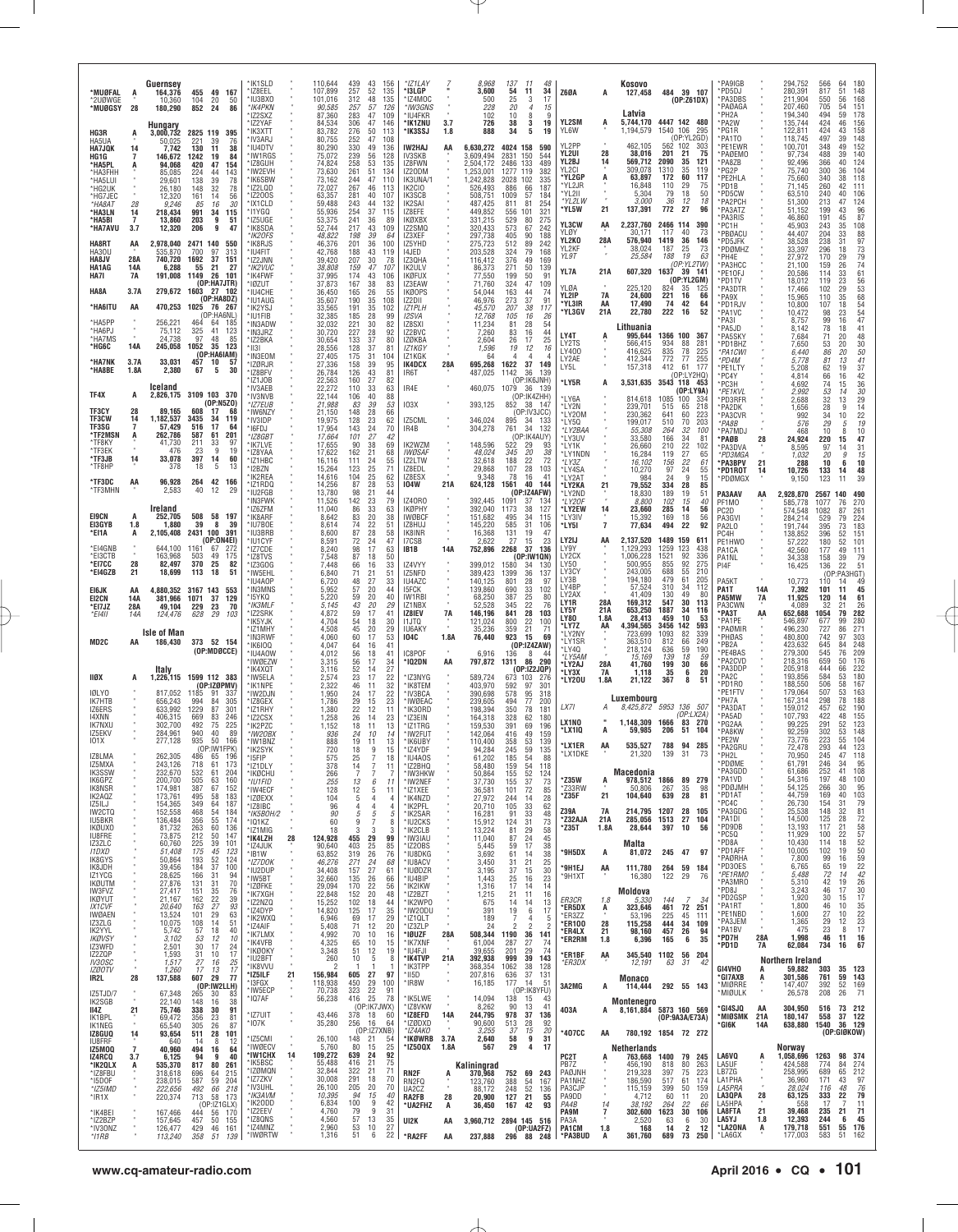| *LB5BG<br>*LA2XNA<br>*LA80KA               |          | 128,140<br>115,420<br>110,448    | 475<br>49<br>166<br>448<br>48<br>151<br>408<br>46<br>162                                | 'SQ5SUL<br>'SQ6RKY<br>'SQ7ACP              |                         | 23,210<br>19,109<br>18.816    | 138<br>$\frac{33}{35}$<br>77<br>62<br>111<br>24<br>60<br>141                     | SP5SR<br>SN3A                              | 7A                   | 58,617<br>772,740                  | 222<br>2606           | 26<br>91<br>40<br>140<br>(OP:SP3GEM)                          | *Y07NSP<br>*Y03GG0<br>*Y05DAS                |                       | 36,852<br>36,378<br>35,346          | 230<br>40<br>212<br>33<br>166<br>38                              | 108<br>96<br>99                 | YUØT<br>*YT8A                            | 1.8<br>A                | 27,170<br>2,312,859                                 | 398<br>10<br>55<br>(OP:YU1WS)<br>2473 111 426                                                                             |
|--------------------------------------------|----------|----------------------------------|-----------------------------------------------------------------------------------------|--------------------------------------------|-------------------------|-------------------------------|----------------------------------------------------------------------------------|--------------------------------------------|----------------------|------------------------------------|-----------------------|---------------------------------------------------------------|----------------------------------------------|-----------------------|-------------------------------------|------------------------------------------------------------------|---------------------------------|------------------------------------------|-------------------------|-----------------------------------------------------|---------------------------------------------------------------------------------------------------------------------------|
| *LA1VNA<br>'LA7TN<br>*LA8OSA               |          | 105,072<br>65,912<br>46,506      | 412<br>$\begin{array}{c} 43 \\ 32 \end{array}$<br>156<br>122<br>374<br>34<br>235<br>104 | *SQ4G<br>'SN1J                             |                         | 17,490<br>16,350              | 197<br>17<br>49<br>92<br>30<br>45<br>(OP:SP1MWF)                                 | SP2QG<br>SP3JZI<br><b>SP9RCL</b>           | 3.7A                 | 88,477<br>140,481                  | 752<br>16<br>1184     | 21<br>16<br>19<br>80                                          | *Y02LDU<br>*Y08CRU<br>'Y07DJ                 |                       | 35,217<br>34,133<br>24,617          | 233<br>27<br>191<br>28<br>183<br>26                              | 90<br>79<br>77                  | *YU1JW<br>*YT9ØIARU                      |                         | 121,758<br>55,272                                   | (OP:YU1EA)<br>345<br>58 165<br>34 113<br>315                                                                              |
| LA2QJA*<br>*LA4AAA<br>LA6PBA               |          | 45,752<br>44,616<br>35,712       | 218<br>36<br>97<br>39<br>246<br>117<br>187<br>38<br>90                                  | 'SP3UCW<br>'SP2GOW<br>'SP9IHP              |                         | 16,110<br>15,928<br>15,120    | 103<br>29<br>61<br>30<br>77<br>58<br>84<br>27<br>43                              | SP8K<br>SP5GMM<br><b>SP5LS</b>             | 1.8A                 | 61,600<br>19,120<br>53,720         | 785<br>176<br>812     | 13<br>64<br>13<br>67<br>11<br>57                              | Y08RKP<br>'Y09CKJ<br>Y04GPC                  |                       | 21,406<br>17,177<br>16,920          | 187<br>39<br>85<br>37<br>136<br>24                               | 100<br>52<br>70                 | *YU1ML<br>'YTØI                          |                         | 990<br>306                                          | (OP:YU3VIP)<br>2 <sup>i</sup><br>27<br>9<br>11<br>11                                                                      |
| *LA8RTA<br>'LA1HL<br>*LB8CG                |          | 35,332<br>26,532<br>12,166       | 30<br>218<br>91<br>148<br>29<br>105<br>19<br>138<br>58                                  | 'SN1K<br>'SQ5AM<br><i><b>SP3BBS</b></i>    |                         | 12,352<br>12,052<br>12,006    | 22<br>102<br>42<br>102<br>31<br>61<br>26<br>90<br>61                             | SP3GTS<br>SP5ELA<br>'SQ3R                  | AA                   | 22,490<br>13,364<br>571,680        | 328<br>274<br>749     | 54<br>11<br>8<br>44<br>93<br>304                              | *Y07LPZ<br>*Y05NY<br>Y09HRB                  |                       | 15,486<br>15,476<br>15,045          | 21<br>162<br>128<br>30<br>141<br>19                              | 68<br>76<br>66                  | *YT9W<br>*YU1VG<br>'YU4MLD               | 28<br>21                | 35,672<br>77,811<br>2                               | 64<br>171<br>27<br>87<br>413<br>8                                                                                         |
| *LA9VKA<br>LA7DOA*<br>*LB1KG               |          | 6,936<br>6,612<br>5,412          | 80<br>17<br>51<br>86<br>12<br>45<br>67<br>20<br>46                                      | 'SP3YM<br>'SP3LD<br>'SQ3LMK                |                         | 11,700<br>10,251<br>9,900     | 26<br>89<br>52<br>101<br>18<br>49<br>98<br>23<br>52                              | SP3NYC<br><i>*SQ9DXN</i>                   |                      | 536,538<br>371,840                 | (OP<br>648<br>630     | SQ3HMM)<br>93<br>308<br>81<br>251                             | 'Y05TP<br>'Y07MPI<br>'Y07BPC                 |                       | 14,381<br>13,289<br>12,663          | 99<br>26<br>35<br>103<br>139<br>18                               | 47<br>62<br>49                  | *YT2DDK<br>*YU1TY<br>*YT7DB              | 14                      | 57,834<br>6,860<br>16,064                           | $\frac{5}{65}$<br>592<br>16<br>$\frac{41}{53}$<br>119<br>8<br>212<br>11                                                   |
| *LB3AG<br>*LA7SI<br>*LA7USA                |          | 2.788<br>2,592<br>1.408          | 28<br>18<br>23<br>30<br>46<br>18<br>41<br>$\overline{7}$<br>25                          | SP5BYC<br>'SP6CZ<br>'SP7BYU                |                         | 9,724<br>9,603<br>9,306       | 75<br>26<br>42<br>113<br>13<br>20<br>128<br>14<br>52                             | 'SO2W<br>'SP9GFI<br>SP2AYC                 |                      | 236,826<br>234,300<br>206,701      | 554<br>514<br>566     | 59<br>164<br>61<br>239<br>57<br>196                           | Y09I0E<br>*Y02BPZ<br>*Y08SYS                 |                       | 10,640<br>4,154                     | 123<br>16<br>53<br>20<br>40<br>11                                | 60<br>42<br>31                  | 'YU1NIM<br>*YU1RA<br>*YU1SMA             |                         | 7,203<br>6,540<br>1,904                             | $\frac{40}{49}$<br>107<br>9<br>70<br>11<br>28<br>55<br>6                                                                  |
| *LA9NKA<br>LA7IJA<br>*LA4PGA               | 28<br>14 | 18,130<br>1,504<br>120           | 93<br>23<br>12<br>19<br>55<br>20<br>12<br>4<br>11                                       | 'SP2BLC<br>SQ5KWJ<br>'SQ6PLD               |                         | 8,610<br>8,568<br>8,208       | 100<br>$^{24}_{26}$<br>46<br>69<br>46<br>48<br>31<br>41                          | `SQ6DGO<br>SQ4JEN<br>'SQ6RGG               |                      | 171,041<br>170,680<br>144,600      | 498<br>396<br>436     | 59<br>164<br>70<br>181<br>60<br>181                           | *Y05P00<br>'YO7YO<br>*Y08DHA                 | 28                    | $2,520$<br>1,925<br>1,881<br>53,244 | 45<br>10<br>29<br>14<br>297<br>24                                | 25<br>19<br>63                  | YU2DBZ<br>YT9A                           | AA                      | 184,496<br>55,977                                   | 499<br>51<br>157<br>102<br>192<br>39                                                                                      |
| LB8IB<br>LA3BPA                            | АA       | 5,890,608<br>1,102,050           | 4233<br>139<br>545<br>1399<br>112<br>338                                                | <b>SP9IKN</b><br><i>'SQ9NFC</i><br>SP7JB   |                         | 8,190<br>6,762<br>6,110       | 97<br>18<br>60<br>54<br>26<br>43<br>62<br>43                                     | SP9RM<br>SQ8ERS<br>SP8FB                   |                      | 115,884<br>113,092<br>107,724      | 442<br>323<br>365     | 38<br>136<br>60<br>136<br>49<br>142                           | *Y08MI<br>*Y04JQ<br>*Y06FPW                  |                       | 29,625<br>13,281<br>13,248          | 192<br>$\begin{array}{c} 24 \\ 20 \end{array}$<br>89<br>93<br>21 | 55<br>37<br>43                  | YU2M<br>YU1M                             |                         | 18,228<br>2.812                                     | 138<br>69<br>24<br>$\overline{22}$<br>15<br>37<br>(OP:YU1MM)                                                              |
| LA8HGA<br>LA2HFA<br>LA6UL                  |          | 412,515<br>265,683<br>232,086    | 211<br>854<br>56<br>625<br>69<br>222<br>63<br>219<br>539                                | SP5JTW<br>'SP9A<br><i><b>SP2HMN</b></i>    |                         | 5,936<br>5,632<br>5,130       | $\frac{22}{9}$<br>100<br>44<br>$^{42}_{52}$<br>$\frac{25}{22}$<br>24<br>39<br>35 | SP3JHY<br>SP6A0<br>SP2WGB                  |                      | 104,992<br>85,626<br>45,296        | 298<br>226<br>220     | 57<br>136<br>58<br>143<br>45<br>104                           | *Y04BXX<br>*Y05AYT<br>YO2GL                  |                       | 12,993<br>3,526<br>1,922            | 19<br>127<br>56<br>14<br>46<br>12                                | 42<br>29<br>19                  | YT2R<br>YTØZ                             | 28A                     | 855,225<br>847,098                                  | 37 152<br>2046<br>(OP:YU1AU<br>1980<br>38 151                                                                             |
| LA3ZPA<br>LA7GNA<br>LA6ZFA                 |          | 195,138<br>171,666<br>122,292    | 332<br>93<br>200<br>493<br>57<br>130<br>58<br>327<br>200                                | SP5XZM<br>SO5DA<br>*SQ8UPS                 |                         | 3,795<br>3,744<br>3,599       | 45<br>31<br>54<br>19<br>33<br>48<br>20<br>41                                     | 'SQ6PWJ<br>SP7LIE<br><i>*SP8BOZ</i>        |                      | 38,875<br>33,440<br>20,492         | 167<br>112<br>158     | 42<br>83<br>42<br>68<br>79<br>30                              | *Ү09Н0W<br>*Y09CWY<br>*Y03GD                 | 21                    | 1,900<br>22,839<br>16,260           | 34<br>17<br>209<br>143<br>14                                     | 9<br>16<br>52<br>46             | YT7R                                     |                         | 522,000 1238                                        | P:YU1ZZ<br>36 138<br>(OP:YU7BW                                                                                            |
| LB5WB<br>LA3DNA<br>LA9DFA                  |          | 41,734<br>6,279<br>192           | 139<br>35<br>119<br>50<br>24<br>45<br>6<br>6<br>6                                       | <i><b>SP4ICN</b></i><br>*SP4DDS<br>'SP9BMH |                         | 3,367<br>2,773<br>2,706       | $^{43}_{51}$<br>16<br>21<br>16<br>31<br>28<br>16<br>25                           | 'SQ1GQT<br>SQ5PFH<br>SP9EML                |                      | 20,335<br>16,456<br>13,020         | $\frac{99}{87}$<br>73 | 31<br>52<br>$\overline{27}$<br>61<br>30<br>54                 | 'Y09HG<br>*Y04DI<br>*Y09IPF                  | 14                    | 8,007<br>6,533<br>10,203            | 109<br>11<br>97<br>11<br>139<br>10                               | 40<br>36<br>47                  | YU1EW<br>YU5R                            | 21A                     | 1,112,450<br>487,207                                | 2678<br>39 151<br>128<br>1492<br>35<br>(OP:YT3PL)                                                                         |
| *LA3S<br>LA5LJA*                           | AA       | 1,209,818<br>327,420             | 1344 104<br>374<br>(OP:LA3BO)<br>499<br>88<br>233                                       | *SP7FBQ<br>SP2UU<br>SP9IVQ                 |                         | 2,516<br>2,491<br>2,436       | $\frac{32}{41}$<br>14<br>$\frac{23}{35}$<br>18<br>28<br>14                       | 'SP6MLX<br>S06R<br>'SP6ADI                 |                      | 6,032<br>5,796<br>3,834            | $^{40}_{54}$<br>48    | $^{24}_{19}$<br>28<br>44<br>38<br>16                          | *Y05BQQ<br>*Y04AJ<br>*Y04BEX                 |                       | 9,100<br>8,964<br>7,548             | 106<br>11<br>132<br>11<br>120<br>9                               | 39<br>43<br>42                  | <b>YT2AZD</b><br>YU5C<br>YT2ISM          | 14A                     | 203,623<br>66,102<br>63,190                         | 99<br>1015<br>34<br>10 <sub>i</sub><br>248<br>540<br>68<br>21                                                             |
| LA9TY<br>*LA2US<br>'LB1LE                  |          | 266,016<br>39,125<br>34,000      | 450<br>242<br>84<br>264<br>27<br>98<br>144<br>38<br>98                                  | SP8PZI<br>SP8VJV<br>SQ7SAX                 |                         | 1,960<br>1,428<br>1,287       | $\frac{55}{25}$<br>15<br>25<br>19<br>12<br>16<br>45<br>11<br>28                  | <i><b>SQ5JUP</b></i><br>'SP6BMW<br>SP5XOV  |                      | 3,780<br>2,250<br>2,183            | 34<br>32<br>24        | 20<br>25<br>27<br>18<br>17<br>20                              | *Y02MJZ<br>*Y08BGE<br>'Y050HY                | $\overline{7}$<br>3.7 | 5,405<br>18,760<br>8,379            | 63<br>11<br>223<br>11<br>154                                     | 36<br>59<br>8<br>41             | YU7U<br>YT3PL<br>*YU1EL                  | <b>7A</b><br>3.7A<br>AA | 390,390<br>17,640<br>561,162                        | 1433<br>119<br>35<br>55<br>251<br>8<br>737<br>334<br>100                                                                  |
| *LB5HG<br>LA4NL*<br>'LA3LJA                |          | 5,440<br>5,429<br>5,320          | 66<br>21<br>43<br>49<br>23<br>38<br>17<br>69<br>39                                      | 'SQ5ESM<br>'SP9SCZ<br>'SP3AYA              |                         | 1,152<br>1,073<br>1,025       | 10<br>18<br>14<br>19<br>13<br>16<br>13<br>15                                     | <i>*SQ5PMB</i><br>'SP2DKI<br>SP6PYP        |                      | 1,188<br>884<br>228                | $29\,$<br>16<br>7     | 10<br>26<br>$\begin{array}{c} 15 \\ 6 \end{array}$<br>11<br>6 | *Y08RZJ<br>*Y09DBP                           | 1.8                   | 12,528<br>943                       | 237<br>42<br>5                                                   | 46<br>8<br>18                   | *YT5IVN<br>*YT45N                        |                         | 327,137<br>6,728                                    | 217<br>873<br>60<br>108<br>13<br>45<br>(OP:YU7AF)                                                                         |
| *LA4PM<br>*LB8AG                           |          | 418<br>140                       | 12<br>9<br>10<br>8<br>8<br>6                                                            | 'SQ7LQJ<br>'SO1MK<br>'SP7QPG               |                         | 925<br>396<br>336             | $\frac{12}{11}$<br>14<br>15<br>16<br>$\overline{7}$<br>11<br>10<br>6<br>6        | <b>'SQ3KKO</b><br>SP5ES                    | 28A                  | 32,578<br>20,748                   | 158<br>121            | (OP:SP6T)<br>25<br>66<br>24<br>54                             | YP7P<br>YQ6A                                 | AA                    | 3,262,690<br>743,580                | 2958 136 505<br>947 107                                          | (OP:YO7LFV)<br>352              | *YU1LA<br>*YT3TPS<br>*YU2A               | 28A                     | 33,888<br>7,520<br>3,939                            | 174<br>73<br>33<br>76<br>14<br>45<br>14                                                                                   |
| <b>SP9LJD</b><br>SN7D                      | A        | Poland<br>2,527,448<br>2,240,568 | 2403 116 368<br>2687<br>108<br>343                                                      | SP5LGN<br><b>SP3LWP*</b><br>'SP7VTQ        | 28                      | 168<br>77,952<br>45,784       | 10<br>5<br>285<br>27<br>89<br>27<br>198<br>70                                    | SQ9HHG<br>'SP6IHE<br>'SP6DHH               |                      | 6,560<br>5,590<br>4,400            | 60<br>46<br>58        | 16<br>25<br>27<br>16<br>13<br>31                              | Y03APJ<br>Y03GNF                             |                       | 533,808<br>249,645                  | (OP:YO6BHN)<br>899<br>87<br>589<br>65                            | 309<br>202                      | 'YU1EXY<br>'YT1WA                        | 21A                     | 20,944<br>4,988                                     | $\frac{25}{57}$<br>157<br>20<br>(OP)<br>YU2DOC)<br>75<br>10<br>33                                                         |
| SP6IEQ<br>SP9M                             |          | 476,748<br>235,680               | (0P:SQ7D)<br>702<br>86<br>256<br>379<br>76<br>164                                       | 'SQ5AAG<br>SP2GCE<br>'SQ3POS               |                         | 22,866<br>20,079<br>16,225    | 147<br>24<br>50<br>138<br>18<br>51<br>19<br>114<br>36                            | 'HF3T<br><i><b>SQ5NRY</b></i>              |                      | 4,384<br>945                       | 57<br>(OP)<br>15      | 20<br>12<br>:SP3FYX)<br>9<br>12                               | YO2LXW<br>YP6Z<br>Y03FGO                     | 28A                   | 38,070<br>8,556<br>116,510          | 217<br>36<br>27<br>.54<br>28<br>458                              | 99<br>42<br>94                  | *YU4RIS<br>'YT2AAA<br>*YT5CT             | 14A<br>7A               | 108<br>226,292<br>75,362                            | 1197<br>30<br>109<br>76<br>426<br>22                                                                                      |
| SP9CLO<br>SQ5Q<br>SP8CIV                   |          | 207,459<br>192,276<br>153,599    | 511<br>65<br>194<br>64<br>590<br>154<br>378<br>71<br>198                                | <i>*SQ9MEE</i><br>SQ1SNN<br>SQ8JLF         |                         | 15,872<br>8,960<br>8,643      | 23<br>110<br>41<br>26<br>110<br>14<br>99<br>29<br>14                             | SP9TTT<br>'SN7C                            | 21A                  | 912<br>237,291                     | 26<br>671             | 8<br>11<br>38<br>143<br>(OP:SP7CHS)                           | YP5A<br>Y06PVK                               | 21A                   | 125,511<br>42,770                   | 661<br>27<br>262<br>20                                           | 80<br>(OP:YO5AM)<br>71          | *YU1DX<br>'YT3TA<br>'YUØU                | 3.7A                    | 35,948<br>6,256<br>56,628                           | 310<br>17<br>69<br>36<br>95<br>10<br>67<br>651<br>11                                                                      |
| 3Z60<br>SP3CYY<br>SP8BQL                   |          | 135,401<br>105,248<br>79,866     | 422<br>47<br>156<br>50<br>356<br>134<br>262<br>58<br>116                                | 'SQ70VT<br>'SP9EWM<br>*SP9NWN              |                         | 3,496<br>2,905<br>2,088       | 50<br>13<br>25<br>31<br>14<br>21<br>41<br>9<br>15                                | 'SP6DVP<br>'SP5IVC<br>SP <sub>6</sub> A    |                      | 152,490<br>111,198<br>45,045       | 588<br>445<br>180     | 28<br>102<br>27<br>102<br>27<br>90                            | <b>Ү03НОТ</b><br>*Y05LD<br>*Y07ARY           | 3.7A<br>AA            | 28,490<br>366,376<br>293,355        | 306<br>13<br>599<br>87<br>67<br>648                              | 64<br>241<br>198                |                                          |                         | <b>Shetland Islands</b>                             |                                                                                                                           |
| SQ6VIA<br>SP3IOE<br>SP3CMX                 |          | 74,760<br>58,090<br>53,550       | 57<br>218<br>111<br>202<br>46<br>111<br>156<br>58<br>95                                 | 'SO5FF<br>SQ2SIQ<br>'SP2RAK                |                         | 1,104<br>408<br>252           | 26<br>10<br>14<br>16<br>6<br>11<br>6                                             | 'SQ9T<br>SP7SZK<br>'SP8AWL                 | 14A<br>3.7A          | 132,704<br>30.084<br>12,240        | 563<br>216<br>107     | 32<br>111<br>20<br>72<br>16<br>56                             | *Y09GSB<br>*Y02CMI<br>*Y050BA                |                       | 184,234<br>175,895<br>168,555       | 395<br>66<br>348<br>72<br>398<br>58                              | 185<br>205<br>197               | GZ5Y                                     |                         |                                                     | 547,434 1107 66 240<br>(OP:GM4SSA)                                                                                        |
| SP2XX<br>SP8MRD<br>SP5ICS                  |          | 45,640<br>29,532<br>29,000       | 212<br>43<br>120<br>33<br>136<br>74<br>38<br>118<br>78                                  | SP2UKM<br>*SP8IMG<br>'SP8H                 | $\frac{21}{1}$          | 25<br>191,465<br>39,512       | $\overline{\phantom{a}}$<br>3<br>31<br>625<br>118<br>21<br>284<br>67             | S05MAX<br>'SQ9BDB<br>'SQ5ASR               | 1.8A                 | 10,944<br>6,880<br>2,952           | 245<br>177<br>82      | 8<br>40<br>37<br>6<br>5<br>31                                 | YO6LA<br>*Y04FK0<br>*Y04ATW                  |                       | 152,131<br>111,744<br>100,084       | 534<br>48<br>296<br>56<br>334<br>57                              | 163<br>138<br>134               | IT9BII<br>IW9FI                          | A<br>21                 | Sicily<br>22,425<br>26,057                          | 142<br>31<br>54<br>225<br>17                                                                                              |
| SP5BUJ<br>SP8HXN<br>SP10                   |          | 25,956<br>6,210<br>198           | $\frac{36}{21}$<br>158<br>90<br>41<br>33<br>5<br>6<br>6                                 | <i>*SQ6POM</i><br>SP6GTN<br>'SP4MPA        |                         | 29,640<br>22,152<br>19,592    | 195<br>$^{20}_{21}$<br>$\frac{56}{57}$<br>118<br>18<br>167<br>44                 |                                            |                      | Portugal                           |                       |                                                               | *Y06HSU<br>*Y060EK<br>*Y09GDN                |                       | 95,613<br>15,795<br>4,902           | 256<br>60<br>31<br>83<br>47<br>14                                | 143<br>50<br>24                 | IT9DKI<br>'IT9FRX<br>'IT9BDW             | 14<br>A                 | 67,425<br>377,931<br>89,250                         | 73<br>618<br>20<br>201<br>1057<br>62<br>127<br>405<br>43                                                                  |
| <b>SP5AUY</b><br>SQ6R<br>SP1QY             | 28       | 119,833<br>77,147<br>30,132      | 30<br>376<br>103<br>28<br>353<br>79<br>148<br>27<br>66                                  | SQ7BTY<br>SP8AB<br>SQ9KPK                  |                         | 8,466<br>3,441<br>3,330       | 99<br>18<br>33<br>55<br>26<br>11<br>58<br>15<br>30                               | CT7ACG<br>CT1IW<br>CR6T                    | A<br>21              | 1,475,656<br>30,016<br>1,512,368   | 1914<br>120<br>4005   | 83<br>281<br>46<br>88<br>39<br>137                            | *YP7A<br>*Y02MSF                             | 28A                   | 168,980<br>25,772                   | 575<br>31<br>(OP:YO7MGG)<br>157<br>22                            | 109<br>46                       | *IT9AZK<br>'IT9GAK<br>'IT9BDR            |                         | 38,690<br>20,900<br>10,472                          | $\begin{array}{r} 108 \\ 69 \\ 47 \\ 35 \\ 73 \\ \textbf{48} \end{array}$<br>201<br>38<br>152<br>26<br>$^{21}_{23}$<br>94 |
| SQ9V<br>SP8ICV<br>SN70                     | 21       | 461,600<br>25,992<br>18,531      | 1302<br>36<br>124<br>195<br>19<br>53<br>125<br>55<br>16                                 | *SP9W<br>*SP5MBI<br>'SP2JMR                |                         | 2,376<br>1,980<br>825         | 43<br>$\boldsymbol{g}$<br>15<br>32<br>9<br>21<br>17<br>10<br>15                  | CT7AIU<br>CR5C                             | 14                   | 272.376<br>1,403,061               | 1239<br>3741          | (OP:CT1ESV)<br>29<br>88<br>37<br>146                          | *Y08BFB<br>*YO9HP<br>YO2MHJ                  | 14A                   | 20,264<br>439,200<br>35,741         | 23<br>136<br>1541<br>38<br>27<br>230                             | 45<br>142<br>76                 | 'IT9IMF<br>*IT9NAN<br>'IT9ACJ            | 28                      | 1,798<br>44,080<br>20,493                           | 41<br>22<br>260<br>21<br>140                                                                                              |
| <b>SP9NSJ</b><br><b>SP9MAT</b>             | 14       | 15,732<br>11,712                 | :SP7IV0)<br>189<br>16<br>53<br>112<br>19<br>42                                          | 'SP9KJU<br>'SP3DRM                         |                         | 243<br>37,145                 | 9<br>(OP)<br>SP9MDY)<br>312<br>19<br>66                                          | CT1ASM<br><b>CT2JBD</b>                    | Ą                    | 1,833<br>80,030                    | 25<br>310             | (OP:OK4PA)<br>17<br>34<br>117                                 | *Y08WW<br>'Y09FYP<br>*Y04NF                  | 7A                    | 29,492<br>19,760<br>54,468          | 29<br>150<br>13<br>252<br>476<br>16                              | 72<br>$\frac{52}{73}$           | 'IT9EWR<br>'IT9DVZ<br>'IT9AXQ            | 21                      | 199,320<br>107,852<br>23,856                        | 99<br>725<br>33<br>91<br>603<br>27<br>$\frac{64}{102}$<br>177<br>20                                                       |
| <b>SQ10D</b><br>SP6EUA<br>'SQ2WHH          | 1.8<br>A | 35,972<br>5,208<br>788,895       | 57<br>531<br>11<br>130<br>37<br>-5<br>1180<br>97<br>326                                 | <i><b>SP6TRH</b></i><br>'SP2NNO<br>'SP8IOV |                         | 10,075<br>6,050<br>2,775      | 49<br>107<br>16<br>107<br>10<br>40<br>35<br>10<br>27                             | CT7ABE<br>CT2HPN<br>°CT1EPQ<br>°CT1AVC     |                      | 19,470<br>10,150<br>2,001<br>1,519 | 87<br>83<br>27<br>19  | 41<br>69<br>26<br>44<br>14<br>15<br>12<br>19                  | Y02MBG<br>*YP9D                              | 3.7A                  | 1,995<br>832                        | 61<br>29                                                         | $\frac{29}{21}$<br>6<br>5       | *IT9BDM<br>IR9Z<br>'IT9PZM               | 14                      | 186,160<br>64,068<br>53,544                         | 1075<br>28<br>61<br>743<br>15<br>(OP: IT9VCE)<br>7 21 76<br>417                                                           |
| *SP1DSZ<br>'SQ6H                           |          | 708,971<br>686,700               | 822<br>95<br>354<br>251<br>1402<br>76<br>(OP)<br>:SQ6PLH                                | *SP6EIY<br>SP3QFZ<br>'SO5K                 |                         | 2,632<br>2,553<br>525         | 36<br>51<br>11<br>36<br>10<br>23<br>8<br>17                                      | 'CR5M<br>CT7AIX                            | 28                   | 99,552<br>37,260                   | 438<br>208            | 26<br>96<br>(OP:CT1HSN)                                       | ISØBSR<br>*ISØDCR                            | A<br>A                | Sardinia<br>294,056<br>183,120      | 1137<br>44<br>59<br>495                                          | 134<br>181                      | IT9/K7ZSD<br>IT9JOF                      | AA<br>28A               | 76,734<br>384,648                                   | 263<br>124<br>102<br>1381<br>30                                                                                           |
| 'SQ8MFM<br>'SQ2BNM<br>SP1RKR               |          | 435,132<br>349,569<br>281,496    | 917<br>79<br>237<br>246<br>690<br>75<br>603<br>69<br>248                                | 'SQ7NSN<br>'SP1FPG<br>'SQ8SET              | $\overline{7}$          | 108,150<br>47,244<br>14,616   | 868<br>20<br>85<br>75<br>373<br>18<br>9<br>49<br>247                             | <b>'CT1DJE</b><br>°CT1AGF<br>*CT1DZY       | 21                   | 57,640<br>10,763<br>713            | 257<br>97<br>17       | 19<br>62<br>89<br>21<br>29<br>18<br>9<br>14                   | 'ISØFFD<br>*ISØGSR<br>*ISØDFC                | 28<br>14              | 5,568<br>11,295<br>1,334            | 44<br>21<br>119<br>12<br>52                                      | 27<br>33<br>23<br>6             | IW9GTD<br><b>IT9IMJ</b><br><b>IT9STX</b> | 21A<br>14A              | 509,820<br>35.945<br>448,221                        | 1765<br>39<br>135<br>$-62$<br>122<br>324<br>17<br>1732<br>37                                                              |
| *SP5DXU<br>*SO3WW<br>'SP9EMI               |          | 273,224<br>237.440<br>229,593    | 70<br>217<br>546<br>552<br>205<br>60<br>437<br>75<br>198                                | 'SP5ETS<br>*SO4PBF<br>'SQ7PGW              |                         | 2,442<br>14                   | 29<br>52<br>8<br>3<br>$\Delta$<br>$\boldsymbol{\vartriangle}$                    | CT1EAV<br>CT1BOL                           | ΑA<br>28A            | 387,192<br>715,716                 | 531<br>1676           | 92<br>350<br>38<br>150                                        | *ISØGRB                                      | 3.7                   | 4,332<br>Scotland                   | 111                                                              | 32<br>6                         | II9W<br>'IW9HRZ<br>'IR9W                 | AA<br>28A               | 195.776<br>384.416<br>739,576                       | 125<br>827<br>36<br>784<br>68 225<br>36 157<br>1884                                                                       |
| *SP5PDA<br>*SP1V                           |          | 208,608<br>206,062               | 624<br>56<br>190<br>57<br>508<br>140<br>(OP:SP1QXK)                                     | 'SP4SHD<br><i><b>SP9BGS</b></i><br>*SP4CGJ | 3.7                     | 33,672<br>8,748<br>4,860      | 434<br>11<br>58<br>147<br>45<br>9<br>96<br>9<br>36                               | *CT1FHL<br>*CT1BWU<br>*CT1AGS              | AA                   | 524,208<br>255,475<br>169,510      | 946<br>387<br>308     | 77<br>249<br>90<br>185<br>178                                 | GM2V<br>MM3T                                 | A                     | 2,450,760<br>479,562                | 2348 115 405<br>(OP:GM3WOJ)<br>1160 66 245                       |                                 | *IW9FRA<br>*IT9YAO                       |                         | 202.100<br>191,664                                  | (OP:IWØHBY)<br>584<br>36<br>136<br><b>102</b><br>964<br>30                                                                |
| 'SP9NLX<br>'SP3POW<br>*SO7BIT              |          | 199,296<br>173,475<br>160,056    | 399<br>72<br>216<br>424<br>71<br>186<br>601<br>42<br>186                                | 'SP4AAZ<br>*SP6MCW<br>'SQ6IYV              |                         | 4,815<br>380<br>361           | 106<br>$\overline{7}$<br>38<br>21<br>4<br>15<br>22<br>15<br>$\overline{4}$       | °CT7AGN<br>°CT7ADH<br><i><b>CR7AFM</b></i> |                      | 94,822<br>27,060<br>616            | 325<br>138<br>12      | $^{75}_{53}$<br>129<br>33<br>77<br>10<br>12                   | <b>GM3TAL</b><br>MM2R                        | 28                    | 145,600<br>69,350                   | (OP:GMØELP)<br>381<br>419 23 72                                  | 53 155                          | 'IT9IQQ<br>*IT9KCD<br>*IB9P              | 21A<br>14A              | 94,512<br>59,904<br>194,142                         | 387<br>103<br>29<br>97<br>276<br>31<br>1453<br>90<br>24                                                                   |
| *SQ8BGR<br>'SQ3SWD<br>'SP1FRC              |          | 152,256<br>142,952<br>142,738    | 405<br>$\frac{55}{51}$<br>153<br>445<br>163<br>52<br>413<br>162                         | 'SP6PWW<br>'SQ9IAU<br>*SP9DLY              | 1.8                     | 342<br>23,265<br>4,158        | 23<br>4<br>15<br>431<br>7<br>48<br>102<br>5<br>37                                | 'CT2IVH<br>°CT1EXR<br><b>CS7AHQ</b>        | 28A                  | 161,838<br>6,820<br>6,048          | 789<br>61<br>-64      | 27<br>84<br>29<br>15<br>39<br>15                              | <b>GM40</b>                                  | 14                    | 251,264                             | (OP:GM3YOR)<br>1039 28 100                                       | (OP:KQ8Z)                       | *IT9DGG                                  |                         | 102,432                                             | 102<br>523<br>30                                                                                                          |
| *SP4SHW<br>'SP7WJ<br>'SQ3MZM               |          | 132,408<br>128,700<br>115,680    | 46<br>485<br>170<br>271<br>76<br>158<br>441<br>43<br>117                                | <b>SO20</b>                                | AA                      | 8,168,004                     | 4277 171 635<br>(0P:SQ2GXO)                                                      | <b>'CT1EVE</b><br>*CT1ETX<br>*CQ7X         | 21A<br>14A<br>7A     | 157,108<br>160,225<br>235,480      | 942<br>585<br>1194    | 23<br>101<br>32<br>113<br>31 114                              | *MM3NRX<br>*GMØWED<br>*MMØHNR                | A                     | 87,242<br>32,079<br>29,070          | 294<br>227<br>32<br>236<br>22                                    | 52 129<br>79<br>73              | OM1DK<br>OM4KK                           | A                       | <b>Slovak Republic</b><br>1,184,550 1865<br>678,912 | 76 242<br>1092<br>90<br>294                                                                                               |
| *SP5DRE<br>*SP5CWQ<br>'SP8SN               |          | 115,635<br>114,741<br>112,401    | 350<br>53<br>142<br>432<br>45<br>164<br>58<br>263<br>123                                | SO <sub>9</sub> T<br>SP3LPG                |                         | 4,086,775<br>3,656,340        | 3756 123 482<br>(0P:SQ90RQ)<br>2719 146 520                                      |                                            |                      |                                    |                       | (OP:EA7JX)                                                    | *MM3Z<br>*2MØBEC                             |                       | 20,976<br>2,376                     | 26<br>176<br>46<br>20                                            | 66<br>46                        | OM5WW<br>OM6AL<br>OMØWR                  | 14                      | 279,328<br>179,716<br>181,188                       | 76<br>225<br>634<br>196<br>586<br>55<br>31<br>95<br>1053                                                                  |
| *SP9VFR<br>*SP5LKJ<br>'SP1DMD              |          | 90,600<br>82,992<br>76,895       | 267<br>47<br>104<br>296<br>53<br>129<br>254<br>53<br>116                                | SQ9KEJ<br>SP6ZT<br>S070                    | à,<br>$\epsilon$        | 783,990<br>724,587<br>458,990 | 889 109<br>356<br>899 93<br>354<br>572 104 311                                   | YPØC                                       | А                    | Romania<br>2,933,317               |                       | 4205 103 346<br>(0P:Y03CZW)                                   | MM2N<br><b>GMØOQV</b>                        | AA                    | 1,083,980<br>515,214                | 1595 89 326<br>(OP:MMØGPZ)<br>855                                | 87 195                          | OM7RU<br>OM4M                            | 3.7                     | 91,245<br>35,309                                    | 65<br>1119<br>12<br>55<br>492<br>12<br>(OP:OM4KK)                                                                         |
| 'SP3JUN<br>'SP3BES<br>*SQ9FQY              |          | 76,194<br>74,240<br>71,100       | 259<br>48<br>118<br>306<br>44<br>116<br>313<br>41<br>117                                | SP2TQI<br>SP2YWL                           |                         | 352,284<br>351,135            | (OP:SP90HP)<br>582 102 270<br>650 72<br>217                                      | Y07CJB<br>Y03IYO<br>Y08THG                 | $\alpha$             | 250,551<br>211,950<br>83,356       | 616<br>695<br>321     | 61 230<br>170<br>55<br>48<br>134                              | MM8Z<br><b>MMØSVK</b>                        | 21A<br>×              | 137,127<br>17.181                   | 591<br>(OP:GM7VSB)<br>16<br>150                                  | 28 101<br>-53                   | 'OM2VL<br>*OM7AB<br>*OM2BK               | Ą                       | 2.846.894<br>409,860<br>351,080                     | 2319 145 477<br>910<br>255<br>259<br>69<br>726<br>76                                                                      |
| *SP9GMI<br>*SQ8NGV<br>*SQ6SGV              |          | 68,796<br>64,185<br>58,320       | 273<br>42<br>114<br>314<br>39<br>126<br>261<br>44<br>118                                | SP1MVG<br><b>SP9IVD</b>                    |                         | 295,095<br>147,256            | (OP:SP2FWC)<br>390<br>96<br>213<br>264<br>75<br>158                              | Y02MFC<br>Y09FLD<br>Y07HUZ                 |                      | 11,520<br>3,016<br>1,008           | 78<br>42<br>36        | 24<br>56<br>12<br>17<br>9<br>27                               | *MM1E<br>*MM6PHG                             | AA                    | 730,380<br>13,530                   | 1000 87<br>(OP:MMØGOR)<br>118<br>19                              | 333<br>63                       | OM2DT<br>*OM7ZM<br>OM7JM                 |                         | 263,099<br>210,129<br>103,331                       | 522<br>71<br>236<br>443<br>70<br>197<br>407<br>45 146                                                                     |
| 'SP9Z<br>*SP8P<br>'SQ9NIU                  |          | 56,816<br>47,232<br>46,101       | 40<br>250<br>94<br>88<br>40<br>187<br>313<br>25<br>102                                  | SQ5LTT<br>SP6RLK<br>SQ3JPV                 |                         | 124,392<br>119,271<br>116,620 | 72<br>320<br>220<br>269<br>178<br>71<br>298<br>65<br>173                         | Y02LEL<br>Y08CIY<br>Y03RU                  | $\frac{28}{1}$<br>21 | 75,578<br>15,390<br>131,040        | 299<br>128<br>654     | 26<br>80<br>19<br>38<br>31<br>95                              | *MMØTKE<br><b>"GM7TUD 21A</b><br>*MMØDHQ 14A |                       | 238<br>178,405<br>14,580            | $\overline{7}$<br>10<br>608<br>213<br>11                         | 10<br>35 120<br>49              | *OM3KWZ<br>*OM7AG                        |                         | 79,323<br>61,419                                    | 51 142<br>297<br>(OP:OM7AA)<br>287<br>43<br>134                                                                           |
| *SP5YAM<br>'SQ5TDZ                         |          | 45,820<br>45,630                 | 40<br>199<br>105<br>(OP:SQ5NWI)<br>172<br>43<br>-92                                     | SN7Q<br>SQ7PG0<br>SQ1BHH                   |                         | 114,405<br>78,605<br>72,611   | 195<br>73<br>190<br>195<br>59<br>140<br>183<br>58<br>103                         | Y08BFC<br>Y03JW<br>YO2MTG                  | 3.7                  | 39,516<br>10,614<br>988            | 242<br>125<br>39      | 22<br>67<br>17<br>41<br>5<br>21                               | *GM2Y<br>*MM4D                               | 7A                    | 504<br>21,240                       | 3<br>-26<br>(OP:MMØDXH)<br>239 14                                | 15<br>-58                       | *OM7LW<br>OM4J                           |                         | 60,444<br>26,676                                    | 315<br>38<br>100<br>94<br>225<br>20<br>(OP:OM4JD)                                                                         |
| *SP5Z<br>*SQ5SAA<br>*SQ2EAN                |          | 45,216<br>43,680<br>41,400       | 250<br>38<br>106<br>200<br>35<br>85<br>223<br>37<br>113                                 | SP7TEX<br>SQ6LJV<br><i>SP9ATE</i>          |                         | 51,988<br>42,480<br>35,836    | 52<br>199<br>112<br>179<br>29<br>-51<br>117<br>32<br>92                          | *Y04RDW<br>YO2LEA<br>'Y07CDB               | A                    | 724,523<br>723,539<br>613,734      | 1137<br>1196<br>1186  | 91<br>300<br>257<br>80<br>292<br>$\frac{82}{77}$              | *MMØGHM<br>*GM1C                             | 19<br>3.7A            | 13,888<br>6,664                     | (OP:GM4ATA)<br>259 10<br>123<br>6                                | -46<br>43                       | 'OM7SR<br>*OM4ANO<br>'OM7AX              | $\alpha$<br>28          | 10,092<br>1,521<br>17,810                           | 112<br>63<br>-24<br>33<br>14<br>132<br>21                                                                                 |
| 'SQ6WZ<br>*SP9PBH                          |          | 39,875<br>38,924                 | 153<br>45<br>100<br>163<br>48<br>100<br>(OP:SP9MRR)                                     | SP9DEM<br>SP2FWC<br>SP4W                   |                         | 30,456<br>28,552<br>26,040    | 102<br>46<br>62<br>26<br>159<br>60<br>125<br>38<br>82                            | *Y05FMT<br>*Y04RST<br>*Y08SMM              |                      | 327,849<br>195,804<br>193,007      | 683<br>434<br>475     | 232<br>65<br>187<br>63<br>194                                 |                                              |                       | Serbia                              | (OP:GM1BSG)                                                      |                                 | <b>UHA8MO</b> *<br>'OM2AGN<br>*OM8JP     | $^{21}$<br>14           | 13,053<br>10,004<br>33,180                          | $\frac{25}{44}$<br>$\frac{42}{43}$<br>$\frac{43}{65}$<br>157<br>15<br>18<br>-72<br>333<br>14                              |
| *SP8EEX<br><i><b>SP6DNZ</b></i><br>*SP3JZX |          | 38,752<br>38,532<br>37,680       | 140<br>41<br>7.<br>148<br>38<br>76<br>242<br>28<br>92                                   | SP1MWN<br><b>SP9HZW</b><br>SP4D            | 28A                     | 20,970<br>18,382<br>210,686   | 89<br>38<br>52<br>99<br>31<br>60<br>34<br>645<br>115                             | 'Y04AAC<br>*Y06DBL<br>'Y07CVL              |                      | 155,268<br>141,600<br>96,832       | 426<br>419<br>286     | 57<br>170<br>52<br>184<br>54<br>124                           | <b>YU1USA</b><br>YU2STR<br>YT8WW             | Ą<br>21               | 150,290<br>17,526<br>832,161        | 423<br>167<br>34<br>2466<br>36                                   | 59 167<br>93<br>115             | 'OM4ASI<br>*OM8ADM<br>*OM4WW             | 3.7<br>1.8              | 3,240<br>1,829<br>10,441                            | 29<br>98<br>$\overline{7}$<br>27<br>65<br>4<br>46<br>212<br>$\overline{7}$                                                |
| *SP9R<br>'SP9IBJ<br>'SQ8MXK                |          | 37,674<br>36,963<br>32,265       | 219<br>36<br>90<br>21<br>90<br>294<br>188<br>35<br>100                                  | SP5ENA<br>SP1MGM<br><b>SP6TRX</b>          | $\boldsymbol{\epsilon}$ | 18,170<br>10,395<br>884       | 25<br>94<br>54<br>59<br>21<br>42<br>11<br>18<br>15                               | *Y04SI<br>*YO9IAB<br>YO2MOH                |                      | 72,362<br>66,960<br>66,815         | 236<br>354<br>203     | 58<br>136<br>33<br>122<br>48<br>113                           | YU1SMR<br>YT1A<br>YT7A                       | 14<br>7               | 23,475<br>617,264<br>672,588        | 210<br>19<br>2308<br>2437                                        | 56<br>35 138<br>38 119          | *OMØDC<br><b>OM3RRC</b>                  | AA                      | 4,600<br>1,099,294                                  | 35<br>122<br>5<br>1468 107 359                                                                                            |
| *SQ8EP<br>*SQ8NQW<br>*SP4GHL               |          | 31,122<br>30,114<br>28,896       | 38<br>158<br>88<br>37<br>89<br>155<br>41<br>88<br>144                                   | SN5X<br>SN <sub>2</sub> M                  | 21A                     | 1,443,736<br>1,397,676        | 40<br>2804<br>163<br>(OP:SP5GRM)<br>2929<br>-40 - 156                            | *Y08PN<br>'Y09BXE<br>'YO7DBR               |                      | 59,346<br>54,810<br>46,110         | 299<br>176<br>178     | 34<br>123<br>49<br>125<br>45<br>100                           | <b>YTØW</b>                                  | ×                     | 82,585                              | 809 17                                                           | (OP:YU7GM)<br>-66<br>(OP:YT1RA) | OM7LM<br>OM7PY                           | 28A<br>7A               | 34,125<br>32,370                                    | (OP:OM6MW)<br>25 66<br>139<br>67<br>308<br>16                                                                             |
| *SQ3TGX<br>*SP2CYK<br>*SP5GDY              |          | 27,974<br>26,196<br>23.534       | 125<br>46<br>96<br>120<br>43<br>68<br>103<br>36<br>46                                   | SP3A<br>SP4R                               |                         | 132,164<br>92.919             | (OP:SP2XF)<br>394 34 114<br>298<br>-34<br>107                                    | 'Y08BSE<br>*Y07LDT<br>*Y09IJP              |                      | 43,218<br>41,720<br>39,672         | 249<br>206<br>121     | 37<br>110<br>43<br>106<br>97<br>55                            | YU1DW<br>YT4A                                | 3.7                   | 21,700<br>125,766                   | 306<br>987 21                                                    | 12 50<br>81<br>(OP:YT1AA)       | *OM5UM<br>*0M40                          | AA                      | 94,720<br>83,352                                    | 433<br>41 144<br>54 130<br>253<br>(OP:OM3NI)                                                                              |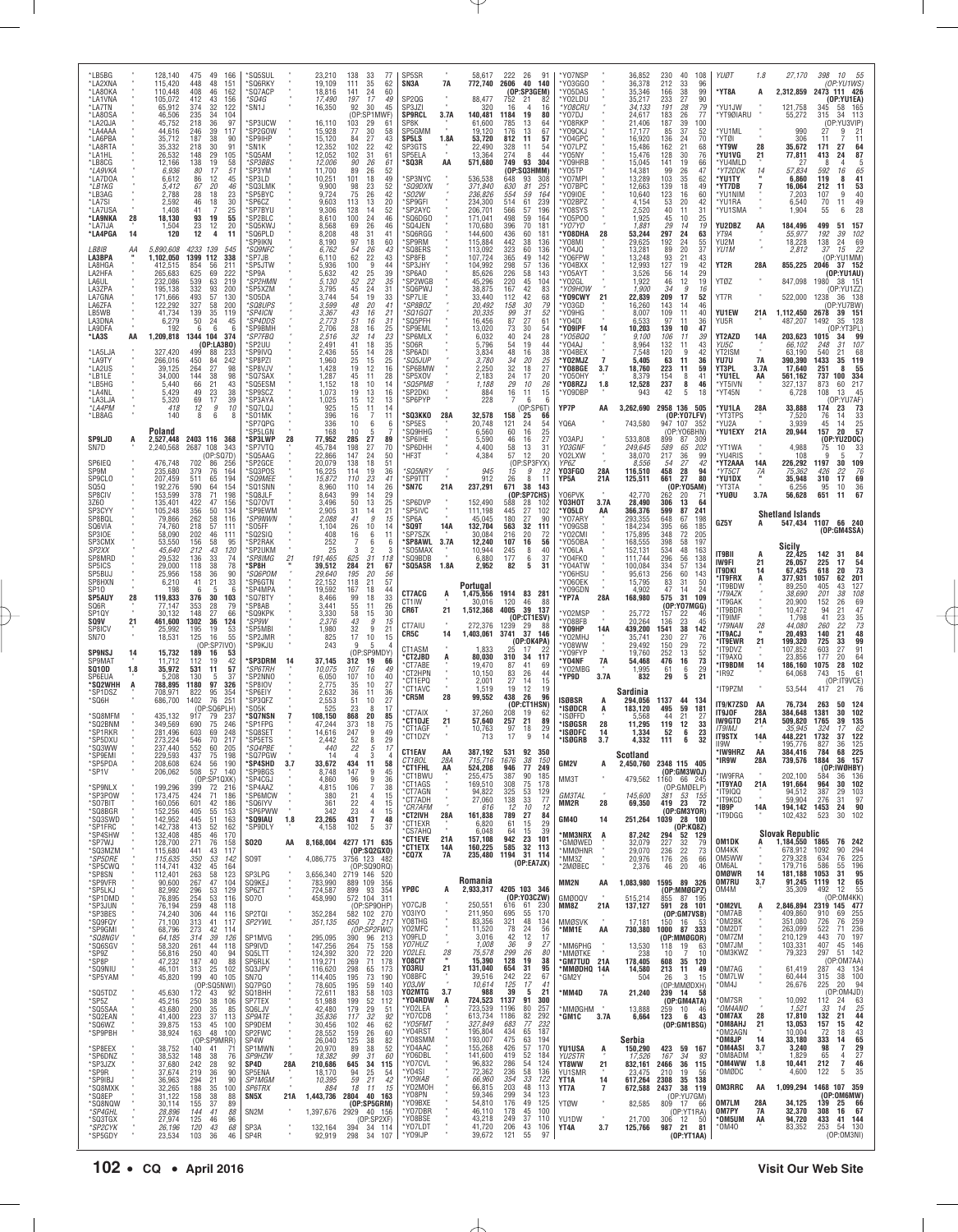| *OMØATP<br>*OM5XX<br>*OMØA<br>*OM6TX                  | 28A<br>21A<br>3.7A | 55,130<br>56,210<br>3,135<br>20,237                      | 45<br>140<br>175<br>207<br>27<br>83<br>41<br>10<br>23<br>(OP:OMBAAO)<br>324<br>49<br>10                  | *EA10L<br>*EA5LH<br>*EB7HQE<br>*EB2DPT<br>*EA5HZZ<br>*EA7CWA |                   | 27,830<br>24,871<br>21,631<br>21,357<br>20,246<br>19,435 | 38<br>83<br>141<br>35<br>132<br>84<br>99<br>36<br>61<br>140<br>33<br>80<br>127<br>31<br>75<br>78<br>107<br>37     | *EA4BZ<br>*EA2WD<br><b>EASAJB</b><br>*EA5WA<br>'ED7C          |                      | 38,967<br>12,650<br>12,005<br>7,314<br>2,070       | 183<br>21<br>72<br>30<br>113<br>16<br>100<br>35<br>14<br>38<br>78<br>15<br>32<br>8<br>15<br>(OP:EA7KJ)                           | *HB9DHZ<br>*HB9/DG2FDE"<br>*HB3YGG<br>*HB3YRU<br><b>HB9EYP</b> | $\frac{21}{1}$<br>AA  | 2,688<br>1,638<br>3,666<br>3,465<br>2,018,992       | 31<br>42<br>48<br>57<br>2310 113     | 18<br>30<br>27<br>12<br>12<br>27<br>25<br>10<br>401                                          | *UY3CC<br>*UT8AS<br>*US7IY<br>*UR5WT<br>'UX1LW<br>*US5IIM        |                            | 33.196<br>23,560<br>9,384<br>4,000<br>3.605<br>2,356    | 366<br>232<br>149<br>105<br>39<br>26  | $\begin{array}{c} 69 \\ 60 \end{array}$<br>17<br>16<br>10<br>41<br>40<br>10<br>$\frac{23}{25}$<br>12<br>13 |
|-------------------------------------------------------|--------------------|----------------------------------------------------------|----------------------------------------------------------------------------------------------------------|--------------------------------------------------------------|-------------------|----------------------------------------------------------|-------------------------------------------------------------------------------------------------------------------|---------------------------------------------------------------|----------------------|----------------------------------------------------|----------------------------------------------------------------------------------------------------------------------------------|----------------------------------------------------------------|-----------------------|-----------------------------------------------------|--------------------------------------|----------------------------------------------------------------------------------------------|------------------------------------------------------------------|----------------------------|---------------------------------------------------------|---------------------------------------|------------------------------------------------------------------------------------------------------------|
| S53F<br>S57C<br>S59AA<br><b>S58D</b>                  | 28                 | Slovenia<br>935,132<br>375,936<br>216,315<br>756,613     | 90 311<br>1694<br>703<br>62<br>202<br>383<br>209<br>76<br>2192<br>36<br>107                              | <b>FA4FFT</b><br>*EA1HTF<br>*EA3FAJ<br>*EA1IMP<br>*EA4CTM    |                   | 18,746<br>17,658<br>16,732<br>12,300<br>10,353           | 144<br>29<br>74<br>217<br>44<br>118<br>29<br>108<br>60<br>24<br>109<br>51<br>55<br>36<br>51                       | *ED7R<br>*EC7MA<br>*EC7DDZ<br>*EB7AA                          | 21A                  | 209,088<br>58,936<br>22,058<br>3,360               | 1037<br>24<br>84<br>(OP:EA7IZJ)<br>323<br>21<br>85<br>139<br>66<br>16<br>35<br>15<br>25                                          | HB9TJR<br>HB9DVH<br>HB9ODK<br><b>HB9FKK</b>                    | 28A                   | 1,285,713<br>73,692<br>130<br>10,725                | 1627<br>191<br>-5<br>71              | 78<br>255<br>78<br>60<br>5<br>-5<br>21<br>44<br>(OP:IK1PMR)                                  | *UT5AX<br>*USØFF<br>UW7LL<br>UW5ZM                               | 3.7<br>AA                  | 1.575<br>2,016<br>6,704,232<br>2,925,036                | 40<br>$\overline{72}$<br>4917<br>3121 | $\overline{7}$<br>$\frac{28}{27}$<br>5<br>162<br>660<br>128<br>430                                         |
| S51YI<br>*S5ØA<br>`S56WYB<br>*S51AC<br>*S56AX         | 7<br>A             | 698,804<br>3,308,688<br>224,976<br>179,935<br>147,552    | 37<br>2394<br>127<br>2503<br>138<br>483<br>531<br>585<br>194<br>64<br>64<br>201<br>412<br>55<br>177      | `EA7JMO<br>'EA4FLZ<br>*EA1CM<br>*EA7IZZ<br>*EA2DDE           |                   | 9,401<br>7,920<br>7,560<br>5,644<br>4.674                | 75<br>$\frac{23}{27}$<br>$\overline{56}$<br>58<br>45<br>$18$<br>59<br>36<br>27<br>54<br>41<br>$23\,$<br>38<br>34  | *EA7JXZ<br>'EB1ADD<br>*EA5FCW<br>*EA5EUV<br><b>EA1FCH</b>     | 14A<br>7A            | 96,404<br>70,906<br>13,987<br>2,006<br>51,940      | 32<br>122<br>368<br>389<br>27<br>94<br>162<br>$\frac{56}{28}$<br>$\begin{array}{c} 15 \\ 6 \end{array}$<br>55<br>82<br>383<br>16 | *HB9FBP<br>*HB9CIC<br>*HB9CSA<br>*HB9ARK<br>*HB9FUH            | AA                    | 422,037<br>164,334<br>12,728<br>5,720<br>780        | 747<br>353<br>$\frac{133}{52}$<br>32 | 68<br>-229<br>62<br>121<br>$\frac{17}{21}$<br>57<br>34<br>22<br>8                            | UR5WCQ<br>UX5U0<br>UR5E<br>USØLW                                 |                            | 427,570<br>385,020<br>93,297<br>61,936                  | 728<br>563<br>202<br>160              | 253<br>85<br>253<br>158<br>92<br>69<br>(OP:UR5EDX)<br>107<br>-51                                           |
| *S5ØBH<br>*S53NW<br>*S52WD<br>*S58RU<br>`S59D         |                    | 104,832<br>97,152<br>59,670<br>33.888<br>22,660          | 152<br>416<br>40<br>404<br>42<br>142<br>108<br>218<br>45<br>209<br>28<br>68<br>120<br>33<br>77           | *EA5AVW<br>*EB5DXJ<br>*EA3HWC<br>*EA3EYO<br>*EA4GIL          |                   | 2,964<br>2,565<br>2,204<br>2,009<br>1,755                | 15<br>24<br>41<br>44<br>12<br>33<br>34<br>14<br>24<br>$\frac{27}{33}$<br>35<br>14<br>12<br>40                     | *EA3AR<br>*EC7KW<br>*EC7AT                                    | 3.7A                 | 7,946<br>2,624<br>588<br>Sweden                    | 81<br>15<br>43<br>33<br>74<br>8<br>27<br>$\overline{4}$<br>17                                                                    | UW2M<br>UW5Y                                                   | A                     | Ukraine<br>8,424,752<br>3.539.536                   | 3319 129                             | 6397 155 548<br>(OP:URGMC)<br>-48                                                            | US1IV<br>UTØRM<br>UR4MM<br>UR3LPM<br>UT2AB                       | 28A                        | 14,014<br>9.211<br>2,009<br>272<br>41,409               | 67<br>88<br>33<br>-9<br>171           | 35<br>63<br>$45$<br>$29$<br>$8$<br>$82$<br>16<br>12<br>8<br>25                                             |
| *S54G<br><i>*S52WW</i><br>*S52C<br>*S57SWR            |                    | 15,936<br>7,590<br>7,100                                 | 122<br>20<br>$^{63}_{45}$<br>$\overline{gg}$<br>13<br>97<br>16<br>53<br>(OP:S5<br>IAC)<br>79<br>22<br>49 | *EA5IMM<br>*EA4FVT<br>*EA3GYT<br>*EA1DZL<br>*EA7FIQ          |                   | 1,599<br>960<br>825<br>729<br>510                        | 12<br>29<br>$\frac{27}{14}$<br>10<br>14<br>27<br>8<br>17<br>10<br>18<br>17<br>21<br>5<br>5                        | SM3C<br>SCØN<br>SM5Q                                          | А                    | 907,536<br>647,572                                 | 1191 99 345<br>(OP:SM5CCT)<br>983<br>95 293<br>(OP:SMØNCS)                                                                       | US5D<br>UV5U                                                   |                       | 2,969,760 2991 122 430<br>2,179,889                 | 2030 131                             | (OP:US2YW)<br>(OP:UT7DX<br>- 458<br>(OP:UX1UA)                                               | UR5EPG<br>usøms<br>uzøu<br>UXØRR<br>US1I                         | 14A<br><b>7A</b>           | 34.265<br>157,342<br>153,057<br>129,456<br>356,440      | 166<br>624<br>495<br>779<br>1501      | $\frac{23}{32}$<br>$\frac{66}{119}$<br>35<br>128<br>29<br>95<br>36<br>116                                  |
| *S57KM<br>*S51F0<br>*S5ØDX<br>*S57PKT<br>*S53Q        | 28<br>14<br>7      | 3,312<br>1,920<br>312<br>46,228<br>67,304                | 12<br>36<br>59<br>48<br>11<br>29<br>$\overline{7}$<br>10<br>-5<br>306<br>24<br>67<br>604<br>19<br>75     | *EA5AMK<br>EA7DZ*<br>*EE7Y<br>*EA3LA                         | 28                | 144<br>117<br>437,670<br>218.940                         | $\overline{8}$<br>12<br>10<br>6<br>30<br>1633<br>105<br>(OP:EC7WA)<br>924<br>31                                   | SE6Y<br>SK7A                                                  |                      | 535,612<br>311,982<br>187,916                      | 772<br>92 315<br>74<br>624<br>245<br>(OP:SM6DED)<br>505<br>57 161<br>(OP:SA7AOI)                                                 | UT70L<br>UT6EE<br>UT7EL<br>UT2UB<br>US7IID                     |                       | 768,012<br>611,754<br>349,592<br>278,949<br>168,560 | 1237<br>859<br>586<br>639<br>515     | -95<br>$35^{\circ}$<br>94<br>309<br>93<br>263<br>75<br>246<br>49<br>196                      | UX2U<br>UR7EN<br>UR5AS                                           | 3.7A<br>1.8A               | 22,287<br>49,053<br>34,580                              | 265<br>502<br>413                     | (0P:UX2I0)<br>13<br>56<br>(OP:UU4JMN)<br>16<br>67<br>62<br>14                                              |
| S54ZZ<br>S52ZW                                        | AA                 | 4,904,375<br>3.720.392                                   | (0P:S50X)<br>3654 118<br>507<br>2651<br>143<br>521                                                       | *EA7AAF<br><b>EA1CCM</b><br>*EA1BFZ<br>EA2CE*                |                   | 158,025<br>94,875<br>67,305<br>50,190                    | 92<br>98<br>607<br>31<br>394<br>23<br>92<br>304<br>23<br>82<br>$\frac{24}{21}$<br>229<br>231<br>81                | SM5B<br>SI3A<br>SAØBMV                                        |                      | 148,654<br>37,368<br>10,875                        | 412 59 174<br>(OP:SM5EMR)<br>200<br>29<br>79<br>(OP:SM3LIV)<br>96<br>23                                                          | US6IKF<br>US7U<br>UV5EE0<br>UX3IT                              |                       | 136,704<br>115,668<br>93,744<br>67,306              | 351<br>419<br>329<br>333             | 71<br>185<br>52<br>186<br>47<br>142<br>30<br>116                                             | *UR6EA<br>*UY7MM<br>*UT5E0<br>*UT8EL                             | AA                         | 2,084,212<br>322,360<br>,222,450<br>900,207             | 2593<br>1711<br>1632<br>1346          | 112<br>426<br>411<br>109<br>453<br>122<br>337<br>96                                                        |
| S58M<br>S57AL<br>S51TA<br>S58MU<br><i>S540</i>        |                    | 2,359,058<br>1,260,534<br>741,441<br>367,087<br>315,180  | 2743<br>119<br>414<br>1116<br>122<br>416<br>76<br>227<br>1155<br>1257<br>56<br>173<br>228<br>575<br>81   | *EA1ABS<br>*EB3WH<br>*EA7FRX<br>*EA5IIK<br>*EA5HRT           |                   | 45,180<br>36,450<br>33,117<br>23,932<br>23,232           | 69<br>$\frac{224}{183}$<br>19<br>56<br>19<br>64<br>150<br>18<br>44<br>232<br>17<br>49                             | SA3CAT<br><b>SM6CMU</b><br>SA6BET<br>'SM2T                    | 28<br>$\overline{7}$ | 1,824<br>16,608<br>67,872<br>644,003               | 19<br>16<br>16<br>118<br>16<br>32<br>587<br>21<br>80<br>993<br>97<br>322<br>(OP:SM2EZT)                                          | USØUX<br>UR4EI<br>UT9ER<br>UV5EVW<br>UT3UV                     |                       | 44,086<br>40,602<br>39,270<br>28,496<br>26,000      | 198<br>182<br>194<br>188<br>167      | 40<br>94<br>40<br>94<br>54<br>116<br>37<br>100<br>32<br>98                                   | *UT1US<br>*UV7V<br>US5QUB<br><b>UV3QF</b>                        |                            | 622,790<br>607,975<br>309,060<br>220,928                | 698<br>1039<br>652<br>550             | 334<br>100<br>323<br>92<br>(OP:UX1VT)<br>63<br>243<br>196<br>60                                            |
| S57K<br>S580<br><b>S57S</b><br><i>S52GF</i><br>S5ØXX  | 28A                | 142,560<br>138,087<br>64,009<br>4.940<br>634,816         | 392<br>52<br>113<br>389<br>58<br>143<br>295<br>86<br>35<br>14<br>58<br>24<br>147<br>1515<br>35           | *EB5CS<br>*EA1GET<br>*EA3HKY<br>*EA3HLM<br>*EA2ECA           |                   | 10,089<br>8,869<br>3,977<br>3,731<br>3,069               | 100<br>43<br>14<br>99<br>33<br>16<br>52<br>14<br>27<br>27<br>50<br>14<br>59<br>11<br>20                           | *SM6Y<br>*SF3A<br>*SM2S                                       |                      | 276,381<br>219,978<br>167,796                      | 555<br>70 217<br>(OP:SM6DER)<br>529<br>61<br>- 181<br>(OP:SM3CER)<br>360<br>69<br>168                                            | UT8IK<br>UR5WX<br>UT7CA<br><b>IJT7HA</b><br>UX3HA              | 28<br>$^{21}$<br>14   | 12,384<br>13,248<br>180,075<br>33,276<br>51,057     | 78<br>105<br>731<br>355<br>400       | 32<br>64<br>19<br>45<br>29<br>118<br>13<br>34<br>22<br>71                                    | <b>UX3IW</b><br>*UV5EVZ<br>*UR7HCX<br>'UX2X                      |                            | 169,020<br>163,350<br>158,900<br>156,513                | 241<br>313<br>449<br>371              | 109<br>161<br>214<br>83<br>63<br>164<br>192<br>65<br>(0P:UT2XQ)                                            |
| <b>S59A</b><br>S5ØK<br><b>S56Y</b><br>S5Ø0<br>S57DX   | 21A<br>14A         | 1,425,450<br>,237,902<br>455,616<br>248,040<br>1,173,826 | 3030<br>40<br>155<br>2722<br>39<br>154<br>1239<br>37<br>131<br>813<br>35<br>124<br>3157<br>37<br>156     | *EA4CRF<br>*EE1B<br>*EA3KT<br><b>EA7HE</b>                   | 21                | 1,372<br>164,475<br>87,136<br>12,537                     | 24<br>10<br>18<br>616<br>27<br>102<br>(DP:EA1YB)<br>440<br>23<br>89<br>117<br>14<br>49                            | *SL7ZAY<br>'SM7RZJ<br>*SM5ACQ<br>'SM5DXR<br>'SE5L             |                      | 73,080<br>56,322<br>51,256<br>37,375<br>30,397     | 205<br>49<br>96<br>276<br>36<br>113<br>223<br>40<br>109<br>218<br>35<br>90<br>79<br>173<br>34                                    | UT1PG<br>UXØKN<br>UY3AW<br>UT6UD<br>UY07G                      | $\overline{7}$<br>1.8 | 41.292<br>31,525<br>5.950<br>21,515<br>1.500        | 303<br>198<br>81<br>348<br>49        | 18<br>75<br>79<br>18<br>39<br>11<br>9<br>56<br>5<br>25                                       | UR3CMA<br>*UT3C<br>*UY1HY<br>*UT4XU<br>UX3IO                     |                            | 138,040<br>133,540<br>106,343<br>104,286<br>99.229      | 426<br>361<br>264<br>318<br>202       | 150<br>53<br>165<br>55<br>141<br>52<br>134<br>48<br>151<br>70                                              |
| S57AW<br>S58J<br>S56X<br><b>S530</b><br><i>S570</i>   | 7A<br>1.8A         | 1,118,798<br>220.248<br>453,167<br>63,992<br>8.712       | 2999<br>39<br>155<br>830<br>34<br>118<br>2061<br>34<br>109<br>812<br>12<br>64<br>227<br>6<br>38          | *EA1ASC<br><b>EA4RCT</b><br>*EA2DNR<br>*EA2KV<br>*EA4FJX     | 14                | 10,545<br>312<br>195,054<br>79,200<br>53,300             | 42<br>93<br>15<br>12<br>$\overline{4}$<br>q<br>1173<br>25<br>93<br>86<br>500<br>24<br>424<br>23<br>77             | 'SM3HBV<br><b>SM3KJA</b><br>*SM4LWY                           |                      | 28,167<br>24,684<br>19,895                         | (OP:SM5ALJ)<br>173<br>30<br>93<br>(OP:SMØHBV)<br>162<br>30<br>91<br>99<br>31<br>84                                               | *USØHZ<br>*UT3UZ<br>*UT1UL<br>*UX7MR<br>*UY5AR                 | A                     | 786,210<br>495,653<br>476.238<br>449,512<br>362,406 | 1140<br>796<br>711<br>1006<br>689    | 94<br>344<br>$\begin{array}{c} 81 \\ 83 \end{array}$<br>280<br>274<br>79<br>270<br>81<br>242 | *UX2QA<br>*UY5TE<br>*UR3QM<br>*UT4UB<br>'UT3WX                   |                            | 99,000<br>97,658<br>85,008<br>79,827<br>66,048          | 201<br>393<br>298<br>297<br>291       | 180<br>84<br>42<br>151<br>140<br>44<br>48<br>129<br>132<br>40                                              |
| * S56A<br>*S52BT<br>S51Z<br>*S57YX<br>*S55RD          | AA                 | 891,032<br>428.064<br>42,607<br>30,096<br>24,307         | 930<br>392<br>116<br>614<br>80<br>256<br>91<br>141<br>46<br>159<br>30<br>84<br>147<br>33<br>76           | *EA1DHB<br>*EA4RT<br>*EB3TR<br>*EB4ERS<br>*EA4AAI            | 3.7               | 19,668<br>15,360<br>7,884<br>864<br>16,632               | 261<br>55<br>11<br>51<br>216<br>13<br>134<br>10<br>44<br>26<br>6<br>18<br>244<br>8<br>58                          | *SF6C<br><i><b>SAØBVA</b></i><br>'SGØW<br><b>SMØTCZ</b>       |                      | 19,584<br>19,313<br>18,530<br>5,106                | 135<br>28<br>68<br>175<br>23<br>66<br>29<br>80<br>138<br>(OP)<br>:SAØCAM)<br>22<br>70<br>52                                      | *UY6U<br>*UT8AL<br>*UT8IM<br>*UR7QC                            |                       | 353,750<br>320,825<br>260,934<br>257,174            | 804<br>767<br>733<br>575             | 217<br>66<br>(OP:UX7UU)<br>73<br>240<br>57<br>220<br>72<br>226                               | UX7QV<br>™UT3WM<br>'UR8IDX<br>*UX7QG<br>*US8QQ                   |                            | 33,153<br>30,105<br>21,131<br>19,030<br>13,973          | 208<br>148<br>98<br>127<br>61         | 32<br>97<br>99<br>75<br>79<br>53<br>78<br>78<br>43<br>36<br>38<br>31<br>36                                 |
| *S57ZT<br>*S57LR<br>*S56M<br>*S520T                   | 21A<br>14A         | 16,926<br>6,935<br>385,745<br>391,248                    | 105<br>30<br>61<br>62<br>23<br>50<br>923<br>39<br>140<br>1355<br>36<br>140                               | *EE4EA<br>*EA1DFP<br>EF1W                                    | 1.8<br>AA         | 1,134<br>108                                             | 32<br>6<br>21<br>(OP:EA4GHB)<br>3<br>6<br>6<br>3,543,120 3371 112 420                                             | *SM4DDY<br>'SM5BJT<br>*SM6XUZ<br>'SK6NL                       |                      | 3,690<br>2,320<br>1,591<br>1,219                   | 28<br>64<br>13<br>21<br>$\frac{37}{27}$<br>50<br>47<br>10<br>21<br>15<br>8<br>(OP:SA6BXG)                                        | *UY1IP<br>*UW7RV<br>UW2Q<br>*UY5QJ                             |                       | 234,240<br>192,750<br>190,855<br>188,738            | 732<br>405<br>528<br>326             | 70<br>186<br>74<br>183<br>56<br>189<br>(OP:UR6QS)<br>61<br>-192                              | <b>US8MS</b><br>'UX5IZ<br><b>USØSY</b><br>*UT9UZ<br><b>UX6IR</b> |                            | 10,494<br>7,735<br>6,762<br>3,796<br>1,881              | $\frac{122}{57}$<br>61<br>35          | 28<br>22<br>19<br>27<br>31<br>21<br>14                                                                     |
| EA3CI<br>EA5DFV<br><b>EA5/LB70</b><br>EA3HJ0          | A                  | Spain<br>2,378,300<br>2,255,850<br>389,277<br>277,346    | 3175<br>99<br>326<br>2768<br>102<br>303<br>189<br>880<br>70<br>1032<br>45<br>157                         | EF1A<br>EA1BL<br>EA3YK                                       |                   | 991,015<br>954,995<br>626,640                            | (OP:EA1WS)<br>1179 102 343<br>(OP:EA1XT)<br>1326<br>92<br>297<br>1242<br>81<br>292                                | 'SM50SZ<br>*SA6SKA<br>'SM60PW<br>*SG30                        | 28                   | 1,120<br>1,015<br>899<br>240                       | 23<br>13<br>19<br>41<br>5<br>24<br>22<br>$^{29}_{\phantom{1}8}$<br>7<br>7<br>(OP:SM3AGO)                                         | *UR2LX<br>*UYØCA<br>*UT5PY<br>*UTØCK<br>*UT5HX                 |                       | 185,250<br>167,980<br>145,992<br>121,758<br>117,614 | 400<br>457<br>479<br>405<br>473      | 72<br>178<br>$\substack{57 \\ 55}$<br>170<br>182<br>51<br>172<br>47<br>170                   | *UTØHB<br>*UR4HAA<br>*UW1M<br>'UW5U                              | 28A                        | 494<br>24<br>431,490<br>297,660                         | $^{24}_{25}$<br>5<br>1267<br>856      | $\frac{19}{17}$<br>9<br>5<br>3<br>38<br>152<br>33<br>131<br>P:UY2UA)                                       |
| EA3DJL<br>EA7TG<br>EA5/LA7VK<br>EA5FL<br><i>EA2KR</i> |                    | 251,720<br>224,817<br>178,766<br>169,235<br>125,020      | 569<br>71<br>219<br>615<br>48<br>-89<br>595<br>50<br>176<br>704<br>48<br>133<br>466<br>41<br>99          | ED4A<br>EA1DAX<br>EA7IQM<br>EA1MV                            |                   | 611,184<br>460,840<br>288,500<br>261,244                 | 1041<br>84<br>273<br>(OP:EA4TV)<br>612<br>82<br>246<br>781<br>57<br>193<br>584<br>60<br>181                       | 'SE4E<br>'SM6C<br><b>SM3WHL</b><br>'SM7MX                     | 14<br>3.7            | 18,480<br>17,958<br>4,312                          | 238<br>13<br>53<br>(OP:SM4DQE)<br>195<br>15<br>-58<br>$\overline{2}$<br>$\overline{1}$<br>97<br>6<br>38                          | *US7LM<br>*US4IQS<br>US5MEU<br>*UR5AMJ<br>*UR5WFP              |                       | 98,440<br>95,282<br>87,074<br>85,272<br>80,100      | 243<br>522<br>277<br>280<br>345      | 64<br>166<br>40<br>102<br>50<br>147<br>47<br>140<br>38<br>142                                | <b>UX7IW</b><br><b>UT5CW</b><br>*UX1UX<br>*UR6IJ<br>*UXØFF       | 21A                        | 173,151<br>34,232<br>159,951<br>154,512<br>17,710       | 611<br>206<br>854<br>601<br>133       | 34<br>125<br>65<br>23<br>30<br>101<br>31<br>113<br>58<br>19                                                |
| EA4YC<br>EA5FIV<br>EA7JQT<br>EA5CRC<br>EA3HSD         |                    | 119,279<br>100,440<br>40,800<br>18,096<br>17,808         | 285<br>58<br>123<br>418<br>35<br>85<br>221<br>49<br>121<br>98<br>40<br>76<br>138<br>28<br>84             | FA5GMP<br>EA1BNF<br>FA5GX<br>EB4SM<br>EA1WX                  |                   | 174,196<br>105,020<br>83,000<br>53,508<br>11,524         | 491<br>59<br>155<br>53<br>273<br>125<br>391<br>31<br>69<br>199<br>44<br>112<br>118<br>17<br>50                    | 8SØC                                                          | AA                   | 2,228,160                                          | (OP:SM5MX)<br>1491 139 521<br>(OP:SMØMPV)                                                                                        | *UT5UN<br>*UT7AT<br>*UTØMF<br>*UX7BV<br>*UR5UJ                 |                       | 75,078<br>71,024<br>66.933<br>66,640<br>65,772      | 219<br>278<br>202<br>251<br>200      | 55<br>139<br>47<br>137<br>54<br>147<br>45<br>125<br>125<br>49                                | <b>UR5FCM</b><br>*UR2Y<br><b>UT3RS</b><br><b>UR7EW</b>           | 14A                        | 3.120<br>619,362<br>78,474<br>49,955                    | 78<br>2091<br>428<br>350              | 22<br>8<br>35<br>136<br>(OP:USØYW)<br>96<br>21<br>82                                                       |
| EA4EIY<br>EA5DIT<br>EA7JEG<br>EE3A                    | 28                 | 9,292<br>2,673<br>2,652<br>912,819                       | 83<br>29<br>63<br>35<br>15<br>18<br>22<br>31<br>30<br>36<br>123<br>2375<br>(OP:EA3ATM)                   | EA7AHA<br>FA4FOD<br>EA3XL<br>EA1BD                           | 28A               | 6,853<br>5,162<br>2,067<br>617,265                       | 47<br>54<br>30<br>$\substack{39\\25}$<br>22<br>$\begin{array}{c} 36 \\ 23 \end{array}$<br>16<br>1825<br>34<br>131 | SM <sub>5</sub> S<br>SJ2W<br>SGØU                             |                      | 720,450<br>528,360<br>478,668                      | 1056 94 356<br>(OP:SM5SIC)<br>648<br>88 252<br>(OP:SM2WMV)<br>666 89 250                                                         | ®UT8UD<br>*UR5RP<br>*UT3IA<br>*UX1VX                           |                       | 54,511<br>48.425<br>43.200<br>43,086                | 270<br>223<br>198<br>174             | 35<br>116<br>39<br>110<br>45<br>115<br>42<br>87                                              | *UT1AA<br>*UZ2I<br>*UX5MC                                        | 1.8A                       | 29,783<br>16,492<br>2,508                               | 267<br>268<br>69                      | 61<br>18<br>q<br>53<br>(OP:UT2II)<br>8<br>-30                                                              |
| EA5IGO<br>EA3MR<br><b>EC7WR</b><br>EE7L               | 21<br>14           | 35,672<br>3,430<br>549,360<br>406,161                    | 175<br>23<br>81<br>$\boldsymbol{g}$<br>92<br>26<br>1974<br>35<br>105<br>32<br>1788<br>115                | EA7ZY<br>EA4TX<br>EA5BB<br>EA7GV<br>EA1AA                    |                   | 312,488<br>153,064<br>19,454<br>18,128<br>15,360         | 1259<br>31<br>103<br>618<br>25<br>81<br>133<br>24<br>47<br>172<br>14<br>30<br>18<br>46<br>86                      | SM6BGG<br>SM7E<br>SE3X                                        |                      | 436,632<br>359,040<br>271,183                      | (OP:SMØCXS)<br>87<br>252<br>686<br>725<br>76 254<br>(OP:SM7BHM)<br>754 54 223                                                    | *US8IEU<br>UX4MX<br>*UT4MW<br>*UR5ZTH<br>*UX5TQ                |                       | 41.250<br>35,682<br>34,080<br>33,280<br>31,320      | 203<br>133<br>182<br>155<br>127      | 32<br>93<br>43<br>71<br>33<br>87<br>38<br>90<br>39<br>96                                     | *UW1U<br>GW9X                                                    | A                          | 110<br>Wales<br>1,694,530                               | 11                                    | (OP:UT7UA)<br>2205 96 314                                                                                  |
| EA4TD<br>EA7KB<br><b>EA5RU</b><br>*ED5N               | 3.7<br>1.8<br>A    | 292,758<br>28,478<br>21,534<br>3,808,761                 | (OP:EA7HLU)<br>1613 30<br>-88<br>300<br>11<br>47<br>305<br>12<br>62<br>3638 120 427                      | EC1DB0<br>EA3KN<br>EF5R<br>EB3CW                             | 21A               | 761,608<br>130,968<br>120,360<br>31,768                  | 2276<br>37<br>129<br>452<br>35<br>118<br>497<br>30<br>106<br>(OP:EA5BWR)<br>172<br>19<br>57                       | SA6U<br>SE <sub>2</sub> T<br>SM3PX0                           |                      | 251,160<br>114,240<br>40,480                       | (OP:SA3BYC)<br>419 81 231<br>(OP:SM6LJU)<br>232<br>63 209<br>138<br>40<br>75                                                     | *UR5QW<br>*UT2AA<br>*UT4MM<br>*UT7HM<br>*UT2HC                 |                       | 31,242<br>30,885<br>30,873<br>29,376<br>27,370      | 121<br>159<br>202<br>168<br>119      | 83<br>44<br>35<br>110<br>27<br>96<br>37<br>99<br>34<br>85                                    | GW3NAS<br><b>GW4BLE</b><br><b>MW1MDH</b><br>*GW7ERI              | 21<br>A                    | 614,196<br>1,139,874<br>117,180<br>93,288               | 2763<br>443<br>301                    | (OP:MW1LCR)<br>746 100 323<br>136<br>38<br>149<br>40<br>43<br>126                                          |
| *EF2A<br>*EA3FF<br>*EE7R                              |                    | 3,542,272<br>1,052,650<br>662,200                        | (OP:EA5KA)<br>3016 123 425<br>(OP:EA2OT)<br>1448 88 282<br>989 85 300                                    | EA4IF<br>EC1AE<br>EA2KB<br>EA3GHZ<br>ED70                    | 14A<br>7A<br>3.7A | 17,577<br>8,704<br>127,748<br>119,136<br>92,700          | 49<br>251<br>14<br>70<br>14<br>50<br>779<br>20<br>89<br>824<br>18<br>84<br>696<br>19<br>84                        | SA6P<br>SM3LBP<br>SMØNJO<br>SM5CEU<br><b>SE6W</b>             | 21A<br>14A           | 38,703<br>1,665<br>880<br>197.936<br>103,152       | 198<br>37<br>96<br>20<br>21<br>17<br>16<br>9<br>11<br>509<br>39<br>139<br>$\overline{84}$<br>710 28                              | *UYØHY<br>*US3IZ<br>*UZ5ZV<br>*UT5UHX<br>*UR5ZDZ               |                       | 22,385<br>18,685<br>15,853<br>7,238<br>6,468        | 94<br>152<br>77<br>75<br>89          | $\frac{41}{21}$<br>80<br>80<br>$\frac{31}{25}$<br>$\frac{52}{52}$<br>26<br>58                | *GWØBBO<br>*GW4EVX<br>*MW8C<br>GWØRYT                            | 14<br>$\overline{7}$<br>AA | 51,303<br>67,528<br>2,310<br>110,400                    | 249<br>476<br>69<br>425               | 111<br>36<br>18<br>74<br>27<br>6<br>30<br>90                                                               |
| *EA7YV<br>*EA1JO<br>*EA5MON<br>*EA3NA                 |                    | 313,344<br>279,424<br>243,807<br>243,663                 | (OP:EA7IA)<br>716<br>71 217<br>635<br>66<br>230<br>686<br>138<br>43<br>464<br>75<br>208                  | EA3BOX<br>EA5DM<br>EA4DB<br>*EC2DX                           | AA                | 40,248<br>17,892<br>17,780<br>5,377,401                  | (OP:EA7EU)<br>413<br>14<br>58<br>58<br>212<br>13<br>13<br>57<br>200<br>3482 154<br>565                            | <b>SM7THS</b><br><b>SM6NOC</b><br>*SG6T                       | 3.7A<br>1.8A<br>ΑA   | 29,964<br>3,403<br>236,694                         | (OP:SM6XKB)<br>404<br>13<br>53<br>73<br>35<br>6<br>531<br>65 244<br>(OP:SM6WET)                                                  | *US5WFV<br>*UX7BA<br>*UR5WPR<br>*UW3HM<br>*UTØFC               |                       | 2,244<br>2,050<br>1,160<br>1,140<br>897             | 50<br>42<br>$26\,$<br>22<br>56       | 12<br>22<br>9<br>32<br>12<br>17<br>12<br>18<br>13<br>26                                      | <b>MW7X</b><br>MWØCRI<br>GW4BKG<br>*GW6J                         | 21A<br><b>7A</b><br>AA     | 284,012<br>62,073<br>58,028<br>1,241,724                | 1049<br>407<br>467                    | 33 115<br>(OP:GØTSM)<br>- 26<br>$\frac{73}{72}$<br>17<br>1267 108 398                                      |
| *EA3GCT<br>*EA1IJF<br>*EA3FZT<br>*EA1SV<br>*EA4EF     |                    | 196,119<br>183,792<br>178,139<br>164,808<br>151,641      | 517<br>56<br>175<br>49<br>551<br>119<br>485<br>46<br>147<br>395<br>65<br>187<br>372<br>61<br>142         | *EA1FA<br>*EA5FWW<br>*EA2DPS<br>*ED3T                        |                   | 385,719<br>340,614<br>332,555<br>319,770                 | 914<br>71<br>232<br>606<br>62<br>236<br>596<br>71<br>222<br>513 83<br>240<br>(OP:EA3HSO)                          | *SE5S<br>*SE5N<br>*SM6MVE<br>*SK3GA                           |                      | 136,484<br>113,820<br>108,936<br>74,391            | 57 172<br>357<br>348 54 156<br>(OP:SM5ISM)<br>367 49 155<br>307 49 132                                                           | *USØTA<br>*UT1DX<br>*UR7CT<br>*UR5EAF<br>*US5AT                | 28                    | 594<br>221,880<br>70,446<br>39,510<br>36,800        | 13<br>582<br>295<br>210<br>180       | 10<br>12<br>35<br>137<br>26<br>92<br>25<br>65<br>29<br>71                                    | *2WØWOD                                                          |                            | <b>OCEANIA</b>                                          |                                       | (OP:GWØGEI@GW6LHF)<br>57,876 311 31 128                                                                    |
| *EA5DNO<br>*EA4DXP<br>*EE2A<br>*EA2RW                 |                    | 144,088<br>135,473<br>126,046<br>104,400                 | 344<br>56<br>161<br>326<br>57<br>164<br>363<br>49<br>165<br>(OP:EA2SN)<br>294<br>59 166                  | *EA4UV<br>*EA1AS<br>*EA1CQ<br>*EA7MT<br>*EA5IJG              |                   | 281,050<br>213,844<br>174,064<br>109,710<br>107,156      | 388 101 284<br>465<br>67<br>210<br>435<br>292<br>62<br>191<br>54<br>153<br>429<br>38<br>134                       | *SE6N<br>*SM3EAE<br>*SA7AOI                                   |                      | 27,709<br>22,295<br>780                            | (OP:SA3BPE)<br>171 35<br>86<br>(OP:SA6AXR)<br>131<br>24<br>67<br>9<br>13<br>11                                                   | *UR5WHQ<br>*UT5ULQ<br>*UR4LFA<br>*UR5LAK<br>*USØIW             |                       | 27,864<br>22,704<br>15,064<br>13,300<br>10,240      | 154<br>174<br>151<br>86<br>107       | $\frac{25}{21}$<br>56<br>45<br>42<br>14<br>20<br>50<br>17<br>47                              | VK4SDD<br>VK2IR<br>VK2CZ<br>VK4VI                                | Ą                          | Australia<br>1,121,180<br>971,208<br>289,170<br>176,790 | 1647<br>1465<br>471<br>398            | 77<br>167<br>87<br>159<br>79<br>159<br>107<br>59                                                           |
| *EA5WP<br>*EC4TR<br>*EA3ODC<br>*EA7GTJ<br>*EA4GQS     |                    | 93,740<br>79,730<br>77,004<br>73,008<br>69,408           | 514<br>30<br>79<br>247<br>52<br>118<br>252<br>49<br>137<br>249<br>44<br>100<br>246<br>36<br>108          | *EA1CS<br>*EA2AF<br>*EA1AW<br>*EA4EUW<br>*EA4TA              |                   | 104,696<br>55,601<br>45,018<br>37,122<br>27,264          | 271<br>50<br>134<br>256<br>132<br>37<br>154<br>43<br>79<br>181<br>36<br>102<br>151<br>92<br>36                    | *SM6IQD<br>*SM6Q<br>*SM6FJY                                   | 28A<br>7A<br>1.8A    | 19,028<br>12,366<br>9,435<br>Switzerland           | 159<br>49<br>18<br>183<br>43<br>11<br>198<br>43<br>8                                                                             | *UR7HDP<br>*UT3EK<br>*UT3QD<br>*US8IM<br>*UR5MM                | 21                    | 1,736<br>104,784<br>51,204<br>27,348<br>24,192      | 28<br>527<br>317<br>187<br>131       | 10<br>21<br>25<br>93<br>76<br>26<br>20<br>66<br>21<br>75                                     | VK3AVV<br>VK3JA<br>VK4CAG<br>VK2TTP<br>VK6DW                     |                            | 124,960<br>102,144<br>84,545<br>72,782<br>32,116        | 270<br>316<br>168<br>184<br>114       | 58<br>118<br>43<br>$\frac{69}{126}$<br>59<br>$\frac{95}{69}$<br>56<br>55                                   |
| *EA5DB<br>*EA4CFY<br>*EA2GM<br>*EA3WX<br>*EA3DNC      |                    | 68,796<br>62,678<br>58,384<br>57,663<br>53,664           | 289<br>34<br>83<br>322<br>28<br>126<br>274<br>30<br>52<br>214<br>37<br>92<br>266<br>38<br>134            | *EA7AQR<br>*EA4GSL<br>*EA1HHT<br>*FA1YD<br>*EB1EB            |                   | 26,910<br>25,380<br>25,200<br>21,525<br>19,292           | 100<br>41<br>74<br>181<br>25<br>69<br>35<br>130<br>85<br>125<br>30<br>75<br>133<br>30<br>76                       | <b>HB9TOC</b><br>HB9EFJ<br>HB9AJP<br><b>HB9VID</b><br>*HB9AWS | Ą<br>28<br>A         | 1,057,630<br>96,222<br>18,312<br>26,860<br>431,205 | 1601<br>93 313<br>271<br>55<br>182<br>39<br>70<br>87<br>132<br>30<br>55<br>773<br>81<br>242                                      | *UR8UZ<br>*UTØNB<br>*UR1YDD<br>*UR8QAF<br>*UR3RAA              |                       | 16,416<br>15,600<br>11,024<br>9,699<br>9,150        | 128<br>148<br>145<br>119<br>143      | 54<br>18<br>14<br>46<br>11<br>42<br>39<br>14<br>10<br>40                                     | VK2GR<br>VK5ZZ<br>VK7B0<br>VK3VH<br>VK2KTT                       | $\epsilon$<br>$\epsilon$   | 30,847<br>14,288<br>10,205<br>7,000<br>1.375            | 103<br>72<br>59<br>48<br>19           | 61<br>48<br>44<br>32<br>$\frac{39}{36}$<br>26<br>20<br>9                                                   |
| *EA1AJV<br>*EA5HKV<br>*EA1DOB<br>*EA7VJ<br>*EC4RC     |                    | 52,850<br>50,868<br>48,100<br>44,268<br>42,496           | 257<br>41<br>110<br>213<br>44<br>113<br>207<br>38<br>110<br>161<br>36<br>88<br>167<br>89<br>39           | *EB5TC<br>*EA4GST<br>*EA5HQY<br>*EA3FZY<br>*EA4EUI           | 28A               | 14,952<br>9,638<br>5.133<br>262,200<br>230,124           | $\frac{27}{22}$<br>86<br>62<br>95<br>57<br>41<br>24<br>$\frac{35}{86}$<br>1038<br>28<br>664<br>33<br>118          | *HB9AA<br>*HB9FLX<br>*HB9MXY<br>*HB9AYZ                       |                      | 349,904<br>93,456<br>52,728<br>13,604              | 704<br>73<br>231<br>(OP:HB9ARF)<br>321<br>46<br>130<br>200<br>43<br>113<br>109<br>25<br>51                                       | *UR3QTN<br>*UT3EV<br>*UR8QR<br>*UX7U<br>(OP:UX7UA)             | 14                    | 2,368<br>128,355<br>69,856<br>39,600                | 56<br>746<br>339<br>336              | 8<br>24<br>29<br>100<br>$\frac{27}{22}$<br>91<br>66                                          | VK4CL<br>VK4TL<br>VK4DMC<br>VK3AVZ<br>VK6SMK                     | 28<br>21<br>14             | 24,766<br>116,208<br>113,526<br>4,532<br>116,688        | 154<br>446<br>407<br>53<br>436        | 16<br>36<br>80<br>77<br>22<br>28<br>29<br>18<br>26<br>71<br>31                                             |
| *EA5SM<br>*EA2DMH<br>*EA1IIP<br>*EA3EAN               |                    | 36,328<br>35,760<br>28,320<br>28,270                     | 131<br>50<br>102<br>195<br>33<br>87<br>181<br>29<br>91<br>176<br>28<br>82                                | *EA5TS<br>*EA1QS<br>*EA4LO<br>*EA4AA                         |                   | 71,709<br>70,296<br>53,244<br>47,855                     | 27<br>235<br>-96<br>290<br>90<br>26<br>267<br>72<br>30<br>230<br>22<br>63                                         | *HB3YGD<br>*HB9FHV<br>*HB3YKU<br>*HB9FSE                      |                      | 11,900<br>9,632<br>6,897<br>2,842                  | 115<br>22<br>46<br>25<br>96<br>61<br>38<br>86<br>19<br>32<br>28<br>21                                                            | *UX1CL<br>*UR5EFL<br>*UR5VR<br>*UX4CR                          | $\overline{7}$        | 30,889<br>12,095<br>2,914<br>50,414                 | 312<br>192<br>38<br>432              | 16<br>63<br>10<br>49<br>31<br>16<br>17<br>74                                                 | *VK4ATH<br>*VK6VAX<br>*VK2FCOR<br>*VK4BRT                        | A                          | 92,508<br>72,352<br>70,490<br>65,847                    | 223<br>239<br>268<br>185              | 60<br>96<br>$\frac{93}{56}$<br>40<br>39<br>95<br>46                                                        |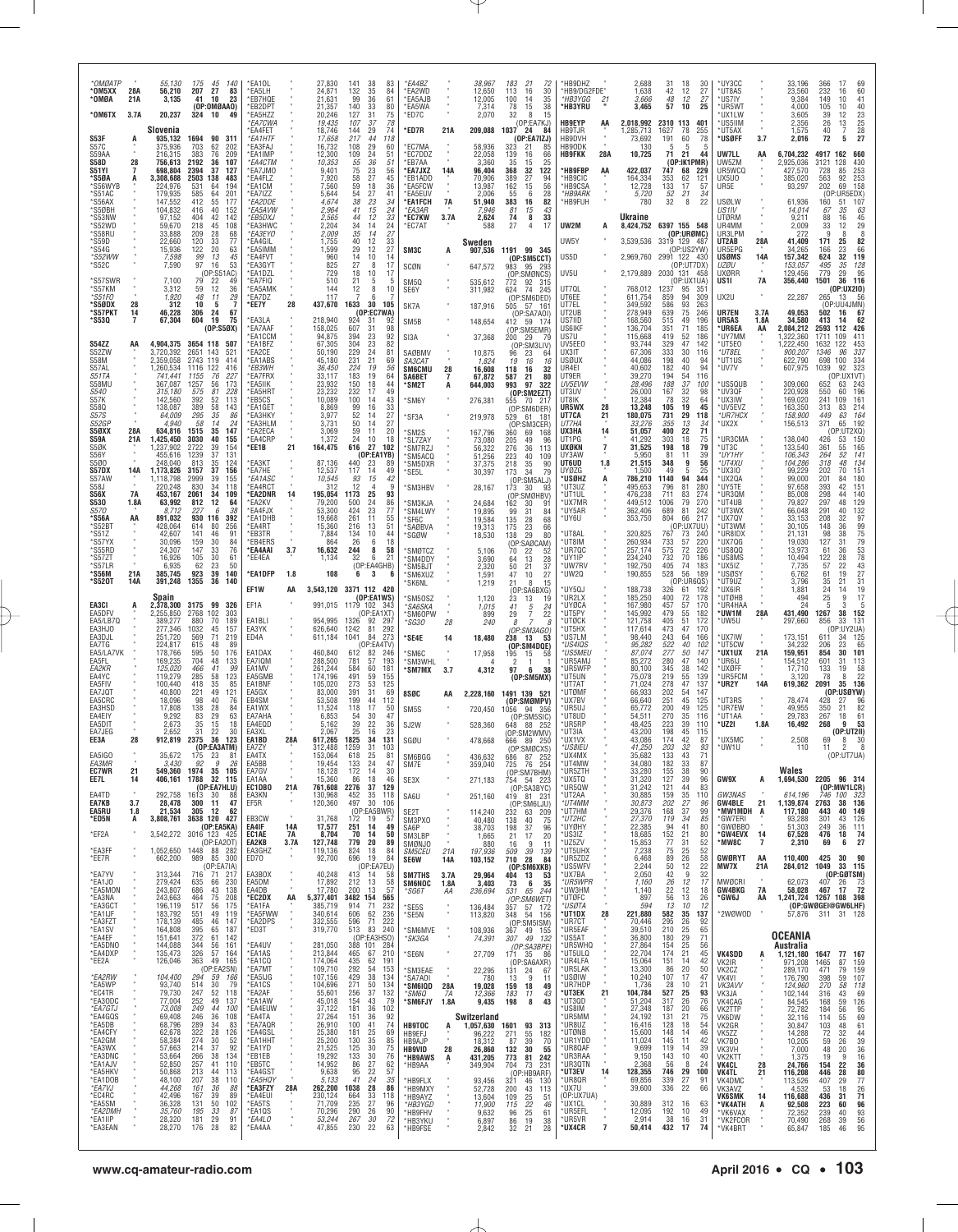| *VK5LTD<br>*VK4SP<br>*VK4EJ              |                            | 64,320<br>57,625<br>18,300           | 201<br>170<br>98           | -51<br>44<br>33              | 83<br>81<br>42                                      | *YB8XM<br>*YC5EGN<br>'YD2IJD                 |                        | 2,314<br>1,166<br>990                | 40<br>-11<br>15<br>34<br>9<br>13<br>23<br>14<br>16                                                     | LQ7E<br>LU8DY                          |                | 250,684<br>51,240                      | 960 23<br>-75<br>(OP:LW3DN)<br>225<br>-21<br>63                              |                                   | *PU2TES<br>*PU2LEW<br>*PY2EM             |                   | 40,875<br>39,864<br>39,648                   | 224<br>19<br>242<br>24<br>206<br>19                | 56<br>64<br>65           | CE3CT<br>3G6S                            | A                    | Chile<br>6,066,240 4768 128 317<br>1,585,360   | 2001                      | 210<br>94                                                 |
|------------------------------------------|----------------------------|--------------------------------------|----------------------------|------------------------------|-----------------------------------------------------|----------------------------------------------|------------------------|--------------------------------------|--------------------------------------------------------------------------------------------------------|----------------------------------------|----------------|----------------------------------------|------------------------------------------------------------------------------|-----------------------------------|------------------------------------------|-------------------|----------------------------------------------|----------------------------------------------------|--------------------------|------------------------------------------|----------------------|------------------------------------------------|---------------------------|-----------------------------------------------------------|
| *VK2WFT<br>*VK4HEC<br>*VK7BEN            |                            | 11,644<br>10,764<br>8,220            | 74<br>64<br>59             | 33<br>29<br>22               | 38<br>40<br>38                                      | *YD9CMA<br>*YC5KIK<br>*YD8VHS                |                        | 589<br>392<br>96                     | 25<br>9<br>10<br>27<br>6<br>-8<br>10<br>4                                                              | LW3DG<br>LU8ADX<br>LW9ETQ              |                | 43,650<br>25,456<br>9,168              | 516<br>14<br>16<br>212<br>12<br>31<br>86<br>13<br>35                         |                                   | *PU2VCF<br>*PU8PSF<br>*PU2LPV            |                   | 38,537<br>26,624<br>22,632                   | 192<br>23<br>195<br>16<br>17<br>169                | 66<br>48<br>52           | <b>CE6DFY</b><br><b>CE3NR</b>            | 28<br>14             | 54,150<br>47,520                               | 302<br>197                | (OP:XQ6OA)<br>58<br>17<br>70<br>29                        |
| *VK3HXT<br>*VK2NP<br>*VK5MTM<br>*VK6WE   |                            | 6.844<br>5,880<br>5.292<br>4.104     | 45<br>48<br>59<br>39       | 21<br>19<br>22<br>26         | 38<br>30<br>27<br>31                                | *YC8VIT<br>*YD1HFN<br>YB2TX                  | AA                     | 72<br>48<br>335,070                  | 5<br>4<br>5<br>6<br>6<br>506<br>75<br>180                                                              | LU10AH<br><b>LU9MBY</b><br>LU8XW       | 21<br>14       | 60,847<br>235,132<br>85,345            | 318<br>47<br>24<br>786<br>32<br>84<br>338<br>28<br>73<br>(OP:LU8XP)          | *PS1M                             | *PY5WH<br>*PU1VGD                        |                   | 21,791<br>14,392<br>13,338                   | 22<br>126<br>16<br>144<br>(OP:PY1<br>139<br>16     | 55<br>40<br>(MK<br>38    | 3G3PR<br>*CE1UGE<br>CE2SQE               | A                    | 15,275<br>385,800<br>47.244                    | 117<br>710<br>147         | 26<br>39<br>(OP:CE3LQH)<br>66<br>134                      |
| *VK3NRW<br>*VK4GSW<br>*VK3HOW            |                            | 2,368<br>2,294<br>1,218              | 27<br>25<br>16             | 9<br>16<br>14                | 23<br>21<br>15                                      | YB8QF<br>YB3PBF<br>YB1FW0                    | 28A                    | 9,900<br>1,428<br>190,809            | 27<br>72<br>39<br>37<br>18<br>33<br>30<br>601<br>81                                                    | LU1IBL<br>LU6FL<br><b>LU2DKT</b>       | 3.7<br>1.8     | 3,298<br>702<br>616                    | 35<br>9<br>25<br>23<br>6<br>17<br>10<br>12                                   |                                   | *PY1DO<br>*PU5RHT<br>*PU4ABA             |                   | 13,328<br>12,040<br>11,704                   | 96<br>16<br>18<br>88<br>149<br>16                  | 40<br>38<br>40           | *CE3DNP<br>'CE2LML<br>*CE3SBQ            | 28                   | 36,966<br>16,974<br>10,763                     | 214<br>268<br>118         | $\frac{79}{42}$<br>48<br>19<br>9<br>$\frac{14}{32}$<br>15 |
| *VK3JL<br>*VK6TKR<br>*VK2PV              | 28                         | 984<br>952<br>6                      | 17<br>19                   | 8<br>13                      | 16<br>15                                            | YBØDJ<br>YB3IZK<br>YB3BX                     | 21A                    | 106,526<br>63,168<br>714             | 392<br>22<br>76<br>278<br>22<br>62<br>8<br>26<br>q                                                     | *LU4EG<br>*LU7MCJ<br>*LU5FF            |                | 261,716<br>223,200<br>176,443          | 585<br>57<br>125<br>582<br>48<br>96<br>583<br>36<br>71                       | *PY1TL                            | *PY2DPM<br>*PU2RDB                       |                   | 7,524<br>6,786<br>5,368                      | 10<br>83<br>70<br>13<br>12<br>75                   | 34<br>26<br>32           | *CE3TMM<br>*XQ1TUW<br>*CE3GDR            | 14                   | 1,247<br>800<br>11,446                         | 53<br>41<br>77            | 19<br>10<br>9<br>7<br>23<br>36                            |
| *VK3VTH<br>*VK6AS<br>*VK3ZGP             | 14                         | 21,442<br>18<br>6                    | 115<br>3<br>$\overline{1}$ | 24<br>3<br>$\mathbf{1}$      | 47<br>3                                             | YB8TK<br>YBØNDT<br>'YC8QT                    | 14A<br>7A<br>ΑA        | 35,866<br>178,427<br>331,868         | 200<br>24<br>55<br>618<br>32<br>81<br>787<br>66<br>97                                                  | *LU2JCW<br>*LU7FP<br>*LU1JHF           |                | 18,786<br>12,566<br>8,357              | 72<br>35<br>58<br>34<br>103<br>27<br>35<br>49<br>26                          | *PS2R                             | *PY4RR                                   |                   | 5,092<br>3,570                               | 16<br>65<br>63<br>12                               | 22<br>(OP:PY2TI)<br>22   | CE3MDA<br><b>3G30</b>                    | AA<br>28A            | 9,246<br>126,582                               | 55<br>646                 | 29<br>$\begin{array}{c} 40 \\ 50 \end{array}$<br>23       |
| VK3GK<br>VK3DGN                          | AA                         | 115,872<br>85,527                    | 304<br>205                 | 53<br>51                     | 89<br>102                                           | *YB1UUN<br>*YC6GV<br>*YC9GWR                 |                        | 145,844<br>89,973<br>36,888          | 263<br>68<br>134<br>305<br>35<br>82<br>150<br>40<br>66                                                 | *LU8EHR<br>*LU3HIP<br>*I W1FUD         |                | 1.596<br>222,918<br>200,208            | 37<br>13<br>15<br>740<br>28<br>78<br>851<br>26<br>60                         |                                   | *PY4WWW<br>*PY2VTC<br>*PU2AAW            |                   | 2,997<br>2,490<br>2.332                      | 44<br>14<br>13<br>66<br>12<br>82                   | 23<br>17<br>32           | <b>CE2MVF</b><br>CE3WYZ                  | 14A                  | 1,054,296<br>14,388                            | 2255<br>101               | (0P:CE3OP)<br>37<br>125<br>26<br>40                       |
| VK2BCQ<br><b>VK100</b><br>VK2PN<br>VK3VT |                            | 50,752<br>44.428<br>13,250<br>8,520  | 165<br>156<br>99<br>54     | 45<br>43<br>25<br>23         | 77<br>73<br>$\begin{array}{c} 28 \\ 37 \end{array}$ | *YC1HLT<br>*YC2NDX<br>*YB2ECG<br>*YC7BHK     |                        | 30,888<br>27,968<br>18,640<br>3,784  | 126<br>42<br>66<br>128<br>31<br>61<br>116<br>38<br>$\begin{array}{c} 42 \\ 25 \end{array}$<br>33<br>18 | *LU3DK<br>*LU5EVK<br>*LW7DJ<br>*LU4DPL |                | 120,175<br>107,067<br>73,290<br>56,950 | 72<br>487<br>23<br>439<br>25<br>64<br>416<br>$^{22}_{20}$<br>48<br>47<br>362 |                                   | *PU2PSP<br>*PU1SSH<br>*PY2XQ             |                   | 2.112<br>1,230<br>1,197                      | 72<br>19<br>16<br>40<br>29<br>10                   | 47<br>25<br>11           | *CE7KF<br>*CB3F<br>*CB3L                 | AA<br>28A            | 139,732<br>71,151<br>3.354<br>175,942          | 303<br>252<br>51<br>645   | 131<br>62<br>40<br>71<br>19<br>$\frac{20}{76}$            |
| <b>VK4UC</b><br>*VK1NS<br>*VK6WX         | 28A<br>AA                  | 226,070<br>6,136<br>529              | 860<br>51<br>12            | 25<br>25<br>12               | 69<br>34<br>11                                      | *YC6MYO<br>*YD4IRS<br>*YC1BET                | 28A                    | 2,220<br>63<br>9,843                 | 32<br>17<br>20<br>3<br>11<br>65<br>14<br>37                                                            | *LW5DPG<br>*LU6DU<br>*LU1MPK           |                | 36,159<br>34,605<br>25,728             | 12<br>332<br>39<br>269<br>12<br>33<br>149<br>21<br>43                        |                                   | *PY4ASW<br>*PU2VGU<br>*PU2GMM<br>*PU2TYA |                   | 1,121<br>720<br>500<br>483                   | 29<br>6<br>17<br>7<br>39<br>10<br>27<br>8          | 13<br>13<br>10<br>13     | *CA3CBM<br><b>CA3JRI</b><br>*XQ3UP       | 21A                  | 18,500<br>9,964                                | 160<br>89                 | 25<br>$\frac{34}{35}$<br>16<br>18                         |
| 9M8K                                     | 28                         | East Malaysia<br>341,660             | 1062                       | 32                           | 78                                                  | *YB1MBA<br>*YC8RBI<br>*YC8UTI                | 21A                    | 120<br>65,000<br>43,428              | 5<br>-5<br>-5<br>382<br>19<br>46<br>245<br>24<br>53                                                    | *LU2EGI<br>*LU2FDA<br>*LU6FLZ          |                | 25,192<br>18,290<br>17,385             | 21<br>46<br>197<br>39<br>121<br>20<br>136<br>16<br>41                        |                                   | *PU2STQ<br>*PY3CEL<br>*PU1WTM            |                   | 147<br>98<br>-9                              | 7<br>3<br>8<br>4<br>3<br>$\overline{2}$            | 3                        | HK3JJH<br>HK4L                           | A                    | Colombia<br>457,488<br>179,444                 | 793<br>338                | 62<br>154<br>157<br>69                                    |
| *9M6LZY<br>*9M6ZIM                       |                            | 38,318<br>5,192                      | 169<br>47                  | (OP:JR3WXA)<br>40<br>20      | 58<br>-24                                           | *YC1CSV<br>*YC2OBI<br>*YB10Z                 |                        | 13,504<br>11,051<br>7.728            | 19<br>45<br>89<br>27<br>99<br>16<br>75<br>16<br>32                                                     | *LU1DTL<br>*LR1A                       |                | 6,302<br>4,235                         | $\frac{33}{24}$<br>13<br>64<br>51<br>11<br>(OP:LU1AS)                        | PX5E                              | *PY3BEG                                  | 21<br>AA          | 288<br>11,073,697 5560 156 545               | 7<br>13                                            |                          | HK3C<br>*HJ4ZJS                          | 14<br>АA             | 754,459<br>69,052                              | 1925<br>241               | 28<br>109<br>94<br>28                                     |
| *9W8DEN<br>*9W67UL<br>*9M6ZAE<br>*9W6IVY | 28<br>14<br>$\overline{7}$ | 44,096<br>4,212<br>836               | 255<br>56<br>18            | 20<br>10<br>10<br>21         | 44<br>17<br>12<br>42                                | *YB5BOY<br>*YB8SX<br>*YB8RW<br>*YG3CYU       | 14A<br><b>7A</b>       | 89,965<br>26,199<br>3,990<br>5,980   | 357<br>22<br>73<br>23<br>48<br>155<br>43<br>15<br>27<br>53<br>20<br>32                                 | *LW5ER<br>*LO7D<br>*LU6EBF             |                | 3,930<br>1,666<br>1.248                | 60<br>13<br>-17<br>41<br>8<br>q<br>(OP:LW1DRH)<br>33<br>11<br>-13            | ZZ2T                              |                                          |                   | 6,181,824                                    | (OP:PP5JR)<br>4033 124 404<br>(OP:PY2MNL)          |                          | *HK6JIL                                  |                      | 255<br>Ecuador                                 | 10                        | 8                                                         |
| 9M6XRO<br>*9W6AJA                        | AA<br>AA                   | 14,427<br>803,880<br>696             | 93<br>936<br>21            | 96<br>11                     | 223<br>13                                           | 'YG3CY1<br>*YG3CYS<br>*YD1DMK                |                        | 5,900<br>5,760<br>3,360              | 54<br>20<br>$\begin{array}{c} 30 \\ 28 \end{array}$<br>50<br>20<br>17<br>54<br>18                      | *LU4WG<br>*LU5MT<br>*LU7DUE            | 21             | 22,617<br>14,800<br>192                | 145<br>23<br>40<br>33<br>121<br>17<br>5<br>7                                 | ZV1ØM<br>PY5AB                    |                                          |                   | 2,217,492<br>2,087,176                       | 2890 75 204<br>1968<br>100                         | (OP:PT7ZT)<br>-276       | *HC5VF<br>HC2AO<br>*HC1YC                | A<br>14A<br>ΑA       | 208,772<br>563,834 1340<br>3,478               | 495<br>45                 | 54 110<br>32 119<br>19                                    |
| *9W6EZ                                   | 28A                        | 51,888<br>Fiji                       | 273                        | 25                           | 44                                                  | *YD3GOQ<br>*YD1EAV<br>*YD8ROY                |                        | 2,340<br>1,430<br>893                | 30<br>13<br>17<br>32<br>11<br>11<br>33<br>9<br>10                                                      | LP1H                                   | ΑA             | 7,318,072                              | 4679 134 422<br>(OP:LU5HM)                                                   | PY2KJ<br>PR7AB<br>PY5IN<br>PP1CZ  |                                          |                   | 2,019,584<br>1,221,792<br>497,906<br>407,472 | 1885<br>89<br>1720<br>73<br>773<br>76<br>718<br>60 | 279<br>194<br>165<br>148 | *PYØF/AA4NC28                            |                      | Fernando de Noronha<br>281.925                 | 973                       | 22<br>- 83                                                |
| *3D2KM                                   | A                          | 17,794                               |                            | 95 35<br>(OP:W6ZL)           | - 47                                                | *YC3RPW<br>*YDØRJQ<br>'YC5HFF                |                        | 861<br>120<br>108                    | 15<br>9<br>12<br>8<br>6<br>16<br>5                                                                     | LU1HLH<br>LU7YZ<br>LU1DZ               |                | 1,330,051<br>393,888<br>165,977        | 1431 101<br>-246<br>1117<br>53<br>79<br>57<br>124<br>345                     | PY7VI<br>PY1WS<br>PY3PA           |                                          |                   | 377,610<br>246,688<br>146,046                | 59<br>682<br>72<br>417<br>530<br>48                | 146<br>136<br>53         | *T02A                                    | A                    | <b>French Guiana</b><br>7,035,756 4602 121 425 |                           |                                                           |
| KG2A/KH2<br>NH <sub>2</sub> P            | A                          | Guam<br>1,336,930<br>56              | 1809<br>-5                 | 85 184                       |                                                     | *YC6JRT/Ø 3.7A                               |                        | 288<br>Micronesia                    | 10<br>6                                                                                                | LU3CW<br>LU1ALF<br>LU9MDH<br>LU601     |                | 127,604<br>68,688<br>40,248<br>180     | 504<br>41<br>51<br>240<br>42<br>66<br>203<br>21<br>57<br>6<br>6<br>-6        | PY2AE<br>PR7RBA<br>PY2YP          |                                          |                   | 82,824<br>48,888<br>47,615                   | 212<br>59<br>208<br>35<br>162<br>29                | 115<br>91<br>78          | *ZP6DYA                                  | 28                   | Paraguay<br>514,856                            |                           | 1362 30 109                                               |
| NH2DX                                    | AA                         | 1,947,456 1856 101 277               |                            | (OP:KG6DX)                   |                                                     | V6AAA                                        |                        | 40,920                               | 292 22<br>-33<br>(OP:NHGAA)                                                                            | LR1E<br>*L77D                          | 28A<br>ΑA      | 1,906,736<br>816,902                   | 3725<br>37<br>141<br>(OP:LW6DG)<br>1232<br>73<br>- 166                       | PY7ZY<br>PY2TOF                   | PY2MPG                                   |                   | 44,550<br>26,852<br>24,153                   | 241<br>23<br>34<br>119<br>29<br>114                | 43<br>64<br>54           | ZP5DBC<br>*ZP6DEM                        | AA<br>28A            | 4.242.020 3358 110 342<br>332,800              | 975                       | 30<br>98                                                  |
| KH7M                                     |                            | Hawaii<br>5,355,560                  |                            | 4305 147 287<br>(OP:NGTJ)    |                                                     | ZM210<br>ZL1HD                               | А                      | New Zealand                          | 4,246,200 3313 121 329<br>(OP:ZL310)<br>1,061,724 1285 100<br>209                                      | $*$ L33M                               |                | 191,121                                | (OP:LU6DC)<br>523<br>47<br>86<br>(OP:LU3MAM)                                 | PT2ZM<br>PV8DX<br>PY5ZHP          |                                          | 28A               | 2,016<br>620<br>369,892                      | 89<br>11<br>38<br>14<br>1092<br>30                 | 17<br>17<br>94           | 0A4SS<br>'0A6Q                           | А<br>A               | Peru<br>2,355,792 3029<br>204,546              | 378                       | 88<br>184<br>68<br>- 151                                  |
| NH7A<br>NH6WZ<br>WH7W                    |                            | 3,168,294<br>394,839<br>273,288      | 3359 124<br>817<br>520     | 76<br>79                     | 215<br>95<br>114                                    | ZL1WN<br>ZL2BCO                              | 3.7                    | 174,475<br>47,343<br>390             | 398<br>66<br>109<br>169<br>49<br>80<br>15                                                              | *LU6HDV<br>*LU7DH<br>*LU3DX            | 28A            | 7,420<br>565,920<br>441,630            | 48<br>-24<br>29<br>29<br>91<br>1664<br>30<br>1258<br>96                      | PU2YZP<br>PY2XC<br>PY2XJ<br>PY5DC |                                          | 21A               | 303,710<br>300,150<br>38,088<br>418,616      | 1039<br>29<br>923<br>28<br>216<br>26<br>1036<br>37 | 92<br>87<br>66<br>105    | PZ5RA                                    | AA                   | Suriname<br>2,317,760 2521 83 237              |                           |                                                           |
| KH6QJ<br>KH6DL<br>KH6Y                   | 21                         | 104,804<br>1,800<br>3,801            | 310<br>33<br>73            | 57<br>(OP:T32AZ)<br>11<br>10 | 76<br>13<br>11                                      | ZL1YE<br>*ZL1FLY<br>*ZL1EL                   | А                      | 25,389<br>24,570                     | 123<br>42<br>51<br>101<br>41<br>64<br>(OP:ZL2CO)                                                       | *LT7F<br>*LW7DBA<br>*LU9EHU            |                | 250,847<br>60,800<br>46,123            | 646<br>31<br>106<br>(OP:LU6FOV)<br>230<br>25<br>75<br>258<br>20<br>57        | PY2MP<br>PY2AA                    |                                          |                   | 44,382<br>2,432                              | 207<br>20<br>32<br>11<br>(OP:PY2RH)                | 58<br>21                 | *9Y4D                                    | 14                   | Trinidad & Tobago<br>1,275,340 2662            |                           | 35 135                                                    |
| *KH6CJJ<br>*KH7T<br>*NH7PE               | Á<br>28                    | 628,080<br>170,784<br>11,880         | 922<br>423<br>95           | 91<br>62<br>19               | 149<br>82<br>35                                     | *ZL/K7ST<br>*ZL1CTC                          | 14                     | 23,364<br>5,300                      | 97<br>44<br>55<br>46<br>17<br>33                                                                       | *LW5EAE<br>*LU7CAW<br>*LU9CBL          |                | 14,742<br>9.504<br>6,594               | 153<br>13<br>29<br>3i<br>66<br>17<br>63<br>12<br>30                          | PP5ZP<br>PY1KR<br>PY5BH           |                                          | 14A<br>7A         | 60,660<br>27,790<br>67,599                   | 271<br>23<br>169<br>27<br>287<br>28                | 67<br>43<br>83           | 9Y4W                                     |                      | 21A 1,495,224 3056<br>Uruguay                  |                           | 36 135                                                    |
| NH6Y<br>NH7U                             | AA                         | 702,219<br>49,784                    | 911<br>203                 | 90<br>43                     | 191<br>55                                           | ZL2AJ<br>ZL1T<br>ZL4NR                       | AA                     | 626,880<br>90,048<br>19,352          | 721 113 207<br>208<br>55<br>- 113<br>(OP:ZL1ANH)<br>88<br>30<br>-52                                    | *LU7ADN                                | 21A            | 66,248<br>Aruba                        | 290<br>25<br>66                                                              | PY5ZW<br>*PR9M<br>*PY5F0          |                                          | AA                | 1,288<br>1,200,897                           | 27<br>12<br>95<br>1101<br>(OP:PY9MM)               | 16<br>328                | <b>CX2DK</b><br>*CW5W                    | 28<br>A              | 2,325,162<br>3,299,027                         | 4816                      | 36 130<br>2680 115 318<br>(OP: CX6VM)                     |
| YB9WZJ                                   |                            | Indonesia<br>285,714                 | 504                        | 75                           | 159                                                 | ZL2CC<br>*ZL2MM<br>*ZL3TE                    | <b>7A</b><br>AA<br>28A | 28,944<br>26,362<br>62,284           | 189<br>26<br>41<br>112<br>37<br>61<br>473<br>21<br>25                                                  | <b>P49Y</b>                            | A              |                                        | 6,930,818 5121 111 355<br>(OP:AE6Y)                                          | *PW2A                             | 'PY2COY                                  |                   | 642,756<br>597,780<br>493,668                | 1302<br>903<br>64<br>(OP:PY2DV)<br>1005<br>70      | 60 114<br>179<br>119     | <b>CX9AU</b><br>*CX9BU<br><b>'CX7BBR</b> | 28                   | 1,686,492<br>63,928<br>90,320                  | 1936<br>253<br>479        | 94 222<br>81<br>41<br>59<br>21                            |
| YBØJZS<br>YB8IBD<br>YB3HJM<br>YBØOHG     | 21                         | 151,938<br>105,968<br>1,272<br>1,664 | 284<br>312<br>21<br>34     | 71<br>62<br>10<br>10         | 136<br>86<br>14<br>16                               |                                              |                        | Palau                                | (OP:W3SE)                                                                                              | <b>P40A</b><br>*P4ØW                   | AA<br>AA       |                                        | 8,176,630 5122 133 441<br>(OP:KK9A)<br>8,641,514 4589 144 514<br>(OP: W2GD)  | *PY1FI                            | *PY2VZ<br>*PY1SX                         |                   | 290,394<br>197,568<br>134,589                | 509<br>73<br>365<br>48<br>452<br>45                | 148<br>148<br>74         | *CX2TG<br>CX5UA                          | AA                   | 19,215<br>1,237,680                            | 116<br>1650               | 18<br>194<br>76                                           |
| YE3AA<br>YB1KI                           | 14                         | 945<br>92,610                        | 17<br>390                  | 10<br>(OP:N1IP)<br>22        | 68                                                  | T88Z0                                        | A                      | Philippines                          | 2.087.848 2294 101 221                                                                                 | *CP1FF                                 |                | Bolivia<br>10,496                      | 72 33 49                                                                     | *PT3A                             | *PY4LH                                   |                   | 99,330<br>94,464                             | 314<br>48<br>246<br>59                             | 81<br>105<br>(OP:PY3IT)  | CX4AT<br>CV7S<br><b>CX7ACH</b>           | 28A<br>21A<br>14A    | 27,886<br>238,428<br>354,342                   | 165<br>848<br>914         | 55<br>83<br>18<br>28<br>(OP:CX7SS)<br>111<br>35           |
| YD9SBP<br>YBØCOU<br>*YB6IXJ              | 3.7<br>A                   | 11,914<br>475<br>168,036             | 110<br>16<br>324           | 20<br>10<br>64               | 26<br>9<br>137                                      | DU7JAY<br>DU1IVT<br>DU1AV                    |                        | 716,201<br>611.129<br>368,810        | 1339 74<br>125<br>69<br>1082<br>130<br>1063<br>56<br>74                                                | PS <sub>2</sub> T                      | A              | Brazil                                 | 2,317,350 2305 97 253                                                        |                                   | *PS8BR<br>*PY2ABN<br>*PY2BEK             |                   | 93,408<br>73,700<br>38,896                   | 293<br>32<br>301<br>33<br>165<br>38                | 107<br>67<br>66          | CX4BW<br>CX4SS<br>*CX6DRA                | 28A                  | 334,048<br>141.102<br>77,264                   | 842<br>442<br>341         | 36<br>110<br>99<br>35<br>24<br>64                         |
| *YC2MDU<br>Y BOKUI<br>*YB8BRI            |                            | 136,206<br>104.988<br>62,832         | 330<br>299<br>199          | 60<br>υo<br>47               | 101<br>.YC<br>89                                    | <b>DU1RB</b><br>DU1JI<br><b>DW3TRZ</b>       | 21<br>$\overline{7}$   | 148,820<br>42.978<br>8,052           | 766<br>46<br>24<br>22<br>283<br>17<br>85<br>27                                                         | PY2MC<br>PY2SBY                        |                | 2,240,440<br>498,182                   | (OP:PY2ZEA)<br>2527<br>91<br>22<br>831<br>68<br>155                          |                                   | *PY2VOA<br>PY2PRB<br>*PY2XV              |                   | 30,627<br>24,119<br>18,880                   | 192<br>26<br>29<br>111<br>23<br>94                 | 57<br>60<br>57           | *CX2CC                                   | 21A                  | 637,637<br>Venezuela                           | 1648                      | 110<br>33                                                 |
| *YB3JOS<br>*YB6HAI<br>*YB1TJ<br>*YB1CYD  |                            | 58,671<br>28,943<br>26,030<br>25,721 | 183<br>137<br>102<br>120   | 43<br>36<br>30<br>38         | 80<br>67<br>65<br>51                                | *DU1JM<br>*DU2XXA<br>*4F3FSK<br>*DV7EIU      | Ą                      | 301,087<br>38,829<br>21,490<br>5,104 | 558<br>62<br>137<br>123<br>48<br>81<br>137<br>30<br>40<br>56<br>19<br>25                               | PY9ØIARU<br>PY2MSR<br>PY4NY            |                | 284,900<br>80,216<br>61,480            | 52<br>133<br>551<br>(OP:PY2ZZZ)<br>295<br>52<br>96<br>217<br>70<br>46        | *ZW2F                             | *PY3DJB<br>*PY2LW                        |                   | 17,005<br>14,940<br>8,352                    | 90<br>40<br>82<br>29<br>67<br>21<br>(OP:PY2)       | 55<br>54<br>37<br>CD)    | YW4D<br>YV6CR                            | A                    | 7,570,360<br>1.197.207                         |                           | 3987 150 515<br>(OP:YV1DIG)<br>1410 91 228                |
| *YB6LAY<br>*YBØIBM<br>*YC9IPJ            |                            | 18,000<br>15,470<br>11,232           | 90<br>77<br>74             | 27<br>22<br>30               | 48<br>48<br>42                                      | *DU3LA<br>*DU2BOQ                            | 28                     | 42,552<br>6,142                      | 283<br>20<br>34<br>(OP:NGQM)<br>62<br>12<br>25                                                         | PP5JY<br>PY2KP<br>PY5KA                |                | 61,116<br>42,441<br>38,948             | 193<br>43<br>89<br>89<br>138<br>52<br>180<br>44<br>63                        |                                   | *PY2KG<br>*PV8AZ<br>*PY2ALC              |                   | 5,874<br>4,361<br>4,128                      | 75<br>26<br>37<br>17<br>40<br>14                   | 40<br>32<br>29           | 4M5W<br>YW4V<br>YV5IAL                   | 3.7<br>1.8           | 42,978<br>2,496<br>286                         | 277<br>42                 | 43<br>14<br>19<br>7<br>(0P:YV4DYJ)<br>$1^{\circ}$<br>2    |
| *YB8HZ<br>*YC6UAK<br>*YBØUNC             |                            | 10,494<br>1,976<br>1,488             | 70<br>54<br>23             | 28<br>21<br>13               | 38<br>31<br>18                                      | *DU1AVC<br>*DU3/W6QT 21<br>*DV8RS<br>*DU4PMA |                        | 4,026<br>13,156<br>4,655             | 42<br>12<br>21<br>125<br>18<br>26<br>20<br>64<br>15                                                    | PV8BR<br>PV8ADI<br>ZY2B                | 28             | 12,870<br>8.874<br>1,502,904           | 73<br>21<br>45<br>101<br>37<br>65<br>3313<br>32<br>124                       |                                   | *PY1F0X<br>*PY1SGT<br>*PP5GEL            |                   | 2,176<br>1,456<br>990                        | 52<br>14<br>43<br>14<br>37<br>14                   | 20<br>14<br>16           | *YY4RDC<br>*YY6CAM<br>*YV4ET             | A                    | 62,098<br>29,574<br>24,645                     | 228<br>135<br>100         | 29<br>93<br>22<br>71<br>25<br>68                          |
| *YCØIEM<br>*YBØMWM<br>*YB1BGI<br>*YB9WAN | 28                         | 1,078<br>756<br>157,410<br>20,988    | 18<br>14<br>507<br>129     | 11<br>-9<br>26<br>25         | 11<br>12<br>84<br>41                                | *DU4JT<br>*DU70K<br>*DU9BX                   | 14<br>$\frac{7}{4}$    | 1.950<br>4,961<br>2,552<br>2,187     | 11<br>47<br>15<br>64<br>15<br>26<br>50<br>12<br>17<br>48<br>11<br>16                                   | PY2EJ<br>PY2JNV<br>PY5JQ<br>PY5ZD      | $\alpha$<br>21 | 16,592<br>8,084<br>5.856<br>708,099    | 111<br>19<br>42<br>29<br>69<br>14<br>48<br>17<br>31<br>1679<br>33<br>114     |                                   | *PV8DR<br>*PY3MU<br>*PU2UAF              | 28A               | 352<br>383,032<br>253,208                    | 10<br>7<br>1196<br>27<br>841<br>30                 | 9<br>89<br>94            | *YY5GJC<br>*YY5AFJ<br>*YV6YV             | 28                   | 5,035<br>575<br>133,705                        | 40<br>15<br>632           | 31<br>22<br>10<br>15<br>23<br>62                          |
| *YB6DE<br>*YBØVB<br>*YBØCOX              |                            | 18,688<br>10,494<br>7,104            | 117<br>74<br>72            | 18<br>19<br>12               | 46<br>34<br>25                                      | *DV7DRP<br>DU1EG                             | 21A                    | 77<br>33,440                         | 5<br>3<br>310<br>-17<br>23                                                                             | PT2AC<br>PY1V0Y<br>PY50W               | 7              | 308,700<br>120<br>150,052              | 1038<br>32<br>94<br>$\overline{4}$<br>-5<br>4<br>597<br>27<br>65             | *PP5UP                            | *PY4XX<br>*PY2ZR<br>*PU5AGM              |                   | 167,388<br>154,018<br>128,820                | 526<br>24<br>543<br>26<br>684<br>19                | 87<br>80<br>57           | *YV4AW<br>*YV8ER<br>*YV4MY<br>*YY4GOR    | 14<br>$\overline{1}$ | 110,400<br>157,080<br>12,685<br>112            | 428<br>559<br>120<br>12   | 76<br>24<br>25<br>85<br>32<br>11<br>5<br>9                |
| *YB9GV<br>*YB8EDO<br>*YC1CZZ             | 21                         | 108,992<br>57,519<br>36,686          | 392<br>270<br>200          | 26<br>21<br>23               | 78<br>56<br>60                                      | DU1EV<br>*DU3BC                              | 7A<br>AA               | 7,455<br>1,812,216 1988              | 89<br>22<br>13<br>98<br>224                                                                            | *PY1NX<br>*PY2LPM<br>*PY2V0X           | A              | 3,460,229<br>296,920<br>225,435        | 3026 104<br>297<br>75<br>514<br>185<br>684<br>45<br>88                       |                                   | *PU2STZ<br>*PU8TAS<br>*PU1KTZ            |                   | 97,857<br>93,122<br>65,688<br>47,970         | 438<br>20<br>344<br>24<br>291<br>25<br>294<br>21   | 63<br>77<br>-77<br>44    | <b>YV6BXN</b><br><b>YV4NN</b>            | AA<br>21A            | 31,428<br>1,542,240                            | 144<br>3416               | 33<br>64<br>134<br>36                                     |
| *YC9WIC<br>*YC8XOB<br>*YC2TDA            |                            | 36,328<br>31,533<br>29,151           | 195<br>176<br>156          | 26<br>20<br>26               | 50<br>49<br>53                                      | 5W1SA                                        | 14                     | Samoa                                | 721,215 1575 38 127                                                                                    | *PY3FOX<br>*PY2RF<br>*PY1RY            |                | 138,774<br>82,170<br>72,072            | 258<br>135<br>67<br>221<br>57<br>109<br>312<br>33<br>51                      |                                   | *PY5JR<br>*PU5DUD<br>*PP5DZ              |                   | 46,852<br>32,967<br>31,734                   | 318<br>15<br>187<br>24<br>160<br>25                | 38<br>57<br>57           | <b>YV5PM</b><br>*YV8AD<br>*YV5EAH        | 7A<br>AA             | 437,880<br>929,070<br>925,274                  | 1280<br>1121<br>1102      | 97<br>26<br>228<br>82<br>80<br>221                        |
| *YB8TM<br>*YE4IJ<br>*YC8VRA<br>*YC1KA    |                            | 25,296<br>23,115<br>20,923<br>19,520 | 153<br>129<br>132<br>125   | 18<br>20<br>22<br>19         | 50<br>47<br>39<br>42                                | <b>E51EAQ</b>                                | 14                     | <b>South Cook Islands</b>            | 853,468 2023 36 118<br>(OP:SP5EAQ)                                                                     | *PY2QM<br>*PY4RL<br>*PY1NS<br>*PP6ZZ   |                | 66,975<br>45,784<br>45,639<br>44,750   | 273<br>45<br>96<br>217<br>38<br>80<br>195<br>33<br>66<br>156<br>44<br>81     |                                   | *PU2MTV<br>*PY2FSR<br>*PY2TTE            |                   | 31,724<br>25,155<br>23,828                   | 142<br>25<br>176<br>19<br>130<br>27                | 78<br>46<br>65           | *YY6SEW<br>*YV5KG<br>*YY1YLY<br>*YY4KCV  | 28A                  | 105,360<br>20,553<br>692,886                   | 366<br>117<br>2375<br>656 | 85<br>35<br>57<br>36<br>79<br>23<br>52<br>23              |
| *YB2CPO<br>*YCØCCW<br>*YB1TIA            |                            | 15,708<br>15,544<br>14,892           | 88<br>105<br>103           | 22<br>16<br>21               | 44<br>42<br>52                                      | 4W/JE1CKA A                                  |                        | Timor-Leste<br>58,896                | 449 21 27                                                                                              | *PY2GZ<br>*PU3KNG<br>*PV8AX            |                | 34,947<br>33,051<br>23,166             | 195<br>38<br>61<br>184<br>20<br>49<br>112<br>34<br>65                        |                                   | *PU2BRU<br>*PY2WK<br>*PU2YVW             |                   | 16,632<br>15,748<br>13,983                   | 184<br>19<br>118<br>17<br>123<br>23                | 44<br>45<br>36           | *YV4GLY<br>*YV1KK<br>*YV2CAR             | 21A                  | 118,125<br>357<br>1,229,658<br>850,096         | 19<br>2463<br>2229        | 10<br>139<br>35<br>103<br>31                              |
| *YCØPDZ<br>*YC1LS<br>*YCØKBE             |                            | 10,434<br>10,092<br>9,075            | 97<br>65<br>65             | 17<br>19<br>18               | 30<br>39<br>37                                      | *A35JP                                       | A                      | Tonga<br>149,036                     | 379 58 90<br>(OP:JAØRQV)                                                                               | *PT2AW<br>*PY2CTA<br>*PY2AXH           |                | 20,271<br>17,004<br>11,926             | 32<br>95<br>55<br>119<br>27<br>51<br>42<br>105<br>25                         | *PY2IQ                            | *PU8YPL<br>*PU3MUS<br>*PU4HUD            |                   | 13,804<br>13,237<br>10,560<br>10,550         | 118<br>14<br>107<br>17<br>119<br>14<br>16<br>96    | 44<br>44<br>19<br>34     | *YY4TSS<br>*YV4DX<br>*YV4NY              | 7A<br>3.7A           | 42,642<br>15,576<br>704                        | 260<br>105<br>25          | 53<br>16<br>$\frac{53}{16}$<br>13<br>6                    |
| *YC1ZBI<br>*YC9FAR<br>*YB1TS             |                            | 7,776<br>7,124<br>5,633              | 70<br>72<br>57<br>74       | 16<br>20<br>15               | 32<br>32<br>28<br>28                                |                                              |                        | SOUTH AMERICA<br>Antarctica          |                                                                                                        | *PP6MS<br>*PY3ZZR<br>*PP5ASF           |                | 6,510<br>6,413<br>6,325                | 26<br>104<br>36<br>22<br>82<br>31<br>29<br>26<br>73<br>33                    |                                   | *PU5IKE<br>*PT9BM<br>*PU1MIL             |                   | 4,635<br>4,029<br>3,456                      | 88<br>17<br>32<br>22<br>13<br>67                   | 28<br>29<br>19           | <b>VE3VN</b>                             | Ĥ                    | QRP<br>677,340                                 | 775                       | 72<br>246<br>$83\quad 293$                                |
| *YE1FTK<br>*YB9VL<br>*YC8HG<br>*YBØKTT   |                            | 5,588<br>2,619<br>2,592<br>1,426     | 49<br>44<br>38             | 16<br>12<br>15<br>13         | 15<br>12<br>18                                      | *RI1ANZ                                      | A                      | 48,642<br>Argentina                  | 144 42 79<br>(OP:RW6ACM)                                                                               | *PY2AB<br>*PY2YR<br>*PY2DR<br>*PY1CDR  |                | 6,018<br>3,382<br>2,070<br>1.978       | 55<br>18<br>25<br>40<br>13<br>62<br>19<br>26<br>54<br>20<br>23               |                                   | *PU2WSQ<br>*PU7DEF<br>*PU1TMU            |                   | 2,646<br>2,409<br>1,920                      | 8<br>38<br>12<br>54<br>52<br>13                    | 19<br>21<br>17           | DK3WE<br>JR4DAH<br>JH10GC<br>UX2MF       | ×                    | 642,208<br>500,678<br>485,010<br>425,548       | 990<br>679<br>575<br>615  | 87<br>191<br>106 211<br>85 297                            |
| *YC1QL<br>*YB1EGP<br>*YE2BEM             |                            | 836<br>420<br>396                    | 18<br>10<br>19             | 9<br>-7<br>8                 | 10<br>-8<br>14                                      | LP7D<br>LU5AB<br>LU7HN                       |                        | 819,102<br>414,434<br>95,195         | 1487 63<br>148<br>972<br>53<br>105<br>455<br>36<br>43                                                  | *PT9JFM<br>*PY2LCW<br>*PY3ASQ          |                | 1,080<br>891<br>286                    | 32<br>12<br>15<br>33<br>15<br>18<br>10<br>23<br>12                           |                                   | *PU1KVA<br>*PT2LA<br>*PP5FMM             |                   | 1,728<br>840<br>370                          | 42<br>11<br>32<br>11<br>15<br>5                    | 13<br>13                 | K8ZT<br>G4CWH<br><b>IZ1ANK</b>           | ×                    | 340,075<br>290,418<br>287,328                  | 424<br>551<br>637         | 77 228<br>68<br>223<br>72 220                             |
| *YC1HUG<br>*YF3BPL<br>*YD1IMK            |                            | 299<br>50,373<br>3,040               | 11<br>234<br>45            | 6<br>30<br>15                | 57<br>23                                            | <i>LU4JEA</i><br>LTØH                        | 28                     | 192<br>629,862                       | 13<br>6<br>6<br>1988<br>28<br>85<br>(OP:LU3HY)                                                         | *PU2WDX<br>*PU5DTH<br>*PU4GOD          | 28             | 402,215<br>156,869<br>149,226          | 1397<br>79<br>24<br>594<br>23<br>80<br>503<br>25<br>89                       | *PS8ET                            | *PY2HT<br>*PP5NY                         | 21A<br><b>14A</b> | 154,700<br>27,040<br>24,570                  | 582<br>25<br>130<br>20<br>175<br>20                | 75<br>60<br>43           | W6QU<br><b>NDØC</b>                      |                      | 236,610<br>235,554                             | 371<br>357                | 79 160<br>(0P:W8QZA)<br>70 179                            |
| *YC2NBY<br>*YD6BTI                       |                            | 2,516<br>2,320                       | 37<br>49                   | 16<br>9                      | 21<br>20                                            | LU5VV<br>LU3HS                               |                        | 553,014<br>279,310                   | 1707<br>23<br>91<br>1209<br>21<br>64                                                                   | *PP5NS<br>*PU9ATH                      |                | 86,403<br>70,191                       | 410<br>23<br>60<br>322<br>26<br>73                                           | *PY1MT                            | *PY8WW                                   | 7A                | 195,300<br>80                                | 618<br>31<br>4<br>4                                | 93<br>4                  | W1JCW/5<br><b>RW3AI</b>                  |                      | 223,965<br>203,988                             | 354<br>573                | 64 173<br>57 210                                          |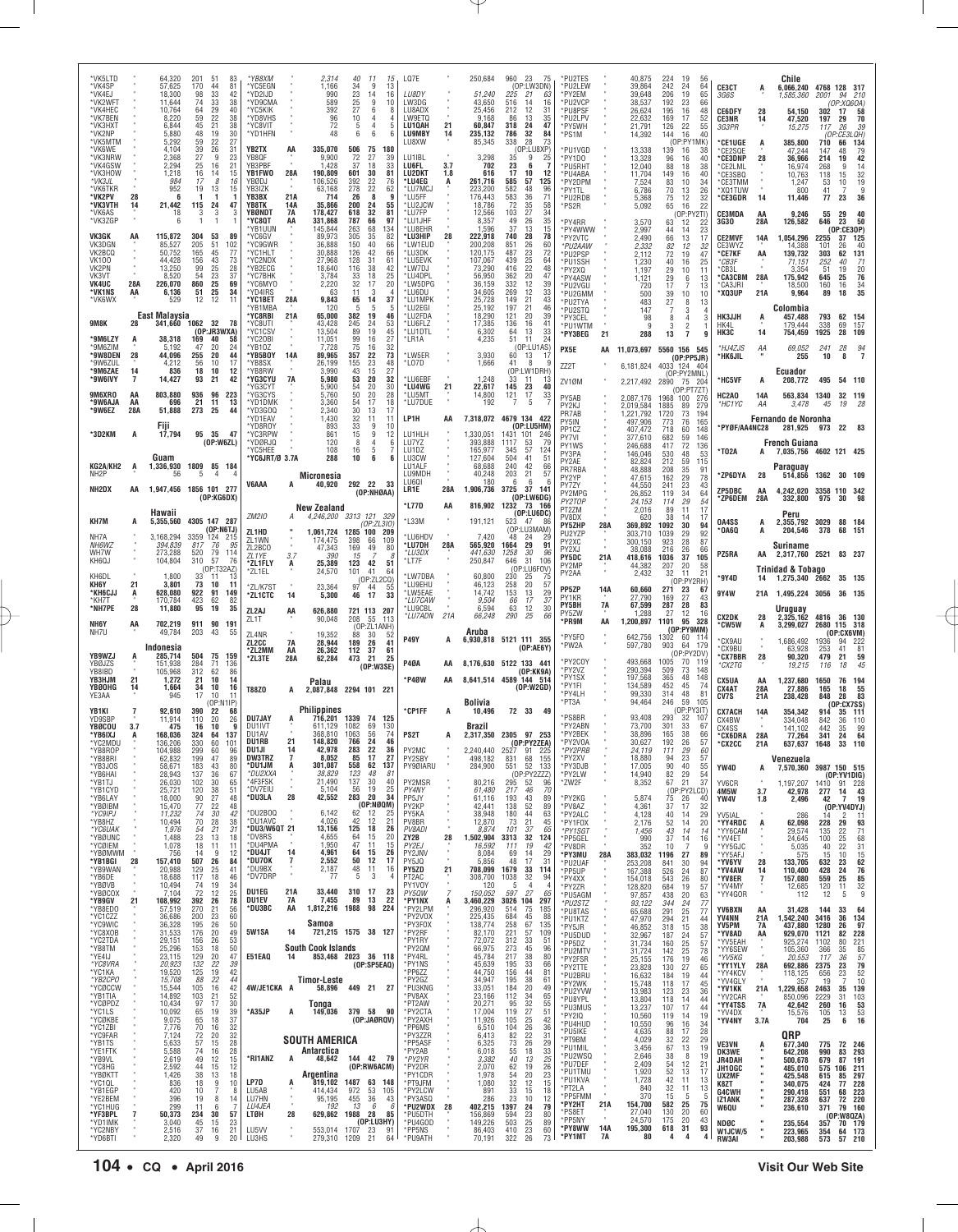| UN7EG<br>SBØA<br>UT5E0X<br>IZ8EWD<br>KA8SMA                        |    | 172,473<br>169,812<br>160,888<br>158,976<br>151,891                | 340<br>49<br>142<br>557<br>51<br>161<br>(OP:SMØLPO)<br>408<br>61<br>-177<br>463<br>51<br>165<br>296<br>55<br>138                                   | <b>GJ3YHU</b><br>SP4LVK<br>14PZP<br><b>F4HLR</b><br><b>JR2EKD</b><br>7N4WPY |          | 52,917<br>46.563<br>43,452<br>41.382<br>38,325<br>26,280 | 246<br>19<br>74<br>289<br>62<br>21<br>221<br>24<br>78<br>79<br>251<br>20<br>198<br>50<br>25<br>23<br>149<br>50          | PY1CM <sub>1</sub><br>OK1GK<br><b>JH1WGW</b><br>PU2DMM<br>NK5G<br>HK3W                   |                                            | 4.061<br>3.102<br>880<br>600<br>128                   | 60<br>8<br>37<br>13<br>16<br>11<br>17<br>9<br>6<br>4<br>-1                    | 23<br>20<br>11<br>11<br>4        | KØJE<br>W9ELN/Ø<br>WØPPF<br><b>KL7JRC</b>                                   | 258,121<br>127,312<br>120,240<br>Alaska<br>47,895                                  | 287<br>221 65<br>273<br>212 43 60                             | 90<br>- 48                       | 269<br>153<br>132                             | E2X<br>*HSØZIA<br>*HS40I                         | Thailand<br>1,882,684<br>2,143,960 1879 111 323<br>6,976<br><b>United Arab Emirates</b> | 1902 111 322<br>78                   | 24                         |                                     |
|--------------------------------------------------------------------|----|--------------------------------------------------------------------|----------------------------------------------------------------------------------------------------------------------------------------------------|-----------------------------------------------------------------------------|----------|----------------------------------------------------------|-------------------------------------------------------------------------------------------------------------------------|------------------------------------------------------------------------------------------|--------------------------------------------|-------------------------------------------------------|-------------------------------------------------------------------------------|----------------------------------|-----------------------------------------------------------------------------|------------------------------------------------------------------------------------|---------------------------------------------------------------|----------------------------------|-----------------------------------------------|--------------------------------------------------|-----------------------------------------------------------------------------------------|--------------------------------------|----------------------------|-------------------------------------|
| <b>HB9ZAG</b><br>KT8K<br>DL2JRM                                    |    | 139,680<br>121,974<br>117,216                                      | 149<br>479<br>45<br>50<br>262<br>124<br>357<br>60<br>162                                                                                           | SP4GFG<br>JQ1NGT<br>JR6HMJ/                                                 |          | 22.922<br>19,546<br>17,490                               | 179<br>19<br>54<br>20<br>38<br>140<br>127<br>19<br>34                                                                   | OH2BV<br><b>II3W</b>                                                                     | 21A                                        | 178,416<br>165,240                                    | 527<br>37<br>37<br>499                                                        | 131<br>-125<br>(OP:13VFJ)        | *VP9I                                                                       | Bermuda<br>6,784,064 4715 134 474                                                  |                                                               |                                  |                                               | A61BK<br>A61ZX                                   | 6,155,590 3602 135 523<br>2,651,292 2950                                                |                                      | 78                         | -256                                |
| YB9KA<br>N8XA<br>K2YGM<br><b>КН6КG</b><br>SN <sub>5L</sub><br>N1TM |    | 116,466<br>111,910<br>102.879<br>99,960<br>96.255<br>95,568        | 345<br>69<br>108<br>224<br>53<br>137<br>230<br>45<br>116<br>259<br>66<br>81<br>449<br>$\begin{array}{c} 45 \\ 45 \end{array}$<br>162<br>205<br>131 | N3UR<br>JR1NKN<br>9A2EY<br>HAØGK<br>JI3CJ0<br>RA7RA                         |          | 16.464<br>14,500<br>13.804<br>10,070<br>8.720<br>8,692   | 112<br>10<br>46<br>125<br>20<br>30<br>157<br>12<br>46<br>104<br>16<br>37<br>86<br>15<br>25<br>42<br>122<br>11           | <b>BD9XE</b><br>LZ2A<br>J43N<br><b>NØUR</b><br>R7F0                                      |                                            | 73,440<br>73,030<br>40,140<br>20.808<br>19.920        | 356<br>-25<br>395<br>25<br>(OP:LZ2DB)<br>317<br>21<br>107<br>15<br>149<br>18  | - 77<br>84<br>69<br>57<br>62     | VP2V/N3DXX<br>VE3JM                                                         | <b>British Virgin Islands</b><br>6,018,750 4782 119 416<br>Canada<br>11,383,692    | 5486 159                                                      |                                  | 630                                           | 9M2SI<br>*9M4SG<br>'9M4CPM<br>'9M2JKL            | <b>West Malaysia</b><br>554,120<br>143,655<br>51,308<br>5,785                           | 978<br>398<br>227<br>47              | 79 201<br>63<br>46<br>25   | 120<br>81<br>40                     |
| JA1HNW<br>F4BYB<br>F4EJW<br>VA3WR<br>VE3SD<br>UR3AFS<br>R9AT       |    | 89,060<br>86,112<br>76,976<br>76,650<br>73,308<br>67,860<br>66,304 | 232<br>54<br>92<br>42<br>408<br>142<br>318<br>33<br>103<br>54<br>121<br>182<br>207<br>46<br>103<br>39<br>297<br>156<br>200<br>41<br>107            | PY2BI<br><b>MW8T</b><br>DL90HA<br>D07PRM<br>DD10PI<br>F6KQV                 |          | 8,478<br>7,470<br>7,425<br>5,891<br>2,890<br>2,232       | 74<br>17<br>37<br>92<br>13<br>32<br>(OP:MMØCWJ)<br>88<br>11<br>34<br>12<br>75<br>31<br>12<br>53<br>22<br>34<br>20<br>11 | <b>W9SUN</b><br>N8HP<br><b>YU1ANO</b><br>K3QF<br>JH3DMQ<br><b>ES7CE</b><br><b>MWØJRX</b> | 14A                                        | 17,871<br>16.614<br>990<br>828<br>96<br>45<br>201,720 | 92<br>16<br>86<br>16<br>23<br>8<br>19<br>8<br>4<br>4<br>15<br>4<br>25<br>1200 | 53<br>55<br>14<br>15<br>11<br>98 | <b>VE6SV</b><br>VE3MIS<br>VE7GL<br>VB2T<br><b>VE7SAR</b><br>VE3WPZ<br>VE6AO | 6,527,928<br>5,099,156<br>4,512,480<br>890,652<br>257,796<br>229,440<br>174.045    | 4570 164<br>3192 140<br>3612 143<br>1280<br>491<br>415<br>373 | 87<br>63<br>69<br>69             | 468<br>482<br>401<br>235<br>154<br>171<br>136 | OE5XIL<br>OE5XRL<br>OE1XAW<br>*OE2S              | <b>EUROPE</b><br>Austria<br>832,275<br>77,715<br>46.740<br>2,863,344                    | 1267<br>269<br>242<br>2042 137 559   | 86 319<br>46 111<br>46 118 |                                     |
| DO8CW<br>IK3XTY<br>UT4UFZ<br>VE3LJQ                                |    | 61,380<br>61,344<br>58,506<br>58,506                               | 42<br>414<br>-113<br>289<br>36<br>106<br>244<br>40<br>107<br>164<br>41<br>106                                                                      | YC1UUU<br>BI40JF<br><b>W2JEK</b>                                            |          | 2,184<br>1,593<br>966                                    | (OP:F1UIH)<br>32<br>13<br>15<br>64<br>12<br>15<br>17<br>8<br>15                                                         | YT4T<br><b>IZØFUW</b><br><b>ES7AM</b><br><b>N9NBC</b>                                    |                                            | 71.536<br>43,344<br>21.756<br>19,512                  | 30<br>335<br>403<br>18<br>229<br>15<br>112<br>17                              | 106<br>66<br>59<br>55            | <b>VE2CWO</b><br>'VE3KTB/VYØ<br>*VE2CSL                                     | 201.144<br>151,470<br>272                                                          | 358<br>488<br>9                                               | 60<br>42<br>8                    | 172<br>111<br>-8                              | <b>CU4DX</b><br>CQ8M                             | Azores<br>8,356,143 6785 135 454<br>1,667,586                                           | 1988                                 | 97                         | -352                                |
| EA1GT<br>DJ3GE<br><b>IN3UFW</b><br>SQ30GP                          |    | 56.700<br>56,548<br>55,632<br>43.722                               | 260<br>34<br>106<br>254<br>37<br>97<br>293<br>$\frac{35}{38}$<br>117<br>198<br>88                                                                  | UR5KBP<br><b>GU4YBW</b><br>TA1CH<br>JS1SDU/3                                |          | 819<br>625<br>506<br>280                                 | 28<br>$\overline{7}$<br>14<br>21<br>9<br>16<br>$\frac{27}{20}$<br>6<br>$\begin{array}{c} 16 \\ 8 \end{array}$<br>6      | IK40MU<br><b>LZ2TU</b><br>UA1CEC<br>SY1BCC                                               | $\mathbf{u}$                               | 18.304<br>16,569<br>2,673<br>182                      | 12<br>202<br>12<br>211<br>84<br>$\frac{6}{3}$<br>16                           | 52<br>51<br>$\frac{27}{10}$      | TI5/W3TB                                                                    | Costa Rica<br>1,855,040 2597 86 255<br><b>Dominican Republic</b>                   |                                                               |                                  |                                               | EU1WW<br>*EW4WE                                  | <b>Belarus</b><br>3,427,713 3062 145 522<br>138,244                                     | 525                                  | 47 167                     |                                     |
| <b>MØKWK</b><br><i><b>IWØQO</b></i><br><b>LA1DSA</b><br>DL8MF      |    | 35,574<br>32,750<br>30,848<br>29,945                               | 205<br>33<br>114<br>41<br>164<br>.90<br>187<br>31<br>97<br>34<br>79<br>143                                                                         | F4GLD<br>J07FGZ/1<br>JA1POS<br>AB1HD                                        |          | 190<br>128<br>42<br>24                                   | 26<br>13<br>6<br>3<br>2<br>-2                                                                                           | IQ3KU<br><b>SV3GKU</b><br>IZ1DGG                                                         | 7A                                         | 23,400<br>13,662<br>10,761                            | 239<br>14<br>(0P:IZ3IBL)<br>157<br>14<br>9<br>190                             | 64<br>52<br>42                   | *НІЗК<br>YS1YS                                                              | 3,988,962 3588 121 380<br>El Salvador<br>1,088,875 1811 68 213                     |                                                               |                                  |                                               | * 0T5X                                           | Belgium<br>797,160 1671 80 285                                                          |                                      |                            |                                     |
| DDØVS<br>RZ4WZ<br>DL5EC<br>2EØLJZ<br>UN8PT                         |    | 29,890<br>28,919<br>28,783<br>28,182<br>27,768                     | 153<br>39<br>83<br>35<br>147<br>86<br>150<br>34<br>73<br>$\frac{32}{23}$<br>90<br>162<br>159<br>55                                                 | SQ5NBE<br>IN3HUU<br>R2ABT<br>G3ZNR<br><b>DK1MIR</b>                         | 14       | 58,290<br>11,780<br>11,286<br>10,123<br>6,720            | 69<br>511<br>18<br>145<br>11<br>51<br>174<br>11<br>46<br>42<br>157<br>11<br>130<br>8<br>40                              | <b>K3TW/4</b><br>GØW<br>WB40MM<br>YD1CW                                                  |                                            | 8,195<br>5,175<br>2.607<br>1,679                      | 62<br>14<br>104<br>7<br>$(0P:6BVDZ)$<br>30 9 24<br>29<br>10                   | 41<br>38<br>13                   | *XE1SIX                                                                     | Mexico<br>11,900<br>Panama                                                         | 98 28                                                         |                                  | 42                                            | E7DX<br>*E73EKK<br>*E71AVW<br>*E71EEE            | Bosnia-Herzegovina<br>14,454,180 7569<br>84,337<br>40,950<br>23,166                     | 373<br>313<br>198                    | 183<br>41<br>19<br>21      | 740<br>146<br>72<br>$\frac{78}{76}$ |
| TA3IW<br>R6KY<br>DL/SP2UUU<br>WBØIWG                               |    | 27.542<br>24,966<br>21.112<br>21,080                               | 125<br>23<br>71<br>126<br>34<br>80<br>196<br>28<br>88<br>30<br>100<br>55                                                                           | <b>WB3D/4</b><br><b>S52GO</b><br><i>CO8FD</i>                               |          | 6,624<br>4,532<br>2,660                                  | (OP:E73WM)<br>58<br>14<br>32<br>73<br>9<br>35<br>47<br>12<br>23                                                         | <b>BG9XL</b><br>ES7A<br>TA8AT<br>K2GMY/6                                                 |                                            | 1.150<br>651<br>576<br>308                            | 39<br>11<br>28<br>5<br>13<br>6<br>16<br>6                                     | 14<br>16<br>10<br>5              | HO1C<br>*H02C                                                               | 29.712<br>672,735 1394 56<br><b>Puerto Rico</b>                                    | 304 14                                                        |                                  | -34<br>159                                    | *E74CVZ<br>*E73ELS                               | 15,072<br>3,344<br>Bulgaria                                                             | 160<br>96                            | 20<br>7                    | 31                                  |
| UR3PHG<br>LB1JG<br>N4ZAK                                           |    | 20,736<br>20,628<br>20,332                                         | 223<br>17<br>79<br>136<br>$^{28}_{28}$<br>80<br>105<br>64                                                                                          | <b>HB9ENI</b><br>9A5HZ<br>LA5ZTA                                            |          | 2.412<br>2,304<br>1,276                                  | $\overline{7}$<br>61<br>29<br>74<br>7<br>29<br>42<br>6<br>23                                                            | <b>RØAFF</b><br>TA4CS<br><i>DL/PE1EXD</i>                                                |                                            | 143<br>105<br>81                                      | 8<br>$\frac{5}{2}$<br>2<br>12                                                 | 6                                | KP4BD*                                                                      | 4,309,425 3659 123 412<br>San Andres & Providencia                                 |                                                               |                                  |                                               | LZ5K<br>*LZ7M                                    | 2,218,872<br>380                                                                        | 2616 109 363<br>14                   |                            |                                     |
| VA3PCJ<br>LZ2JR<br>DO1DJJ<br><b>LZ7V</b>                           |    | 20,090<br>19,673<br>18,980<br>18,312                               | 27<br>108<br>55<br>132<br>27<br>76<br>22<br>43<br>130<br>31<br>135<br>78                                                                           | <b>KK7VL</b><br><b>CT1ERW</b><br><b>RN1CW</b><br><b>KG5GMN</b>              |          | 989<br>832<br>828<br>561                                 | 21<br>9<br>14<br>30<br>5<br>21<br>14<br>9<br>14<br>17<br>7<br>10                                                        | EW1IP<br><b>ES7RIX</b><br><b>9A4AA</b><br><b>NN7SS</b>                                   | 3.7A<br>$\mathbf{u}$                       | 24,640<br>4,536<br>3,465<br>360                       | $\bf8$<br>353<br>136<br>6<br>5<br>100<br>15<br>6                              | 56<br>30<br>30<br>4              | *5JØB<br><b>V47T</b>                                                        | 1,483,272 2131 78 249<br>St. Kitts & Nevis<br>23,721,177 11655 172 671             |                                                               |                                  |                                               | 9A7A<br>9A8M<br>*9A3B                            | Croatia<br>13,337,564<br>9,012,876<br>2,493,120                                         | 6840 178 721<br>5431<br>2480 124     | 167                        | 635<br>464                          |
| <b>CS7AFI</b><br><b>PDØPMS</b>                                     |    | 18.084<br>17,200                                                   | (OP:LZ3GH)<br>135<br>23<br>43<br>190<br>14<br>66                                                                                                   | SQ9JXH<br>IZ20KG<br>WN4AFF                                                  |          | 550<br>527<br>416                                        | 33<br>5<br>17<br>27<br>$^{13}_{11}$<br>$\overline{4}$<br>13<br>5                                                        | YP8A<br>SP60JK                                                                           | 1.8A                                       | 3,116<br>1,710                                        | (OP:K6UFO)<br>73<br>6<br>5<br>58                                              | 35<br>25                         | <b>T01E</b>                                                                 | St. Martin<br>5,080,714 3557 130 459                                               |                                                               |                                  |                                               | *9A6V<br>*9A5G                                   | 871,625<br>161,229                                                                      | 1074 101<br>449                      | 56                         | 374<br>185                          |
| RZ3AR0/6<br>9A7JZC<br>R3AP<br>F4GPZ                                |    | 16,456<br>16,328<br>16,324<br>15,486                               | 135<br>21<br>67<br>30<br>108<br>74<br>76<br>44<br>62<br>32<br>102<br>55                                                                            | <b>VR2UNG</b><br>R <sub>2FI</sub><br>IU2DMG<br>JG1GPY                       |          | 405<br>170<br>160<br>117                                 | 11<br>7<br>8<br>$\overline{4}$<br>13<br>15<br>5<br>5<br>7<br>4                                                          | US2ITU<br>5                                                                              | <b>MULTI-OPERATOR</b>                      | 48                                                    | 6<br>2                                                                        | 6                                | VP5DX<br>VP <sub>5</sub> S                                                  | <b>Turks &amp; Caicos Islands</b><br>10,885,440 6928 148 532<br>6,807,276 5211 130 |                                                               |                                  | 458                                           | <b>OK70</b><br>OL7T                              | <b>Czech Republic</b><br>5,875,884 4911 130<br>3,822,388                                | 3203 141                             |                            | - 458<br>521                        |
| <i>RU7A</i><br><b>VK4FAAS</b><br>W4TTZ                             |    | 15,486<br>15,477<br>14,620                                         | 32<br>64<br>57<br>30<br>93<br>37<br>62<br>31<br>55                                                                                                 | KU400<br>F1UIH<br>CT1BXT                                                    |          | 45<br>28<br>37,570                                       | 3<br>5<br>70<br>299<br>-15                                                                                              |                                                                                          | <b>SINGLE TRANSMITTER</b><br>NORTH AMERICA |                                                       |                                                                               |                                  | NP <sub>2N</sub>                                                            | <b>U.S. Virgin Islands</b><br>2,008,164 2088 105 321                               |                                                               |                                  |                                               | OK2KOJ<br>OK1KQH<br>OL1Z<br>ОК5N                 | 1,684,770<br>1,369,626<br>1,165,440<br>5,290                                            | 1807<br>1927<br>1252 104<br>115      | 111<br>96<br>6             | 423<br>342<br>376<br>40             |
| <b>PY2BN</b><br>RØJF<br>EA4CU<br>SY1AQG<br><b>BD9ATY</b>           |    | 14,364<br>14,280<br>13,124<br>9,504<br>9,450                       | 27<br>36<br>98<br>69<br>29<br>56<br>89<br>24<br>44<br>24<br>87<br>64<br>24<br>46<br>64                                                             | UT5UUV<br>IZ2JPN<br>IZ4VQS<br><b>F/OM2ZA</b><br>E72NA                       |          | 12,264<br>11,456<br>8,000<br>6.867<br>6,160              | 178<br>9<br>47<br>154<br>10<br>54<br>42<br>141<br>8<br>140<br>52<br>-11<br>48<br>101<br>8                               | K6ND/1<br>N1MM<br>N2GZ/1                                                                 | <b>United States</b><br>District 1         | 5,578,752<br>2.209.695                                | 8,571,060 4194 157 608<br>2981<br>144<br>1285 133                             | 537<br>482                       | EF8R                                                                        | AFRICA<br><b>Canary Islands</b><br>30,859,830 11594 184 743                        |                                                               |                                  |                                               | *OK1KCF<br>G2F                                   | 43,840<br>England<br>8,906,183                                                          | 188<br>5647 154 639                  | 45                         | 92                                  |
| LB1LG<br>G4SGI<br>IZ1DBY                                           |    | 9.198<br>8,496<br>8.360                                            | 124<br>20<br>53<br>21<br>98<br>-51<br>53<br>26<br>50                                                                                               | <b>OK6OK</b><br><b>S52CQ</b><br>YV6GM                                       |          | 4.859<br>2,660<br>512                                    | 105<br>8<br>35<br>77<br>32<br>6<br>15<br>9<br>-7                                                                        | K1VR<br>W1AN<br>N <sub>1EV</sub><br>W1YK                                                 |                                            | 1,899,852<br>1,195,092<br>269,807<br>170,448          | 1221 115<br>850 124<br>71<br>430<br>52<br>495                                 | 441<br>410<br>198<br>149         | *EE8V<br>CR3A                                                               | 145,904 355 42 134<br><b>Madeira Islands</b><br>26,524,220 10281 181 714           |                                                               |                                  |                                               | MØNKR<br>G3B<br>G1T<br>M4U                       | 3,373,920<br>2,073,284<br>829,464<br>735,660                                            | 3256<br>1892<br>1196<br>1508         | 128<br>127<br>83<br>78     | 440<br>460<br>325<br>288            |
| UA3DOA<br>EA3FHP<br>YBØANN<br>IW2NRI                               |    | 7,860<br>7,504<br>6,840<br>6,273                                   | 25<br>51<br>35<br>62<br>25<br>42<br>21<br>60<br>24<br>16<br>64<br>35                                                                               | IU2EB0<br>SQ8BRZ<br><b>VA6TDG</b><br><b>WB3LGC</b>                          |          | 380<br>156<br>12<br>6                                    | 26<br>3<br>16<br>14<br>3<br>9<br>1                                                                                      | W1AW<br>*NM1C                                                                            |                                            | 4,794<br>1,667,925                                    | 47<br>12<br>1145 108                                                          | 35<br>417                        | °CR3Z                                                                       | 116,560 278 43<br>ASIA                                                             |                                                               |                                  | 112                                           | MØREG<br><b>MØWAF</b><br>*GØGHK                  | 317,856<br>129,000<br>614,246                                                           | 624<br>485<br>921                    | 74<br>28<br>94             | 234<br>101<br>300                   |
| WFØT<br>WP4DT<br>USØYA                                             |    | 6.120<br>5,848<br>5,830                                            | 47<br>21<br>30<br>69<br>18<br>25<br>38<br>22<br>31                                                                                                 | AC2RJ<br><b>VK4FBED</b><br>OL4W                                             | 3.7      | $\theta$<br>n<br>13,872                                  | -1<br>286<br>6<br>42                                                                                                    | W2FU<br>N <sub>2</sub> GC<br>AB2DE                                                       | <b>District 2</b>                          | 6,447,080<br>2,162,398<br>564,633                     | 3095 164 596<br>1280 130<br>543 101                                           | 471<br>286                       | <b>RWØA</b><br>RTØC                                                         | Asiatic Russia<br>10,465,470 5398 159 588<br>7,783,830                             | 5089 159                                                      |                                  | 476                                           | *G3YNN<br>*ES5YG                                 | 311,920<br>Estonia<br>117,384                                                           | 646<br>406                           | 67<br>51 168               | 213                                 |
| LZ1UB0<br>JN3DMJ<br>EA8/DL7ULM<br>KA3UOL                           |    | 5,796<br>5,650<br>5,289<br>4,806                                   | 95<br>16<br>53<br>22<br>53<br>28<br>45<br>14<br>27<br>20<br>38<br>34                                                                               | SQ8MFB<br><b>RA4FWA</b><br>D04HZ                                            |          | 6,020<br>3.936<br>3,880                                  | (OP:OK1IF)<br>139<br>6<br>37<br>71<br>10<br>-31<br>97<br>34<br>6                                                        | WA3AFS/2                                                                                 | District 3                                 | 290,184                                               | 329 89                                                                        | 250                              | RT8U<br>RU9CZD<br>RK9CYA                                                    | 3.422.496<br>2,598,940<br>2.238.510                                                | 2993 109<br>2430<br>1883 103                                  | 96                               | 354<br>302<br>362                             | RU1A<br>RT <sub>6</sub> A                        | European Russia<br>14,297,500 7541<br>11.003.194                                        | 7330 179                             | 175                        | - 700<br>719                        |
| KP4LE<br>WB2R                                                      |    | 4,715<br>3.690                                                     | 46<br>18<br>23<br>35<br>28<br>13<br>(OP:W2MFT)                                                                                                     | EA1TI<br><b>PAØAWH</b><br>FC4AA                                             |          | 2.660<br>1,904<br>703                                    | 32<br>67<br>6<br>76<br>3<br>25<br>31<br>3<br>16                                                                         | W3MF<br>K3MD<br>K30Q<br>W3SQ                                                             |                                            | 3,545,320<br>3,013,280<br>410.880<br>259,392          | 2071 129 481<br>1893<br>128<br>80<br>476<br>437<br>45                         | 464<br>240<br>179                | RKØW<br>บเตเ<br>*RYØA<br>*RD8D                                              | 262,848<br>227.850<br>1,137,150<br>558,780                                         | 483<br>606<br>1284<br>660                                     | 61<br>75<br>83<br>78             | 161<br>135<br>259<br>257                      | RM3F<br>RC3W<br>RT4D                             | 8,691,480<br>3.085.920<br>2,686,608                                                     | 5515<br>2855 144<br>2363             | 172<br>143                 | 668<br>576<br>548                   |
| <b>ON4ANE</b><br>LY5G<br>US1UU<br>AB3WS                            |    | 3,150<br>2,880<br>2,562<br>2,550                                   | 58<br>14<br>36<br>46<br>13<br>27<br>31<br>51<br>11<br>40<br>33<br>18                                                                               | <b>E77CV</b><br>HA1TI<br><b>RM50</b><br><b>S59GS</b>                        | 1.8      | 144<br>2.883<br>936<br>627                               | 15<br>3<br>9<br>99<br>5<br>26<br>38<br>19<br>5<br>32<br>$\overline{a}$<br>15                                            | 'W3HAC<br>*КАЗРСХ                                                                        |                                            | 260,848<br>222,925                                    | 71<br>364<br>360<br>55                                                        | 203<br>186                       | TC <sub>2C</sub>                                                            | <b>Asiatic Turkey</b>                                                              | 4648 102 374                                                  |                                  |                                               | <b>R02E</b><br>RK3VWA<br>UF5D                    | 2,341,872<br>1,805,859<br>.540.962                                                      | 2108 141<br>2043<br>2186 119         | 118                        | 561<br>443<br>412                   |
| IN3FOX<br><b>HB9EMS</b><br>SP5NZZ                                  |    | 2,303<br>2,268<br>2.220                                            | 41<br>16<br>31<br>26<br>36<br>16<br>$\frac{22}{49}$<br>19<br>18                                                                                    | M6Z                                                                         |          | 8                                                        | 3<br>$\overline{1}$<br>3<br>(OP:MØSTY)                                                                                  | WW4LL<br>AD4ES<br>W5MX/4                                                                 | District 4                                 | 6,141,788<br>2,289,708<br>909,090                     | 3080 166 600<br>1659 140<br>1192<br>69                                        | 433<br>201                       | TCØF<br>YM7KA<br><b>'TC30</b>                                               | 3,437,636<br>2,864,862 2863<br>131,340                                             | 3167<br>302                                                   | 85<br>84<br>38                   | 319<br>294<br>127                             | RU3C<br><b>R01A</b><br>RK4W<br>R5DV              | 681,450<br>69,713<br>67,760<br>23,364                                                   | 1165<br>339<br>398<br>190            | 85<br>40<br>32<br>24       | 265<br>121<br>108                   |
| <b>VE5DLD</b><br>LA/0Z1RD<br>DO1JC<br>SQ3MVK                       |    | 1,890<br>1,802<br>1,768<br>1,728                                   | 12<br>9<br>52<br>19<br>34<br>34<br>10<br>16<br>22<br>15<br>21                                                                                      | RT4W<br>IZ8JFL/1<br>RA4AAT                                                  | AA       | 444,087<br>417,125                                       | 678,300 1152 97<br>328<br>920<br>74<br>297<br>758<br>272<br>83                                                          | W4NC<br>*KT4ZB<br>*WA1F/4                                                                |                                            | 516,516<br>1,423,148<br>503,440                       | 554<br>79<br>1070 113<br>583<br>76                                            | 285<br>386<br>234                | B7M<br><b>BA4DL</b>                                                         | <b>China</b><br>3,078,490<br>1,508,286                                             | 3088 107<br>1957 106                                          |                                  | 315<br>260                                    | UD3D<br>*RY4F<br>*RK3PWR                         | 3,239<br>1,265,172<br>730,448                                                           | 101<br>1431<br>1594                  | 20<br>114<br>73            | $\frac{75}{75}$<br>423<br>211       |
| EA3GYE<br>YU3VIP<br>VE3IQZ                                         |    | 1,700<br>1,610<br>1,152                                            | 31<br>13<br>21<br>22<br>16<br>19<br>22<br>15<br>17                                                                                                 | IZ3NVR<br><b>DD5FM</b><br>OK2FD<br>YU1LM                                    |          | 358,474<br>334,196<br>221,112<br>195,337                 | 701<br>70<br>232<br>722<br>210<br>58<br>528<br>63<br>186<br>596<br>50<br>179                                            | *K4RC<br>*NN4SA<br>*KM4HXI                                                               |                                            | 401,790<br>166,860<br>23,192                          | 525<br>65<br>69<br>293<br>100<br>35                                           | 230<br>137<br>69                 | B <sub>4</sub> T<br>BY9CA<br>BY6DX<br>BY6LY                                 | 799,370<br>506,160<br>245,708<br>182,910                                           | 1233<br>997<br>478<br>518                                     | 90<br>61<br>74<br>67             | 196<br>167<br>170<br>143                      | *UA6ABE<br>*RA6X<br>*RZ3DZI                      | 10,164<br>2,632<br>1,584                                                                | 110<br>$\frac{52}{35}$               | 15<br>12<br>11             | 51<br>$\frac{35}{25}$               |
| R2WW<br>KC9LVT/8<br>KH6CS<br>UB3DDA<br>N2ASD                       |    | 1,020<br>720<br>338<br>276<br>24                                   | $\frac{29}{13}$<br>8<br>26<br>11<br>13<br>10<br>7<br>6<br>17<br>9<br>14<br>$\overline{2}$<br>$\overline{2}$<br>$\overline{\phantom{a}}$            | <b>SP9RQH</b><br>UR5XMM<br>LZ7H<br>PH4X                                     |          | 141,949<br>89,180<br>74,036<br>62.909                    | 343<br>65<br>176<br>221<br>56<br>126<br>36<br>325<br>130<br>197<br>57<br>152                                            | KN5TX<br>K5KDX<br>KN8KAZ/5                                                               | District 5                                 | 2,567,504<br>458,784<br>40,920                        | 1971 141 451<br>542<br>86<br>162<br>43                                        | 238<br>-77                       | <b>BY7KTO</b><br>*BG7RCX<br>*BD1LT<br>*BY2HIT                               | 306,250<br>90,450<br>70,584<br>67,732                                              | 572<br>350<br>337<br>249                                      | $\frac{73}{2}$<br>47<br>33<br>54 | 172<br>103<br>69<br>110                       | OH <sub>5</sub> Z<br>OH <sub>6</sub> K<br>OH2BAH | Finland<br>7,560,378<br>1,655,970<br>1,186,410                                          | 4677 171 655<br>1949<br>1305 112 314 | 119                        | 454                                 |
| <b>PU1MHZ</b><br>15KAP<br><b>WA6FGV</b>                            | 28 | 122,910<br>54,431<br>43,758                                        | 22<br>546<br>63<br>276<br>24<br>55<br>211<br>22<br>56                                                                                              | PE2K<br><b>JK1TCV</b><br>RAØAY<br>HA5BA                                     |          | 45,885<br>39,732<br>38,376<br>23,086                     | 293<br>31<br>102<br>118<br>55<br>74<br>40<br>77<br>148<br>145<br>35<br>84                                               | <b>K6MMM</b><br>K6ZED                                                                    | District 6                                 | 705,802<br>535,390                                    | 911 82 201<br>531 101                                                         | 269                              | *BH2RO<br>*BH3CWL                                                           | 10,080<br>3,735<br>Cyprus                                                          | 107<br>74                                                     | 32<br>18                         | 40<br>27                                      | OH2FNR<br>F6KOP                                  | 409,220<br>France<br>201,500                                                            | 618<br>686                           | 92 278<br>31               | 94                                  |
| LU9HW<br>DF7LS<br><b>HP1RIS</b>                                    |    | 27,619<br>25,668<br>20,139                                         | 21<br>50<br>165<br>175<br>19<br>50<br>164<br>17<br>32                                                                                              | LZ1YE<br>Y08SEP<br>ES7GN                                                    |          | 16,562<br>16,254<br>12,267                               | 99<br>$\frac{30}{22}$<br>61<br>157<br>64<br>110<br>60                                                                   | N6MI<br>N6YG                                                                             |                                            | 318,423<br>303,500                                    | 500<br>77<br>494<br>81                                                        | 180<br>169                       | <b>P33W</b>                                                                 | 25.506.000 10102 177 723<br>Isreal                                                 |                                                               |                                  |                                               | F6KFA<br>F8KFS<br>F6KBF                          | 98,496<br>76,608<br>50,827                                                              | 258<br>261<br>162                    | 54<br>51<br>47             | 138<br>120<br>90                    |
| JA4DQX<br><b>UA6BFE</b><br>UR3PGW<br>PU2TRX                        |    | 16,146<br>15,330<br>13,224<br>11.952                               | 113<br>18<br>36<br>140<br>22<br>51<br>108<br>18<br>39<br>157<br>18<br>30                                                                           | PY2VQ<br>IC8SCI<br>UT3IT<br><b>HS3IAT</b>                                   |          | 9,452<br>7,725<br>7,102<br>6,885                         | 89<br>27<br>41<br>59<br>27<br>48<br>$\frac{22}{20}$<br>54<br>45<br>87<br>31                                             | K2RD/7<br>K7RI                                                                           | <b>District 7</b>                          | 3,503,722<br>2,243,979                                | 2045 149 477<br>1701<br>133                                                   | 368                              | <b>4X7R</b><br><b>JR5YCE</b>                                                | 7,153,830 4112 137 469<br>Japan<br>9,704,595 4928 170 547                          |                                                               |                                  |                                               | *TM1T<br>*TM5CD                                  | 2,477,220<br>709,857<br>Germany                                                         | 2074 130<br>973                      | 97                         | 485<br>334                          |
| KM4VR<br>BH40UF<br>DG6TOM                                          |    | 9,464<br>7,938<br>5,576                                            | 66<br>14<br>42<br>98<br>15<br>34<br>69<br>13<br>28                                                                                                 | PY2MIG<br>PY4WJ<br>LZØM                                                     |          | 6,255<br>1,350<br>1,140                                  | 85<br>20<br>25<br>12<br>18<br>51<br>22<br>12<br>18                                                                      | K7ZS<br>K7JR<br>W7FSL<br>KD7VIK                                                          |                                            | 1,696,611<br>1,528,866<br>1,455,681<br>66,352         | 1353 126<br>1240<br>124<br>1209 121<br>201<br>61                              | 341<br>347<br>358<br>82          | <b>JA7ZFN</b><br><b>JM1LPN</b><br>JI2ZJS                                    | 6,558,672<br>4,418,823<br>2,889,660                                                | 3664 161<br>2721 151<br>2171 140                              |                                  | 481<br>448<br>370                             | <b>DKØWRTC</b><br>DP7D<br>DL1T                   | 5,766,552<br>4,728,950<br>1,492,476                                                     | 3704 161 631<br>3166<br>1543 120     | 150                        | 548<br>$\frac{434}{334}$            |
| UN7JID<br><i>SP5FKW</i><br><b>KIØG/5</b><br>N8XX                   |    | 4,896<br>3,456<br>3,120<br>1,200                                   | 51<br>6<br>26<br>46<br>11<br>21<br>38<br>13<br>26<br>19<br>8<br>16                                                                                 | <b>BD4HHZ</b><br><b>Z32ID</b><br>7L1AVS                                     |          | 868<br>460<br>440                                        | (OP: LZ2SX)<br>21<br>14<br>14<br>9<br>13<br>11<br>15<br>9<br>11                                                         | *K7JAN<br>*N7ZUF<br>*KG70S0                                                              |                                            | 80,388<br>21,840<br>3,996                             | 54<br>210<br>31<br>100<br>23<br>58                                            | 100<br>47<br>31                  | JI2ZEY<br>JA2YKA<br>*JJ2YNR<br>JA2YEF                                       | 1,743,000<br>459<br>148,554<br>100,050                                             | 1770 120<br>17<br>341<br>251                                  | -7<br>71                         | 255<br>10<br>118<br>115                       | <b>DJØA</b><br>DR3W<br><b>DKØTU</b><br>DLØML     | 1,397,816<br>1,324,521<br>1,012,770<br>873,639                                          | 1388<br>1195 121<br>1262 108<br>1178 | 102<br>89                  | 440<br>357<br>304                   |
| Y04LHR<br>AA2VK<br>KF7SJE/6                                        |    | 836<br>630<br>484                                                  | 20<br>12<br>7<br>$\begin{array}{c} 19 \\ 20 \end{array}$<br>5<br>10<br>11<br>11                                                                    | <i>DG9BEG</i><br>IK2WQH<br><b>SP5EWX</b>                                    | 28A      | 210<br>70<br>162,960                                     | δ<br>8<br>7<br>132<br>416<br>36                                                                                         | K8AZ<br>W8PR                                                                             | <b>District 8</b>                          | 8,447,173<br>2,985,400                                | 3998 166 597<br>2027 130                                                      | 420                              | 'JJ1YAF                                                                     | 368<br>Kazakhstan                                                                  | 9                                                             | $\frac{59}{7}$                   | 9                                             | DR1E<br>DLØLK<br>DL1M                            | 745,914<br>706,048<br>601,325                                                           | 1381<br>906<br>753                   | 93<br>99<br>88             | 345<br>349<br>271                   |
| EW6BN<br><b>OE3VET</b><br>US5VX<br>KM4NKO                          |    | 230<br>204<br>182<br>168                                           | 11<br>3<br>7<br>8<br>5<br>7<br>8<br>5<br>8<br>3<br>5                                                                                               | JR3RWB<br>R7NA<br><b>MØOSH</b><br><b>PU2KKE</b>                             | $\alpha$ | 117,645<br>96,480<br>87,202<br>54,896                    | 31<br>400<br>84<br>29<br>424<br>91<br>378<br>28<br>90<br>300<br>19<br>54                                                | WA8MCD<br>*W8AJT<br>*N8YXR                                                               |                                            | 1,729,132<br>251,902<br>42,500                        | 1217 122<br>367<br>66<br>134<br>39                                            | 416<br>200<br>-86                | UP2L<br>UP9L                                                                | 19,342,103 8258 170 689<br>1,915,056 2048 76<br>Kuwait                             |                                                               |                                  | 275                                           | DR2P<br>DK6MP<br>DKØIW<br>*DLØDX                 | 263,406<br>217,770<br>138,710<br>1,021,115 1107 105 338                                 | 546<br>506<br>388                    | 68<br>68<br>48             | 239<br>187<br>146                   |
| W1TEF/4<br>BH2RFQ<br>SQ8AL                                         |    | 110<br>80<br>30                                                    | 6<br>4<br>6<br>$\overline{4}$<br>6<br>2<br>3<br>4                                                                                                  | MIØLLG<br><b>KB2HSH</b><br><b>JRØBUL</b>                                    |          | 28,917<br>11,232<br>10,530                               | 215<br>21<br>60<br>84<br>13<br>41<br>96<br>18<br>27                                                                     | NV9L<br>AA9A                                                                             | District 9                                 | 7,142,818<br>5,778,120                                | 3423 170 608<br>2955 161                                                      | 555                              | 9K2HN                                                                       | 16,026,408 7139 166 635<br>Saudi Arabia                                            |                                                               |                                  |                                               | *DFØIA                                           | 145,200<br>Greece                                                                       | 467                                  | 57                         | 163                                 |
| DD2TT<br>YT7Z<br>SP5DDJ                                            | 21 | 6<br>103,740<br>83,520                                             | 28<br>447<br>105<br>(OP:YU7SK)<br>349 28<br>92                                                                                                     | PP5XA<br>RD7K<br>ES7MB                                                      |          | 9,040<br>8,112<br>6,321                                  | 111<br>25<br>15<br>10<br>42<br>108<br>79<br>14<br>35                                                                    | KD9BVD<br><b>'K9SOU</b>                                                                  | District Ø                                 | 42,036<br>37,845                                      | 126<br>37<br>103<br>42                                                        | -87<br>103                       | *HZ1TL<br>*7Z100                                                            | 1,846,962 1922 86 265<br>111,125<br>Singapore                                      | 329                                                           | - 30                             | 97                                            | J43TR<br>*SZ1A                                   | 3,126,870 4043 108 447<br>2,942,055 2933 143 560                                        |                                      |                            |                                     |
| YT1CS                                                              |    | 75,068                                                             | 482<br>17<br>81                                                                                                                                    | ED4T                                                                        |          | 5,738                                                    | 25<br>51<br>13<br>(OP:EA4CWN)                                                                                           | KØGEO                                                                                    |                                            |                                                       | 1,779,492 1189 138 423                                                        |                                  | <b>9V1YC</b>                                                                | 3,511,370 3356 122 348                                                             |                                                               |                                  |                                               | HG2ITU                                           | Hungary<br>6,698,944 4243 162 625                                                       |                                      |                            |                                     |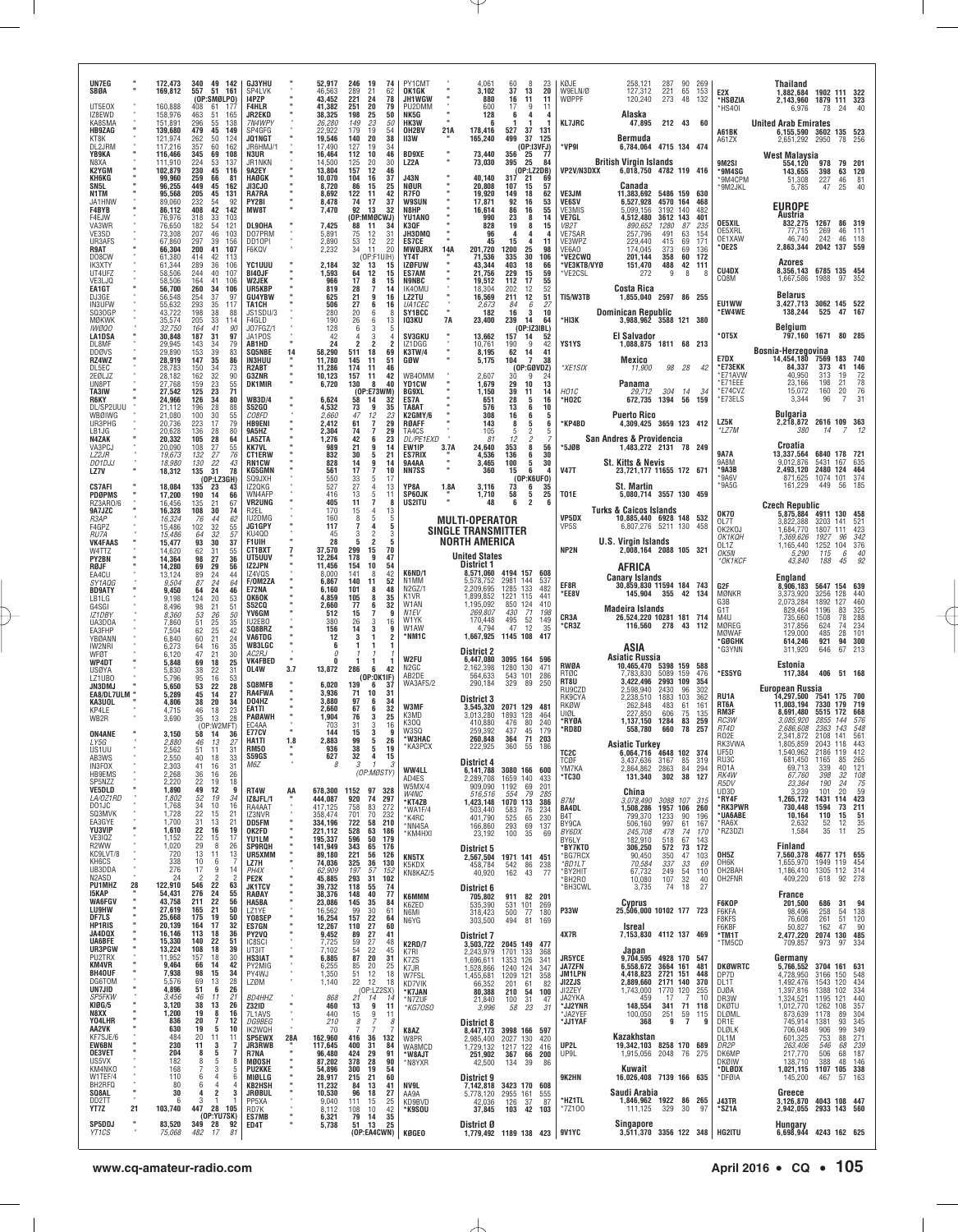| HG6ITU<br>*HG5A<br>*HG5P<br>TF2LL                 | 971,652 1971 84 290<br>83<br>262<br>475,410<br>873<br>296.245<br>660<br>77<br>254<br>Iceland<br>5,259,250<br>4948 111 434                     | *ED3D<br><b>EB2ESS</b>                      | 531.380<br>1082 77 249<br>72,450<br>286<br>48<br>127<br>Sweden                                                                                                | <b>T42US</b><br>VE6FI<br><b>VE7SCC</b><br>COØCT<br>TI5M | 2,305,210 3941<br>84 206<br>2228<br>99<br>1,466,718<br>214<br>1,381,848<br>2244<br>97<br>215<br>847,550<br>1568<br>78<br>197<br>712.950<br>973 101 249 | <b>C37N</b><br><b>EA3CCN</b><br>PI4CC<br>LY7A<br>EI9E | 12,537,963 10634 138<br>9,597,732 6919 154<br>9.434.192<br>8,830,170<br>8.054.120 | 6495 162<br>7558 154<br>6418 151                                                        | 561<br>607<br>634<br>584<br>592               | *KC9ZJI<br>*KA9BBQ<br>*KD9BPQ<br>*W3ZAP/9<br>*KD9DEY | 78,870<br>3,818<br>2.898<br>1,560<br>360  | 184<br>36<br>34<br>21<br>12                         | 47<br>19<br>18<br>11<br>9   | 118<br>27<br>$\begin{array}{c}\n24 \\ 19 \\ 9 \\ 9\n\end{array}$ |
|---------------------------------------------------|-----------------------------------------------------------------------------------------------------------------------------------------------|---------------------------------------------|---------------------------------------------------------------------------------------------------------------------------------------------------------------|---------------------------------------------------------|--------------------------------------------------------------------------------------------------------------------------------------------------------|-------------------------------------------------------|-----------------------------------------------------------------------------------|-----------------------------------------------------------------------------------------|-----------------------------------------------|------------------------------------------------------|-------------------------------------------|-----------------------------------------------------|-----------------------------|------------------------------------------------------------------|
| TF3W<br>EI7M                                      | 9,747<br>90 17<br>40<br>Ireland<br>16,988,367<br>8723 176 701                                                                                 | SK7K<br>SK <sub>2</sub> T<br>SI9AM<br>SKØQ0 | 3.192.145<br>3114 131 504<br>2.682.012<br>2299 128<br>508<br>2616<br>1,340,916<br>305<br>88<br>998,498<br>1304<br>97<br>336                                   | KP4QQ<br>CN2R                                           | 351,050<br>663 56<br>182<br>AFRICA<br>36,582,798 13906 183<br>734                                                                                      | <b>GM9N</b><br>PI4M<br>OMØM<br>PI4D                   | 5,090,490<br>5.060.588<br>4,253,845<br>1,307,826                                  | 4820 139<br>5145 125<br>3349 141<br>1683<br>114                                         | 555<br>489<br>518<br>372                      | *K9SGB                                               | 240<br>District Ø                         | 10                                                  | 7                           |                                                                  |
| EI1Y<br>*EI1E                                     | 5555 159<br>615<br>8,708,274<br>1,084,248<br>1344<br>87<br>357                                                                                | SK6AW<br>SE3Y<br>'SJ3A                      | 991<br>73<br>534,819<br>264<br>89,199<br>298<br>47<br>140<br>284,856<br>525<br>87 225                                                                         | CN <sub>3</sub> A<br>ED9K                               | 34,973,452 13802 176<br>717<br>16,893,920 8893 142<br>538                                                                                              | IR5A<br>G5N<br>G3V                                    | 1,033,848<br>823,991<br>253,422                                                   | 1183 111<br>1589<br>75<br>61<br>564                                                     | 408<br>296<br>186                             | NØAXE<br>*KEØCRP<br>*AEØEE<br>*WØLSB                 | 32,332<br>187,543<br>165,000<br>16,434    | 126<br>319<br>303<br>83                             | 36<br>60<br>63<br>32        | - 82<br>163<br>137<br>51                                         |
| IR4X<br>IR4M<br>IR8C                              | Italy<br>6999 182<br>14,857,570<br>728<br>13,842,504<br>6610 181<br>716<br>8,713,958<br>5176 171<br>691                                       | SK6EI<br>'SA6BPD                            | 2,679<br>49<br>31<br>16<br>1,760<br>8<br>24<br>45<br>Switzerland                                                                                              | C <sub>4</sub> A<br>A73A                                | ASIA<br>20,307,184<br>8778 166 663<br>19,171,206<br>8956 175<br>624                                                                                    | MØHFC<br>M3P<br>IQ8WF<br>9A7B                         | 224,700<br>103,684<br>3,402<br>1,776                                              | 613<br>52<br>46<br>409<br>61<br>16<br>34<br>16                                          | 162<br>150<br>47<br>21                        | *KDØWUQ<br>*KEØCCI<br>*NØFN                          | 2.664<br>1,408<br>567                     | $\frac{32}{19}$<br>14                               | $\frac{15}{13}$<br>9        | $\frac{21}{19}$<br>$\frac{12}{4}$                                |
| II2S<br>4U5F<br><b>IQ2MI</b>                      | 5,468,036<br>3590 163<br>639<br>3.002.133<br>3262 127<br>462<br>2,129,106<br>2028 127<br>495                                                  | HB9H<br>HB9E0U<br>HB9PUE                    | 4589 163<br>7,262,704<br>633<br>4.186.488<br>3360 138<br>524<br>1,798,342<br>2210 117<br>457                                                                  | <b>BY5CD</b><br>UI9I<br>B7P<br>JE1ZWT                   | 6,513,771<br>4842 144<br>417<br>6,082,094<br>4166 129<br>457<br>5,332,880<br>4284 137<br>398<br>5,164,192<br>3492 148<br>396                           | KH6J                                                  | OCEANIA<br>15,793,945                                                             | 9030 173                                                                                | -440                                          | *KDØWUF<br>*AL4Y                                     | 49<br>Alaska<br>67,716                    | 4<br>257                                            | 3<br>52                     | - 56                                                             |
| IB <sub>3</sub> A<br>II1W<br><b>IQØLT</b><br>II6T | 1,467,429<br>1613 115<br>386<br>1,064,770<br>1844<br>93<br>317<br>939,339<br>1104 112<br>419<br>285<br>751,983<br>82<br>1272                  | HB9ZZ<br>HB90K<br>HB2S<br>HB <sub>2</sub> C | 1,115,310<br>1258<br>98<br>372<br>1307<br>812,808<br>100<br>377<br>626,808<br>313,005<br>1172<br>$\begin{array}{c} 78 \\ 66 \end{array}$<br>216<br>205<br>758 | B1Z<br>TC3P<br><b>9M2M</b>                              | 4,013,766<br>3852<br>125<br>353<br>2,363,595<br>82<br>2486<br>263<br>1.869.056<br>2260 105<br>287<br>1813 110<br>270                                   | YB1C<br>DX9M<br>DX1DBT                                | 3,017,697<br>726,624<br>89,352                                                    | 2615 128<br>1220<br>-77<br>349<br>58                                                    | 319<br>155<br>95                              | *8P9EH                                               | <b>Barbados</b><br>419,152                | 1294                                                | 33 103                      |                                                                  |
| IN3EQD<br>IQ3WW<br>IQ5FI<br>IQ7IW                 | 511,098<br>63<br>238<br>1221<br>79<br>298,768<br>205<br>508<br>165,880<br>428<br>66<br>194<br>239<br>132<br>56                                | UW9I                                        | <b>Ukraine</b><br>2,344,524<br>2911 119 427                                                                                                                   | JA1ZGP<br><b>BD3RX</b><br>E2E<br><b>BV6ØCRA</b>         | 1,768,520<br>738,474<br>1126<br>100<br>234<br>555,363<br>917<br>93<br>214<br>299.796<br>66<br>1246<br>106                                              | <b>HK1NA</b><br>PJ2T                                  | <b>SOUTH AMERICA</b><br>30,132,705 13317 173<br>27,166,178 12883 162              |                                                                                         | 638<br>599                                    | *VP9NNO                                              | Bermuda<br>2,280                          |                                                     | 27 10 20                    |                                                                  |
| *IQ3RK<br>$*$ IQ4AD<br>$*$ IQ3BM                  | 81,216<br>2,226,336<br>1815 134<br>538<br>934,200<br>1182 103<br>347<br>403,325<br>788<br>77<br>288                                           | UW7W<br>UR4RWW<br>UR4PWC<br>*UW6M           | 817,238<br>1113<br>89<br>312<br>301,892<br>794<br>62<br>222<br>100<br>22<br>50<br>12,672<br>81<br>564,480<br>1083<br>303                                      | E <sub>2</sub> A<br>XU7AJA                              | 67,840<br>319<br>52<br>76<br>54<br>19,662<br>122<br>33<br><b>EUROPE</b>                                                                                | ZW5B<br>HCØE<br>ZY2A                                  | 21.068.295 9643 174<br>5,581,706 4212 125<br>4,672,696                            | 3721 111                                                                                | 621<br>369<br>350                             | <b>VE3TCV</b><br>VE3LJQ                              | Canada<br>224,576<br>58,506               | 353<br>164                                          | 65<br>41                    | - 177<br>106                                                     |
| *IQ2CU<br>*IQ1A0                                  | 378,900<br>978<br>70<br>230<br>543<br>212,436<br>69<br>212<br>Jersey                                                                          | *UT4IXZ<br>*UT2HZT                          | 3,192<br>55<br>13<br>29<br>22<br>858<br>26<br>11<br><b>OCEANIA</b>                                                                                            | ED1R<br>HG <sub>1</sub> S<br>PI4DX                      | 16,387,272<br>9560 179 712<br>15,782,688<br>8616 171<br>693<br>14,090,195<br>7993 175<br>658                                                           |                                                       | <b>ROOKIE</b><br><b>United States</b>                                             |                                                                                         |                                               | <b>VA6TDG</b><br>*VE5SDH<br>*VA3PDG                  | -12<br>54,412<br>38,781<br>15,147         | -3<br>201<br>187<br>74                              | -1<br>40<br>$\frac{31}{21}$ | 2<br>82<br>$62$<br>$60$                                          |
| GJ2A                                              | 3,205,740 2791 124 482<br>Kaliningrad                                                                                                         | <b>VK4NM</b><br><b>VK6NC</b>                | Australia<br>6.219.812 4832 125 336<br>3,007,188<br>2789 118<br>294                                                                                           | IB9T<br>HG7T<br>SK3W<br>YT5A                            | 13,550,884<br>8376 170<br>687<br>13,197,780<br>7434<br>188<br>720<br>12,606,057<br>7550<br>165<br>672<br>10,817,136<br>7703 168<br>624                 | KG5HEW/1<br>*KC1BOH<br>*KC1AXJ                        | District 1<br>7,872<br>205,425<br>84,508                                          | 50<br>-22<br>278<br>61<br>39<br>220                                                     | 42<br>214<br>109                              | *VE4DPR<br>*VE3BLU                                   | 3.649<br>2,178                            | 37<br>26                                            | 13<br>10                    | 28<br>23                                                         |
| UA2F<br>YL1ZT                                     | 12,942,210 6530 186 720<br>Latvia<br>996,990 2016 95 303                                                                                      | VK2AU<br>VK2GGC<br>*VK8RD                   | 2,619,156<br>2137 122<br>322<br>2,261,616 2158 118<br>263<br>7.168<br>63 29<br>35                                                                             | <b>SO9Q</b><br>LY2W<br>M6T                              | 10,352,124<br>6527 165<br>636<br>10,337,991<br>6548 173<br>684<br>10,307,130<br>6360 160<br>630                                                        | <b>KC1ACN</b><br>*KC1ANM<br><b>KC1CRS</b><br>'KC1AJT  | 64,719<br>42,720<br>33,401<br>3,828                                               | 190<br>42<br>142<br>34<br>107<br>44<br>17                                               | 111<br>86<br>83                               | XE1/N4DMH                                            | Mexico<br>2,394<br><b>Puerto Rico</b>     | 62                                                  | q                           | 10                                                               |
| YL1ZX<br>HBØA                                     | 67 228<br>339,250<br>818<br>Liechtenstein<br>1,629,264 2268 77 296                                                                            | <b>V840</b><br>*V84CQ                       | <b>Brunei Darussalam</b><br>785,213<br>83 138<br>1379<br>213,408<br>616<br>49<br>95                                                                           | DR5N<br>DLØCS<br>DL1A<br>RM <sub>5</sub> A              | 10,050,400<br>5663 169<br>681<br>9,942,192<br>6306<br>164<br>682<br>8.831.900<br>5468 160<br>654<br>8,416,904<br>5994 162<br>634                       | *K1MTD<br>*KC1DKY                                     | 3,150<br>2,176                                                                    | $\frac{36}{30}$<br>18<br>30<br>9                                                        | $\frac{27}{27}$<br>23                         | *WP4PHY                                              | 102,860<br><b>U.S. Virgin Islands</b>     | 285                                                 | 37 102                      |                                                                  |
| *LY1BWB                                           | Lithuania<br>15,660<br>118 30<br>60                                                                                                           | 9M6SDX                                      | <b>East Malaysia</b><br>273,713<br>664 74<br>93                                                                                                               | <b>IK2YCW</b><br>HB2T<br>CR6P<br>M4A                    | 8,183,424<br>5145 169<br>639<br>7.271.495<br>5537 143<br>564<br>6,457,230<br>6184 125<br>460<br>6,442,002<br>4580<br>149<br>589                        | *KD2JOE<br>'W2RES<br>*KD2HFN                          | <b>District 2</b><br>109,032<br>61,061<br>22,256                                  | 248<br>43<br>155<br>78<br>40                                                            | 125<br>103<br>73                              | *WP2SC<br>RØAEW                                      | 9.384<br><b>Asiatic Russia</b><br>112,578 | 62<br>276                                           | 27<br>45                    | 129                                                              |
| <b>PA40</b>                                       | <b>Netherlands</b><br>3,853,254 3115 132 497                                                                                                  | <b>KH7CW</b><br>KH6/AA4V                    | Hawaii<br>4,993,280<br>3758 148 322<br>2,765,090<br>2908 122 213                                                                                              | DP6T<br>PI4COM<br>CR5T                                  | 5,889,672<br>4323 151<br>581<br>5109 121<br>5,769,080<br>498<br>5,720,736<br>141<br>531<br>4448                                                        | *AC2MT<br>*N2CEC<br>*KG2DWS                           | 15,580<br>8,624<br>2,574<br>n                                                     | $\frac{34}{24}$<br>12<br>$\frac{80}{75}$<br>$9\,$<br>33<br>$\mathcal I$<br>$\mathbf{1}$ | $\frac{52}{37}$<br>24                         | *RØAEE<br>*UB9UAT<br>*RCØLAD<br>RØAFF                | 297,297<br>113,568<br>50,697<br>475       | 663<br>513<br>167<br>14                             | 51<br>19<br>56<br>9         | 138<br>65<br>$^{73}_{10}$                                        |
| PI4ZU<br>PA6V<br>PI4YLC<br>PI4Z                   | 1,476,369<br>2692<br>88<br>281<br>1,455,753<br>1723<br>375<br>114<br>627,418<br>1286<br>87<br>274<br>351,568<br>556<br>$\frac{75}{45}$<br>226 | YE2A<br>YEØX                                | Indonesia<br>3892 129 343<br>5,113,648<br>88,672<br>284<br>61<br>102                                                                                          | G50<br>GM2T<br>109A<br>DP6A                             | 4444 137<br>5,577,930<br>520<br>5,526,472<br>5027 134<br>530<br>4,722,658<br>4708 124<br>477<br>3,982,496<br>162<br>3063<br>574                        | AC2RJ<br>*W3ZX                                        | <b>District 3</b><br>62,370                                                       | 171<br>34                                                                               | 101                                           | TA2AKX                                               | <b>Asiatic Turkey</b><br>14,399           | 92                                                  | 22                          | 55                                                               |
| PA9ØIARU<br>PI4ZOD<br>*PI4DLZ                     | 802<br>295,152<br>131<br>67,344<br>287<br>40<br>143<br>103<br>10,452<br>21<br>57                                                              | YB3MM<br>*YE1ZAT<br>*YB3ZBN<br>*YC1ZAD      | 233<br>37<br>70.850<br>72<br>976<br>80<br>764,694<br>214<br>49,920<br>186<br>46<br>-84<br>14,504<br>49<br>106<br>25                                           | DKØEE<br>OE5T<br>LZ7A<br>DFØA1                          | 3,692,094<br>2810 144<br>570<br>3,360,656<br>2743 129<br>475<br>3,222,807<br>3968 121<br>460<br>2,694,960<br>2423<br>142<br>542                        | *WS3S<br>AB3WS<br>*КС3CNT<br>*KC3DEI                  | 8,418<br>2,550<br>1,700<br>506                                                    | 19<br>59<br>40<br>18<br>13<br>23<br>11<br>11                                            | 42<br>33<br>21<br>11                          | *TA3IUY<br>*TA4APR<br>*TA4ALQ                        | 6.897<br>70<br>42                         | 57<br>$\overline{4}$<br>3                           | 20<br>3<br>3                | 37<br>$\overline{4}$<br>3                                        |
| LA4C<br>LA3T                                      | Norway<br>895,122<br><b>1358</b><br>852<br>97 349<br>86<br>284<br>562,400                                                                     | 'YB8ZCM<br>V73D                             | 11,560<br>72<br>49<br>36<br><b>Marshall Islands</b>                                                                                                           | IR3Z<br>E73ESP<br>JW5E                                  | 2,679,846<br>2271 141<br>522<br>2,433,376<br>3840 110<br>386<br>1,565,564<br>2065<br>94<br>280                                                         | W4FS                                                  | District 4<br>2,813,586                                                           | 1800 124 442                                                                            |                                               | A92AA                                                | <b>Bahrain</b><br>853,160<br>China        | 1037                                                | 69 239                      |                                                                  |
| LA1T<br>SN8B                                      | 147,615<br>403<br>58<br>137<br>Poland<br>8,557,934<br>4689 175<br>679                                                                         | ZL1X                                        | 3,686,760 3472 126 259<br>New Zealand<br>1,662,669 1852 102 231                                                                                               | DL60<br>PAØAA<br>ES10<br><b>ISØM</b>                    | 121<br>1,537,438<br>1545<br>448<br>1.094.780<br>1413<br>103<br>327<br>1473 102<br>925,980<br>358<br>896,112<br>1799<br>83<br>298                       | ND7J/4<br>KM4CPA<br>KK4PC<br>K8EAB/4                  | 355,320<br>35,306<br>29,785<br>90                                                 | 80<br>401<br>41<br>140<br>98<br>43<br>-5<br>$\overline{\phantom{a}}$                    | 249<br>86<br>72                               | *BG2CTX<br>*BG8INK<br>*BH4TQX                        | 639,840 1014<br>85,754<br>65,667          | 354<br>222                                          | 88<br>28<br>61              | 222<br>78<br>98                                                  |
| SO <sub>4</sub> B<br>SN <sub>1</sub> D<br>SP9KA0  | 5,561,926<br>3644 161<br>605<br>3,351,813<br>2710 146<br>567<br>2,097,152<br>2476 108<br>404                                                  | ZL1AM                                       | 653,632 1134 81 143<br>SOUTH AMERICA                                                                                                                          | ED1WW<br><b>ISØAML</b><br>ED4P<br><b>F6KDL</b>          | 849,332<br>1289<br>84<br>314<br>818,258<br>1272<br>84<br>338<br>79<br>256<br>724,605<br>1507<br>507,000<br>843<br>87<br>288                            | *N4LAG<br>*KN1FE/4<br>*N4CVN                          | 52,875<br>51,238<br>49,780                                                        | 43<br>136<br>141<br>47<br>34<br>149                                                     | 98<br>90<br>97                                | *BD7IAL<br>*BH1SCW<br>*BH40EW<br>*BG6LQZ             | 48,929<br>36,240<br>22,400<br>8,509       | 296<br>189<br>119<br>74                             | 38<br>47<br>28<br>24        | 75<br>73<br>52<br>52<br>43<br>34                                 |
| SP9KDA<br>SP2KPD<br>SP5KAB<br>SP3KRE              | 1,896,882<br>2172 121<br>465<br>1,553,211<br>1813 113<br>428<br>646,129<br>949 100<br>289<br>35,802<br>248<br>27<br>90                        | LT1F<br>LU1VM                               | Argentina<br>10,629,312 5662 156 511<br>1,751,861 2027 102 211                                                                                                | SM <sub>5</sub> F<br>LN2T                               | 486<br>116<br>44<br>143,360<br>123,942<br>487<br>41<br>141                                                                                             | *KK4PUX<br>*AE4FH<br>*KV4LV<br>*KM4HVE                | 41,888<br>26,418<br>13,552<br>10,672                                              | 140<br>30<br>36<br>102<br>95<br>12<br>88<br>19                                          | 89<br>75<br>44<br>39                          | BH40UF<br>BI40JF                                     | 7,938<br>1,740                            | 98<br>65                                            | 15<br>13                    | 16                                                               |
| *SP7PCZ<br>$*3Z1K$<br>*HF6K<br>*SP3YOR            | 92<br>573,988<br>792<br>299<br>556.428<br>1056<br>80<br>276<br>69<br>260,586<br>635<br>210<br>210<br>51,022<br>30<br>-67                      | PJ4X                                        | <b>Bonaire</b><br>18,425,844 8236 165 609                                                                                                                     | AHØK<br>AHØBT<br>VK4KW                                  | <b>OCEANIA</b><br>11,744,820<br>6541 163 476<br>11,205,000<br>6589<br>156<br>444<br>6853 147<br>10,604,610<br>398                                      | *W7ZP/4<br>*AB4VT<br>*K4ISR<br>*KM4HQL                | 8,568<br>3,182<br>2,405<br>2,349                                                  | 51<br>21<br>32<br>17<br>$\frac{28}{40}$<br>$^{16}_{11}$                                 | 42<br>26<br>21<br>16                          | *VU2NFG<br>*VU2WE<br>*VU3NPI                         | India<br>180,096<br>22,600<br>12.516      | 377<br>107<br>79                                    | 54<br>32<br>30              | 138<br>68<br>54                                                  |
| *HFØWFF<br>*SN5I                                  | 288<br>30<br>42,700<br>110<br>5,785<br>23<br>42<br>61                                                                                         | PQ5B<br>PR7AA<br>PT <sub>2</sub> AP         | Brazil<br>5966 145 465<br>10,195,540<br>2459 111<br>3,252,002<br>383<br>563<br>78<br>206<br>371.756                                                           | AH2R<br>VK4HH                                           | 6,593,832<br>4696 137<br>367<br>400,640<br>616<br>86<br>170<br><b>SOUTH AMERICA</b>                                                                    | *W4HRL<br>*KM4MBG<br>KK4UON                           | 1,305<br>1,269<br>418                                                             | 27<br>12<br>21<br>12<br>16<br>9                                                         | 17<br>15<br>13                                | *VU3RTL<br>*VU2UUU<br>*VU3MEY<br>*VU3CML             | 8,030<br>6,634<br>1,500<br>1,440          | 78<br>$\begin{array}{c} 55 \\ 30 \end{array}$<br>27 | 17<br>$^{25}_{10}$<br>11    | $\overline{38}$<br>$\frac{37}{15}$<br>21                         |
| CR6K<br>CR5L                                      | Portugal<br>10,356,255 5500 173 670<br>1,930,251 1934 98<br>351                                                                               | PV8AA<br>PU5PE0<br>*PR1T                    | 259<br>59<br>138<br>115,442<br>268<br>17.094<br>10<br>-12<br>3,841,830<br>2703 117<br>393                                                                     | <b>PJ40</b><br>PX2A<br>PT <sub>2</sub> CM               | 23.660.020 11100 155<br>585<br>16,904,300 8618 155<br>545<br>8,937,693<br>5526<br>134<br>457                                                           | KM4NKO<br>*KV4UV                                      | 168<br>36<br>District 5                                                           | 3<br>7<br>3<br>$\overline{c}$                                                           | 5                                             | JH1WGW                                               | Japan<br>880                              | 16                                                  | 11                          | $-11$                                                            |
| YP8T<br>YR8E<br>YR8D                              | Romania<br>6,554,746 4350 151 592<br>2,542,428<br>2677 123<br>444                                                                             | PQ5A<br>'РТ9АА                              | 289,500<br>1070<br>29<br>71<br>8,784<br>85<br>- 25<br>36<br>Chile                                                                                             | CR1H<br>LU8YE<br>CB3W<br>CV3D                           | 5.685.150 4192 129<br>373<br>4,699,315<br>4313 104 291<br>3,947,100<br>3307 121<br>325<br>3,787,840 3907 100<br>280                                    | <b>KG5CIK</b><br>KG5CIJ<br>*KF5VDX<br>*KF5YUB         | 364,212<br>98,306<br>363,090<br>45,240                                            | 461 91 211<br>212<br>65<br>489<br>82<br>143<br>40                                       | 134<br>203<br>80                              | *JR2MI0/2<br>*JM8FEI<br>uugsoo*<br>*JM8GJB           | 43,008<br>27,354<br>6,555<br>3,200        | 152 46 66<br>114<br>49<br>36                        | 40<br>23<br>16              | 57<br>34<br>24                                                   |
| *Y04KAK                                           | 1,411,800 1646 120 423<br>104,894<br>350 47 132<br>Sardinia                                                                                   | XR6T<br>CE6TRA<br>*CA3LMO<br>*CE2MT         | 730,206 1280<br>73 153<br>351,190<br>842<br>54<br>119<br>132,521<br>619<br>21<br>68<br>412<br>72<br>120,832<br>46                                             | CE3TAZ                                                  | 104,255<br>91<br>295<br>54<br><b>MULTI-OPERATOR</b>                                                                                                    | *K5TMH<br>*KF5WVJ<br>*N5CWA                           | 19,592<br>14,356<br>12,403                                                        | 102<br>26<br>59<br>68<br>$\frac{42}{26}$                                                | 53<br>$\begin{array}{c} 55 \\ 53 \end{array}$ | *UN5GAV<br>*UN7GOD                                   | Kazakhstan<br>65,600<br>532               | 166                                                 | 52 112<br>9                 | 10                                                               |
| *ISØFFV<br>YT6T                                   | 359 54 161<br>103,200<br>Serbia<br>2.828.576 2888 122 470                                                                                     | *CE5JA                                      | 111,440<br>348<br>45<br>95<br><b>French Guiana</b>                                                                                                            |                                                         | <b>MULTI-TRANSMITTER</b><br>UNITED STATES                                                                                                              | *N5STT<br>*K5BKW<br>*K5MLY<br>*KF5TXU                 | 7,104<br>2,982<br>2,178<br>1,102                                                  | 41<br>24<br>41<br>20<br>24<br>14<br>26<br>8                                             | 40<br>22<br>19<br>11                          | HZ1HZ                                                | Saudi Arabia<br>2,372,356 2205            | 10                                                  | 88 298                      |                                                                  |
| *YU1BBV<br>*YU1HFG<br>*YT5L                       | 24,926<br>189<br>31<br>90<br>3,510<br>94<br>32<br>11<br>80<br>$\overline{2}$                                                                  | *FY5KE<br>6<br>*CW1DC                       | 14,118,480 6758 159 561<br><b>Uruguay</b><br>1.023.492 1711 66 162                                                                                            | K3LR<br>W3LPL<br>WE3C<br>WK1Q                           | 31,602,915 12458 195 786<br>23.637.570 9852 187<br>726<br>19,324,062<br>8202 184<br>714<br>12,144,725 5722 167<br>644                                  | KG5GMN<br>*AF50I                                      | 561<br>42<br>District 6                                                           | $\overline{7}$<br>17<br>3<br>4                                                          | 10<br>$\overline{4}$                          | (OP:OE1LZA)<br>*HS5SRH                               | <b>Thailand</b><br>152,500                | 542                                                 | 31                          | 91                                                               |
| II9P<br>*IR9F                                     | Sicily<br>11,810,904 6292 187 729<br>2,095,632 2366 128 488                                                                                   |                                             | <b>MULTI-OPERATOR</b>                                                                                                                                         | W4RM<br>K1KP<br>NA2U<br><b>W5CT</b>                     | 10,249,351<br>5176 155<br>576<br>8,168,305<br>4652 139<br>520<br>4,097,366<br>2260 140<br>518<br>4,038,540 2424 158<br>502                             | AI6EG<br>KK6IVX<br>*KK6NON                            | 13,135<br>2.478<br>79,624                                                         | 77<br>30<br>76<br>$^{24}_{\bf 54}$<br>236                                               | 41<br>35<br>94                                | *HS5IHQ<br>*A61DA                                    | 8,883<br><b>United Arab Emirates</b>      | 68                                                  | 25<br>54 127                | 38                                                               |
| OM7M                                              | <b>Slovak Republic</b><br>13,899,150 6851 183 739                                                                                             | KC1XX                                       | TWO TRANSMITTER<br>UNITED STATES<br>18,105,815 7813 176 669                                                                                                   | NE3F<br>W1CSM<br>W4AAW                                  | 3,642,939<br>2119 136<br>503<br>2,558,786<br>1650 124<br>438<br>1168 117<br>1.594.804<br>382                                                           | <b>KK6PTS</b><br>*AI6CN<br>*KK6RDY                    | 5,376<br>4,644<br>1,886                                                           | 49<br>$\frac{26}{25}$<br>38<br>43<br>19                                                 | $\begin{array}{c} 30 \\ 29 \end{array}$<br>22 | *9W2LW0                                              | 227,879<br>West Malaysia<br>80            | 491<br>4                                            | 4                           | 4                                                                |
| *ОМ6Н<br><b>S51A</b>                              | 274,175 672 62 213<br>Slovenia<br>3716 154 618<br>5,573,840                                                                                   | <b>K9CT</b><br><b>NQ41</b><br>NØNI<br>K4TCG | 11,482,330 5544 171 616<br>10,526,440<br>5149 162<br>614<br>6,898,755 3768 167<br>576<br>5,673,734<br>3340 149<br>489                                         | N6AA<br>NQ9A                                            | 1,448,904 1470 132 306<br>739,190<br>701 92 294<br>NORTH AMERICA                                                                                       | <b>W7CYL</b><br>N7DXT                                 | <b>District 7</b><br>211,640<br>37,720                                            | 311<br>81<br>122<br>49                                                                  | 179<br>66                                     | *OE6FTE<br>*OE1VMC                                   | Austria<br>19,740<br>1,680                | 131<br>48                                           | 27<br>11                    | 78<br>17                                                         |
| S53EA<br>S5ØW<br>S54K                             | 3501 138<br>501<br>3,987,360<br>2863 139<br>512<br>3,379,341<br>1,760,904 2421 102<br>342                                                     | N7AT<br>W2CG<br>W2YC<br><b>WA3EKL</b>       | 5,020,014 3762 156<br>462<br>4,652,645 2727 138<br>497<br>3,561,890<br>1973 139<br>516<br>3,414,960<br>1963 145<br>503                                        | KP2M<br><b>KL7RA</b><br><b>VE5PV</b>                    | 13,722,888 9115 148 516<br>11,733,120 8874 148 412<br>3,314,083 3312 124<br>319                                                                        | *NS7I<br>*AF7EL<br>*KNØJI/7<br>*K7VAP                 | 20,293<br>11,760<br>10,296<br>6,096                                               | 91<br>35<br>28<br>98<br>35<br>90<br>24<br>70                                            | 56<br>42<br>37<br>24                          | <b>EW6W</b><br>*EW4FG                                | <b>Belarus</b><br>3,240,975               | 3133 125 422<br>611 61 194                          |                             |                                                                  |
| S59T<br>*S5ØD                                     | 3,876<br>63<br>43<br>14<br>935<br>75<br>473,044<br>211                                                                                        | K2AX<br>NØMA<br>W8BI                        | 2,720,835<br>2,013,752<br>1,883,840<br>1682<br>125<br>460<br>1382<br>135<br>443<br>1236 140<br>440                                                            | VE3DC<br>CN <sub>2</sub> AA                             | 1,177,566 1459 91<br>312<br>AFRICA<br>69,993,040 23344 205 835                                                                                         | *K1AUS/7<br>*KG7HSN<br>KE1DS/7                        | 2,800<br>820<br>384                                                               | 33<br>14<br>19<br>10<br>$\overline{7}$<br>15                                            | 21<br>10<br>9                                 | *EW1TO<br>*EW4CDC                                    | 277,695<br>74,106<br>15,244               | 342<br>92                                           | 42 137<br>28                | 46                                                               |
| ED3X<br>EE5T<br>EE2K                              | Spain<br>10,673,192 5766 172 670<br>3963 160<br>5,911,851<br>599<br>5,242,380<br>3974 137<br>523                                              | NW8U<br>WG3J<br>NC7M<br>N4SVC               | 1,309,425<br>1202<br>89<br>306<br>1,199,730<br>97<br>338<br>1098<br>922,264<br>930 107<br>276<br>921,680<br>904 103<br>307                                    | A71CV                                                   | ASIA<br>21,896,738 10150 172 651                                                                                                                       | *KG7UET<br>*KB7JJG<br>*KG7SNE<br>*AF7QI               | 304<br>247<br>117<br>81                                                           | 8<br>10<br>$\,6\,$<br>$\overline{7}$<br>5<br>5<br>8<br>5                                | 8<br>-7                                       | *ON3PGL<br>*ON1TO                                    | Belgium<br>50,862<br>15,260               | 248<br>244                                          | 35 112<br>8                 | 62                                                               |
| ED50<br>EE5M<br>ED <sub>2</sub> C<br>EF1S         | 4,845,885 4132 130<br>515<br>4,841,280 4407 129<br>447<br>2,483,780 2614 118<br>415<br>1,547,832<br>1697 100<br>392                           | W4UQ<br>W8DGN<br>K5GDX                      | 829<br>899,856<br>102<br>330<br>527<br>392,557<br>214<br>67<br>496<br>381,425<br>71<br>204                                                                    | JA3YBK<br><b>JA7YRR</b><br>D7ØLW<br><b>JA1YPA</b>       | 15,441,568 7659 174 578<br>7,248,290<br>4531 158<br>437<br>2,235,168<br>2258 111<br>321<br>154,850<br>379 44<br>119                                    | AC8TO<br>*AC8XI                                       | District 8<br>55,094<br>161,138                                                   | 128<br>58 111<br>260<br>62                                                              | 164                                           | E73SDM                                               | Bosnia-Herzegovenia<br>460                | 30                                                  |                             | $5$ 18                                                           |
| EE1G<br>EG2ATU<br>EF20                            | 1,146,718<br>1313 110<br>383<br>890,838 1646<br>72<br>210<br>391,776<br>990<br>51<br>125                                                      | W1FM<br>W4MLB<br>KN5S<br><b>KCØYFC</b>      | 406<br>301,328<br>80<br>216<br>223,284<br>378<br>66<br>210<br>325<br>163,625<br>52<br>135<br>6,944<br>54<br>27<br>35                                          | тсзт<br>JA2YGP                                          | 73<br>10,126<br>20<br>41<br>60<br>29<br>39<br>8,704                                                                                                    | *W8WDW<br>*KE8ANS<br>*W8AYL                           | 30,562<br>26,793<br>23,638                                                        | 109<br>42<br>40<br>106<br>33<br>84                                                      | 76<br>77<br>73                                | LZ1UBO                                               | Bulgaria<br>5,796<br>Croatia              | 95                                                  | 16 53                       |                                                                  |
| EA2RCP<br>*EF7X<br>*ED1B<br>*EC1DD                | 781<br>53<br>333,520<br>167<br>3511 151<br>5,370,786<br>620<br>540<br>3,910,548<br>2995 134<br>2,170,560<br>2116 114<br>446                   | <b>T04K</b>                                 | NORTH AMERICA<br>19,705,908 12485 144 543                                                                                                                     | <b>DFØHQ</b><br>9A1A<br>LZ9W                            | <b>EUROPE</b><br>23,497,428 12558 192 786<br>23,148,840 13407 185 738<br>18,088,200 11381 194<br>742                                                   | *W8DWC<br>*W4YPW/8                                    | 2,898<br>2,870<br>District 9                                                      | 31<br>17<br>35<br>14                                                                    | 29<br>27                                      | *9A3DZH<br>*9A3CJW                                   | 14,579<br>6,786<br><b>Denmark</b>         | 156<br>71                                           | 15<br>18                    | - 46<br>40                                                       |
| *ED7B                                             | 1746 104<br>1,483,790<br>366                                                                                                                  | <b>V26B</b>                                 | 18,635,988 10523 160 572                                                                                                                                      | OT5A                                                    | 14,764,596 9982 169<br>667                                                                                                                             | *WK9U                                                 | 137,164                                                                           | 281 59 153                                                                              |                                               | *0Z4MU                                               | 63,961                                    | 233 44 123                                          |                             |                                                                  |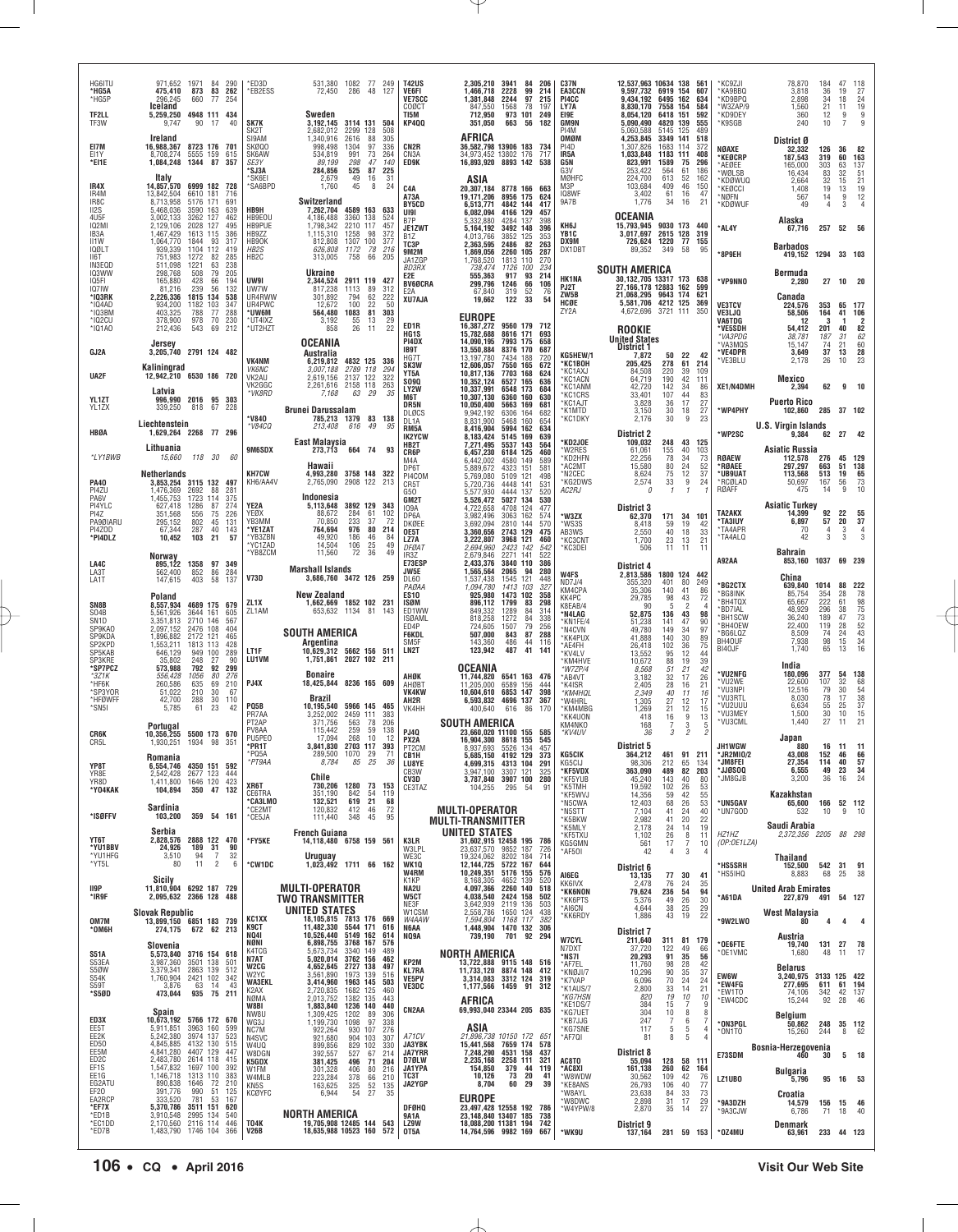| *M4P<br>(OP:MØPMV)                                   | England<br>315,248                     |                                                    | 699 56 216                                    |                                                     | *CS7AHQ                                         | Portugal<br>8,908                                  |                                    | 73 21 47                                    |                             | KB3LIX'<br>*W3IUU<br>*K3MSB                      | 174,264<br>143,871<br>96,250                  | 293<br>253<br>320                                 | 48<br>164<br>66<br>155<br>24<br>86                                     | N7LR<br>*N7VZU<br>*N7MZW                       | 620<br>257,094<br>153.408                  | 13<br>397<br>312                                          | 11<br>174<br>69<br>120<br>68                                  | 9                                     | KP3BR<br>*WP3EF                          | Puerto Rico<br>12.600<br>184,208                 | 96<br>298                         | 13<br>74                   | 43<br>158                                           |
|------------------------------------------------------|----------------------------------------|----------------------------------------------------|-----------------------------------------------|-----------------------------------------------------|-------------------------------------------------|----------------------------------------------------|------------------------------------|---------------------------------------------|-----------------------------|--------------------------------------------------|-----------------------------------------------|---------------------------------------------------|------------------------------------------------------------------------|------------------------------------------------|--------------------------------------------|-----------------------------------------------------------|---------------------------------------------------------------|---------------------------------------|------------------------------------------|--------------------------------------------------|-----------------------------------|----------------------------|-----------------------------------------------------|
| 2EØIFC<br>*MØ0SA/M<br>*2EØSDV<br>*2EØKDT             | 127,488<br>34,254<br>25,200<br>24,780  | 338<br>186<br>334<br>120                           | 52<br>25<br>15<br>$\frac{35}{8}$              | 140<br>74<br>60<br>83                               | *Y07NSP<br>Y08SEP<br>*Y08SYS                    | Romania<br>36,852<br>16.254<br>2,520               | 157<br>40                          | 230 40 108<br>22<br>11                      | 64<br>31                    | *K3NDM<br>*W3BC<br>*N3MWQ<br>*WA3AAN             | 90,768<br>88,920<br>66,766<br>58,725          | 203<br>199<br>200<br>167                          | 51<br>135<br>49<br>131<br>33<br>100<br>36<br>99                        | *W8BFX/7<br>*K3WYC/7<br>*K7RBT<br>*N7XY        | 150,282<br>80,768<br>46,215<br>37.147      | 270<br>244<br>154<br>122                                  | 73<br>125<br>42<br>43<br>50                                   | 86<br>74<br>$\frac{71}{75}$           | *NP30T<br>KP4LE                          | 15,423<br>4,715<br><b>Sint Maarten</b>           | 149<br>46                         | 26<br>18                   | $\frac{27}{23}$                                     |
| *M6WID<br>*MØTRJ<br>*M6HKD<br>*M6FCY                 | 1,518<br>1.014<br>368<br>238           | 42<br>19<br>$^{23}_{17}$                           | 12<br>3<br>$\overline{4}$                     | 25<br>14<br>13<br>10                                | *MM6PHG<br>*MMØTKE                              | <b>Scotland</b><br>13,530<br>238                   | 118<br>10                          | 19<br>-7                                    | 63<br>10                    | *K3JD<br>KK6L/3<br>*W3GY<br>N3UR                 | 47,838<br>39,904<br>31,941<br>16,464          | 136<br>138<br>121<br>112                          | 39<br>95<br>36<br>80<br>40<br>77<br>10<br>46                           | *W7ZI<br>*N6LB/7<br>*W7FYW<br>*KI6LTC/7        | 34,000<br>19,906<br>18,816<br>17,850       | 110<br>117<br>87<br>85                                    | 50<br>24<br>26<br>34                                          | 50<br>58<br>51                        | *PJ7PL                                   | 297,704 1103 39 97                               |                                   | (OP:WA1ZAM)                |                                                     |
|                                                      | <b>European Russia</b><br>District 3   |                                                    |                                               |                                                     | YU2DBZ                                          | Serbia<br>184,496                                  | 499                                | 51                                          | 157                         | *КСЗСІР<br>*KB3RKM<br>*WW3N<br>*N3TWM            | 15,824<br>14,744<br>8,619<br>6,480            | 75<br>77<br>62<br>48                              | 55<br>31<br>23<br>53<br>40<br>11<br>19<br>35                           | *KE7DZ<br>*K7KU<br>*K7GZP                      | 13,158<br>7,400<br>4,914                   | 72<br>59<br>49                                            | 37<br>16<br>(OP:KØKR)<br>19<br>23                             | 49<br>34                              | *TY4AB                                   | Benin<br>925,344 1293 64 188                     |                                   |                            |                                                     |
| R3MAL<br>*R2DGD<br>*R2AHS<br>*R2DGG                  | 33.066<br>106,926<br>86.848<br>12,460  | 158<br>344<br>350<br>103                           | 47<br>53<br>39<br>26                          | 120<br>160<br>145<br>63                             | YU1USA<br>*YT5IVN<br>*YT9ØIARU<br>(OP:YU3VIP)   | 150,290<br>327,137<br>55,272                       | 423<br>873<br>315 34               | 59<br>60 217                                | 167<br>- 113                | *KB3GJT<br>*N3VKK<br>WB3LGC                      | 1.870<br>660<br>6                             | 23<br>15<br>1                                     | 13<br>21<br>11<br>9<br>1                                               | *WA7CC                                         | 368<br>District 8                          | 10                                                        | 9                                                             |                                       | *EF80                                    | <b>Canary Islands</b><br>530,622 745 61 185      |                                   | (OP:DJ10J)                 |                                                     |
| R <sub>2</sub> ART<br>*R3THA                         | 11.286<br>9,702<br>Finland             | 174<br>104                                         | 11<br>18                                      | 46<br>45                                            | *YU1EXY<br>(OP:YU2DOC)<br>YU1SMA<br>YU3VIP      | 20,944<br>1.904<br>1,610                           | 157 20<br>55                       | -6                                          | -57<br>28<br>19             | W4GE<br>W4KW                                     | <b>District 4</b><br>877,734<br>804.841       | 789<br>788                                        | 91 312<br>293                                                          | N8II<br>K8NWD<br>N8BJQ<br>W8MSF                | 1,609,685<br>558.424<br>304,090<br>184.124 | 1391<br>616<br>468<br>328                                 | 95<br>312<br>89<br>243<br>64<br>171<br>69<br>172              |                                       | *5R8SV                                   | Madagascar<br>464,641<br><b>South Africa</b>     |                                   | 721 54 175                 |                                                     |
| *OH5CZ<br>*OH5CY<br>*OH8EJW                          | 391,575<br>125,990<br>85,020           | 722<br>330<br>274<br>295                           | 82<br>57<br>48                                | 263<br>158<br>147                                   | *YU4RIS<br>*YU4MLD                              | 108<br>27                                          | $\frac{22}{9}$<br>8                | $\begin{array}{c} 16 \\ 5 \end{array}$<br>4 | 5                           | KA80/4<br>W4QK<br>N4GU<br>K4CEB                  | 734,040<br>418,728<br>199.184<br>186,866      | 716<br>518<br>340<br>309                          | $\frac{96}{78}$<br>282<br>73<br>219<br>55<br>156<br>65<br>168          | KC8QDQ<br>KC8YVP<br>KD8IIN<br>W8DPK            | 169,274<br>70,056<br>25,300<br>10,816      | 311<br>182<br>100<br>62                                   | 60<br>154<br>43<br>37<br>21                                   | 96<br>73<br>43                        | *ZS1BHJ                                  | 38,376<br>Afahanistan                            | 116 37 86                         |                            |                                                     |
| *OH6EHZ<br>*OH5BW<br>*OH5BK<br>*OH6EPM               | 68.170<br>46,190<br>45,844<br>15,824   | 239<br>251<br>126                                  | 44<br>40<br>36<br>$_{9}^{23}$                 | 126<br>115<br>110<br>69                             | *IT9GAK                                         | Sicily<br>20,900<br><b>Slovak Republic</b>         | 152 26                             |                                             | 69                          | WB5WAJ/4<br>W3SA/4<br>AE4VJ                      | 178,760<br>175,189<br>107,350                 | 327<br>323<br>207                                 | 148<br>57<br>52<br>151<br>47<br>143                                    | *N8SBE<br>*W8TM<br>*NE80                       | 170,362<br>164,430<br>150,144              | 314<br>289<br>297                                         | 59<br>147<br>45<br>158<br>47<br>137                           |                                       | *T6TM<br><b>R9AE</b>                     | 103,952<br>Asiatic Russia<br>981,460 1264        | 300 45 101                        | 79                         | 231                                                 |
| *OH5ELX<br><i>F4HJG</i>                              | 676<br>France<br>281,748               | 22<br>990                                          | 35                                            | 17<br>124                                           | *OM4ASI<br>*OM8ADM                              | 3,240<br>1,829<br>Spain                            | 98<br>65                           | $\overline{7}$<br>4                         | 29<br>27                    | N4LZ<br>N4CU<br>K4UN<br>K4BAI                    | 104,940<br>69,300<br>62,986<br>8.272          | 238<br>174<br>166<br>71                           | 43<br>116<br>44<br>110<br>53<br>101<br>21<br>26                        | *N8PPF<br>*N8JE<br>*WA8LE<br>*K7DR/8           | 119,002<br>70,873<br>56,040<br>53.907      | 243<br>159<br>169<br>176                                  | 61<br>138<br>63<br>124<br>32<br>36                            | 88<br>83                              | R8WF<br>RW9CD<br>RD9SA<br>*RT9TM         | 99,424<br>84.159<br>12,204<br>223,317            | 376<br>396<br>98<br>351           | 23<br>14<br>11<br>53       | 81<br>67<br>43<br>190                               |
| <b>F4HLR</b><br>*F4HFQ<br>*F4HLL                     | 41.382<br>7,869<br>520                 | 251<br>67<br>18                                    | 20<br>22<br>10                                | 79<br>39<br>16                                      | <b>EA3HSD</b><br>*ED3T<br>(OP:EA3HSO)<br>EA5IJG | 17,808<br>319,770<br>107,156                       | 138 28<br>513<br>429               | 83 240<br>38                                | - 84<br>134                 | *KK4RV<br>*KC4TE0<br>*KV4KY<br>*AI4GR            | 347,706<br>293,625<br>137,104<br>135,200      | 486<br>429<br>251<br>$\frac{249}{274}$            | 64<br>210<br>60<br>201<br>54<br>155<br>146                             | *WA8YVF<br>*N8DRG<br>*W8PEN<br>*K8WAY          | 46,008<br>31,824<br>22,413<br>17.775       | 151<br>109<br>96                                          | 29<br>39<br>28                                                | 79<br>78<br>65                        | *UA9R<br>*UA9NP<br>*R9QQ<br>*R9RA        | 216,550<br>195,940<br>187,434<br>80,288          | 690<br>389<br>391<br>309          | 28<br>51<br>41<br>25       | 94<br>143<br>137<br>79                              |
| DLSLB<br>*DO5LO<br>*DL4LT                            | Germany<br>239,058<br>45,080<br>37,401 | 636<br>202<br>216                                  | 55<br>35<br>31                                | 178<br>80<br>106                                    | *EA4GSL<br>*SL7ZAY                              | 25,380<br>Sweden<br>73,080                         | 181<br>205 49                      | 25                                          | 69<br>96                    | *K4DMH<br>*KR4M<br>*N4GBK<br>*W4PFM              | 119.972<br>102,935<br>94,570<br>82,665        | 220<br>$\overline{187}$<br>199                    | $\substack{62 \\ 55}$<br>123<br>48<br>125<br>57<br>136<br>49<br>116    | *WA8AXF<br>*N8FYL<br>*NR8U<br><b>KC8WGA</b>    | 13,040<br>7,540<br>3,648<br>3,053          | $\begin{array}{c} 95 \\ 68 \end{array}$<br>53<br>36<br>30 | $\substack{23 \\ 31}$<br>26<br>15<br>17                       | $\substack{52\\49}$<br>32<br>33<br>26 | <b>*RAØWHE</b><br>*RA9AEA<br>*UA9SMU     | 70,000<br>62,756<br>26,908                       | 217<br>209<br>162                 | 32<br>29<br>13             | 93<br>87<br>49                                      |
| *D07RL<br>*DO5DC<br>*DL2IC                           | 19.256<br>16,500<br>10,360             | 138<br>149<br>68<br>112                            | 22<br>19<br>24<br>20                          | 36<br>47<br>$\begin{array}{c} 50 \\ 52 \end{array}$ | *SF6C                                           | 19,584<br>Switzerland                              | 135                                | 28                                          | 68                          | *K4ML<br>*KM4HRG<br>*W4DHT<br>*KD9LA/4           | 52,452<br>50,740<br>50,416<br>41,309          | 158<br>159<br>141<br>151                          | 32<br>92<br>26<br>92<br>42<br>95<br>28<br>73                           | *W8UMH<br>*WE8UPJ<br>*KD8RJT<br>*KC8NLP        | 1,740<br>1,274<br>532<br>425               | 25<br>19<br>11<br>13                                      | 9<br>11<br><b>q</b><br>10                                     | 20<br>15<br>10                        | *R9AAL<br>*RD9D                          | 24,253<br>22,806<br><b>Asiatic Turkey</b>        | 135<br>92                         | 19<br>43                   | 60<br>83                                            |
| *D02MRC<br>*DO6SI<br>*D02MWR<br>*DO5MSN              | 9,000<br>8,320<br>7,370<br>6,771       | 111<br>67<br>72                                    | 14<br>20<br>20                                | 50<br>47<br>41                                      | *HB9FSE<br>*HB9FUH                              | 2,842<br>780<br>Ukraine                            | 32                                 | 32 21<br>8                                  | 28<br>22                    | *KE4VH<br>*K4WQ<br>*W4AFB                        | 37,752<br>33,428<br>30.480                    | 134<br>108<br>101                                 | 92<br>40<br>80<br>42<br>40<br>80                                       | *KC8EVS                                        | 342<br>District 9                          | 13                                                        | 10                                                            | q                                     | TC4A<br>TA7A0<br>*TA2EJ                  | 38,250<br>902<br>130.500                         | 169<br>28<br>316                  | 20<br>(OP:TA4CS)<br>10     | - 70<br>12<br>42 132                                |
| *DO6FC<br>*DL3PW<br>DO1JC<br>*D04GR                  | 4.128<br>3,510<br>1,768<br>1,264       | 95<br>64<br>34<br>29                               | 9<br>17<br>10<br>8                            | 39<br>37<br>16<br>8                                 | UR3AFS<br>UT4UFZ<br>*UR3RAA<br>*UR3QTN          | 67.860<br>58,506<br>9,150<br>2,368                 | 244<br>143<br>56                   | 297 39 156<br>40<br>10<br>8                 | 107<br>40                   | *WX4TV<br>*W4FRA<br>*NY4D<br>*NC4MI              | 29,304<br>26,208<br>23,108<br>18,952          | 118<br>103<br>86<br>90                            | 35<br>76<br>30<br>66<br>40<br>69<br>$\frac{38}{22}$<br>65              | W9GT<br><b>AC9KW</b><br>W9GL<br>KJ9C           | 1,003,392<br>510.984<br>190,238<br>163,400 | 968<br>662<br>460<br>319                                  | 94<br>290<br>67<br>215<br>34<br>112<br>$\frac{56}{26}$<br>144 |                                       | *TA2AET<br>*TA5ISJ<br>*TA8A              | 11,656<br>10,670<br>408                          | 99<br>69<br>10                    | 19<br>13<br>$\overline{7}$ | $^{43}_{42}$<br>10                                  |
| *DK9MOS<br>*DK2IC<br>*DL5BL<br>*DL6MJ                | 1,258<br>912<br>325<br>35              | 37<br>22<br>21<br>5                                | 10<br>$\boldsymbol{9}$<br>$\overline{7}$<br>3 | 27<br>15<br>18<br>4                                 | *US5WFV<br>*VK2FCOR                             | 2,244<br>Australia<br>70,490                       | 50<br>268 39                       | 12                                          | $^{24}_{22}$<br>56          | *WU2T/4<br>*N8SK/4<br>*K9HVW/4<br>*NØKOE/4       | 18,720<br>16,320<br>14,400<br>13,040          | $\overline{97}$<br>82<br>89<br>89                 | 58<br>26<br>59<br>23<br>49<br>20<br>60                                 | <b>KC9WAV</b><br>K9IDQ<br>K.I9P<br>*WD9CIR     | 115,230<br>25,949<br>9,240<br>260,150      | 357<br>133<br>53<br>406                                   | 21<br>29<br>63<br>179                                         | 89<br>56<br>48                        | *BG8IL<br>`BG6AHD                        | China<br>75,472<br>43,050                        | 297<br>211                        | 28<br>23                   | 78<br>59                                            |
| *SY1BFI<br>*SV8PMM                                   | Greece<br>47,034<br>17.578             | $^{224}_{147}$                                     | $\begin{array}{c} 33 \\ 25 \end{array}$       | 101<br>69                                           | *VK3HXT<br>*9W6IVY                              | 6,844<br>East Malaysia<br>14,427                   | 45                                 | 21<br>93 21                                 | 38<br>42                    | *KI4NVK<br>*KS3K/4<br>WN4AFP<br><b>WB3D/4</b>    | 11,169<br>7,748<br>7,626<br>6,624             | 56<br>59<br>53<br>58                              | 23<br>50<br>16<br>36<br>21<br>41<br>32<br>14                           | *NG9M<br>*NJ9R<br>*NJ9U<br>*KD9BNP             | 102,304<br>101,035<br>41,448<br>36,792     | 211<br>231<br>139<br>124                                  | 54<br>130<br>50<br>117<br>47<br>40                            | 85<br>86                              | 4LØA                                     | Georgia<br>5,500,828                             | 3819 109 405                      | (0P:4L4WW)                 |                                                     |
| *SV1PIZ<br>SY1AQG<br>SY1BCC                          | 16,380<br>9,504<br>182                 | 107<br>87<br>16                                    | 34<br>24<br>3                                 | 71<br>64<br>10                                      | <b>YD9SBP</b><br><b>'YG3CYU</b>                 | Indonesia<br>11,914<br>5.980                       | 110 20                             | -20                                         | 26<br>32                    | *WA4JA<br>*AK4R0<br>*KK4CCH<br>*N4DCT            | 4.095<br>3,738<br>3.344<br>1,947              | 43<br>38<br>36<br>33                              | 13<br>26<br>13<br>29<br>30<br>14<br>10<br>23                           | *KG9HG<br>*KC9VYX<br>*KE5RHE/9<br>*KC9DOA      | 34.452<br>23,842<br>5,900<br>3,168         | 112<br>111<br>43<br>36                                    | 38<br>24<br>22<br>19                                          | 78<br>67<br>37<br>25                  | <b>VR2XMC</b>                            | <b>Hong Kong</b><br>21,420                       |                                   | 116 32 58                  |                                                     |
| *TF8KY                                               | Iceland<br>41,730                      | 211 33                                             |                                               | 97                                                  | *YG3CYT<br>*YG3CYS<br>*YC7BHK                   | 5,900<br>5,760<br>3,784                            | 53<br>54<br>50<br>33               | 20<br>$20\,$<br>$^{18}_{17}$                | 30<br>$\substack{28 \\ 25}$ | *N4ARO<br>*KJ4CEG<br>KU400                       | 1.242<br>840<br>45<br>24                      | 19<br>18<br>$\frac{3}{2}$                         | 16<br>11<br>10<br>14<br>3<br>$\frac{2}{2}$<br>$\mathfrak{p}$           | *KB90                                          | 2,484<br>District Ø                        | 26                                                        | 16                                                            | 20                                    | VU2CVS<br>VU2TO                          | India<br>81,838<br>28,203                        | 225<br>122                        | 53 113<br>47               | 72<br>60                                            |
| <b>IU4AZC</b><br>IU5BKR<br><b>IU8FRE</b>             | Italy<br>142,748<br>136,484<br>73,875  | 802<br>356<br>212                                  | 29<br>55<br>50                                | 98<br>174<br>147                                    | *YD1DMK<br>*YD6BTI<br>*YD1EAV<br>*YDØRJQ        | 3,360<br>2,320<br>1,430<br>120                     | 54<br>49<br>32<br>8                | 9<br>11<br>4                                | 18<br>20<br>11<br>6         | *AI4UN<br>N5RZ                                   | District 5<br>958,176                         |                                                   | 849 117 315                                                            | NEØU<br><b>WØOVM</b><br>WBØQLU<br><i>NUØC</i>  | 750,666<br>504,450<br>207,126<br>123,892   | 777<br>632<br>349<br>250                                  | 97<br>269<br>72<br>223<br>53<br>169<br>67<br>121              |                                       | VU2JOS<br>VU2BL<br>*VU3TYG<br>*VU2GRM    | 24,905<br>10,368<br>104,319<br>53,907            | 134<br>96<br>257<br>175           | 25<br>13<br>56<br>46       | 41<br>117<br>105                                    |
| <b>IU6AKY</b><br><b>17270P</b><br>*IU3BX0<br>*IU4A0S | 35,236<br>1,593<br>101,016<br>61,202   | 359<br>31<br>312<br>185                            | 21<br>10<br>48<br>54                          | 71<br>17<br>135<br>88                               | *YD8VHS<br>*PU8TAS                              | 96<br>Brazil<br>65,688                             | 10<br>291 25                       |                                             | -77                         | WG5H<br>K5YM<br>W5CO<br>N5GI                     | 327,700<br>95,744<br>80,028<br>36,888         | 551<br>206<br>187<br>128                          | 67<br>159<br>52<br>124<br>53<br>109<br>41<br>75                        | K9DU/Ø<br>WØRU<br>KV60/Ø<br>*WØYJT             | 23,622<br>10,032<br>5,635<br>279,876       | 101<br>61<br>40<br>446                                    | 28<br>29<br>15<br>183<br>66                                   | 65<br>37<br>34                        | *VU2KWJ<br>*VU2NSL<br>*VU2IBI<br>*VU3LMS | 33,496<br>5.460<br>3,772<br>1,092                | 138<br>46<br>48<br>25             | 29<br>21<br>17<br>10       | 77<br>$\frac{31}{29}$<br>$\frac{16}{8}$             |
| *IU4FJI<br>*IU2DUP<br>*IU1FIB<br>*IU7B0E             | 39,655<br>34.408<br>32,385<br>8.614    | 201<br>157<br>185<br>74                            | 29<br>27<br>28<br>22                          | 74<br>61<br>99<br>51                                | *PU5RHT<br>*PU4ABA<br>*PT9JFM                   | 12,040<br>11.704<br>1,080                          | 88<br>149<br>32                    | 18<br>16<br>12                              | 38<br>40<br>15              | WV <sub>5Y</sub><br>*NW5Q<br>*KC5QIH<br>*K1JHS/5 | 30.690<br>122,672<br>55,772<br>39,894         | 125<br>258<br>155<br>133                          | 40<br>70<br>55<br>121<br>49<br>97<br>43<br>79                          | *NØECK<br>*WØZF<br>*KDØOYC                     | 189,738<br>107,730<br>81,776               | 296<br>236<br>211                                         | 81<br>168<br>55<br>116<br>52<br>100                           |                                       | *VU2YE<br>*4Z5MY                         | 84<br>Isreal<br>3,535                            | 14<br>39                          | 6                          | $9$ 26                                              |
| *IU1CYF<br>*IU4AOP<br>*IU4AOW<br>*IU8DKG             | 8,591<br>6,720<br>4,012<br>3,692       | 72<br>48<br>56<br>61                               | 24<br>27<br>18<br>14                          | 47<br>33<br>41<br>38                                | *YY1YLY<br>*YY5GJC                              | Venezuela<br>692,886<br>5,035                      | 2375 23<br>40                      | 22                                          | 79<br>31                    | <b>KF5SLK</b><br>*K5OLV<br>*KF5CYZ<br>*NT5TM     | 39,176<br>35,880<br>32.851<br>12,648          | 134<br>118<br>133<br>81                           | 38<br>80<br>46<br>84<br>25<br>66<br>19<br>43                           | *KBØPPA<br>*ADØJA<br>*NØAB<br>*KA8HDE/Ø        | 66,462<br>66.150<br>45,960<br>41.720       | 167<br>197<br>165<br>116                                  | 58<br>101<br>47<br>100<br>36<br>52                            | 84<br>88                              |                                          | Japan<br>District 1                              |                                   |                            |                                                     |
| IN3FOX<br>*IU4BIP<br>*IU2BFT                         | 2,303<br>1,443<br>260                  | 41<br>25<br>$\begin{array}{c} 10 \\ 2 \end{array}$ | 16<br>16<br>$\frac{5}{2}$                     | 31<br>23<br>8                                       |                                                 | Classic<br><b>United States</b><br>District 1      |                                    |                                             |                             | *K5KLA<br>*AA5WZ<br>*AF5JG                       | 11,682<br>10,919<br>10,620                    | 65<br>73<br>77                                    | 18<br>48<br>23<br>38<br>24<br>36                                       | *AAØA<br>*KBØJIT<br>KØCS<br>*KØPFZ             | 37,884<br>34,542<br>15,352<br>9,782        | 114<br>124<br>102<br>61                                   | 39<br>41<br>24<br>26                                          | 84<br>73<br>52<br>41                  | JE1LFX<br>JI1LET<br>JH1QDB<br>JA1GVM     | 1,040,706<br>616,926<br>432,135<br>188,936       | 1279 105 201<br>988<br>543<br>331 | 76<br>92<br>80             | 153<br>205<br>146                                   |
| *IZ3ZLP<br>*LY4SA                                    | 24<br>Lithuania<br>10,270              |                                                    | 97 24                                         | 2<br>55                                             | NN1N<br>W1WEF<br>W1GXZ<br>W1NSK                 | 1,729,920<br>1,424,280<br>134,064<br>40,252        | 1331 122<br>1272 100<br>283<br>133 | 43                                          | 358<br>315<br>125<br>82     | *WA5DSS<br>KB6OJE/5<br>*K5IX<br>*K5UNX           | 7,437<br>1,820<br>1,677<br>1,125              | $\frac{54}{27}$<br>24<br>23                       | $2\bf{8}$<br>39<br>$\frac{16}{17}$<br>19<br>$\frac{22}{12}$<br>13      | *NØBAK<br>*KJØP<br>*WB9QAF/Ø                   | 8,128<br>2,212<br>1,260                    | 54<br>33<br>27                                            | 26<br>12<br>$\begin{array}{c} 15 \\ 7 \end{array}$            | 38<br>16<br>20                        | JH1CTV<br>JA1NFD<br>JM1NZJ<br>*JG10WV    | 80,592<br>65,856<br>33,390<br>244,068            | 251<br>272<br>142<br>364 101      | 56<br>29<br>41             | 90<br>67<br>49<br>157                               |
| *LX1DKE                                              | Luxembourg<br>21,320                   | 139 31                                             |                                               | 73                                                  | <b>KB1GKN</b><br>*K1BX<br>*K1HT<br>*K1IX        | 7,700<br>1,538,685 1189 103<br>738,360<br>315,268  | 56<br>717<br>432                   | $\frac{34}{13}$<br>93<br>70                 | 37<br>362<br>267<br>199     | NN6DX                                            | District 6<br>522,460                         |                                                   | 645 90 212<br>(OP:W1PR)                                                | *KDØPNH<br>N8TUT/Ø<br>*KDØGJD                  | 861<br>90<br>49                            | 16<br>22<br>4                                             | 8<br>3                                                        | 14<br>-7<br>4                         | *JF1WNT<br>*JJ1KZZ<br>*JA1CRJ<br>*JF1MQS | 108,750<br>108,720<br>101,569<br>97,300          | 243<br>236<br>227<br>274          | 71<br>64<br>59<br>46       | 103<br>116<br>110                                   |
| *PA9IGB<br>*PA1DI                                    | Netherlands<br>294,752<br>14,500       | 125                                                | 566 64 180<br>28                              | 72                                                  | *W1CCE<br>*N1DC<br>*W1JQ<br>*WC4E/1             | 244,296<br>231,280<br>213,248<br>200,999           | 371<br>378<br>351                  | 70<br>64<br>54<br>64                        | 191<br>172<br>170<br>175    | WØYK/6<br>K6SCA<br>WW60<br><b>K6YK</b>           | 407,296<br>382,382<br>189,818                 | 723<br>531<br>340                                 | 96<br>160<br>91<br>195<br>70<br>144                                    | *8P6ET                                         | Barbados<br>154,077<br>Belize              |                                                           | 736 21                                                        | 66                                    | *JA1GFB<br>*JH1GLJ<br>*JG1SWV            | 69,525<br>16,820<br>13,651                       | 203<br>119<br>69                  | 53<br>21<br>32             | $\begin{array}{c} 93 \\ 82 \\ 37 \end{array}$<br>41 |
| *PD9DB<br>*PD1R0T<br>*PD1BHZ<br>*PD7H                | 13,193<br>10,726<br>7,650<br>1,998     | 117<br>133<br>53<br>46                             | 21<br>14<br>20<br>11                          | 58<br>48<br>30<br>16                                | *K1VSJ<br>*KG1V<br>*K1LOG                       | 168,670<br>143,090<br>44,296                       | 327<br>302<br>276<br>139           | 45<br>55<br>29                              | 157<br>150<br>84            | WA6URY<br>WA6MRK<br>NBØ0/6<br>W6RKC              | 175,890<br>93,480<br>51,205<br>8,357<br>3,924 | $\frac{332}{235}$<br>153<br>53<br>44              | $^{65}_{65}$<br>130<br>87<br>54<br>79<br>25<br>36<br>14<br>22          | *V3A                                           | 1,918,290 2602 89 241<br>Canada            |                                                           | (0P:V31MA)                                                    |                                       | *JK1EXF<br>*JH1RDU<br>*7J1ABD<br>*JH10IB | 8,060<br>7,425<br>6,235<br>5,904                 | 53<br>69<br>51<br>70              | 26<br>20<br>20<br>17       | 36<br>25<br>23<br>24<br>12<br>10<br>5               |
| *PA1RT<br>MIØLLG                                     | 1,800<br>Northern Ireland<br>71,040    | 46<br>287 39                                       | 10                                            | 35<br>89                                            | *NM1G<br>*NQ1C<br>*KA2DTH/1                     | 37,288<br>24,099<br>4,698                          | 170<br>113<br>40                   | 19<br>$\frac{23}{22}$                       | 60<br>64<br>32              | <b>W6NS</b><br>WA6ERA<br>*N6PZK                  | 3,640<br>2,898<br>101,270                     | 36<br>29<br>227                                   | 17<br>18<br>16<br>26<br>75<br>130                                      | <b>VE2EBK</b><br><b>VA3TIC</b><br><b>VE7BC</b> | 553,080<br>392,882<br>338,184              | 612<br>590<br>589                                         | 80 250<br>67<br>199<br>83<br>148                              |                                       | *JE1SPY<br>*JH1HHP<br>*7L1AFS            | 1,900<br>361<br>130                              | 34<br>15<br>5                     | 13<br>9<br>5               |                                                     |
| LB7ZG<br>LA8FTA                                      | Norway<br>258,995<br>45,084            | 240                                                | 689 65 212<br>26                              | 76                                                  | <b>W1WV/2</b><br>WB2KLD<br>KW2J                 | <b>District 2</b><br>460,970<br>250,472<br>179,154 | 377<br>312                         | 526 78 232<br>65<br>60                      | 174<br>162                  | *KE6WC<br>*K6CSL<br>*N6BHX<br>*K6PVA             | 43,121<br>25,542<br>25,330<br>20,181          | 148<br>110<br>113<br>95                           | 46<br>61<br>54<br>45<br>47<br>38<br>35<br>58                           | VA3XH<br>VE3GYL<br><b>VE6IVN</b><br>VA3FP      | 295,545<br>184,552<br>124,488<br>57,024    | 389<br>392<br>277<br>204                                  | 205<br>80<br>52<br>132<br>59<br>123<br>24                     | 75                                    | <b>JA2JWH</b><br>JE2BOM<br>*JR2FJC       | <b>District 2</b><br>167,660<br>31,680<br>46,208 | 343<br>149<br>165                 | 74 128<br>26<br>51         | $\frac{54}{77}$                                     |
| *LB5BG<br>LB1JG<br>*LB8CG<br>LB1LG                   | 128,140<br>20,628<br>12,166<br>9,198   | 475<br>136<br>138<br>124                           | 49<br>28<br>19<br>20                          | 166<br>80<br>58<br>53                               | WB2WGH<br>N2JJ<br>N2AMW<br>KA2BXH               | 82,050<br>59,670<br>4,840<br>1,525                 | 203<br>161<br>47<br>22             | 38<br>38<br>7<br>8                          | 112<br>97<br>33<br>17       | *KB6A<br>*N6ENO<br>*KA9A/6<br>*KJ6PTX            | 16,776<br>16,728<br>15,050<br>13,328          | 102<br>91<br>87<br>$^{78}_{72}$                   | 30<br>42<br>35<br>47<br>30<br>40<br>$\frac{27}{32}$<br>$\frac{41}{44}$ | <b>VE4AKF</b><br>VE3UZ<br>*VE3DZ<br>*VA7CRZ    | 7,661<br>5,265<br>3,526,202<br>632,502     | 75<br>53<br>2181 135<br>849                               | 18<br>11<br>479<br>98<br>208                                  | 29<br>28                              | *JA2KKA<br>*JO2XYK<br>*JR2AAN/2          | 10,450<br>1,863<br>1,647                         | 82<br>$\frac{31}{27}$             | 21<br>11<br>12             | $\begin{array}{c} 34 \\ 12 \\ 15 \\ 5 \end{array}$  |
| *LB5HG<br>*LB1KG<br>*LB3AG<br>*LB8AG                 | 5,440<br>5,412<br>2,788<br>140         | 66<br>67<br>28<br>8                                | 21<br>20<br>18<br>6                           | 43<br>46<br>23<br>8                                 | *WA2TYK<br>*KD2BXD<br>*KC20SR<br>*W2VU          | 67,734<br>30,392<br>19,789<br>18,146               | 163<br>98<br>104<br>84             | 50<br>29<br>$\frac{22}{22}$                 | 109<br>87<br>55<br>64       | *AG6GL<br>*KJ6TTR<br>*KB6VME<br>*AF6VT           | 12,692<br>8,909<br>6,972<br>4,108             | 63<br>60<br>39                                    | 28<br>31<br>21<br>21<br>26<br>26                                       | *VE3RX<br>*VA2ES<br>*VE1SQ                     | 230,912<br>213,807<br>94,164               | 343<br>314 23                                             | 75<br>181<br>390 51 158<br>(0P:VE2AX0)                        | 91                                    | *JL2OGZ/2<br>JA3QOS                      | 264<br>District 3<br>657,287                     | 11<br>817                         | 3<br>95 212                |                                                     |
| <b>SQ6VIA</b>                                        | Poland<br>74,760                       |                                                    | 218 57 111                                    |                                                     | *AD2EE<br>*KX1W/2<br>*KC2ASA                    | 17,451<br>14,418<br>11,524                         | 110<br>91<br>61                    | 14<br>30<br>22                              | 49<br>51<br>45              | *AE6YB                                           | 3,052<br><b>District 7</b>                    | 42                                                | 10<br>18                                                               | *VE3XQ<br>*VA2SCH<br>*VA7BWG                   | 22,873<br>18,690<br>17,822                 | 116<br>121<br>109                                         | 25<br>19<br>33<br>(OP:VE7GM)                                  | 64<br>51<br>34                        | JR3BOT<br>JR3RIU<br>*JJ3TBB/3<br>*JR3JRI | 299,592<br>204,876<br>32,870<br>5,304            | 521<br>410<br>147<br>52           | 74<br>61<br>37<br>31       | 145<br>$\frac{128}{58}$<br>37                       |
| *SO7BIT<br>*SP6A0<br>*SQ6SGV<br>*SQ5TDZ              | 160,056<br>85,626<br>58,320<br>45,630  | 601<br>226<br>261<br>172                           | 42<br>58<br>44<br>43                          | 186<br>143<br>118<br>92                             | *N2VIG<br>*AG2AA                                | 10,200<br>294<br><b>District 3</b>                 | 73<br>11                           | 14<br>4                                     | 46<br>10                    | K9JF/7<br>KE2VB/7<br>NX1P/7<br>N7RVD             | 1,060,618<br>955,080<br>886,800<br>330,966    | 1092 110 251<br>938 107<br>1182 106<br>584<br>452 | 272<br>194<br>79<br>148                                                | *VE3DVY<br>*VE3SB<br>*VE3EP                    | 12,928<br>8,178<br>6,313                   | 74<br>56<br>47                                            | 20<br>22<br>22                                                | 44<br>36<br>37                        | *JA3HKR<br>*JG3SVP<br><b>JR3NDM</b>      | 2,730<br>1,946<br>780                            | 30<br>55<br>15                    | 16<br>7<br>9               | $\begin{array}{c} 19 \\ 7 \end{array}$<br>11        |
| *SQ6RKY<br>*S05MAX<br>*SO5DA<br>*SQ8UPS              | 19,109<br>10,944<br>3,744<br>3,599     | 111<br>245<br>54<br>48                             | 35<br>$^{\circ}$<br>19<br>20                  | 62<br>40<br>33<br>41                                | AA1K/3<br>K3CCR<br>N3XF                         | 2,653,530<br>652,979<br>162,604                    | 695 79<br>285                      | 1704 124 437<br>(OP: N3UM)<br>66 146        | 270                         | NK7L<br>AK7AT<br>N7XCZ<br>W6ZQ/7                 | 314,826<br>208,926<br>172,353<br>105,450      | 352<br>299<br>226<br>155                          | 85<br>189<br>72<br>147<br>144<br>75<br>70<br>115                       | *VE3EDY<br>*VA7QD                              | 4,522<br>4,260<br>Cuba                     | 149<br>46                                                 | 6<br>28                                                       | 11<br>32                              | *JG3EHD<br>JA4DPL                        | 90<br>District 4<br>203,832                      | 5<br>436                          | $\overline{c}$             | $\overline{4}$<br>54 117                            |
| *SO5FF<br>*S05K<br>*SQ4PBE<br>*SQ2SIQ                | 1,104<br>525<br>440<br>408             | 26<br>23<br>$\overline{22}$<br>16                  | 10<br>8<br>5                                  | 14<br>17<br>17<br>11                                | KA3YNV<br>KC3II<br>W2CDO/3<br>*NA1DX/3          | 59,640<br>56,672<br>16,268<br>367,319              | 176<br>181<br>79<br>493            | 36<br>25<br>27<br>80                        | 104<br>87<br>56<br>209      | NE7D<br>W7MCM<br>KØJJL/7<br>W70N                 | 49,385<br>41,375<br>40,500<br>33,282          | 126<br>148<br>147                                 | 38<br>81<br>47<br>78<br>$\frac{50}{23}$<br>85<br>63                    | *CO8DM<br>*CO6LE                               | 233,244<br>154,560<br>Mexico               | 669                                                       | 498 60 149<br>27                                              | 78                                    | *JA4TUJ<br>JE5JHZ                        | 140<br>District 5<br>32,340                      | 6<br>144                          | 6<br>32                    | $\overline{4}$<br>45                                |
| SQ8BRZ                                               | 156                                    | 14                                                 | $^6_3$                                        | 9                                                   | *N3OJL                                          | 307,664                                            | 423                                | 67                                          | 201                         | W7ZZ                                             | 3,663                                         | 44                                                | 11<br>22                                                               | XE1H                                           | 46,764                                     |                                                           | 600 16 20                                                     |                                       | JJ5GSY                                   | 544                                              | 15                                | 8                          | 8                                                   |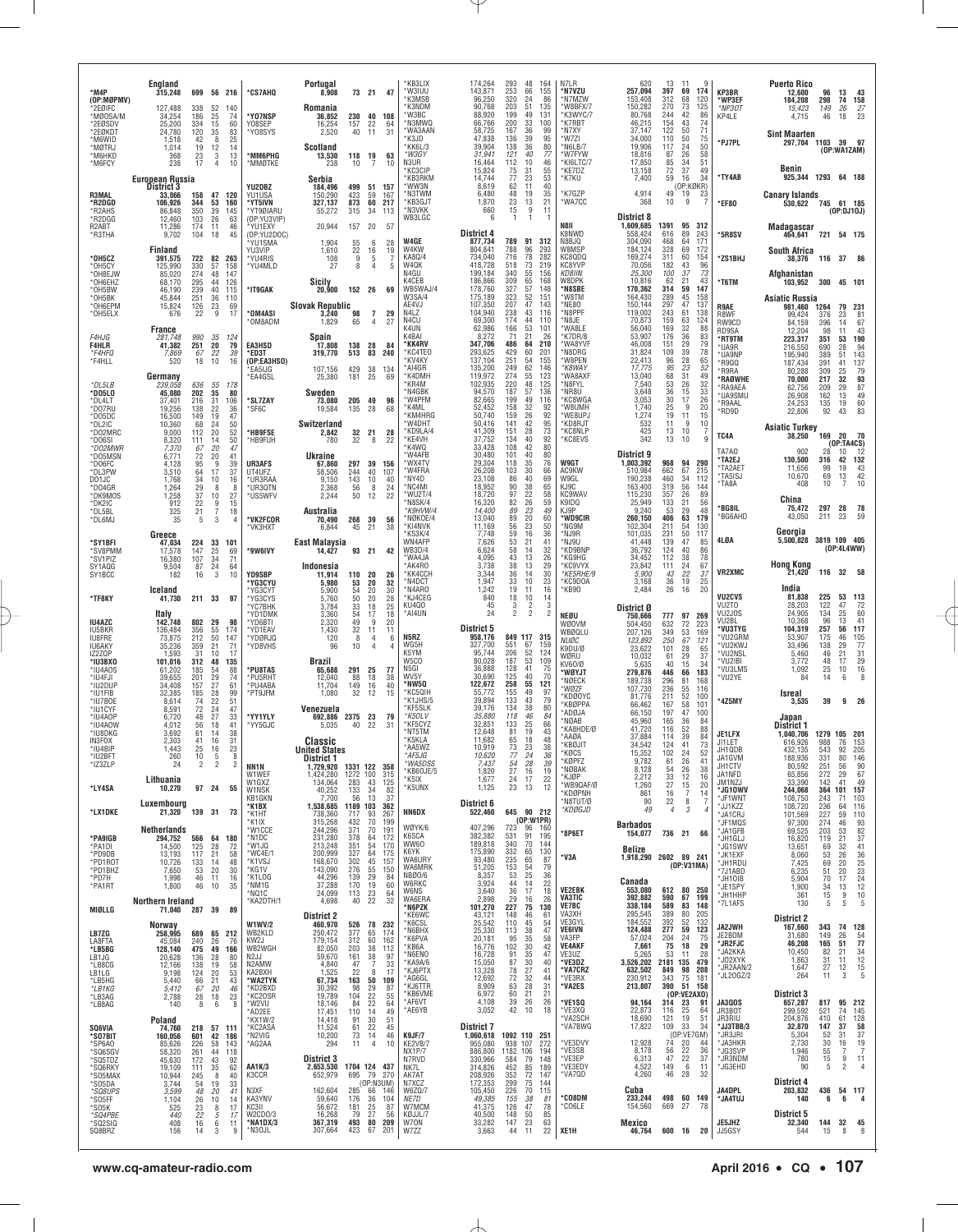

www.gcwa.org/join-renew.php

For more information contact gm@qcwa.org

## **Oops…**

Similar callsigns can get one's fingers confused, and resulted in an unintentional "mix & match" in February's "Zero Bias" editorial. Just to be clear, CQ Contesting Editor David Siddall's call is K3ZJ; CQ World Wide DX Contest Director Randy Thompson's call is K5ZD. (Tnx N6XI for the catch)

## **Looking Ahead in CQ**

Here are some of the articles we're working on for upcoming issues of CQ:

• CW Results, 2015 CQ World Wide DX Contest

• W7DXX Remote: 15 Years and **Counting** 

• Radio Manuals on Your iPhone

## **Upcoming Special Issues**

**June:** Take it to the Field **October:** Emergency **Communications December:** Technology

Do you have a hobby radio story to tell? Something for one of our specials? **CQ** now covers the entire radio hobby. See our writers' guidelines on the **CQ** website at <http://www.cq-amateur-radio.com/ cq\_writers\_guide/cq\_writers\_guide.html>

| *JH6FTJ<br>*JK6CSW                      | District 6<br>138,782<br>10,248                | 322<br>74            | 49<br>23                | 112<br>38                 | *GØFPU<br>M6Z                  | 1,430<br>8                      | 23<br>3           | 10<br>$\overline{1}$ | 16<br>3<br>(OP:MØSTY)   | *SV8DTD<br>*SV7CUD                      | 74.120<br>21,691                 | 284<br>114                  | 32<br>37             | 77<br>72          |
|-----------------------------------------|------------------------------------------------|----------------------|-------------------------|---------------------------|--------------------------------|---------------------------------|-------------------|----------------------|-------------------------|-----------------------------------------|----------------------------------|-----------------------------|----------------------|-------------------|
| $^{\star}$ JA6EMA<br>JA7QVI             | 4,773<br><b>District 7</b><br>640,770          | 45<br>1467           | 17<br>39                | 26<br>120                 | *ES5RIM                        | Estonia<br>15,810               | 193               | - 14                 | 48                      | *MUØFAL                                 | Guernsey<br>164,376              | 455                         | 49                   | 167               |
| JG7AMD<br>JA7VEI                        | 217,638<br>199,728                             | 407<br>350           | 74<br>75                | 140<br>144                | <b>RW1CW</b>                   | <b>District 1</b><br>941,160    | 1010 118          |                      | 388                     | HG3R<br>HA5UA                           | Hungary<br>2,883,540<br>50.025   | 2733 119<br>221             | 39                   | 395<br>76         |
| *JA7HYS<br>*JI7EMD                      | 201.711<br>14,260                              | 343<br>98            | 71<br>18                | 142<br>44                 | RU1AB<br>RA1AL                 | 593,169<br>541,488              | 735<br>1012       | 112<br>85            | 335<br>263              | *HA5BI<br>*HA7AVU                       | 13,860<br>12.320                 | 203<br>206                  | 9<br>9               | 51<br>47          |
| *JA8JTZ                                 | District 8<br>1,860                            | 24                   | 11                      | 19                        | R1MA<br>*UA1CUR<br>*U1BA       | 45,570<br>315.976<br>76,825     | 183<br>695<br>277 | 38<br>72<br>46       | 109<br>239<br>129       | HA1TI                                   | 2,883<br>Iceland                 | 99                          | 5                    | 26                |
| *JA9LX                                  | District 9<br>4,324                            | 44                   | 19                      | 27                        | *UA1NFA<br>*UA1ZIK             | 71,100<br>24,860                | 309<br>102        | 35<br>40             | 123<br>-73              | TF4X                                    | 1,874,026                        | 1979 103 370                | (0P: N5Z0)           |                   |
| *JA9EJG                                 | 391                                            | 9                    | 8                       | 9                         | <b>UA3VFS</b>                  | <b>District 3</b><br>986,990    | 1426              | 94                   | 364                     | *TF3EK                                  | 476<br>Ireland                   | 23                          | 9                    | 19                |
| UN5J<br>*UP2F                           | Kazakhstan<br>24<br>2.470                      | $\overline{2}$<br>33 | $\overline{c}$<br>6     | 2<br>20                   | RT5K<br>R3KM                   | 775,560<br>316,827              | 2206<br>1227      | 38<br>30             | 146<br>111              | <b>EI9CN</b><br>*EI4GNB                 | 252,705<br>458.328               | 508<br>869                  | 58<br>67             | 197<br>272        |
|                                         |                                                |                      |                         | (OP:UN8FM)                | R3ZV<br>R3GZ<br>RA3THN         | 190.721<br>141,904<br>11,151    | 497<br>422<br>67  | 71<br>58<br>24       | 198<br>123<br>39        | $*$ EI3CTB                              | 149.632<br>Italy                 | 457                         | 49                   | 175               |
| XW <sub>1IC</sub>                       | Laos<br>1,269,544 1829                         |                      |                         | 80 216<br>(OP:E21EIC)     | *UA3BL<br>*RA3RLJ              | 634,513<br>287,040              | 1027<br>702       | 96<br>61             | 311<br>199              | IK7HTB<br>IZ6ERS                        | 641,072<br>611,876               | 971<br>1177                 | 84<br>87             | 305<br>301        |
|                                         | Macao                                          |                      |                         |                           | *UA3IVF<br>*RA3RA<br>*RD3FV    | 51,895<br>30,084<br>15,486      | 274<br>163<br>178 | 27<br>25<br>15       | 70<br>67<br>43          | <b>IØLYO</b><br><b>IK7NXU</b><br>IK3SSW | 517,024<br>293.700<br>232,670    | 754<br>482<br>532           | 91<br>75<br>61       | 337<br>225<br>204 |
| *XX9LQ                                  | 10,251<br>Thailand                             | 105                  | - 27                    | 40                        | *RA3DGH<br>*R2SA               | 13,091<br>10,920                | 186<br>148        | 10<br>13             | 43<br>47                | IZ8LMA<br>IW2CTQ                        | 231,246<br>152,558               | 425<br>468                  | 65<br>54             | 196<br>184        |
| <b>HSØZCW</b><br><b>HS7BHK</b>          | 672,192<br>152.100                             | 1023<br>396          | 91<br>60                | 197<br>135                | *R2RAU<br>R2WW                 | 4,602<br>1.020                  | 65<br>29          | 17<br>8              | 42<br>26                | IR21<br>11DXD                           | 137,588<br>51,408                | 607<br>175                  | 29<br>(OP:IW2)<br>45 | 77<br>LLH)<br>123 |
| *E2ØQVD                                 | 95,570<br><b>United Arab Emirates</b>          | 215                  | 68                      | 122                       | *RU4AA                         | <b>District 4</b><br>476,076    | 776               | 88                   | 300                     | IZ5MOQ<br>IK8JDH                        | 40,960<br>39,456                 | 494<br>184                  | 16<br>37             | 64<br>100         |
| A65BP                                   | 2,882,180 2180 117 373                         |                      |                         |                           | *R4IB<br>*RK4FA0<br>*RW4HZ     | 190,816<br>164,388<br>105,565   | 516<br>539<br>258 | 72<br>49<br>57       | 196<br>179<br>158       | IZ1YCG<br>IW3FVZ<br><b>IX1CVF</b>       | 28,625<br>27,417<br>20,640       | 166<br>151<br>163           | 31<br>35<br>27       | 94<br>76<br>93    |
| *XV4Y                                   | Vietnam<br>48,246                              | 178                  | - 49                    | 80                        | *R4CO<br>*RQ4C<br>*RN4ACX      | 99,910<br>57,466<br>20,904      | 313<br>397<br>184 | 50<br>27<br>16       | 144<br>91<br>51         | IK2YYL<br>IZ3WFD<br>IU8FRF              | 5,742<br>2.501<br>1,305          | 57<br>30<br>19              | 18<br>17<br>12       | 40<br>24<br>17    |
| OHØV                                    | <b>Aland Islands</b><br>3.050.431 2668 144 445 |                      |                         | (OP:OH6LI)                | *RU4PAA<br>*R4SAJ              | 12,012<br>7,865                 | 84<br>106         | 29<br>12             | 62<br>43                | <b>IZ1ANK</b><br>*I5DOF                 | 245,572<br>182,522               | 530<br>481                  | 72<br>59             | 220<br>204        |
| *OHØBR                                  | 59,040                                         |                      |                         | $502$ 17 73<br>(OP:OH2BR) | *RA4L                          | 117<br>Finland                  | 10                | 3                    | 10                      | *IK4BEI<br>*IV30NZ<br>*IZ2SXZ           | 167,466<br>126,477<br>87,360     | 444<br>429<br>283           | 56<br>46<br>47       | 170<br>161<br>109 |
| $^{\star}$ OE6Z                         | Austria                                        | 2204 119 403         |                         |                           | <b>0G70</b>                    | 1,214,640                       | 1573 118 386      |                      | (OP:OH1VR)              | *IZ2YAF<br>*IV3ARJ                      | 84,534<br>80,755                 | 306<br>252                  | 47<br>47             | 146<br>108        |
| *OE4WWL                                 | 2,402,244<br>56,722                            | 208                  | - 48                    | (OP:OE6MBG)<br>110        | OH <sub>1</sub> B<br>OG3I      | 59.070<br>35,148                | 202 42 123<br>238 | (OP:OH1BOI)<br>- 18  | 69                      | *IW2EVH<br>IK3XTY<br>*IX1CLD            | 73,630<br>61,344<br>59,488       | 261<br>289<br>243           | 51<br>36<br>44       | 134<br>106<br>132 |
| *OE6RAD<br>*OE3MCS                      | 2,730<br>2,223                                 | 36                   | 32 15<br>14             | (OP:OE1WWL)<br>20<br>25   | OG7M                           | 26,035                          | 109               | (OP:0H9MM)<br>36     | 91                      | <b>IN3UFW</b><br>*175UGF                | 55,632<br>53,375                 | 293<br>241                  | 35<br>36             | 117<br>89         |
|                                         | <b>Belarus</b>                                 |                      |                         |                           | OH3BCX<br>0H57A                | 21,316<br>7.540                 | 175<br>113 11     | -15<br>(OP:OH1ZAA)   | 58<br>41                | *IK20FS<br>*IZ7DOK<br>*IU4FIT           | 48,822<br>46,276<br>42,768       | 198<br>271<br>188           | 39<br>24<br>43       | 64<br>68<br>119   |
| EW2A<br>EW80P<br>FW8Y                   | 552,780<br>165,726<br>163,464                  | 1413<br>1257<br>1463 | 37<br>22<br>18          | 143<br>77<br>80           | *OH1RX<br>*OH5TS               | 233,840<br>102,934              | 503<br>269        | (OP:OH1ZAA)<br>64    | 74 242<br>150           | *IØZUT<br>*IK2YSJ<br><b>IWØQO</b>       | 37,873<br>33,565<br>32,750       | 167<br>191<br>164           | 38<br>35<br>41       | 83<br>102<br>90   |
| EW8GL<br>FW8W                           | 30,250<br>8,684                                | 128<br>158           | 38<br>11                | 72<br>41                  | $*$ OG3P                       | 92.169                          | 327               | 60<br>(OP:0H3P)      | 149                     | *IN3ADW<br>*IN3JRZ                      | 32,032<br>30,720                 | 221<br>227                  | 30<br>28             | 82<br>92          |
| *EW8R<br>*EW2BO<br>*EU1DX               | 443,856<br>118,984<br>41,138                   | 880<br>387<br>139    | 81<br>30<br>47          | 255<br>109<br>87          | $*$ OH2HZ<br>*OH2LU<br>*OH3WR  | 60.390<br>54,812<br>40,293      | 399<br>230<br>206 | 27<br>38<br>22       | 95<br>104<br>77         | *IZØFKE<br>*IZØRJR<br>*IZ1JOB           | 29,094<br>27,336                 | 170<br>158<br>160           | 22<br>39<br>27       | 56<br>95<br>82    |
|                                         | Belgium                                        |                      |                         |                           | *OH1LAR<br>*OH2JLN             | 38,760<br>2,622                 | 210<br>57         | 49<br>10             | 121<br>36               | *IV3NVB<br>*IZ8YAA                      | 22,563<br>22,144<br>17,622       | 106<br>162                  | 40<br>21             | 88<br>68          |
| ON5GQ<br>$*004B$                        | 500,448<br>51,948                              | 661<br>209           | 96<br>29                | 305<br>79<br>(OP:ON4BHQ)  | *OH9GIT<br>*OH7EML             | 320<br>136                      | 12<br>10          | 9<br>$\overline{7}$  | 11<br>10                | *IZ1HBC<br>*IK2REA<br>*IU3BRB           | 16,116<br>14.616<br>8,600        | 111<br>104<br>87            | 24<br>25<br>28       | 55<br>62<br>58    |
| *ON5GF                                  | 14,250                                         | 187                  | 10                      | 47                        | <b>F4FET</b>                   | <b>France</b><br>282,336        | 1029              | 34                   | 102                     | IZ1DBY<br>*IW5EHL                       | 8.360<br>6,840                   | 53<br>71                    | 26<br>21             | 50<br>51          |
| *E74KM                                  | Bosnia-Herzegovina<br>17.290                   | 199                  | 12                      | 58                        | F1MLN<br>F5VIF<br>*F4ETG       | 120,228<br>8,385<br>244,184     | 325<br>75<br>583  | 56<br>13<br>61       | 116<br>30<br>172        | *15YKQ<br>*IK3MLF<br>*IZ2EEV            | 5,220<br>5,145<br>4,760          | 59<br>43<br>79              | 20<br>20<br>9        | 40<br>29<br>31    |
| *LZ5IL                                  | Bulgaria<br>27,084                             | 126                  | 32                      | 90                        | *F5RVO<br>*F4GFT               | 27,000<br>3,672                 | 152<br>52         | 19<br>15             | 56<br>39                | *IK5YJK<br>*IN3RWF                      | 4,704<br>4,060                   | 54<br>60                    | 18<br>17             | 30<br>53          |
| $*9A9J$                                 | Croatia<br>620,114                             | 935                  |                         | 89 308                    | *F4FLO<br>F4GLD                | 1,216<br>190                    | 20<br>26          | 14<br>6              | 18<br>13                | $*$ IK6IOQ<br>*I3LGP<br>*IW5ELA         | 4,047<br>3,600<br>2,574          | 64<br>54<br>23              | 16<br>11<br>17       | 41<br>34<br>22    |
| *9A8FCC                                 | 172,800                                        | 448                  | 63                      | (OP:9A7ZZ)<br>162         | DL1WA<br>DL5DTG                | Germany<br>1.894.844<br>579,514 | 1916 107<br>823   | 92                   | 411<br>311              | *IK1NPE<br>*IW3GNS<br>*IZ8GEX           | 2,322<br>1,968                   | 46<br>40                    | 11<br>16             | 32<br>32          |
| $*9A5ST$<br>*9A5BAA<br>$*9A6TAO$        | 30.494<br>20,570<br>20,430                     | 283<br>124<br>111    | 15<br>35<br>28          | 64<br>75<br>62            | DL4WA<br>DK7VW                 | 541,660<br>189,800              | 801<br>447        | 90<br>67             | 275<br>193              | *IZ1RHY<br>*IW1BNZ                      | 1,786<br>1,380<br>888            | 29<br>22<br>19              | 15<br>12<br>11       | 23<br>11<br>13    |
|                                         | <b>Czech Republic</b>                          |                      |                         |                           | DJ6TF<br>DL4ABR<br>DK8EY       | 187.693<br>80,106<br>52,668     | 686<br>313<br>214 | 31<br>43<br>35       | 120<br>126<br>98        | *IK1ZNU<br>*IZ1DLY<br>*IU1FID           | 726<br>378<br>255                | 38<br>14                    | 3<br>7               | 19<br>11<br>11    |
| OK7PY<br>*OK1TA<br>*OK2BEN              | 14,495<br>649,020<br>316,128                   | 637                  | 153 16<br>836 107<br>72 | 49<br>328<br>224          | DC1JAG<br>DK1FW                | 36,448<br>17,568                | 159<br>198        | 39<br>15             | 97<br>57                | *IW4ECF<br>*IZ8IBC                      | 128<br>96                        | 13<br>12<br>$\overline{4}$  | 6<br>5<br>4          | 11<br>4           |
| *OK1PMA<br>*OK1ULL                      | 148,894<br>30,847                              | 434<br>208           | 56<br>25                | 162<br>84                 | DLØESA<br>DL2YCD               | 15,745<br>650                   | 116<br>18         | 17<br>10             | 50<br>(OP:EA1HEO)<br>15 | *IK8VVU                                 | $\mathcal{P}$                    | $\overline{1}$              | 1                    | 1                 |
| $*$ OK2TC<br>*OK1FHI                    | 18,297<br>15,480                               | 130<br>102           | 33<br>22                | 74<br>50                  | *DK1KC<br>*DL1MHJ              | 493,768<br>406,700              | 839<br>673        | 79<br>80             | 283<br>252              | YL6W                                    | Latvia<br>1,194,579 1540 106 295 |                             | (OP:YL2GD)           |                   |
| 0Z7EA                                   | Denmark<br>83,616                              | 290 48               |                         | 153                       | *DL1ATZ<br>*DL1MAJ<br>*DG80BN  | 365,712<br>356,022<br>237,832   | 640<br>536<br>612 | 73<br>90<br>58       | 231<br>252<br>216       | YL2CI<br>YL2UI<br>*YL2II                | 309,078<br>38,016<br>5,304       | 1310 35<br>201<br>79        | 21<br>18             | 119<br>75<br>50   |
|                                         | England                                        | 2306 111 390         |                         |                           | *DL3SKY<br>*DF5BM<br>*DK2WU    | 199,804<br>178,245              | 537<br>499        | 54<br>53             | 185<br>180              |                                         | Lithuania                        |                             |                      |                   |
| G5W<br>G4DBL                            | 2,456,904<br>404,460                           | 680                  |                         | (0P:5B4WN)<br>78 243      | *D01KRT<br>*DF6RI              | 137,904<br>121,396<br>103,776   | 364<br>430<br>329 | 57<br>41<br>50       | 151<br>137<br>138       | LY4T<br>LY400<br>*LY6A                  | 970,426<br>416,625<br>814,618    | 1314 100<br>835<br>1085 100 | 78                   | 367<br>225<br>334 |
| G3VGZ<br>G5E                            | 199,689<br>188,935                             | 496<br>586           | 54<br>34                | 205<br>111<br>(OP:G3RAU)  | *DL2AMT<br>*DH9DX/P<br>*D09SR  | 93,812<br>70,000<br>64,500      | 358<br>250<br>288 | 40<br>44<br>35       | 148<br>131<br>90        | *LY1K<br>*LY2ND                         | 26,660<br>18,830                 | 210<br>189                  | 22<br>19             | 102<br>51         |
| G3SVD<br>G1SCT                          | 115,080<br>83,284                              | 437<br>287           | 32<br>48                | 105<br>140                | *DG1EKL<br>*DJ6HR              | 60,590<br>57,681                | 290<br>246        | 35<br>37             | 131<br>116              | *LY3IV                                  | 15,392<br>Luxembourg             | 169                         | 18                   | 56                |
| G4HYG<br>G40CO<br>G4DBW                 | 76,540<br>68,224<br>36,632                     | 350<br>438<br>463    | 38<br>22<br>13          | 134<br>82<br>63           | *D03PKE<br>*DK6SP<br>*DL4JWU   | 44,034<br>36,918<br>31,590      | 239<br>195<br>206 | 34<br>31<br>31       | 89<br>95<br>104         | *LX1IQ                                  | 59,985                           | 206                         | 51                   | 104               |
| MØRBE<br>G8JYV                          | 32,205<br>11,625                               | 147<br>141           | 35<br>17                | 78<br>58                  | *DF1JC<br>*DL1RPR              | 28,080<br>27,474                | 163<br>158        | 18<br>37             | 54<br>77                | *Z35F                                   | Macedonia<br>104,640             | 639                         | 28                   | 81                |
| *G8AFN<br>*G4DDL<br>$^{\star}{\rm M5T}$ | 149,526<br>121,954                             | 396<br>395<br>710    | 48<br>45<br>27          | 165<br>172<br>87          | *DL1IF<br>*DL7FUA<br>*DP4M     | 25,038<br>24,000<br>23,298      | 120<br>147<br>185 | 30<br>33<br>18       | 87<br>87<br>48          | *ER4LX                                  | Moldova<br>124,803               | 490                         | 32                   | 115               |
| *G8ZRE                                  | 118,560<br>91,492                              | 418                  | 36                      | (OP:G7SKR)<br>142         | *DC1LEX                        | 22,922                          | 143               | 27                   | (OP:DJ4MH)<br>46        |                                         | Netherlands                      |                             |                      |                   |
| *G4DDX<br>*MØAUG<br>*G3PRI              | 82,368<br>80,755<br>56,916                     | 299<br>348<br>295    | 46<br>40<br>32          | 146<br>115<br>121         | DL/SP2UUU<br>*DL2RZG<br>*DL2AL | 21,112<br>17,745<br>16,443      | 196<br>120<br>89  | 28<br>19<br>31       | 88<br>46<br>56          | PAØJNH<br>*PA3BUD<br>*PA3DBS            | 219,328<br>361,760<br>211,904    | 397<br>689<br>550           | 75<br>73<br>56       | 223<br>250<br>168 |
| *MØRNW<br>*G1EIX                        | 46,717<br>45,024                               | 232<br>238           | 34<br>37                | 103<br>97                 | *DK8HE<br>*DH5WB               | 14,700<br>12.096                | 100<br>103        | 27<br>17             | 73<br>37                | *PG1R<br>*PG2P                          | 122,811<br>75,740                | 424<br>300                  | 43<br>36             | 158<br>104        |
| *MØTQR<br><b>MØKWK</b><br>*GØWAT        | 35,581<br>35,574<br>34,036                     | 164<br>205<br>193    | 33<br>33<br>33          | 86<br>114<br>94           | D07PRM<br>*DG5YHK<br>*DJ6DP    | 5,891<br>5,220<br>2,769         | 75<br>54<br>35    | 12<br>23<br>16       | 31<br>35                | *PBØACU<br>*PD1TV                       | 44,407<br>18,012                 | 204<br>119                  | 33<br>23             | 88<br>56          |
| *G3YRZ<br>*G7UGC                        | 31,980<br>31,500                               | 275<br>228           | 17<br>19                | 61<br>56                  | *DC1DB<br>*D03N0               | 2,128<br>1,484                  | 40<br>31          | 12<br>11             | $\frac{23}{26}$<br>17   | *GI7AXB                                 | Northern Ireland<br>301,586      | 761                         | 59                   | 143               |
| *GØIZM<br>*G40TU<br>*GØWWD              | 27,240<br>25,040<br>13,662                     | 180<br>179<br>120    | 26<br>20<br>28          | 94<br>60<br>71            | *DC4LW<br>*DK90S               | 891<br>837                      | 23<br>27          | 10<br>9              | 17<br>22                | *MIØRRE<br>*MIØULK                      | 147,407<br>26,578                | 392<br>208                  | 52<br>26             | 169<br>71         |
| *G8GHD<br>*MØPKZ                        | 10,212<br>4,602                                | 100<br>61            | 15<br>16                | 31<br>43                  | *SV1KYC                        | Greece<br>95,485                |                   |                      | 345 39 130              | LA5PRA                                  | Norway<br>28.024                 |                             | 116 48               | 76                |